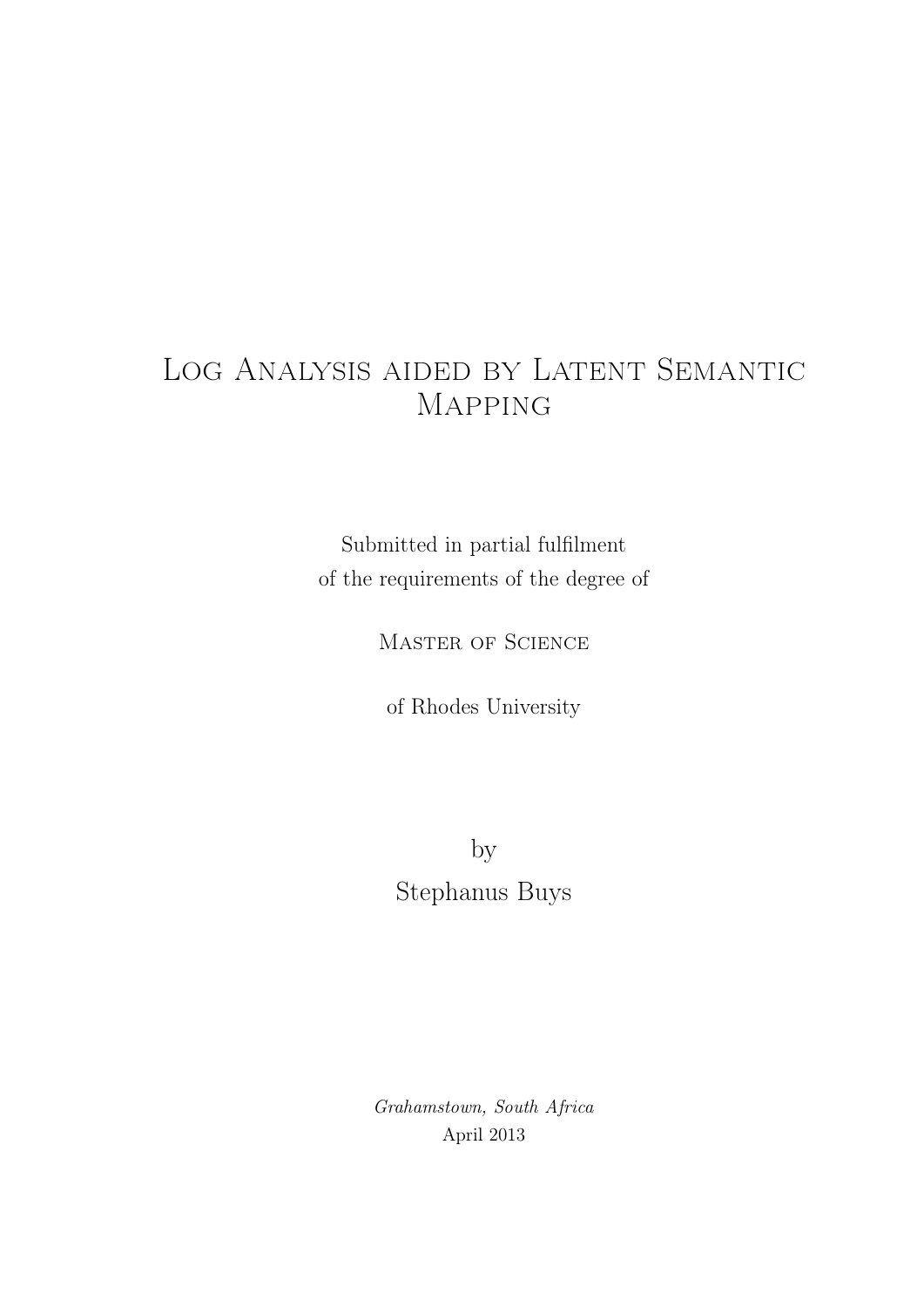#### Abstract

In an age of zero-day exploits and increased on-line attacks on computing infrastructure, operational security practitioners are becoming increasingly aware of the value of the information captured in log events. Analysis of these events is critical during incident response, forensic investigations related to network breaches, hacking attacks and data leaks. Such analysis has led to the discipline of Security Event Analysis, also known as Log Analysis.

There are several challenges when dealing with events, foremost being the increased volumes at which events are often generated and stored. Furthermore, events are often captured as unstructured data, with very little consistency in the formats or contents of the events.

In this environment, security analysts and implementers of Log Management (LM) or Security Information and Event Management (SIEM) systems face the daunting task of identifying, classifying and disambiguating massive volumes of events in order for security analysis and automation to proceed.

Latent Semantic Mapping (LSM) is a proven paradigm shown to be an effective method of, among other things, enabling word clustering, document clustering, topic clustering and semantic inference.

This research is an investigation into the practical application of LSM in the discipline of Security Event Analysis, showing the value of using LSM to assist practitioners in identifying types of events, classifying events as belonging to certain sources or technologies and disambiguating different events from each other.

The culmination of this research presents adaptations to traditional natural language processing techniques that resulted in improved efficacy of LSM when dealing with Security Event Analysis.

This research provides strong evidence supporting the wider adoption and use of LSM, as well as further investigation into Security Event Analysis assisted by LSM and other natural language or computer-learning processing techniques.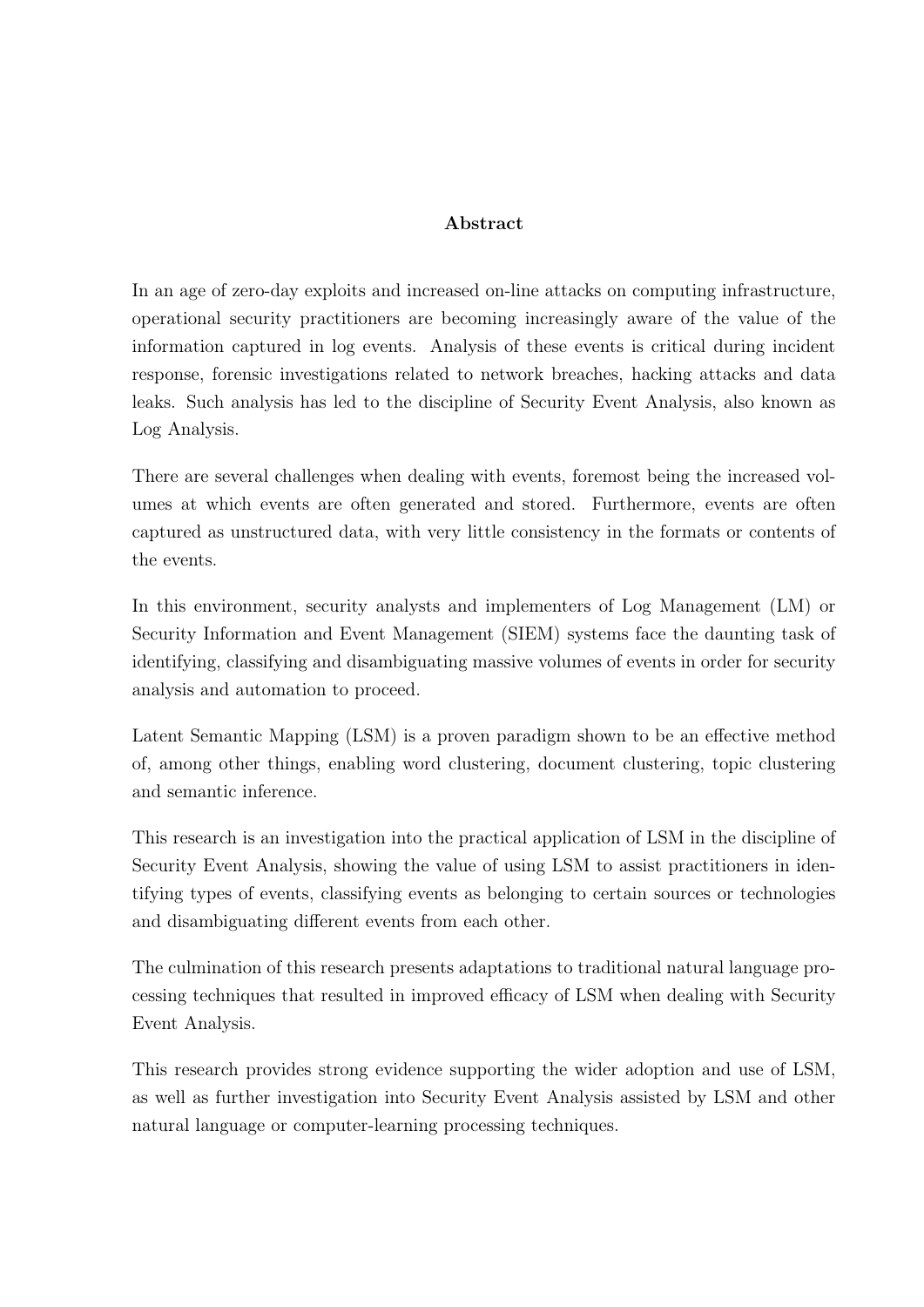#### Acknowledgements

First and foremost, I would to thank my lovely wife Taryn, and my wonderful sons, Cael and Egan, for their love, indulgence and tolerance during the past two years, for being such a fantastic support to an often absent, absent-minded and distracted father and husband.

I also extend sincere thanks to Dr. Barry Irwin, my supervisor, for his support and guidance throughout this process. As a first time researcher, I have found this process bewildering, frustrating and challenging at times, but also extremely gratifying and acknowledge that it would certainly not have been possible without his assistance.

A special word of thanks is also extended to the following persons: Yusuf Motara, my cosupervisor, for his insights and support, and for his willingness to challenge my thinking throughout the process; and to my colleague, Joon Radley, for his valuable insights and assistance.

I would also like to give a special word of thanks to Matthias Neeracher from Apple Inc. for his assistance and support when dealing with the LSM Application Programming Interface (API), as well as to Dr. Jerome R. Bellegarda for taking the time to answer questions for a fellow researcher.

And I offer yet another thank you to both Michael Wilde of Splunk Inc. and Michael Irwin for providing additional data for my experiments.

Lastly, I would like to thank everyone else who assisted and supported me during the process: my mom, my dad - the original scientist in my life - and everyone whom I have forgotten to mention by name. Your indulgence and support made it possible for me to complete this work. I sincerely hope that this research is a testament to the sacrifices made by all of us.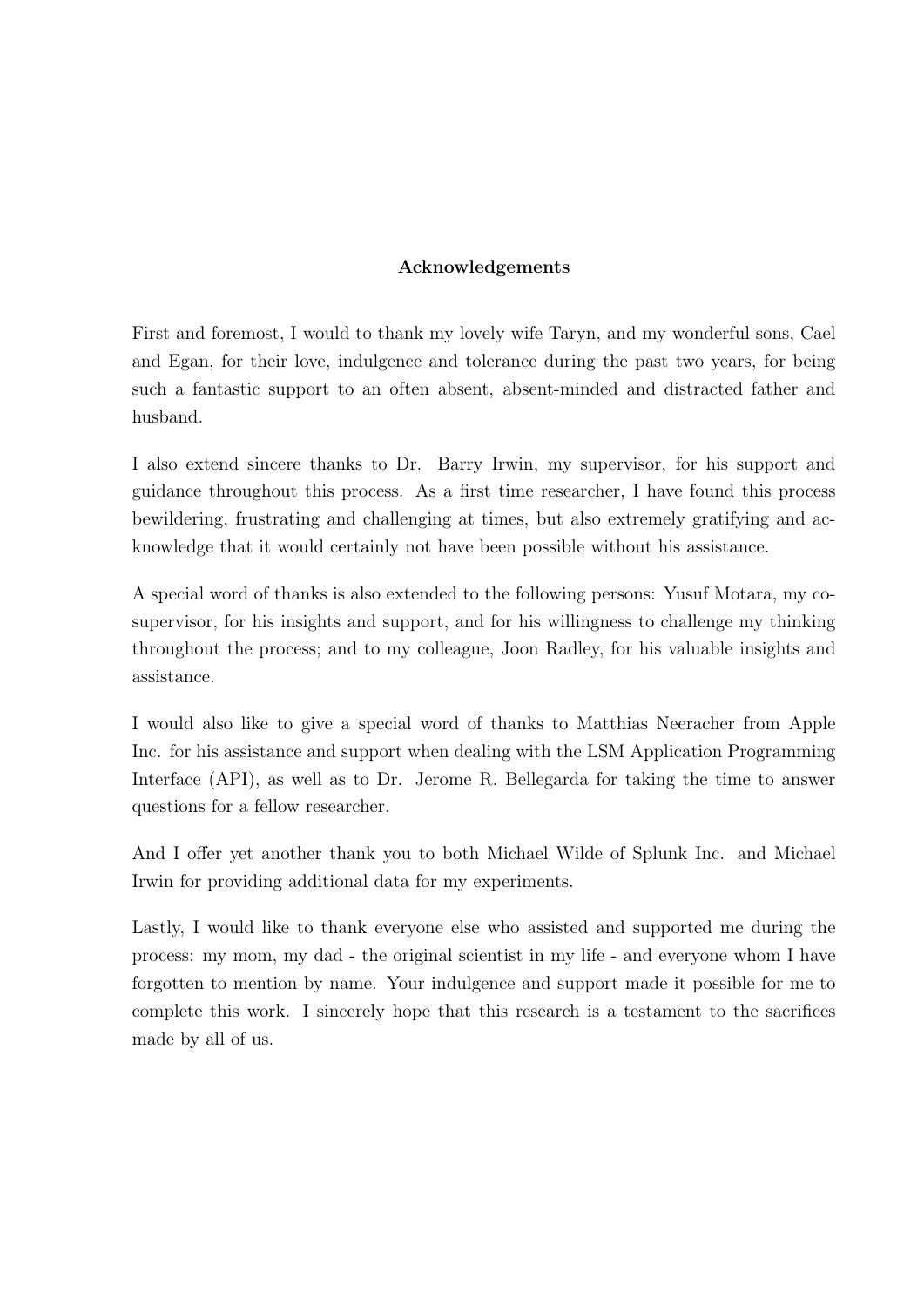# **Contents**

|                |     | List of Figures                                                                                                       | iv             |
|----------------|-----|-----------------------------------------------------------------------------------------------------------------------|----------------|
|                |     | List of Tables                                                                                                        | vi             |
| $\mathbf{1}$   |     | Introduction                                                                                                          | $\mathbf{1}$   |
|                | 1.1 |                                                                                                                       | $\mathbf{1}$   |
|                | 1.2 |                                                                                                                       | $\overline{4}$ |
|                | 1.3 |                                                                                                                       | 6              |
|                | 1.4 |                                                                                                                       | 6              |
|                | 1.5 |                                                                                                                       | 11             |
|                |     |                                                                                                                       |                |
| $\overline{2}$ |     | <b>Literature Review</b>                                                                                              | 12             |
|                | 2.1 |                                                                                                                       | 12             |
|                | 2.2 |                                                                                                                       | 22             |
|                |     | 2.2.1                                                                                                                 | 28             |
|                |     | 2.2.2<br><b>SIEM</b>                                                                                                  | 30             |
|                | 2.3 |                                                                                                                       | 33             |
|                |     | What is NLP $\ldots$ , $\ldots$ , $\ldots$ , $\ldots$ , $\ldots$ , $\ldots$ , $\ldots$ , $\ldots$ , $\ldots$<br>2.3.1 | 33             |
|                |     | What is LSM $\dots \dots \dots \dots \dots \dots \dots \dots \dots \dots \dots \dots$<br>2.3.2                        | 34             |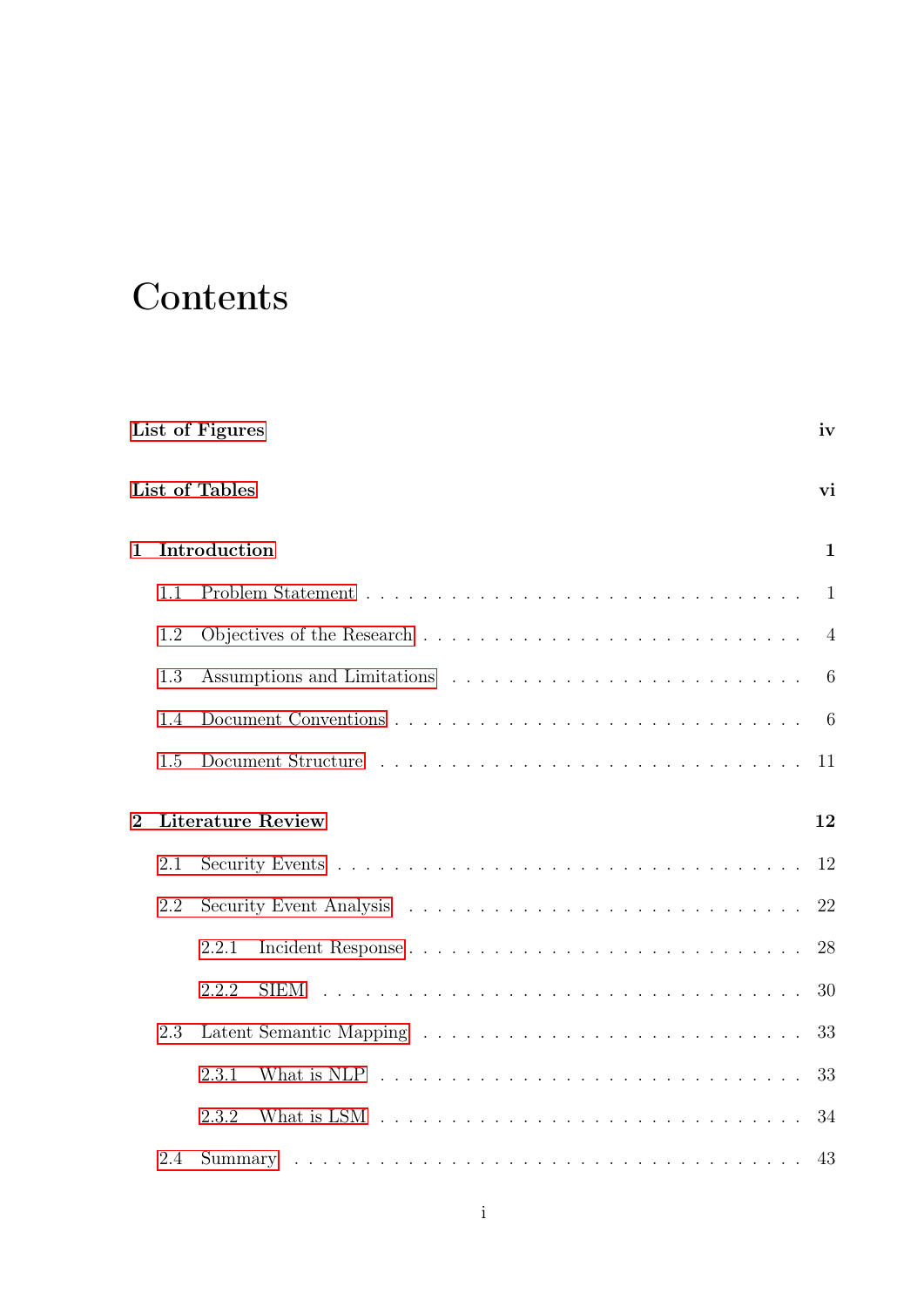| 3 |     |       | <b>Experimental Design and Execution</b>                                             | 44 |
|---|-----|-------|--------------------------------------------------------------------------------------|----|
|   | 3.1 |       |                                                                                      | 45 |
|   | 3.2 |       |                                                                                      | 45 |
|   |     | 3.2.1 |                                                                                      | 47 |
|   |     | 3.2.2 |                                                                                      | 48 |
|   | 3.3 |       |                                                                                      | 48 |
|   |     | 3.3.1 |                                                                                      | 49 |
|   |     | 3.3.2 |                                                                                      |    |
|   |     | 3.3.3 |                                                                                      | 51 |
|   |     | 3.3.4 |                                                                                      |    |
|   |     | 3.3.5 | Events are not normal documents $\dots \dots \dots \dots \dots \dots \dots \dots$ 54 |    |
|   |     | 3.3.6 |                                                                                      |    |
|   |     | 3.3.7 |                                                                                      | 57 |
|   | 3.4 |       |                                                                                      | 57 |
|   | 3.5 |       | Use-Case 1: Detect a Trained Eventype $\ldots \ldots \ldots \ldots \ldots \ldots$    | 58 |
|   |     |       |                                                                                      | 59 |
|   |     | 3.5.2 |                                                                                      | 62 |
|   |     | 3.5.3 |                                                                                      | 64 |
|   |     | 3.5.4 |                                                                                      | 67 |
|   |     | 3.5.5 |                                                                                      | 68 |
|   |     | 3.5.6 |                                                                                      | 68 |
|   |     | 3.5.7 |                                                                                      | 69 |
|   |     | 3.5.8 |                                                                                      |    |
|   |     |       |                                                                                      |    |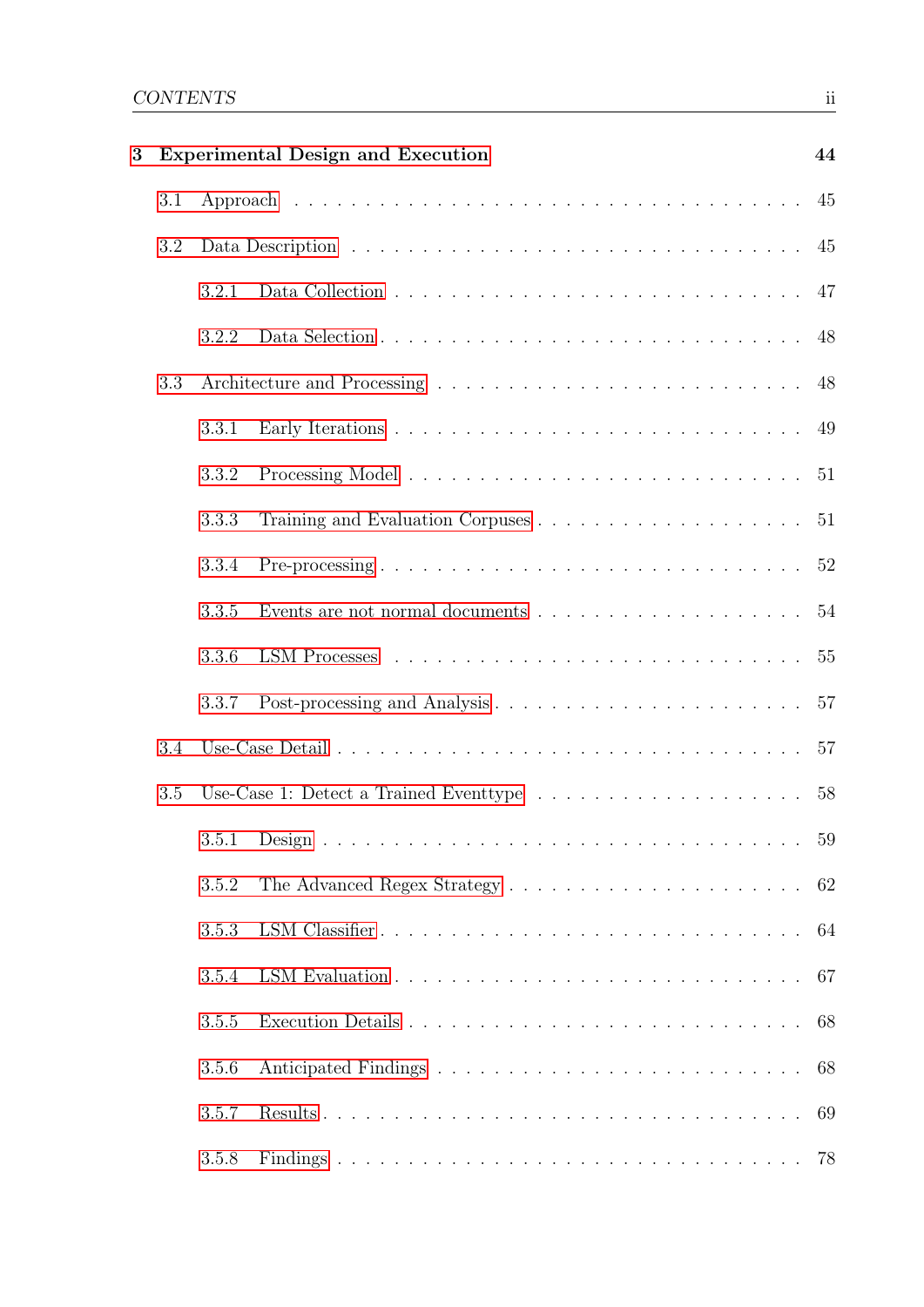|             | 3.6 | Use-Case 2: Detect Multiple Source types from a Single Stream $\ldots \ldots$ 81 |     |    |
|-------------|-----|----------------------------------------------------------------------------------|-----|----|
|             |     | 3.6.1                                                                            |     |    |
|             |     | 3.6.2                                                                            |     |    |
|             |     | 3.6.3                                                                            |     | 83 |
|             |     | 3.6.4                                                                            |     | 92 |
|             | 3.7 | Use-Case 3: Detect Different Sourcetypes and Eventypes Using Clustering          |     | 93 |
|             |     | 3.7.1                                                                            |     |    |
|             |     | 3.7.2                                                                            |     |    |
|             |     | 3.7.3                                                                            |     |    |
|             |     | 3.7.4                                                                            |     |    |
|             | 3.8 |                                                                                  |     |    |
|             |     |                                                                                  |     |    |
| 4           |     | <b>Evaluation of Results</b>                                                     | 101 |    |
|             | 4.1 |                                                                                  |     |    |
|             | 4.2 |                                                                                  |     |    |
|             | 4.3 |                                                                                  |     |    |
|             | 4.4 |                                                                                  |     |    |
| $5^{\circ}$ |     | Conclusions                                                                      | 105 |    |
|             | 5.1 |                                                                                  |     |    |
|             | 5.2 |                                                                                  |     |    |
|             |     | References                                                                       | 118 |    |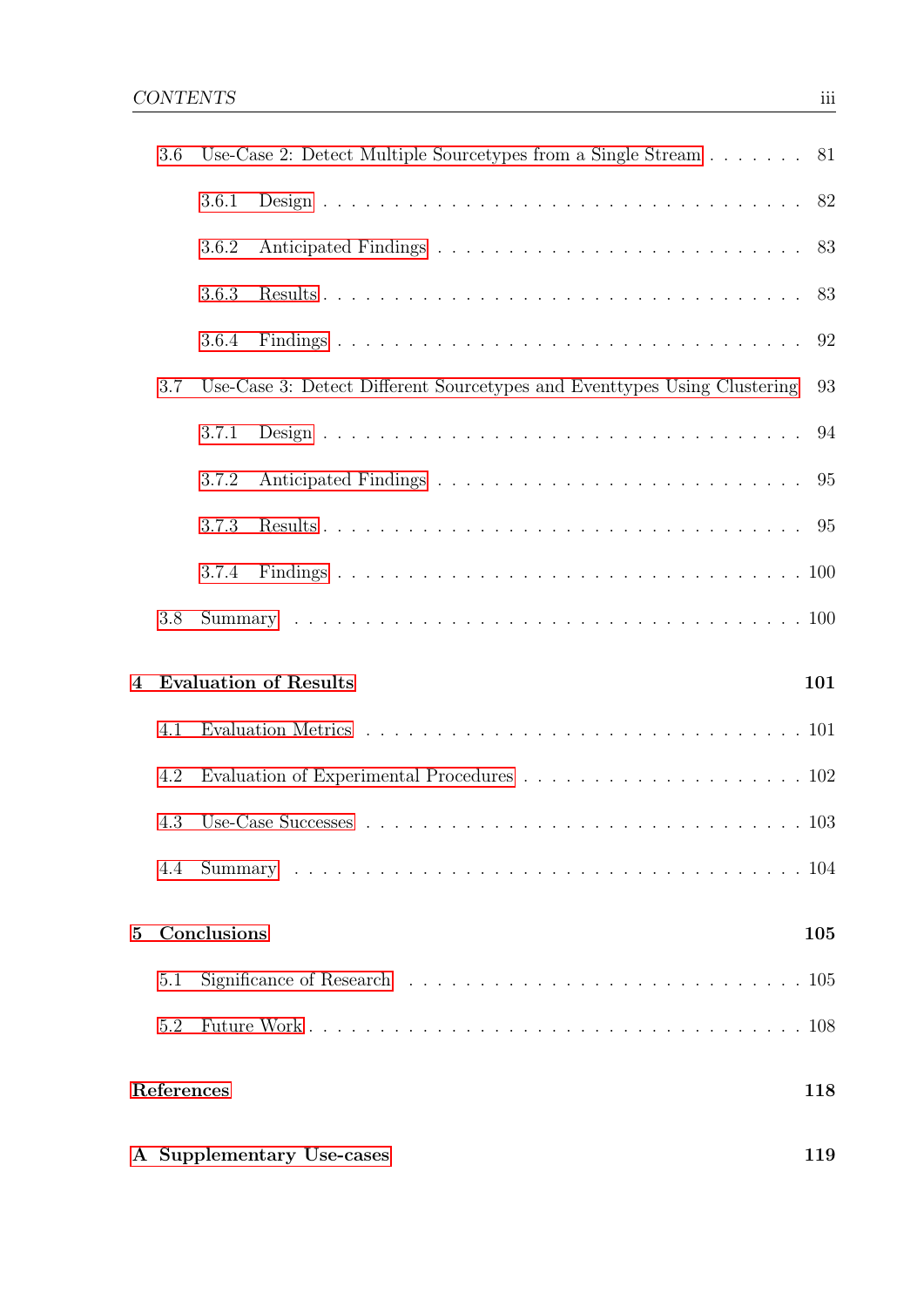# <span id="page-6-0"></span>List of Figures

| 2.1 |                                                                           | 20     |
|-----|---------------------------------------------------------------------------|--------|
| 2.2 |                                                                           | 21     |
| 2.3 |                                                                           | 21     |
| 2.4 |                                                                           | 21     |
| 2.5 |                                                                           | 26     |
| 2.6 | Example Field Extraction Using Regular Expressions                        | 27     |
| 2.7 |                                                                           | 31     |
| 2.8 |                                                                           | 36     |
| 2.9 |                                                                           | 38     |
| 3.1 |                                                                           | 51     |
| 3.2 |                                                                           | 52     |
| 3.3 |                                                                           | 53     |
| 3.4 | Dovecot IMAP Logon Event : Raw -> Processed $\ldots \ldots \ldots \ldots$ | $54\,$ |
| 3.5 |                                                                           | 54     |
| 3.6 |                                                                           | $55\,$ |
| 3.7 |                                                                           | 56     |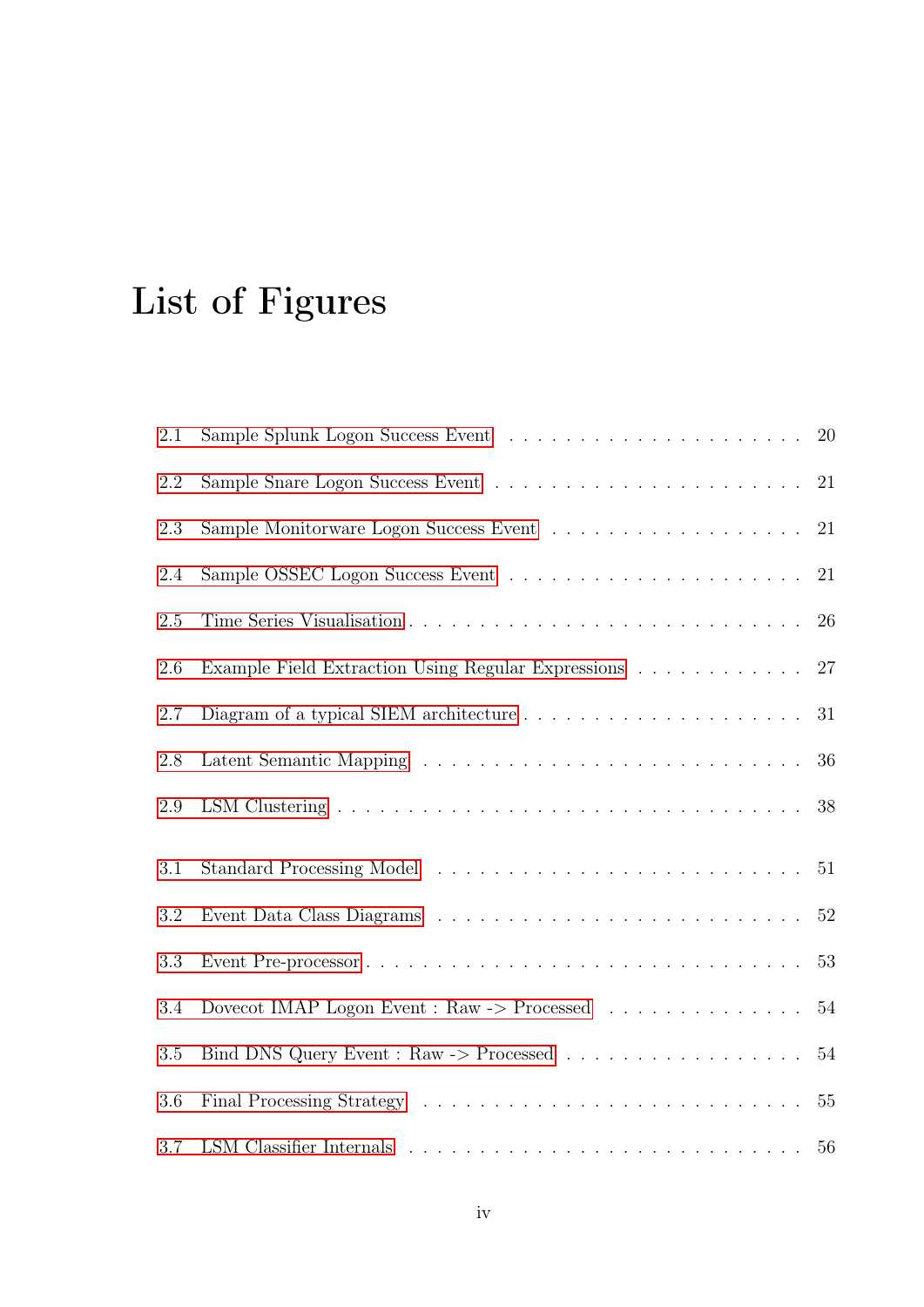| 3.8 |                                                                                                                 |    |
|-----|-----------------------------------------------------------------------------------------------------------------|----|
| 3.9 |                                                                                                                 | 59 |
|     |                                                                                                                 | 60 |
|     |                                                                                                                 |    |
|     |                                                                                                                 | 63 |
|     |                                                                                                                 |    |
|     | 3.14 LSM Classifier Internals $\ldots \ldots \ldots \ldots \ldots \ldots \ldots \ldots \ldots \ldots \ldots 65$ |    |
|     |                                                                                                                 |    |
|     |                                                                                                                 |    |
|     | 3.17 Use-Case 2: Selected Results (Category 1) $\ldots \ldots \ldots \ldots \ldots \ldots$ 85                   |    |
|     | 3.18 Use-Case 2: Selected Results (Category 2) $\ldots \ldots \ldots \ldots \ldots \ldots \ldots 87$            |    |
|     | 3.19 Use-Case 2: Selected Results (Category 3) $\ldots \ldots \ldots \ldots \ldots \ldots$ 89                   |    |
|     | 3.20 Use-Case 2: Selected Results (Category 4) $\ldots \ldots \ldots \ldots \ldots \ldots$ 91                   |    |
|     |                                                                                                                 |    |
|     |                                                                                                                 | 96 |
|     | 3.23 LSM Clustering Variation 2 - Pre-processed Data $\ldots \ldots \ldots \ldots$ .                            |    |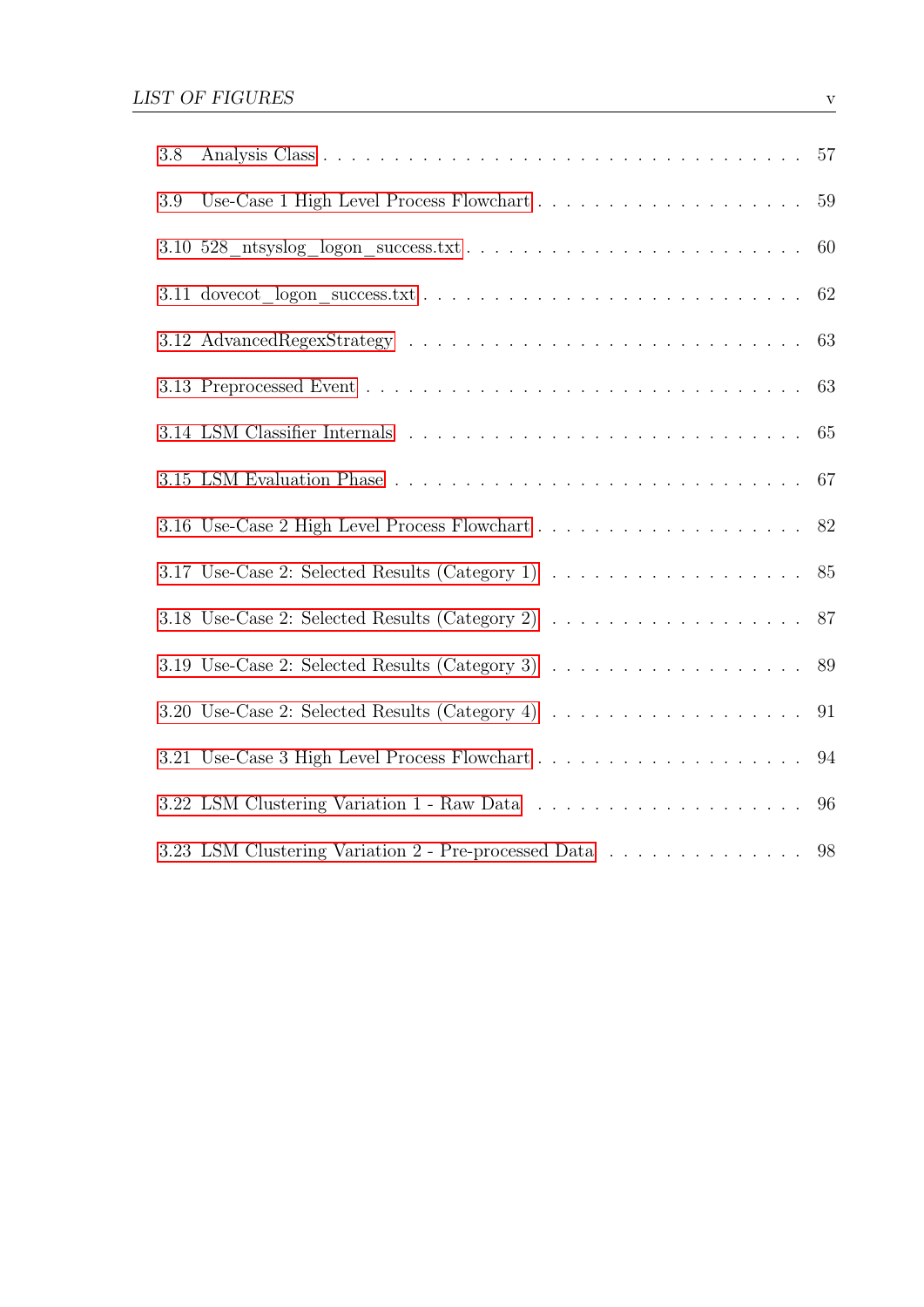# <span id="page-8-0"></span>List of Tables

| 1.1 |        |
|-----|--------|
| 1.2 | 8      |
| 2.1 | $28\,$ |
| 2.2 | 36     |
| 2.3 | 37     |
| 2.4 | 37     |
| 2.5 | 39     |
| 2.6 | 39     |
| 2.7 | 40     |
| 3.1 | 58     |
| 3.2 | 61     |
| 3.3 | 64     |
| 3.4 | 66     |
| 3.5 | 66     |
| 3.6 | 69     |
| 3.7 | 70     |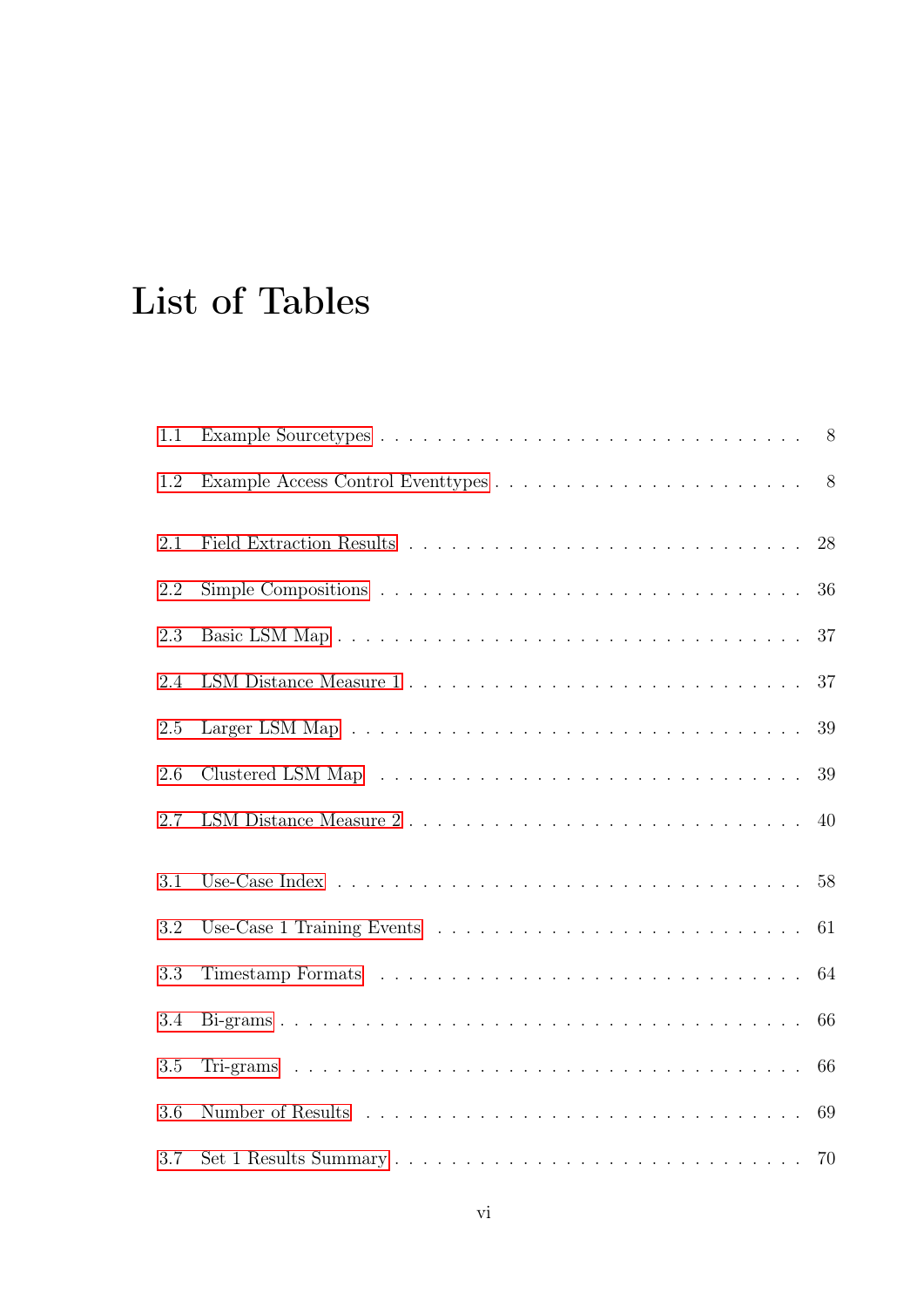| 3.8 |                                                         |    |
|-----|---------------------------------------------------------|----|
| 3.9 |                                                         | 73 |
|     |                                                         | 74 |
|     |                                                         | 75 |
|     |                                                         | 77 |
|     |                                                         | 78 |
|     |                                                         | 79 |
|     |                                                         | 80 |
|     |                                                         | 83 |
|     |                                                         | 86 |
|     |                                                         |    |
|     |                                                         | 90 |
|     |                                                         | 92 |
|     | 3.21 Clustering Variation 1 Selected Results Summary    | 97 |
|     | 3.22 Clustering Variation 2 Selected Results Summary    | 97 |
|     | 3.23 Clustering Variation 2 Selected Result Examples 99 |    |
| 5.1 |                                                         |    |
| A.1 |                                                         |    |
| A.2 |                                                         |    |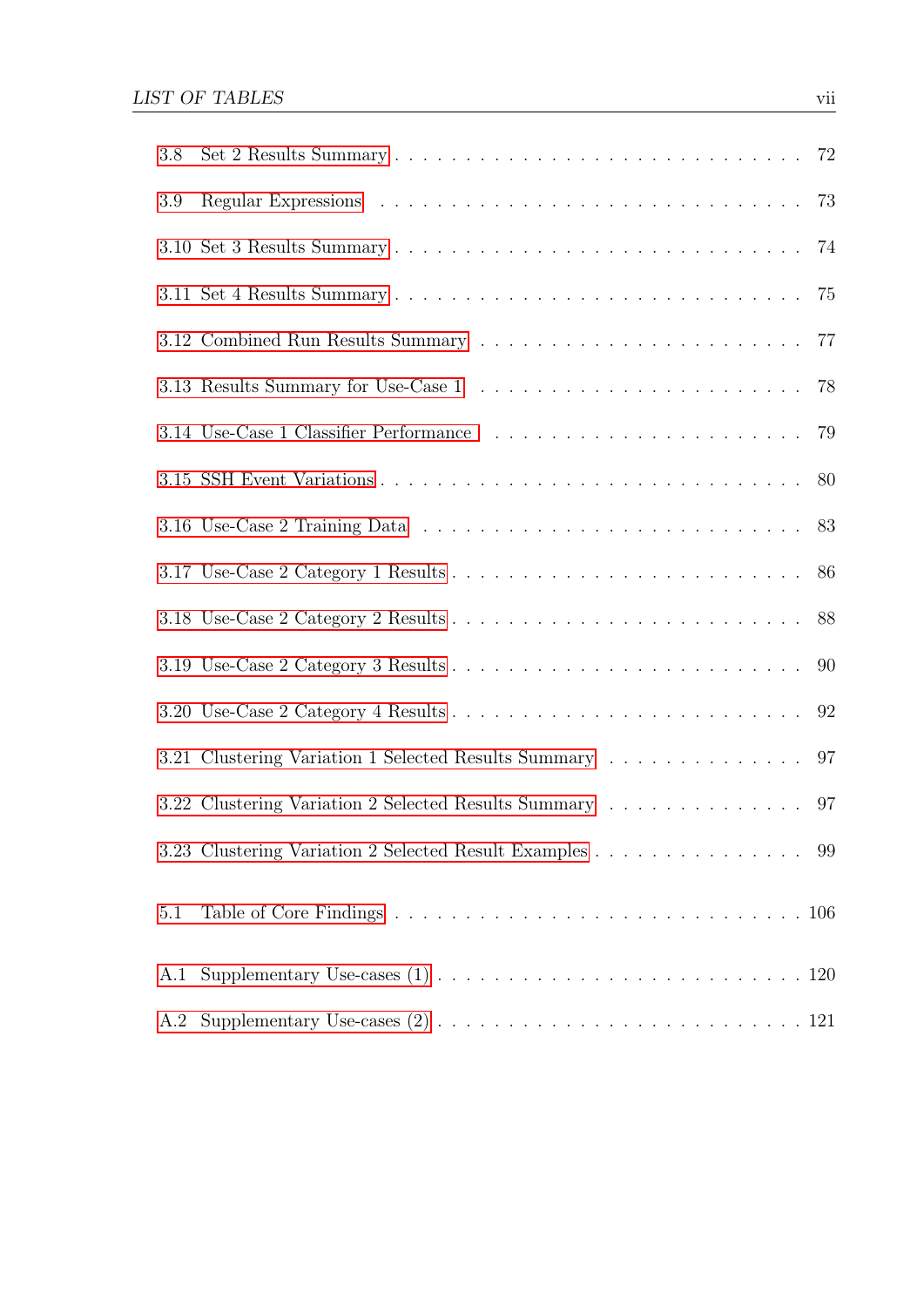## <span id="page-10-0"></span>Chapter 1

## Introduction

### <span id="page-10-1"></span>1.1 Problem Statement

We live in a connected world. A vast amount of commercial and private activity takes place each and every second on millions of computers spanning the globe, all connected through the Internet. In this world, consumers, vendors and criminals are separated from each other only by mere milliseconds, each extending their presence through the use of radio, copper and fibre-optic networks transmitting their signals near or at the speed of light.

Unfortunately, making sense of all of this information, this Big Data [\(Manyika](#page-124-0) *et al.*, [2011\)](#page-124-0), is increasingly becoming more of a challenge. Thousands of transactions per second may contain both good and bad intent, valid transactions as well as intentionally malicious transactions conveying the perpetrator's attempts to commit fraud, exfiltrate sensitive or secret data or attack a target system's vulnerabilities with specially crafted exploits.

All of this activity exists as temporary electronic constructs within millions of pieces of silicon which are, in their very nature, fleeting. They are the building blocks for business, entertainment, industrial and many other processes.

Unless committed to some form of record in non-volatile storage mechanisms — be it a log file capturing transaction information produced by some middleware, or a specialised security device generating records based on actively inspected network traffic as the traffic traverses its network interfaces  $-$  it is likely difficult, if not impossible, to investigate subsequently, with sufficient context, what has taken place.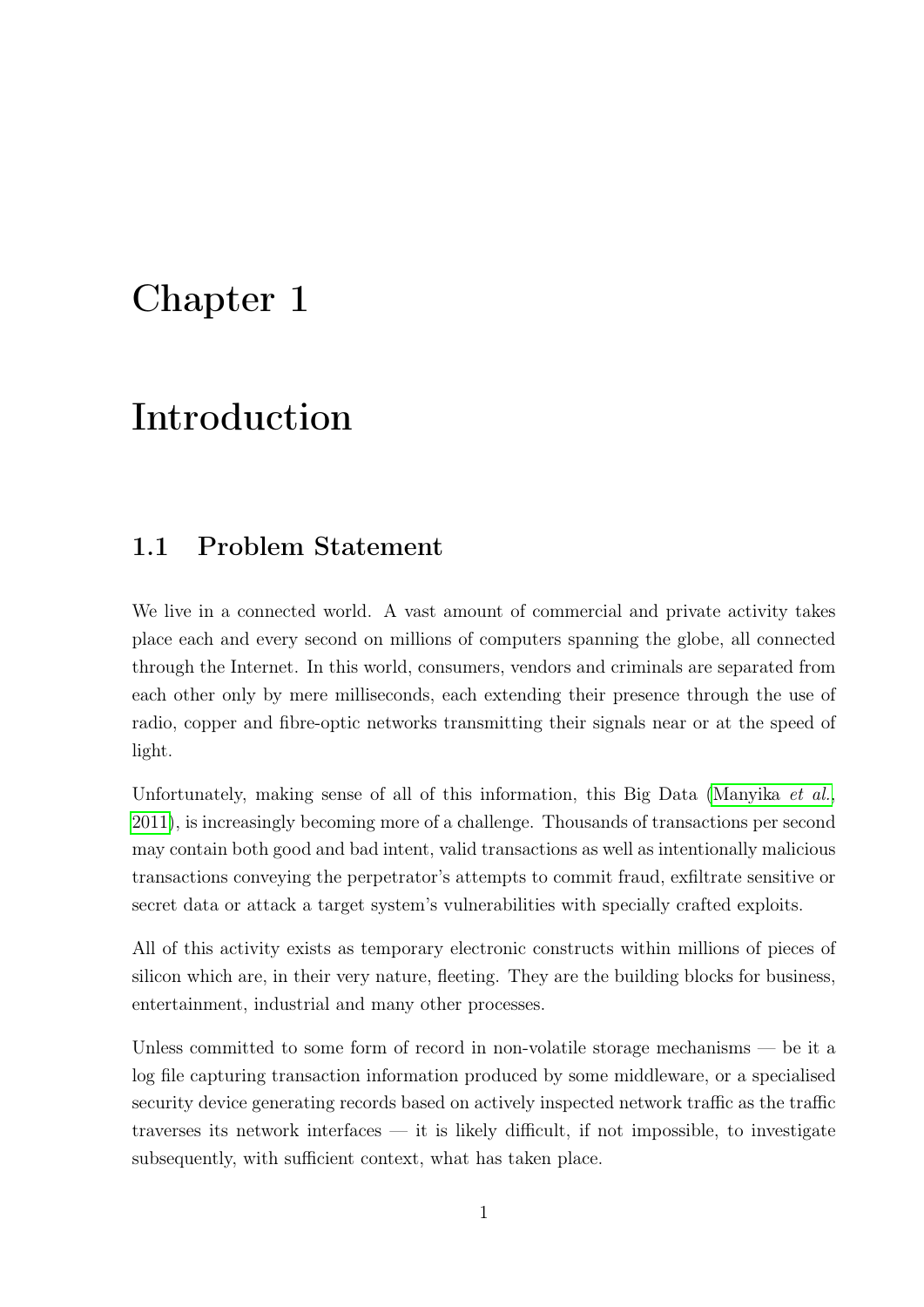In recent years, the incident rate of attacks and malicious activity perpetrated via electronic means has increased drastically. The number of publicly disclosed incidents has reached an all-time<sup>[1](#page-11-0)</sup> high, with few reasons to believe that we will anytime soon see a diminishing of this trend.

Cyber attacks have a global impact and span many different industries. Consider, for example, the highly regarded Verizon RISK Team's Verizon 2012 Data Breach Investigations Report [\(Baker](#page-119-1) et al., [2012\)](#page-119-1) for a very good analysis of data breaches investigated in cooperation with the Australian Federal Police, Dutch National High Tech Crime Unit, Irish Reporting and Information Security Service, Police Central e-Crime Unit and United States Secret Service.

As noted in Verizon's 2012 report, the importance of electronic records to aid investigations cannot be emphasised enough. A careful reading of the text will show that real-world incident response almost always involves log analysis. Incident response teams rely heavily on log analysis to provide necessary insights and enable remediation, litigation or prosecution to proceed. Verizon's report dedicates a section "Of Logs, Needles, and Haystacks-Part Deux" [\(Baker](#page-119-1) et al., [2012,](#page-119-1) p. 54) to log analysis practice.

Over and above the need for log analysis to enable post-breach incident response, realtime monitoring of events is becoming an operational reality for numerous businesses and institutions. Within certain industries and sectors, information and the systems that host it are just too sensitive to allow for problems or attacks to go unnoticed; incident response time *must* be reduced in these cases to diminish harmful business impact. This highlights the vital importance of event generation and log collection even more, but it also points to the vital need for software and hardware to enable the automatic classification, correlation and recognition of both good and bad behaviours on the monitored systems.

In 2008, renowned information security pundit Richard Bejtlich reiterated that the first and foremost element of a "Defensible Network Architecture" is that it should be "Monitored" [\(Bejtlich, 2008\)](#page-119-2). It is an unfortunate reality that unless records are kept or, to use the vernacular, logging and auditing are enabled, it would be close to impossible for automated systems to do real-time analysis and enable alerting and automated response. A monitored network relies on close cooperation throughout the entire system's architecture. Systems need to generate events; these events in turn must be collected and interpreted correctly, after which software and processes need to be in place to enable the desired operational insight and response.

<span id="page-11-0"></span><sup>1</sup>Data Loss Statistics, http://datalossdb.org/statistics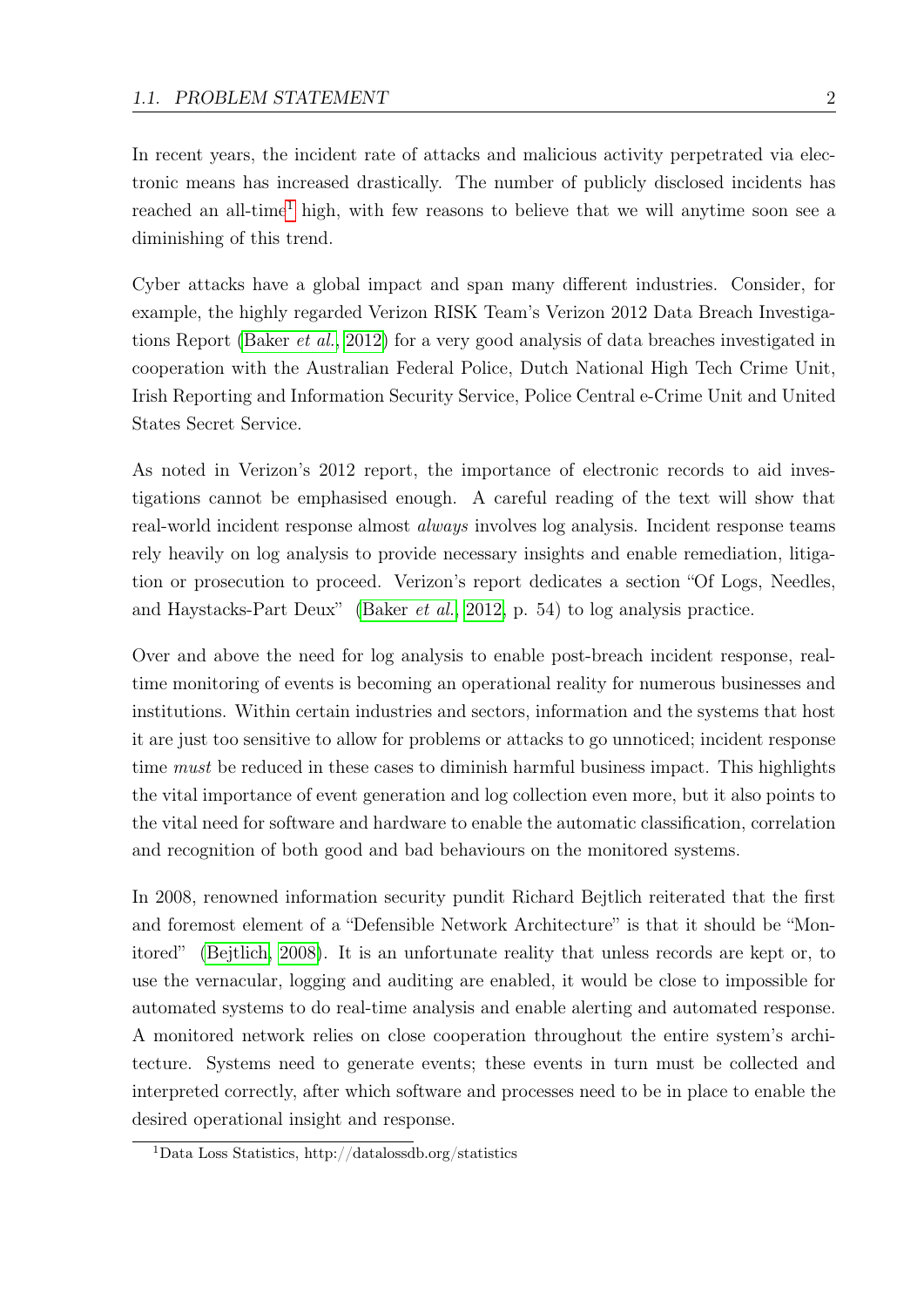Traditionally, events have been generated and captured into log files to enable troubleshooting of production issues. This is due to the fact that it is trivial for developers to add logging to their software and reflect the inner state of the software which would normally have been opaque without tools such as debuggers. Software developers now regularly adopt logging to capture and retain security and audit-related events, events which provide invaluable information to Information Security Practitioners. Not only can a log provide a record of actions that have occurred, but it can also serve as digital evidence in a legal context. Seasoned professionals like the Verizon RISK Team have invaluable experience in log analysis and are frequently able to 'stitch together' a clear narrative of the events that took place by correlating different log sources into a common narrative, primarily by using the timestamps captured within the events.

The events captured from business critical systems and infrastructure logs are often the only means of detecting more insidious types of attacks, attacks for example that exploit business logic flaws or are designed to be as stealthy and furtive as possible. The recent discovery of long-running specially crafted attacks against very specific targets has given rise to the term 'Advanced Persistent Threat' (APT) [\(Binde](#page-120-0) et al., [2011;](#page-120-0) Silva [et al.](#page-125-0), [2011;](#page-125-0) [Tarala, 2011\)](#page-126-0). These attacks often involve zero-day (0day) exploits (Frei  $et al.,$  $et al.,$ [2006\)](#page-121-0), exploits that have not been seen before in the wild and often bypass blacklist-based scanning and detection technologies such as Anti-Virus or Intrusion Detection Systems. The attacks are rarely detected while in progress, but the evidence thereof often remains captured in events that were collected throughout the infrastructure and applications.

Due to advances in hardware and software, the ability to collect and monitor events on a large scale has become practical in the recent decade. Improvements in algorithms, such as the use of Map Reduce [\(Lämmel, 2008\)](#page-124-1), in combination with modern, powerful hardware, allow us to collect, store and search more event data than ever before; improvements also allow us to retrieve and search the events in ever decreasing time. The systems continue to evolve and we have seen the emergence of Security Information and Event Management (SIEM) systems that are being integrated as a standard part of security operations in businesses and institutions.

SIEM is a collection of software components or appliances with the purpose of facilitating enterprise-wide event collection, normalisation and correlation of all security-relevant events and as such, enables operational security processes such as alerting, reporting and response. Additionally, SIEM allows operational security teams to detect and react to incidents and breaches in real-time or as close to real-time as possible.

SIEM implementers have a massive challenge on their hands when it comes to data ac-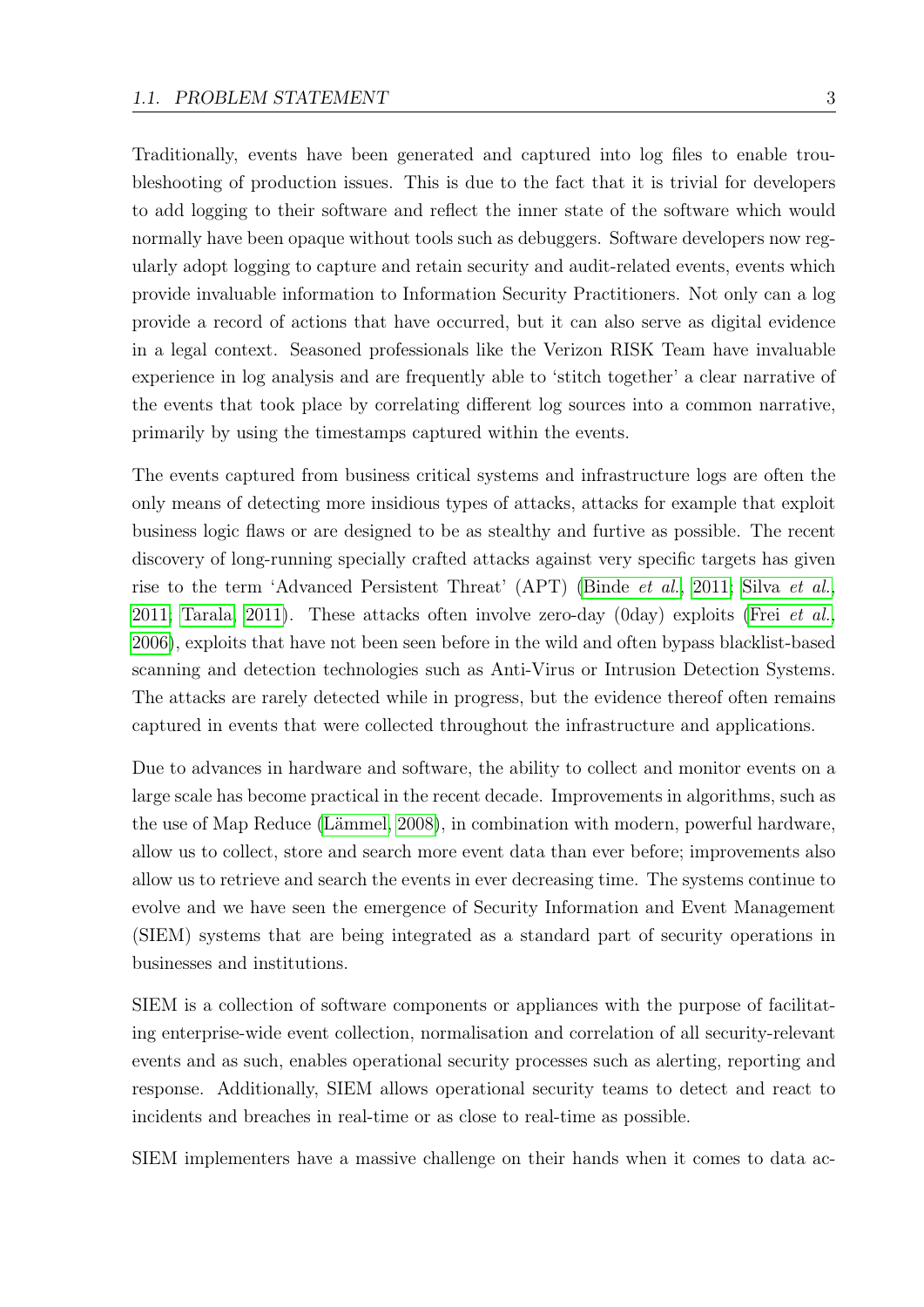quisition. SIEM relies upon the normalisation of events in order to enable the systems to interpret their meaning correctly, but these events are scattered throughout the enterprise and have many different formats.

Because of the massive volume of events that can be collected within an organisation with modern software and hardware, it is impractical for a security practitioner to personally interpret these events in full. However, analysts such as the Verizon RISK Team have tools and methodologies designed specifically to deal with these challenges. SIEM systems, for example, provide plug-ins or add-ons to interpret event data and enable automation of event normalisation. SIEM systems are covered in more detail in [chapter 2.](#page-21-0)

This research deals with the significant problems of event identification, classification and disambiguation. Thousands or even millions of systems generate events from hundreds or thousands of kinds of software, each with potentially unique event structures and contents. Not only are security analysts faced with the daunting task of interpreting this information at never-seen-before volumes during incident response, their available tools such as SIEM may not provide all the necessary relevant plug-ins for the variety of events that their systems could generate.

Traditionally, security analysts would be forced to fall back on scripting and specialised software, using familiar utilities such as  $\text{grep}^2$  $\text{grep}^2$ , awk<sup>[3](#page-13-2)</sup> and sed<sup>[4](#page-13-3)</sup> to assist with the analysis of the data or, if available, use SIEM add-ons and other types of specialised software.

## <span id="page-13-0"></span>1.2 Objectives of the Research

The objective of this research is to evaluate whether or not Latent Semantic Mapping (LSM) could be another valuable utility available to event specialists. There is an undeniable need for utilities, methodologies and other technologies that can assist in the processing of large volumes of event information, not just to enable search but also to assist in the classification, identification and disambiguation of such events. The paper entitled "A Comparison of Approaches to Determine Topic Similarity of Weblogs for Privacy Protection" [\(Wu, 2011\)](#page-127-0) contains a clear definition of LSM:

"Latent Semantic Mapping (LSM) is a way to find 'semantic' similarities between words and documents. Two words are 'similar' if they appear with the

<span id="page-13-1"></span><sup>2</sup>grep, http://www.gnu.org/software/grep

<span id="page-13-2"></span><sup>3</sup>GNU Implementation of awk, http://www.gnu.org/software/gawk

<span id="page-13-3"></span><sup>4</sup> sed, the Streams Editor, http://www.gnu.org/software/sed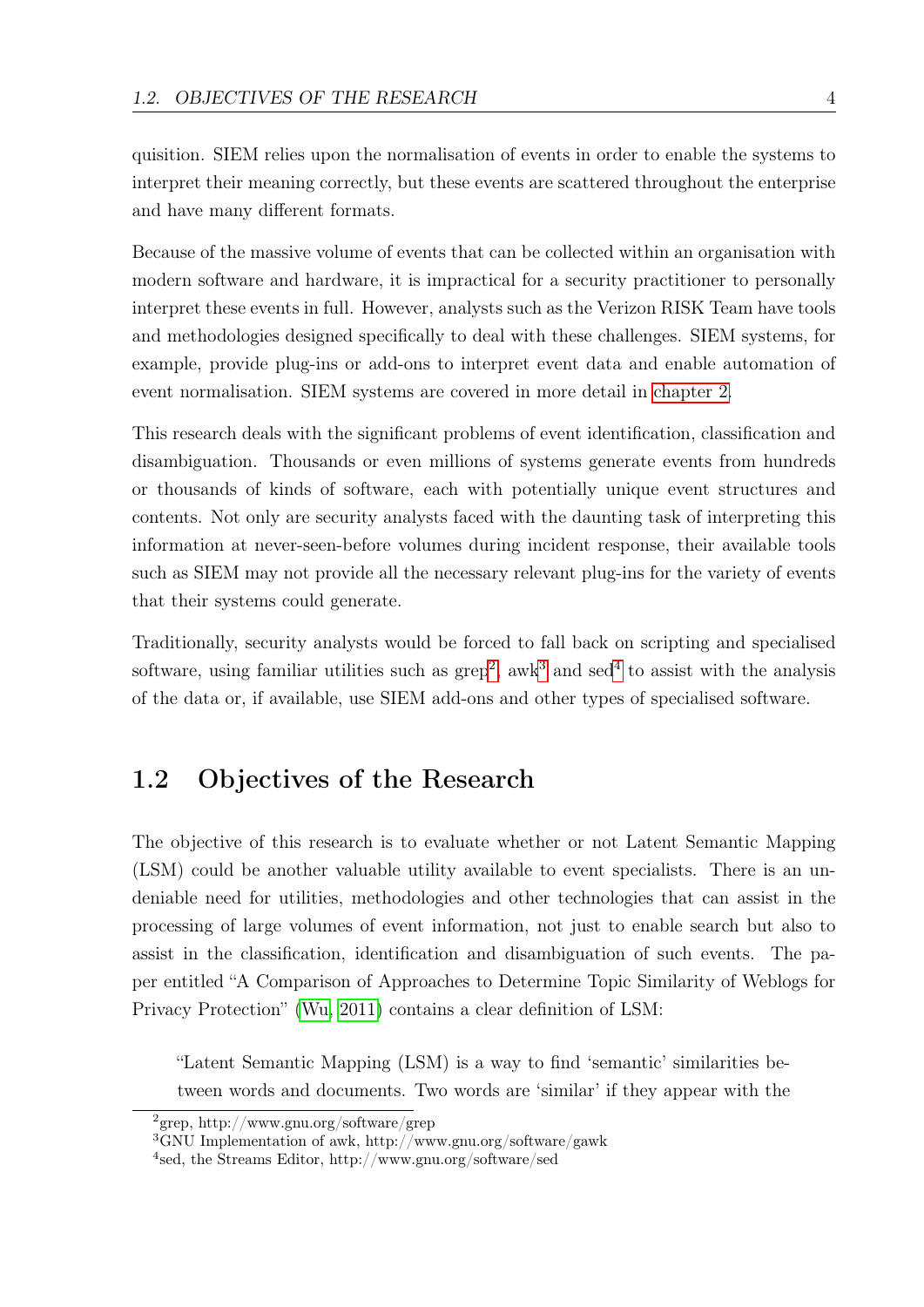same or similar other words in a set of training documents. For example, baseball and pitcher are similar, while baseball and orchestra are probably quite different. Two documents are 'similar' if they contain lots of similar words."

LSM [\(Bellegarda, 2008\)](#page-120-1) is a generalisation of the Latent Semantic Analysis (LSA) paradigm often used in the field of Information Retrieval, discussed in detail in "Latent Semantic Mapping - Principles & Applications" [section 2.3.](#page-42-0) Dr. Jerome R. Bellegarda, an Apple Distinguished Scientist in Speech & Language Technologies, recognised that the paradigm applies to fields other than Information Retrieval and coined this particular term. LSM has in fact been successfully deployed in a wide variety of use-cases ranging from antispam measures in the Mail application on MacOS 10 [\(Bellegarda, 2008,](#page-120-1) p. 33) to voice synthesis and voice recognition, and even in DNA research.

This research is an attempt to apply LSM to computer-generated events, particularly focussed on challenges such as the classification, identification and disambiguation of different events from each other. The hypothesis is that there is an underlying latent semantic structure to events. In other words, there are patterns in the words, symbols and numbers that may not be immediately obvious to humans. These patterns, such as the co-occurrence of words and symbols within certain types of events, are exposed through the application of LSM and can then be used to associate events with a shared meaning (such as all logon events, regardless of which system generated them) with each other.

This research will also attempt to determine the level of effort required for a security analyst or SIEM implementer to use out-of-the-box LSM utilities, whether or not the recall performance of the tool is sufficient, and whether or not it is deployable at a reasonable scale.

Three use-cases will be evaluated which represent the perspective of either a security analyst or a SIEM implementer. The research will replicate real-world scenarios through the use of the LSM toolset supplied with MacOS 10.8 which has a command-line interface and API. Several data sources will be evaluated to closely mimic the challenges faced by analysts and implementers.

The research also includes the results obtained from the use of custom software components developed as a part of the research process.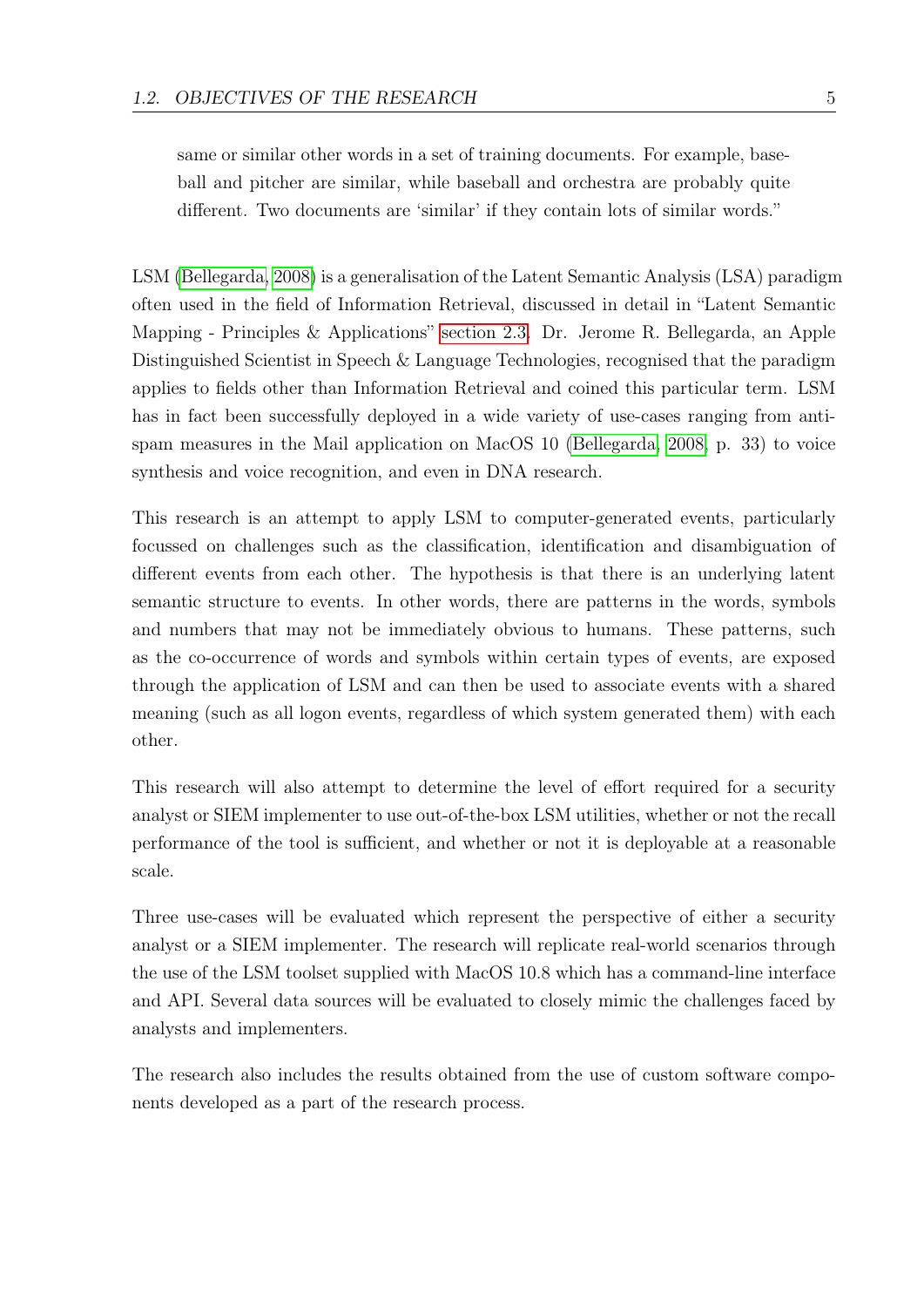### <span id="page-15-0"></span>1.3 Assumptions and Limitations

This body of work is produced to be consumed by a person familiar with common Computer Science terms and phrases and having a firm understanding of data processing concepts. It is also assumed that the reader has a robust understanding of Information Security, the technologies involved, as well as its role in supporting operational security workflow and procedures. This is of particular relevance where the research deals with SIEM and the roles that logging and event collection play in operational security.

This text does not serve as an exhaustive treatment of LSM; however, an attempt is made to ensure a practical understanding of the technology and its applicability to the research. For detailed treatment and description of the mathematical underpinnings of the paradigm, the reader is referred to "Latent Semantic Mapping - Principles & Applications" [\(Bellegarda, 2008\)](#page-120-1).

From mathematical and theoretical perspectives, this work could perhaps be regarded as a relatively shallow exploration of the workings of LSM. Rather, the research focussed on applying the paradigm through the combination of off-the-shelf components, reviewed in more detail in [section 3.3.](#page-57-1)

This research simulates scenarios encountered by security analysts and SIEM implementers, mimicking the environment through representative test data obtained from production and lab environments. As data plays an important part of the testing, this research will evaluate the performance of LSM on representative and varied data. In real-world scenarios, as illustrated in the introduction, the data may be varied, unique or even proprietary, and confidential; with this in mind, and even though this research will exercise the concepts and use-cases vigorously, LSM may still result in unanticipated behaviour with new data sets.

It is also noted that this research does not serve as a comparative analysis of LSM against other types of classifiers such as Bayes Classifiers commonly found in junk e-mail filter deployments.

### <span id="page-15-1"></span>1.4 Document Conventions

The following terms are used throughout this document and warrant further definition in the context of this research: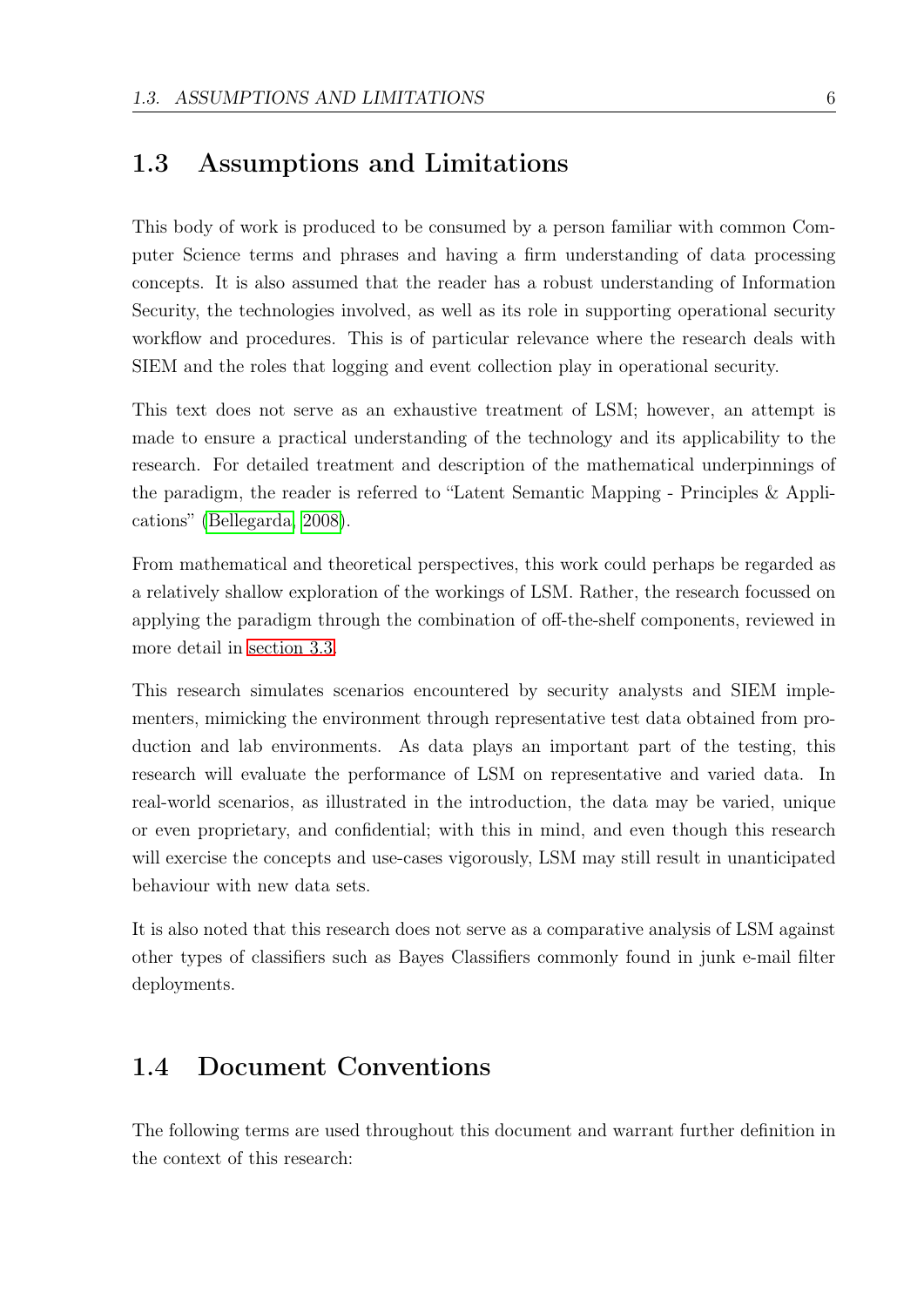#### event

An 'event' is the smallest collection of data, the smallest meaningful composition of individual units, this research deals with. The individual units may consist of numbers, punctuation or words. 'Event' is the chosen term to represent a single log entry or line in a log file. Events can be contained within a single line of a log file, such as with syslog events, or may consist of multiple lines and a hundred or more words, such as with Windows Event Log<sup>[5](#page-16-0)</sup> events.

A vigorous attempt has been made to refer to these compositions as 'events' consistently throughout this work; there may, however, be inclusions of phrases such as 'log entry', 'log message' or 'message' within certain sections, terms with which the reader may be familiar.

#### event source

An 'event source' is an actual collection of events, normally found in the form of a log file but also could be API based, such as with Windows Event Log. There can be many different event sources, each emitting events. In large enterprises, it would not be unusual to have thousands of event sources. In information retrieval terms, an event source would be analogous to a corpus of documents.

#### sourcetype

In the context of this research, we refer to the kind of event source as a 'sourcetype', the set of types of events generated by an event source. This is a term borrowed from  $Splunk<sup>6</sup>$  $Splunk<sup>6</sup>$  $Splunk<sup>6</sup>$ , a product with which the researcher is very familiar.

Examples of different sourcetypes are "Dovecot IMAP" and "Bind", where the "Dovecot IMAP" sourcetype would refer to the collection of different kinds of events (or eventtypes, discussed next) created by an instance of the Dovecot IMAP server<sup>[7](#page-16-2)</sup>.

It should be noted that a sourcetype often contains the events generated by a single application, but sometimes may span multiple applications such as with "Windows Security

<span id="page-16-1"></span><span id="page-16-0"></span><sup>5</sup>Windows Event Log, http://msdn.microsoft.com/en-us/library/windows/desktop/aa385780.aspx  $6$ Splunk Inc., http://www.splunk.com

<span id="page-16-2"></span><sup>7</sup>Dovecot IMAP, http://www.dovecot.org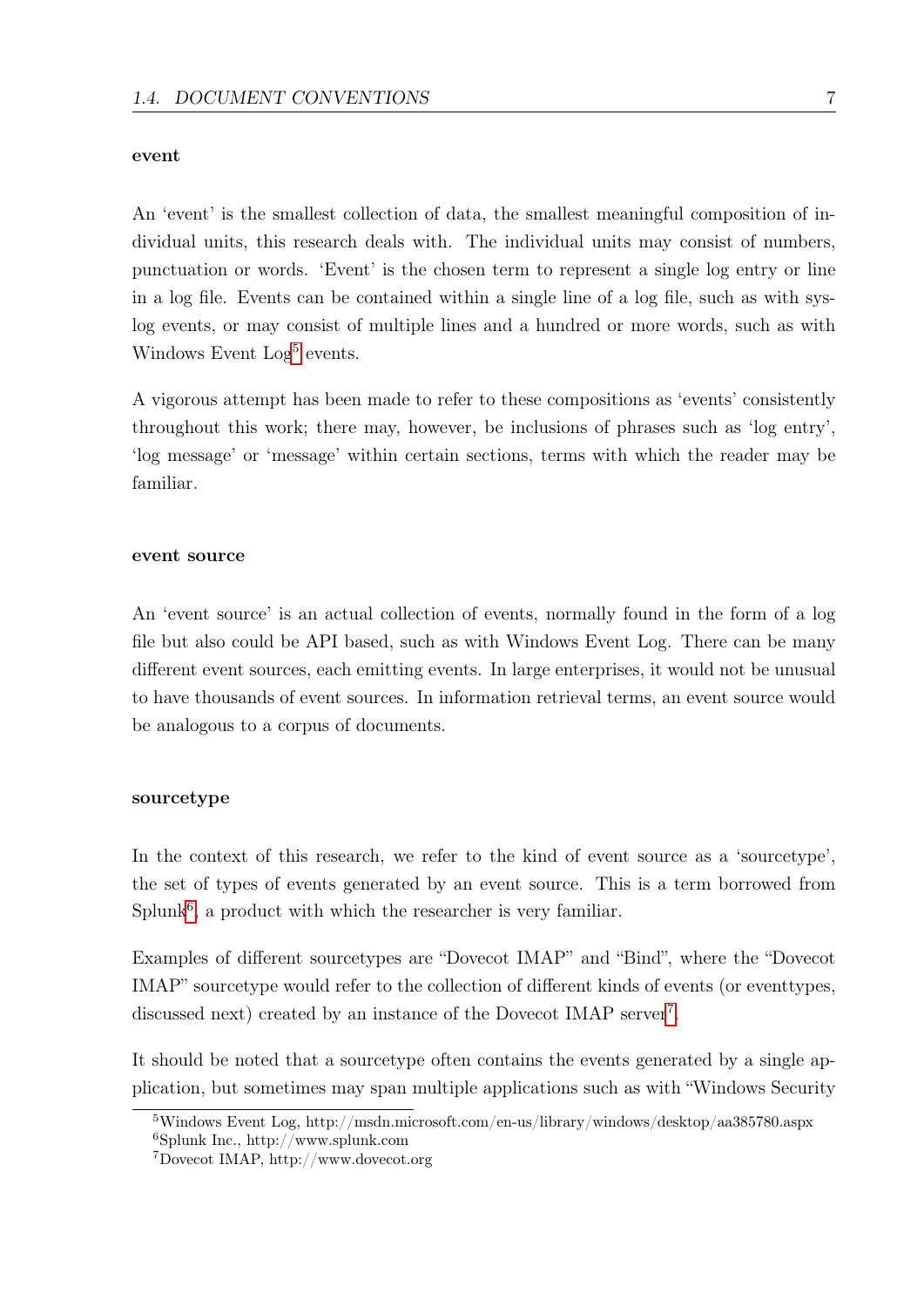Events" collected in the Windows Security Eventlog. Sourcetypes are a logical grouping mechanism. Further illustrative examples can be seen in [Table 1.1.](#page-17-0)

| Sourcetype Name             | Description                                                                                |
|-----------------------------|--------------------------------------------------------------------------------------------|
| <b>Bind</b>                 | All types of events generated by the BIND<br>DNS Server, typically contains events such as |
|                             | logon, spooler messages and errors                                                         |
| Dovecot IMAP                | All types of events, including logon, logon                                                |
|                             | failed and other types of messages generated                                               |
|                             | by the Dovecot IMAP daemon                                                                 |
| Windows Security Events     | Security related events generated by a                                                     |
|                             | Microsoft Windows operating system or                                                      |
|                             | application executed on it.                                                                |
| <i>Series Audit Journal</i> | Audit related events generated by software<br>executed on an IBM iSeries host              |

<span id="page-17-0"></span>Table 1.1: Example Sourcetypes

#### eventtype

The term 'Eventtype' is used within this research to illustrate the type of event. Whereas sourcetype is the complete set or a subset of events associated with an event source, eventtype deals with the classification of the actual event, so a sourcetype may contain many different eventtypes. Eventtypes address the action or outcome described by an event. Many different sourcetypes may generate the same eventtypes even though the structure of the events may differ depending on the sourcetype's implementation details. Examples of eventtypes can be seen in [Table 1.2.](#page-17-1)

| Eventtype       | Description                                                                                                                                                      |
|-----------------|------------------------------------------------------------------------------------------------------------------------------------------------------------------|
| logon           | All events that relate to the outcome of an attempted logon<br>to an operating system, application or other services                                             |
| logon success   | The subset of logon events that describe a successful logon<br>event                                                                                             |
| logon failed    | The subset of logon events that describe a failed logon event                                                                                                    |
| account created | Events recording the successful creation of a user account in<br>an application, directory service or on an operating system                                     |
| account locked  | An event that reflects that an account has been locked and<br>may not be used again until unlocked by an administrator or<br>some other process, such as a timer |

<span id="page-17-1"></span>Table 1.2: Example Access Control Eventtypes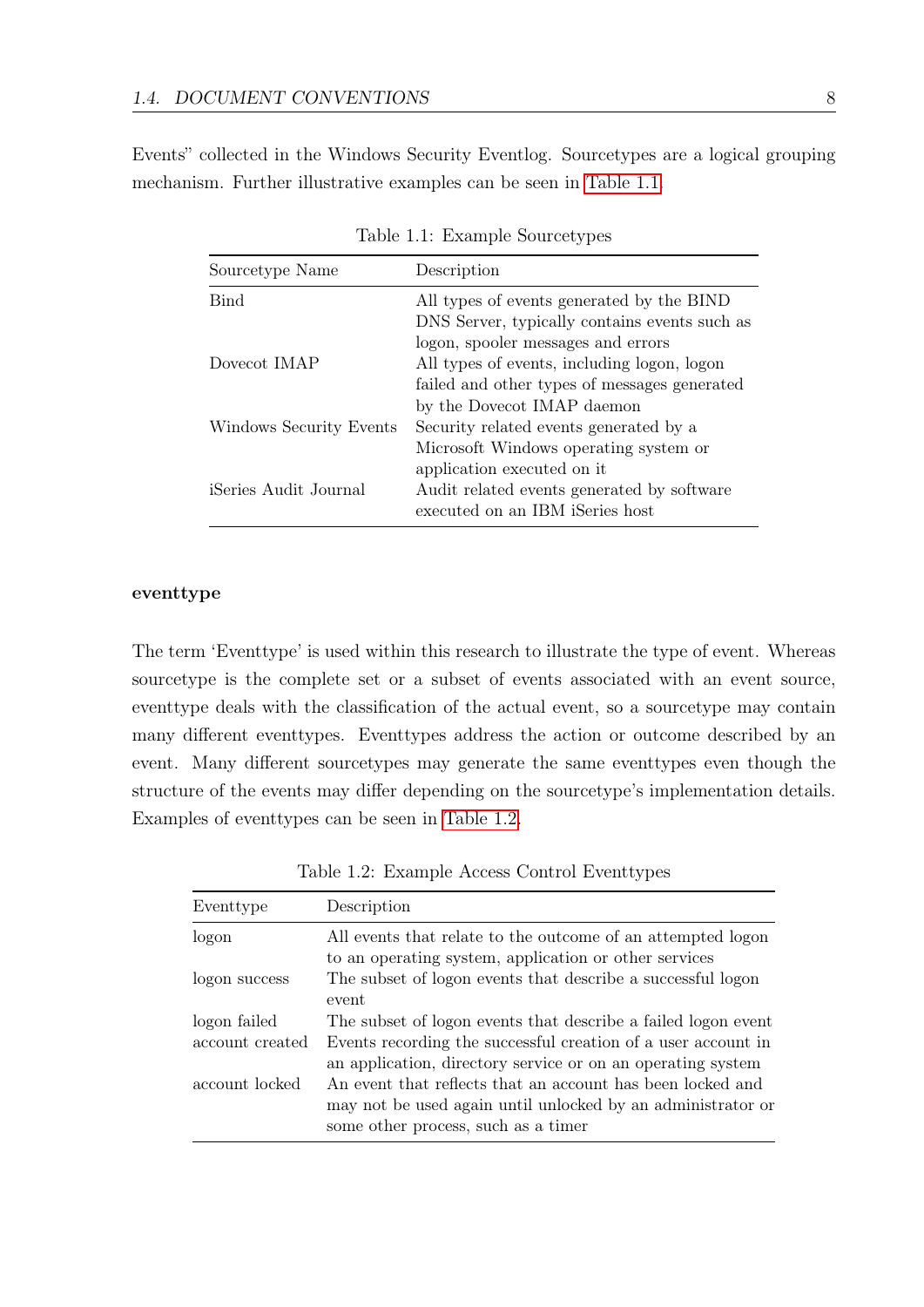#### category

As will be evident from the Literature Review, LSM constructs maps with one or more categories or semantic anchors. In this research, within the appropriate context, 'category' refers to the LSM Command Line Interface (CLI) and API treatment of LSM semantic anchors.

#### categorisation

In the context of this research, 'categorisation' is defined as the process whereby an event is evaluated against an LSM map and assigned to an LSM semantic anchor or category.

#### classification

'Classification' is the process which results in events being correctly associated with the correct sourcetype or eventtype.

#### disambiguation

'Disambiguation' within the context of this research refers to the ability of a security practitioner to differentiate events from each other, an integral part of the identification process and normally requiring some domain knowledge of the events involved. With some eventtypes, disambiguation could be challenging without proper counter examples. The research will attempt to use LSM to disambiguate large collections of events.

#### identification

'Identification', an integral part of the process that results in classification, can be defined as a method of ensuring that the subject is the entity that it claims to be [\(Harris, 2012\)](#page-122-0). In the context of this research, identification is the result of the process whereby an event has been identified as a certain pre-determined eventtype or sourcetype. For example, an event within a new data set may be identified as a "logon" eventtype.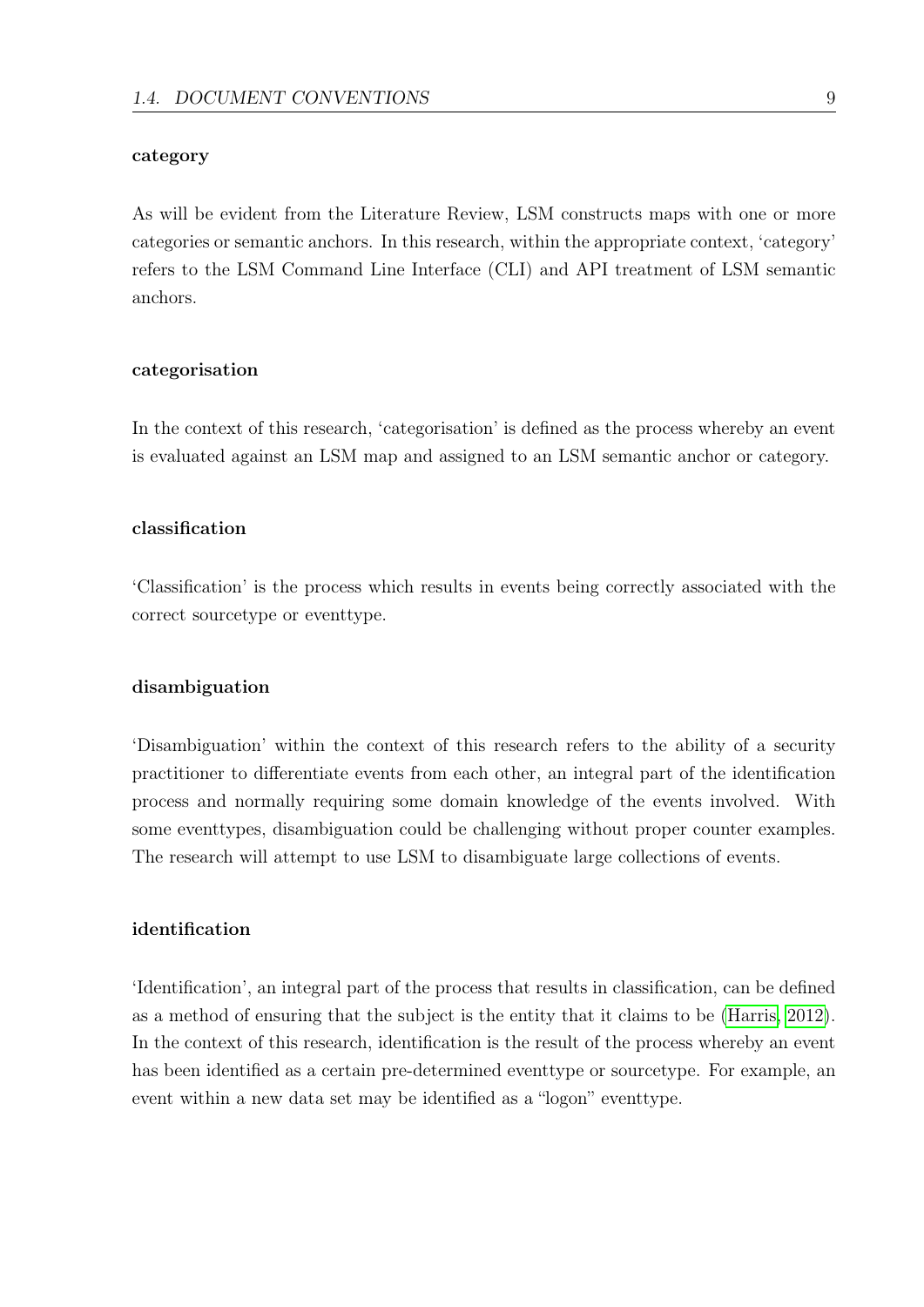#### normalisation

'Normalisation' deals with the syntactic structure of an event [\(Marty, 2007\)](#page-124-2). The normalisation process, an important enabler for reporting, is critical for SIEM to function correctly. Within this context, normalisation describes the process whereby fields such as a source IP address or username are extracted from an event. This may be achieved by the use of regular expressions evaluated against the event or by other programmatic means. Regular expression matching and other types of processing are also used to enrich event information with more descriptive, normalised terms, often referenced from a taxonomy.

The fields extracted as a part of the normalisation process are moved through various mathematical and statistical processes to produce metrics such as a risk score, a probability for attack or something as simple as a total count of failed logons broken down by username.

A normalised successful logon event may be tagged as 'access control', 'success', or 'action' and have the username, source and destination fields extracted.

#### collector software

In [chapter 2](#page-21-0) the term 'collector software' is used to describe software that collects events generated by applications or operating systems which in turn transmits the events to an LM system or SIEM. Collector software normally does not generate events, although some collector software may generate events based on activity taking place within applications. OSSEC[8](#page-19-0) , a Host Intrusion Detection System, is an example of a collector software that forwards operating security events but also generates events – such as notifications that critical files have been changed – based on changes occurring on the host operating system.

#### event specialists

The term 'event specialist' signifies an individual who has an interest in security events in the context of the disciplines of LM or SIEM. Two roles, security analyst and SIEM implementer, have been collapsed into this term where the distinction of the type of event consumer is unimportant.

Security Event Analysis and SIEM implementation challenges are discussed in more detail in the next chapter.

<span id="page-19-0"></span><sup>8</sup>OSSEC, http://www.ossec.net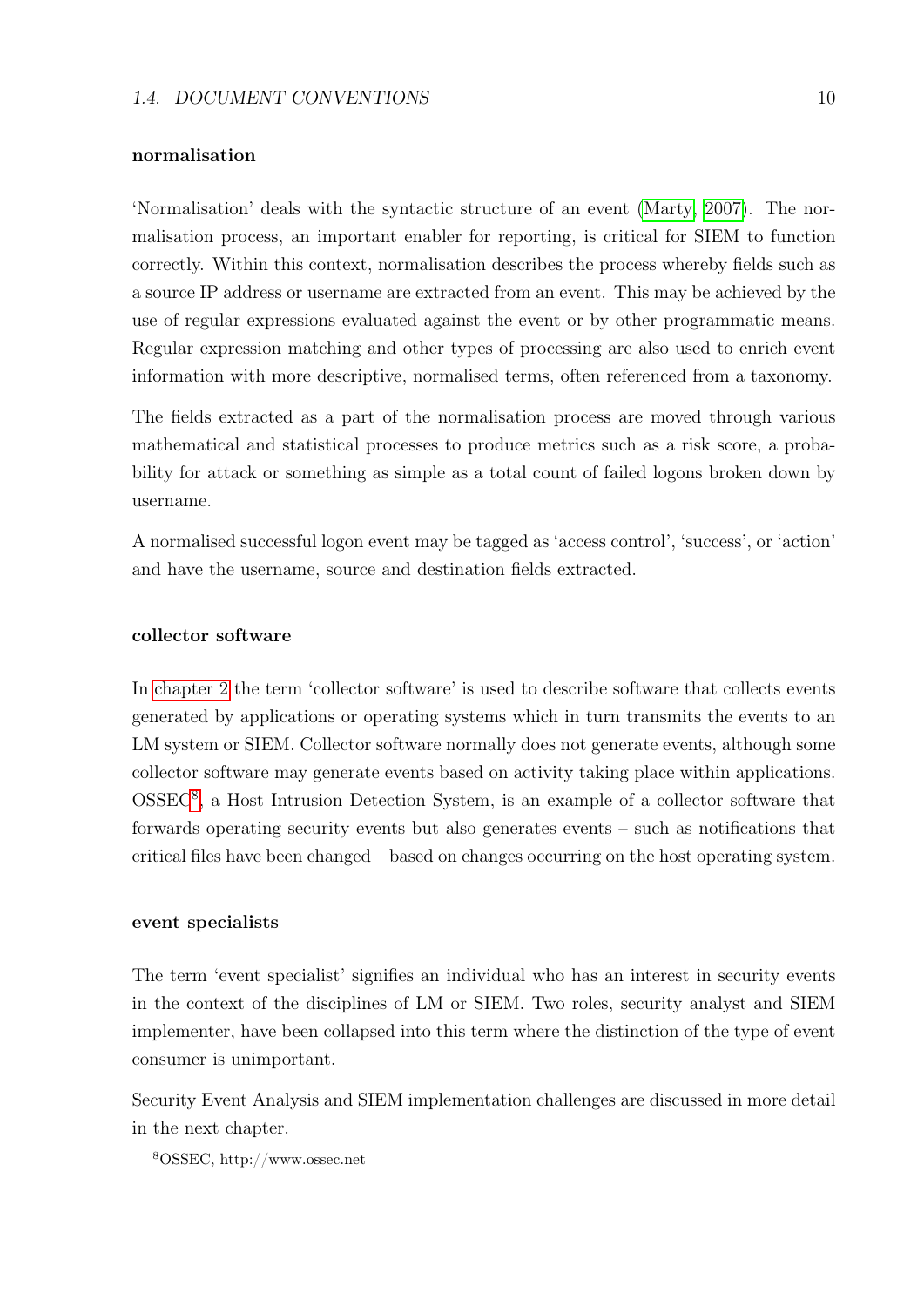### <span id="page-20-0"></span>1.5 Document Structure

The remainder of this work contains four chapters that are structured as follows:

- [Chapter 2](#page-21-0) presents the foundations of this research. A more thorough discussion of the background leading to this research is presented, as well as an introduction to LSM that serves to establish the fundamentals needed to interpret the experimental work and subsequent results.
- [Chapter 3](#page-53-0) presents more detail regarding the design of the experiments, the data collected and analysed, as well as development undertaken to facilitate the execution of the experiments. The chapter also contains [section 3.4](#page-66-1) in which the experiments associated with the three selected use-cases are discussed in detail. An analysis of the results from each use-case experiment can also be found at the end of each use-case section.
- [Chapter 4](#page-110-0) reflects on the results presented in [chapter 3.](#page-53-0) The discussion includes a revisit of the successes achieved, the metrics selected to evaluate the results, as well as an examination of the procedures used within the experiments.
- [Chapter 5](#page-114-0) contains the conclusions derived from the research. Research goals are revisited and the work that was performed is reflected upon. Possible future research that may be derived from this work is suggested.

The document concludes with an appendix containing a list of use-cases that were not addressed within the context of this research.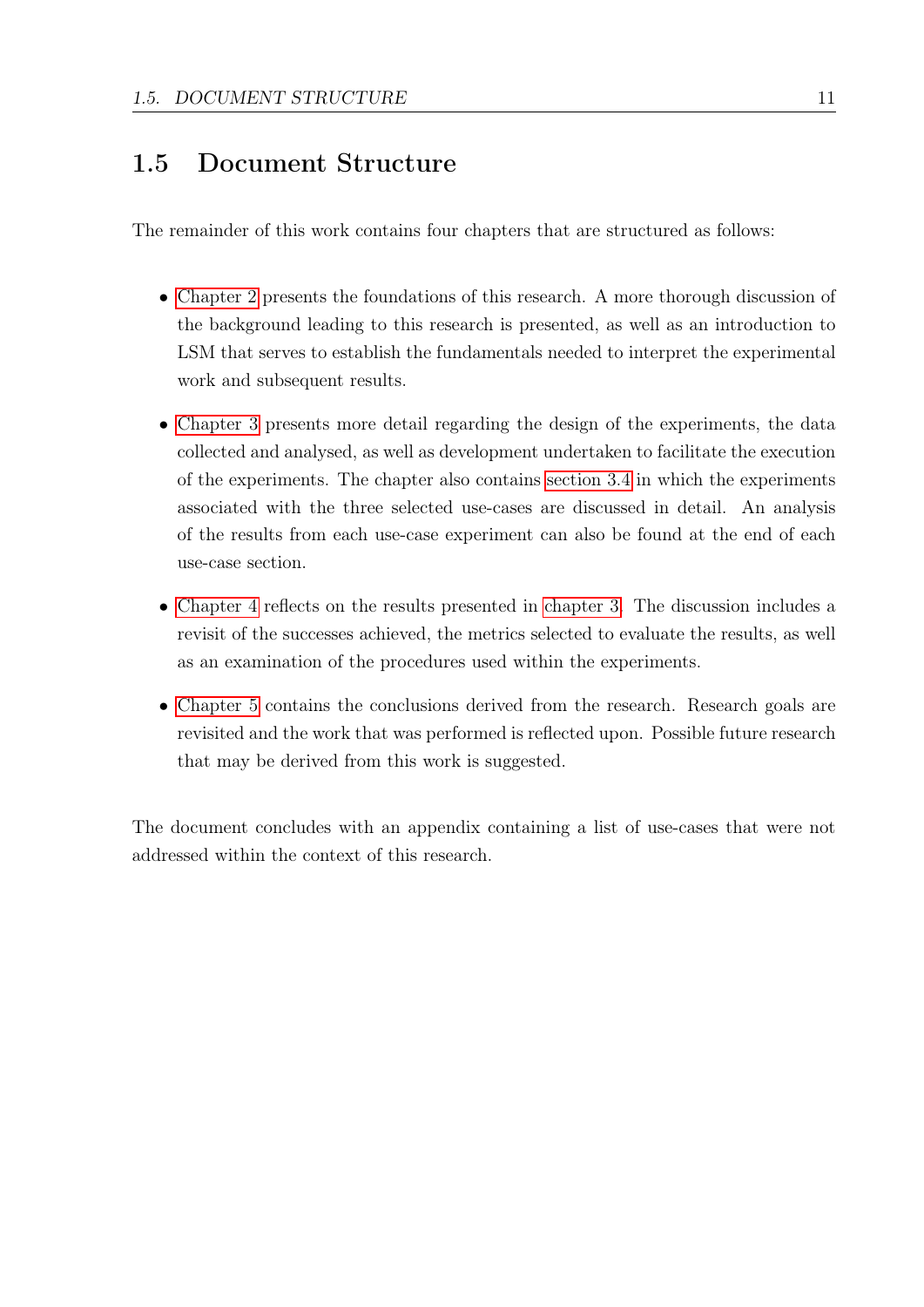## <span id="page-21-0"></span>Chapter 2

## Literature Review

This chapter will review in greater detail the core concepts and source material upon which this research is based. It consists of three distinct parts:

[Section 2.1](#page-21-1) of the Literature Review examines core concepts – events, event sources and event collections – and the role they play in enabling the operational security processes of an organisation.

[Section 2.2](#page-31-0) of the Literature Review deals with Security Event Analysis. In this section closer attention is given to the operational security process, procedures followed by security analysts and SIEM. It will also include a review of challenges related to event normalisation, correlation and the running of functional large-scale security monitoring systems.

[Section 2.3](#page-42-0) of the Literature Review focusses briefly on the Natural Language Processing field where LSA and then Latent Semantic Mapping (LSM) made their original appearances. This is followed by a more detailed introduction to LSM.

## <span id="page-21-1"></span>2.1 Security Events

Events are used to convey a message to the user or administrator regarding some state that has arisen within the software about which the developer needs to make the administrator or user aware.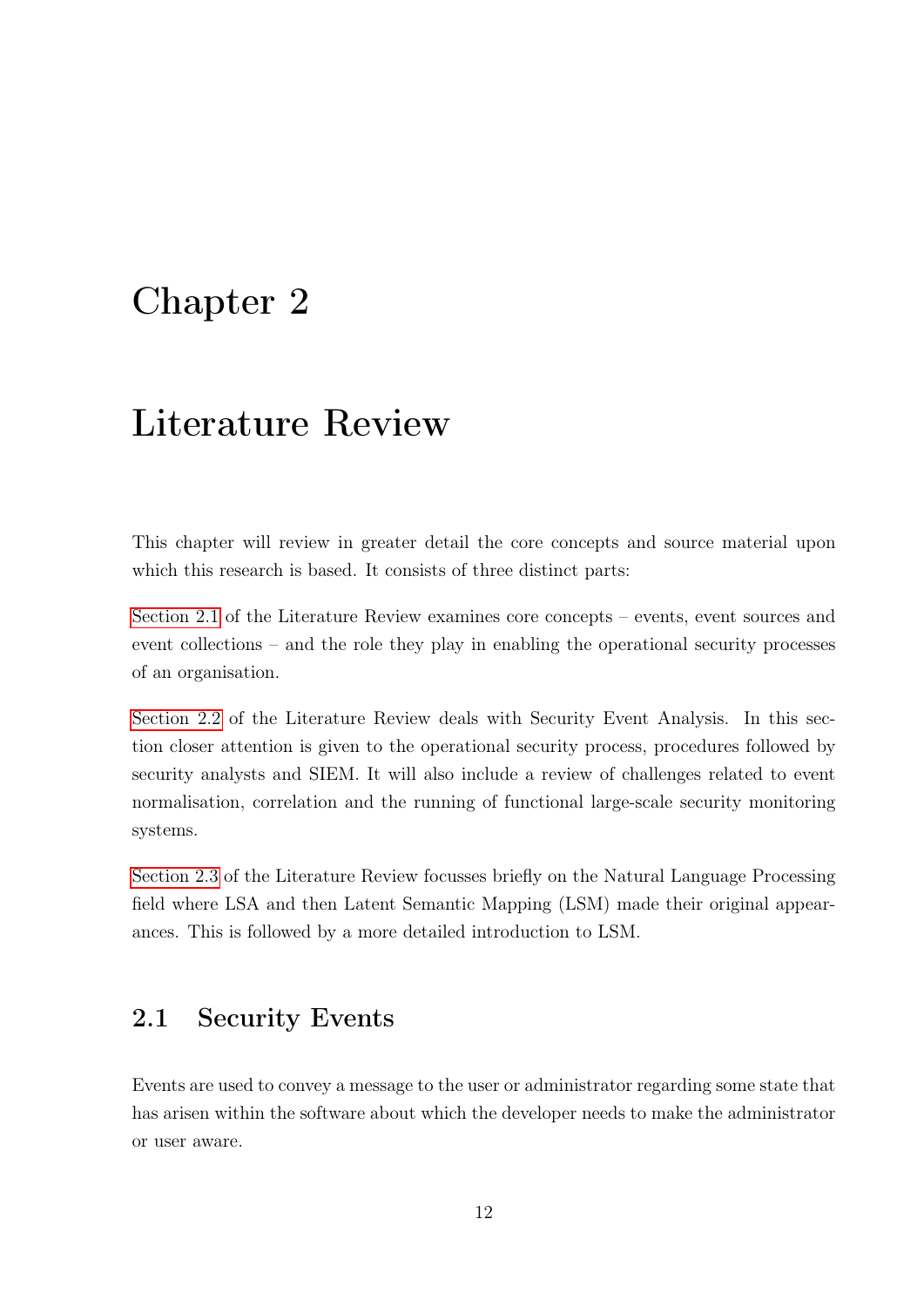An event, for example, could simply convey the message that the software successfully started, or an event may be generated by the operating system serving as a notification that an application terminated abruptly.

Stated another way, an event is a type of record that is generated and possibly retained on behalf of operating systems and applications for debugging, monitoring or auditing purposes used by developers, administrators and other consumers of event data such as Windows Security Events<sup>[1](#page-22-0)</sup> [\(Kent and Souppaya, 2006\)](#page-123-0).

Most events have an associated timestamp. Effective analysis and response often depend on the essential context that is created by analysis based on time. There is a substantial difference between the two following observations: "We had a database failure and we had a network failure" versus "We had a network failure; then we had a database failure". Although possibly falsely correlated in the second statement, an experienced analyst would triage the multiple failures more effectively and investigate the network failures first during an investigation, as this may have been the sole reason for the database failures. The absence of the time-based correlation could result in the database team searching for problems where no permanent issues may actually exist [\(Kent and Souppaya, 2006\)](#page-123-0). Due to this special property, log files are often classified as time-series data to differentiate them from other types of normalised and structured data found in relational database systems [\(Sorkin, 2009\)](#page-126-1).

On modern operating systems, a great deal of attention is given to logging and auditing. The event sources are often the primary means through which administrators troubleshoot operational issues. Events provide invaluable feedback to developers regarding runtime state or failure points within the code. Recent developments have led to the creation of massively parallel data processing engines that enable real-time or near real-time analysis of event-based data to enable business analytics, application performance management and to provide operational insight to their infrastructure for companies that rely on in-formation technology for conducting their day-to-day business [\(Borthakur](#page-120-2) *et al.*, [2011\)](#page-120-2).

Events contained in log files or event sources such as Microsoft Windows Event Log are the principal mechanisms through which software relay audit and other security-related information back to security analysts and personnel involved in operational security. These events relay both seemingly benign state changes (a possible indicator of a breach in change management processes), and malicious activity (such as an unauthorised user

<span id="page-22-0"></span><sup>1</sup>Description of security events in Windows Vista and in Windows Server 2008, http:// support.microsoft.com/kb/947226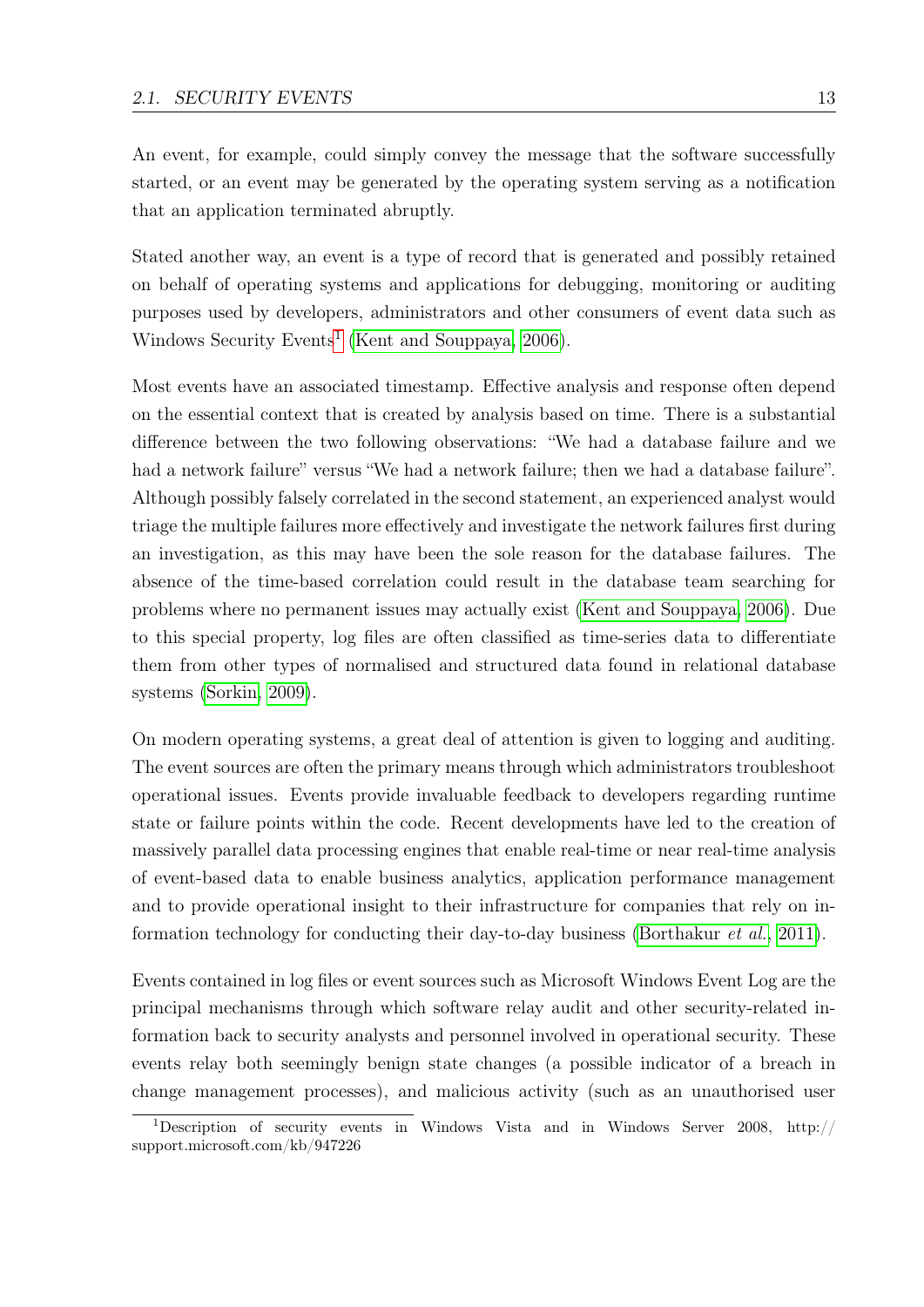attempting to alter or delete information in a database table). An entire industry has developed around this field, constructing tools and products that deal with these events and facilitate real-time or near real-time correlation and response [\(Marty, 2011;](#page-124-3) [Rowlingson,](#page-125-1) [2004\)](#page-125-1).

The importance of these events is reflected by the care that goes into their collection. As timestamps are provided, operating systems are carefully synchronised with time servers, typically using NTP [\(Bagwill](#page-119-3) *et al.*, [1995\)](#page-119-3); events are regularly transported through secure transport to dedicated hardware and software in a practice known as 'Log Management'. Log Management systems and SIEM systems often support the capability to cryptographically sign events or blocks of events and store them securely. This, combined with the care taken during collection, enables the relevant events to be used as digital evidence and serves as evidence in a legal context [\(Tarala, 2011\)](#page-126-0).

Events are produced from a wide variety of event sources, and the storage of events also differs according to available hardware, software and the use-case for which they are being collected. What follows is a brief investigation of popular event sources; it should, however, be noted that this list is by no means exhaustive, as events can be generated by any software and be in any format.

The simplest event stores are 'plain' log files; most experienced administrators and developers can appreciate the utility presented by simple log files consisting of just text. A wide variety of command-line tools exist to facilitate searching and manipulating the event data. Examples of these tools on Unix are cat, sed, awk and grep. Text editors such as  $vi^2$  $vi^2$  or emacs<sup>[3](#page-23-1)</sup> are often used to facilitate easy navigation and search. One of the major challenges with this approach, however, is that most of the tools do not rely on indexing or other methods to provide search speed improvements and thus the user's search time is closely correlated to the size of the data set, or in other words, the tools might not scale well if the data sets become too big.

Log files are often generated directly from code, but since its creation in the 1980s, Syslog [\(Koivunen, 2010,](#page-123-1) p. 12) has been the de-facto logging mechanism on Unix systems. Syslog was a de-facto standard for many years but eventually turned into an Internet Engineering Task Force Request for comment (IETF RFC). The current version of the Syslog standard is RFC5424 [\(Syslog, 2012\)](#page-126-2). Popular modern implementations of the Syslog software are Syslog-NG<sup>[4](#page-23-2)</sup> and rsyslog<sup>[5](#page-23-3)</sup>.

<span id="page-23-0"></span> $2V$ im, http://www.vim.org

<span id="page-23-1"></span><sup>3</sup>GNU Emacs, http://www.gnu.org/software/emacs

<span id="page-23-2"></span><sup>4</sup>Syslog-NG, http://www.balabit.com/network-security/syslog-ng

<span id="page-23-3"></span><sup>5</sup> rsyslog, http://www.rsyslog.com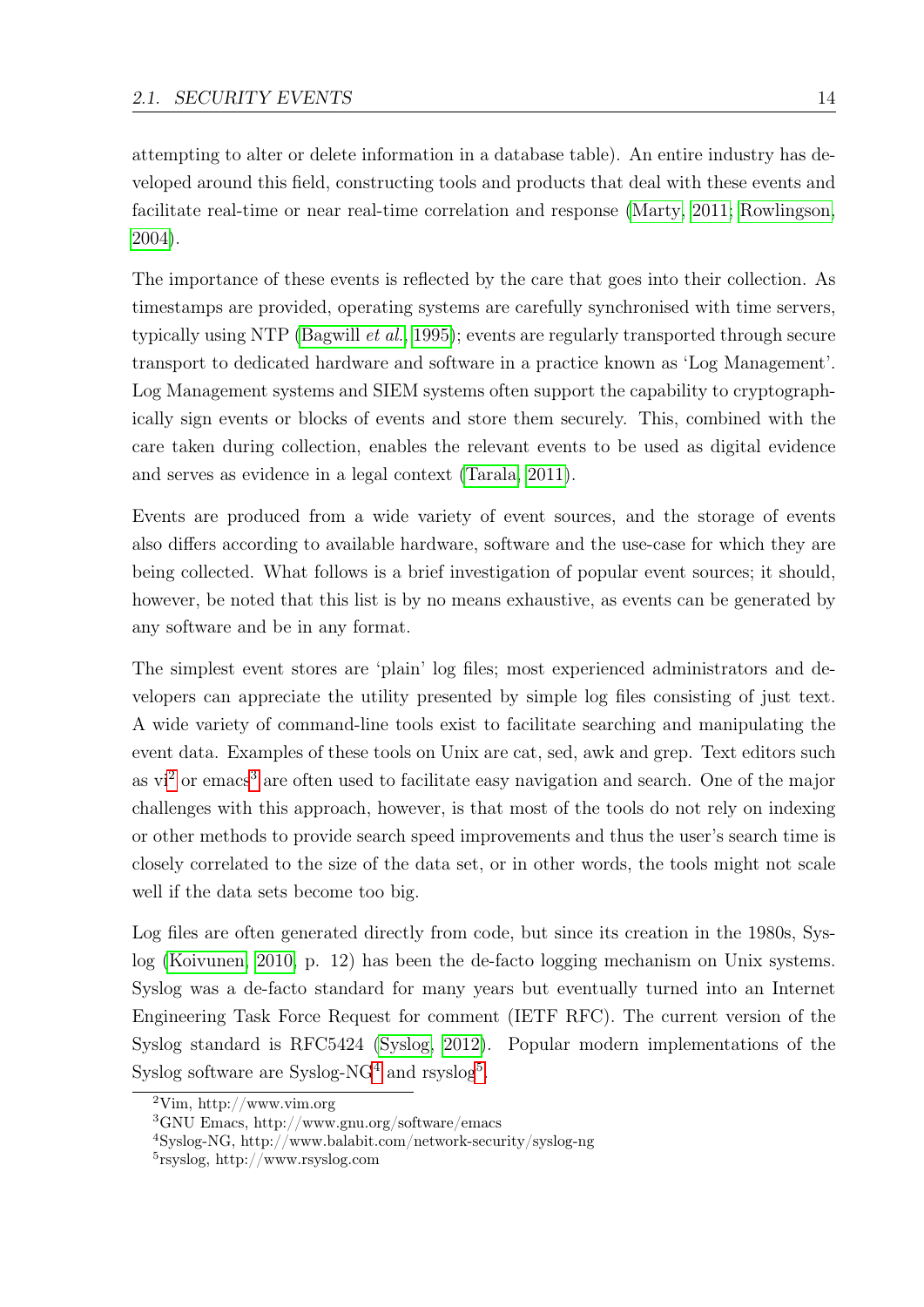It should be noted that apart from creating and managing log files on Unix or Linux host by facilitating the capture and storage of events generated by software running locally on those systems, Syslog is often deployed to facilitate the capture and storage of events generated by other systems on the network. Originally, all Syslog event traffic was in the form of Syslog protocol messages transmitted to a Syslog server accepting network traffic on UDP port 514. Modern Syslog implementations also support TCP based transport as well as Transport Layer Security (TLS). TCP plays a pivotal role in signalling to the event source that the Syslog server may not be available or not accepting Syslog traffic due to an error condition on the server. There exists no similar transport layer mechanism with UDP. TLS is critical to ensure the confidentiality and integrity of Syslog traffic. Secure Socket Layer (SSL) Certificates are also often used to authenticate event sources to the Syslog server [\(Kent and Souppaya, 2006\)](#page-123-0).

Syslog event sources often take the form of embedded systems such as network infrastructure devices. However, these firewalls, switches or routers often have very limited internal storage and rely on a Syslog server for extended event storage capacity.

Simple Network Management Protocol (SNMP) is another legacy protocol that is often used by embedded and other systems to send events to a centralised network management console. SNMP version 3, the latest version of the protocol, is defined in IETF RFC's 3411 to 3418 [\(SMNP, 2012\)](#page-125-2). It should be noted that SNMP versions 1 and 2c are still very popular and in widespread use. SNMP events are referred to as 'traps' as they are sent by various network and infrastructure devices to a 'trap' server where they are collected and stored.

On the Windows platform, the system standard event source is called Windows Event Log<sup>[6](#page-24-0)</sup>. Originally there were three standard log destinations: the Application, System and Security logs. Modern versions of Windows have added additional log destinations to accommodate specialised retention policies for events such as those related to Microsoft Active Directory replication. The Windows Event Log is searched primarily through an interface provided by the operating system, but events can also be accessed through APIs provided by the operating system. Additionally, several third-party collector products have been created to facilitate the collection and storage of Windows Event Log events in Log Management systems and SIEMs. Snare<sup>[7](#page-24-1)</sup>, one such product, collects Windows Event Log information and transmits it to a Syslog server using the Syslog protocol.

Internally, Windows Event Log events are stored in a proprietary data store; when these

<span id="page-24-1"></span><span id="page-24-0"></span><sup>&</sup>lt;sup>6</sup>Windows Event Log, http://msdn.microsoft.com/en-us/library/windows/desktop/aa385780.aspx <sup>7</sup>Snare, http://www.intersectalliance.com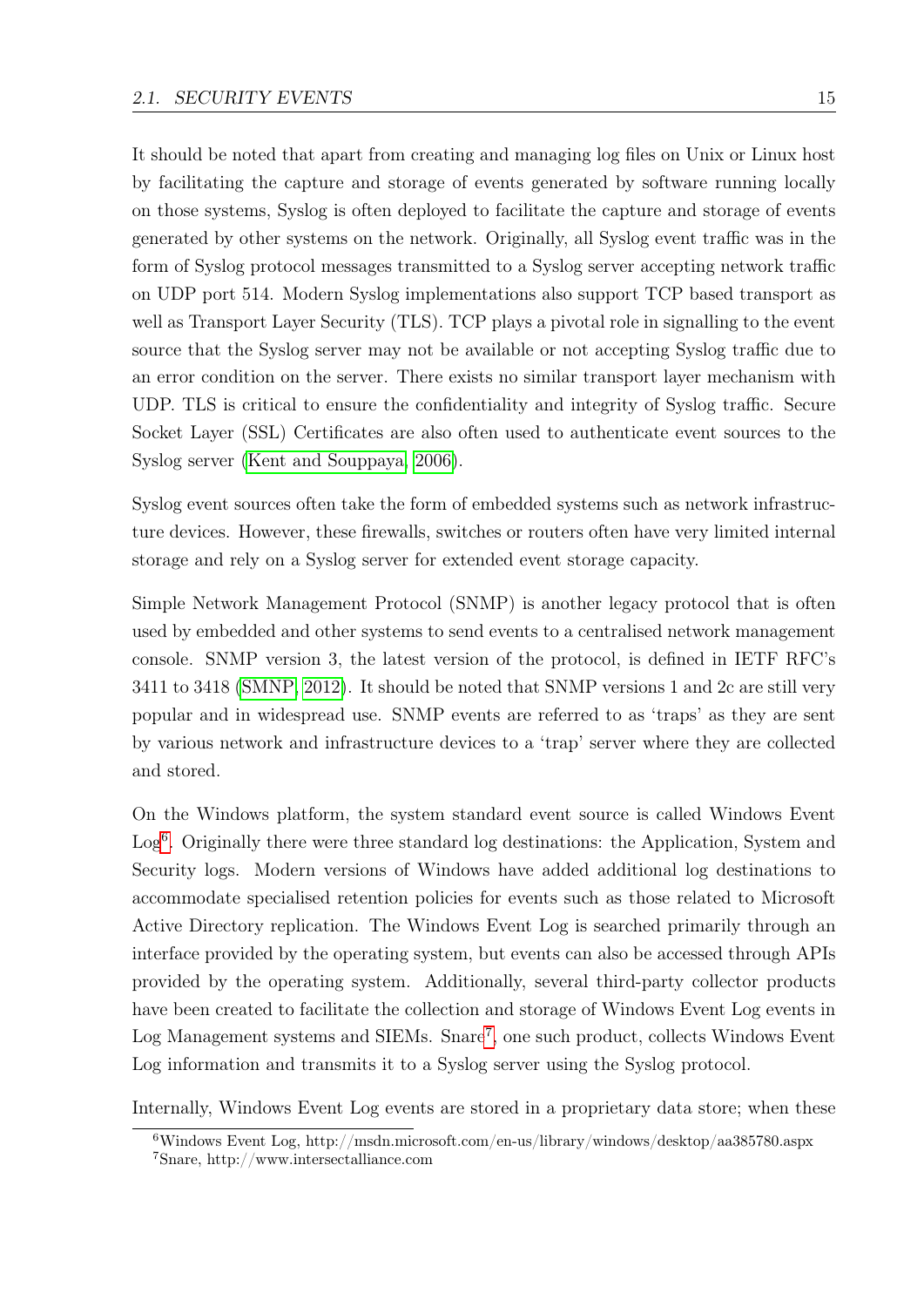events are collected and transmitted, the formats of the events are determined by the collector software. As such, a standard Windows event may have several different formats depending on the design decisions of the developers of the collector software [\(Karlzén,](#page-123-2) [2008\)](#page-123-2).

Events collected from within database systems also share some of the characteristics of Windows Event Logs in that the format of the event is often determined by the developer of the relevant collector software [\(Nair, 2008\)](#page-124-4). Events are often collected from internal audit tables using a provided API; on most relational database management systems, access to such tables is provided through some version of the Structured Query Language (SQL) protocol. Several database vendors also provide software and capabilities to export such events into files. Microsoft SQL Server provides several mechanisms for event collection: internal audit tables, export through a proprietary 'trace' format or event through Windows Event Log. Each of these mechanisms could provide events for the same information with differing formats.

Mainframes and other legacy systems like the IBM iSeries provide further challenges in that they may require specialised skills to enable collection of logs. Due to their heavy use in financial institutions, the auditing and logging mechanisms on these platforms are mature, often capable of very fine-grained event generation.

In modern system architectures, there could be many different so-called software layers. At a high level these are often divided into three major sections: 1) the presentation layer; 2) the middleware or application layer; and 3) the database or storage layer. Large modern applications often have multiple software components at each of these layers, connected by complex network architectures. A typical Internet banking application, for example, may have tens or hundreds of web-servers serving as the primary user interface, and a middleware layer consisting of multiple application servers which in turn interface with identity stores, databases and even mainframes. Each piece of software in these layers, and its corresponding network fabric, could produce tens or hundreds of events per second. It is not uncommon for such an architecture to generate tens of gigabytes worth of events per day [\(Fry, 2011\)](#page-122-1).

Some or all of these events may be stored temporarily within log files and other stores on the host operating systems, although mature deployments tend to limit such usage and rather seek to centralise event collection on a Log Management infrastructure. This centralisation allows for more flexibility when it comes to search, correlation and the archiving of the data. Syslog is a popular choice for the centralisation of the network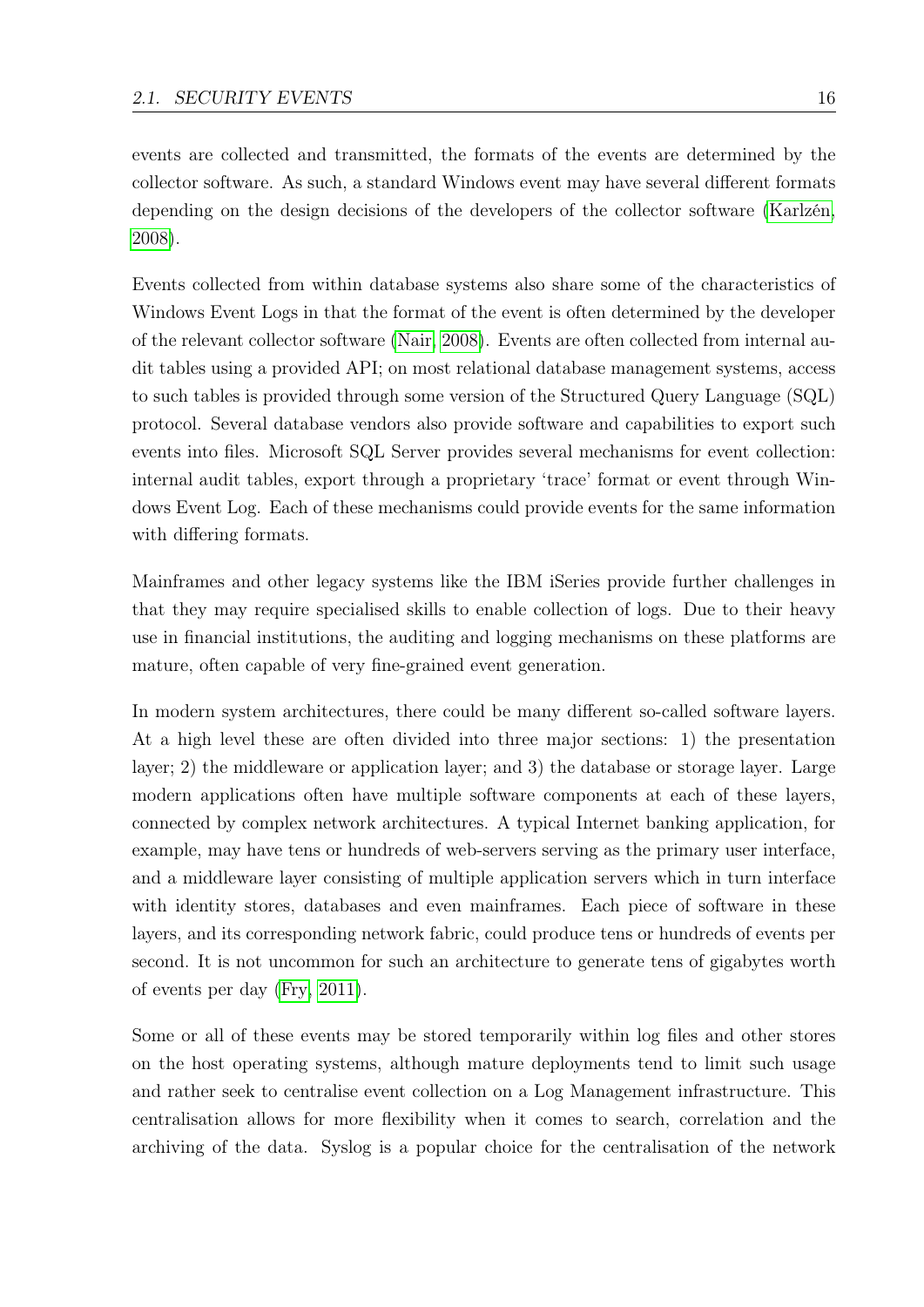infrastructure events. File synchronisation and batch uploads via scripting are often also brought to bear for a file-based strategy, although file-based strategies often fail to scale when events are needed for real-time scenarios or operational monitoring. The files are mainly retained for compliance and archive purposes with some use taking place to facilitate troubleshooting and fault finding [\(Kent and Souppaya, 2006;](#page-123-0) [Rowlingson, 2004\)](#page-125-1).

Events can also be stored in traditional RDBMS, although this tends to require upfront normalisation [\(Josephes, 2005\)](#page-123-3). The advantages of this type of approach are that data retrieval is often faster and that some indexing is also possible. This becomes very important when log volumes are high. A typical scenario may involve the extraction of key fields such as source and destination network address information, a strategy which works well for mature organisations where workflow has been well-established and key fields covering most reporting and search needs have already been identified. The strategy may be referred to as a data reduction strategy, as the original event may be discarded and only key fields get stored. A thorough understanding of the event source needs to accompany such a strategy as unidentified eventtypes may be erroneously discarded. The advantage of this strategy, though, is that with a well-designed database and mature workflow and reporting requirements, the recall performance of such a system is unrivalled.

There are also specialised event stores like Splunk and other schema-less time-series databases [\(Bitincka](#page-120-3) *et al.*, [2010\)](#page-120-3) such as Sumo Logic<sup>[8](#page-26-0)</sup> and OpenTSDB<sup>[9](#page-26-1)</sup>. Within such a store, the original text representation of an event is retained and indexed according to time. Keyword-based indexing also contributes to measurable improvements in search times. There are definite advantages to this strategy, such as the retention of the original event text and also the search performance.

Other mechanisms exist, ranging from large-scale compute clusters storing events within Hadoop Distributed File System (HDFS) and using Hadoop [\(Borthakur](#page-120-2) et al., [2011;](#page-120-2) [Jacob, 2012;](#page-123-4) [Lämmel, 2008\)](#page-124-1) to process it, through to hybrid solutions that combine filebased, database-based or time-series database-based strategies.

There are a large number of devices, applications and operating systems that generate events which are then collected and retained using various mechanisms as previously described. The formats and content of these events depend on multiple factors including the whim of the developer, the style guidelines developed by the software's architects, the nuances of the event source API or design decisions made by developers of event collector software and the subsequent event stores.

<span id="page-26-0"></span><sup>8</sup>Sumo Logic, http://www.sumologic.com

<span id="page-26-1"></span><sup>9</sup>OpenTSDB, http://opentsdb.net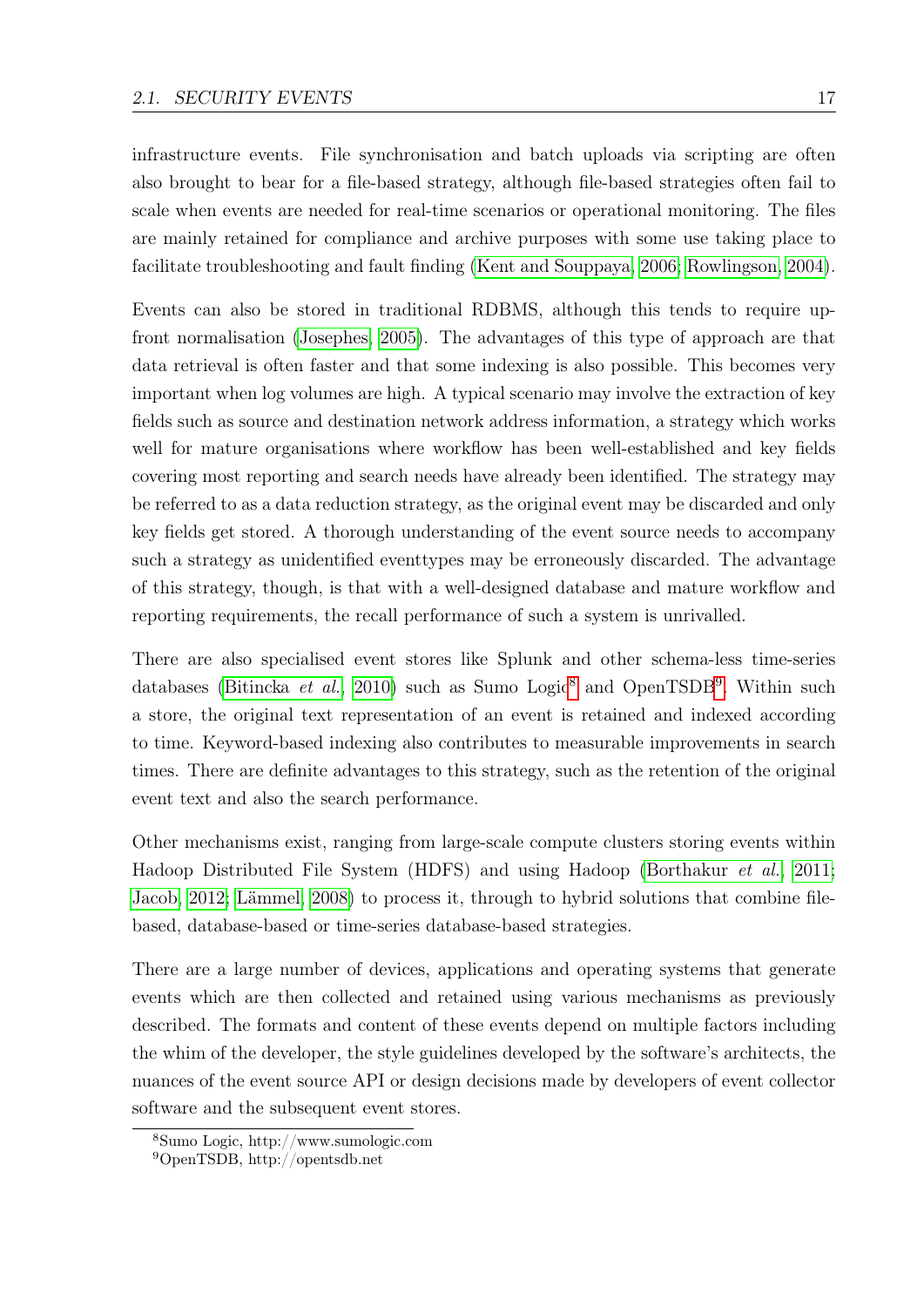Each component may introduce changes to the format of the event, and as mentioned before, it is not uncommon for a single event to have multiple formats depending on the collector software and storage. For example, most Syslog server implementations will prepend any received event with a timestamp, date and other meta-data configured by the Syslog administrator. In scenarios where Syslog information is forwarded from one host to another, it is not uncommon to end up with an event that has multiple timestamps and dates, with different timestamp and date formats.

This situation presents a major challenge to event specialists. For effective analysis and accurate reporting, fields need to be reliably extracted from events; parsers can sometimes break when even simple changes are introduced in the syntactic composition of an event [\(Karlzén, 2008;](#page-123-2) [Swift, 2006\)](#page-126-3). An event consumer can very easily be faced with tens or hundreds of different event formats within any medium or large environment.

Efforts are underway to establish log format standards. Arcsight, for example, has a standard called Common Event Format  $(CEF)^{10}$  $(CEF)^{10}$  $(CEF)^{10}$  that standardises security event formats for collection in its line of products. The standard includes a common set of fields but lacks a fully-fledged, publicly available taxonomy of words with which to describe different eventtypes. CEF is designed to be a cross vendor log format, with the format specification available upon request.

CEF has an established install base as a fundamental part of any Arcsight deployment, but CEF has had very limited uptake in the field, although to be fair, the standard is still maturing.

Another open standard that is under active development, sponsored by the MITRE Corporation, is Common Event Expression  $(CEE)^{11}$  $(CEE)^{11}$  $(CEE)^{11}$ . CEE describes the format to be used for events and allows for extensibility on the part of software developers. It is accompanied by other efforts such as the CEE Dictionary and Event Taxonomy  $(CDET)^{12}$  $(CDET)^{12}$  $(CDET)^{12}$ , a taxonomy that provides common words and phrases to assist in categorising events into eventtypes.

Efforts such as CEE, which is designed to facilitate identification, classification and categorisation, could make a massive contribution to the field as they could drastically reduce the complexity and time needed for the normalisation and collection processes.

In the absence of standards-based events or without the availability of software to assist in the process of normalisation, an event specialist may have no choice but to manually

<span id="page-27-0"></span><sup>10</sup>Arcsight: Common Event Format, http://www.arcsight.com/solutions/solutions-cef

<span id="page-27-1"></span><sup>11</sup>Common Event Expression, http://cee.mitre.org/about

<span id="page-27-2"></span><sup>&</sup>lt;sup>12</sup>CEE Dictionary and Event Taxonomy, http://cee.mitre.org/language/event.html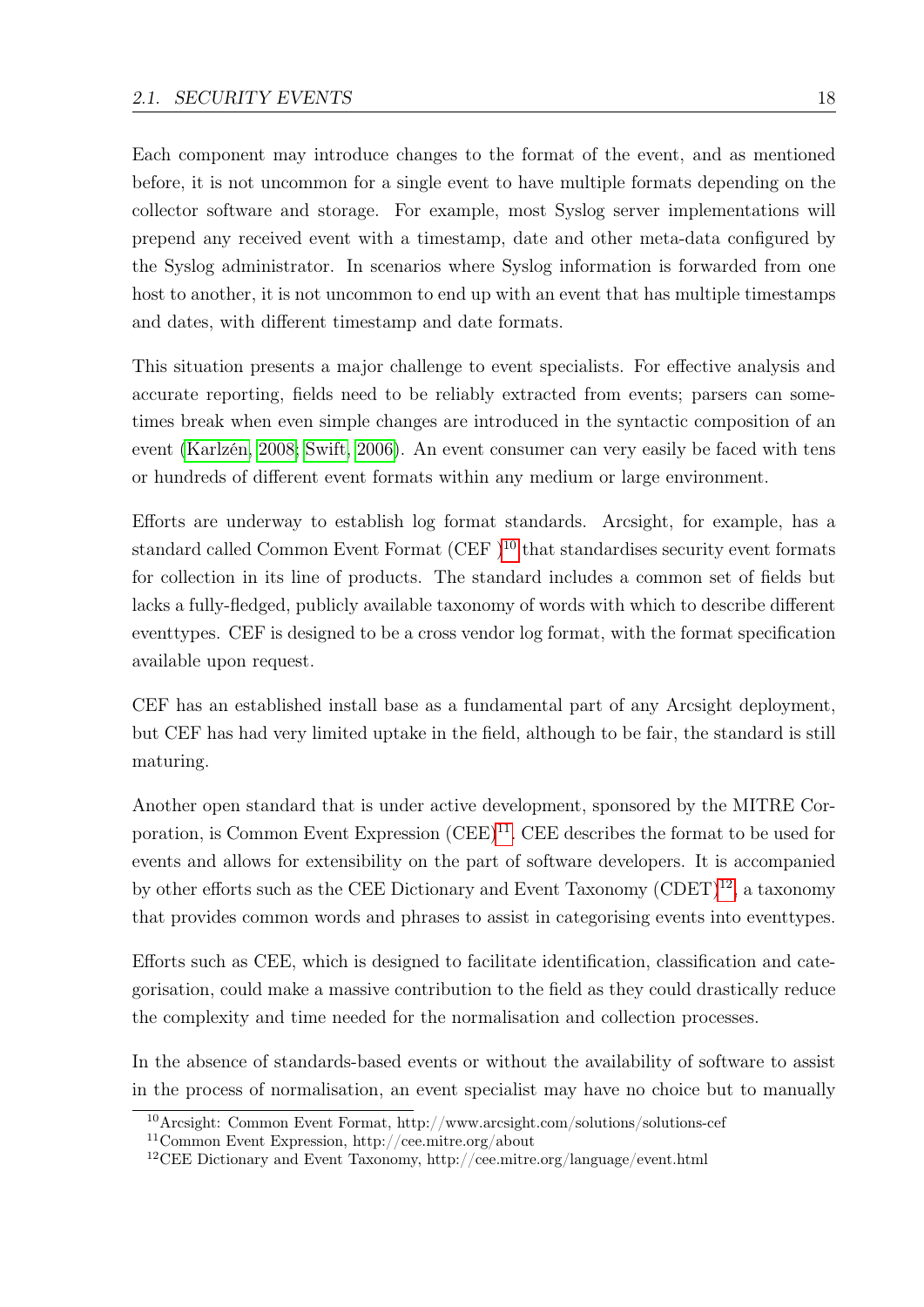identify, classify, categorise and then normalise events. This will likely be an extremely daunting tasks, even with only a handful of eventtypes to deal with, because the complexity is not only affected by the formats and various types of events, it will be further compounded by additional complexities encountered with the tools available to the individual. SIEM implementers have no choice but to normalise all relevant events and assure the availability of the necessary fields to the software to enable automation. This process is somewhat eased by collectors and adaptors shipped with the products that should cover the most common event sources [\(Shenk, 2010\)](#page-125-3).

The syntactic structure of events can also vary widely. Syslog events are mostly contained within a single line of a log file. The complete event normally needs to fit into a UDP packet, thus limiting the size and possible content that such an event could contain. It is not uncommon to encounter multi-line event formats, although these are rarely transported via or stored in Syslog. Log files from application middleware, such as events generated by Java<sup>[13](#page-28-0)</sup>, may sometimes mimic the Syslog format but typically also contain large multi-line events with stack-trace and other debugging information. Event consumers need to be cognisant of the fact that traditional Unix command-line-based strategies may fail when dealing with these log sources. In production, these events tend to be encapsulated within Extensible Markup Language (XML) or JavaScript Object Notation (JSON) type messages or stored in proprietary structures within traditional RDBMS or time-series data stores.

Event formats may also differ between various versions of software. Furthermore, software vendors may not subscribe to a common event format across their product range; it is, therefore, not uncommon for event formats to vary widely between different software products from even a single vendor.

SIEM systems and other automated alerting and reporting engines are highly susceptible to false-negative reporting when software updates change the format of the events. Report fields may no longer be captured as before, a big problem for any product that follows a data reduction strategy and does not archive or retain the original events after parsing. This susceptibility could create a desperate situation when critical updates to infrastructure or operating system software need to be delayed for testing and patching of the monitoring infrastructure to accommodate new event formats.

<span id="page-28-0"></span><sup>13</sup>Java Logging Technology, http://docs.oracle.com/javase/6/docs/technotes/guides/logging/ index.html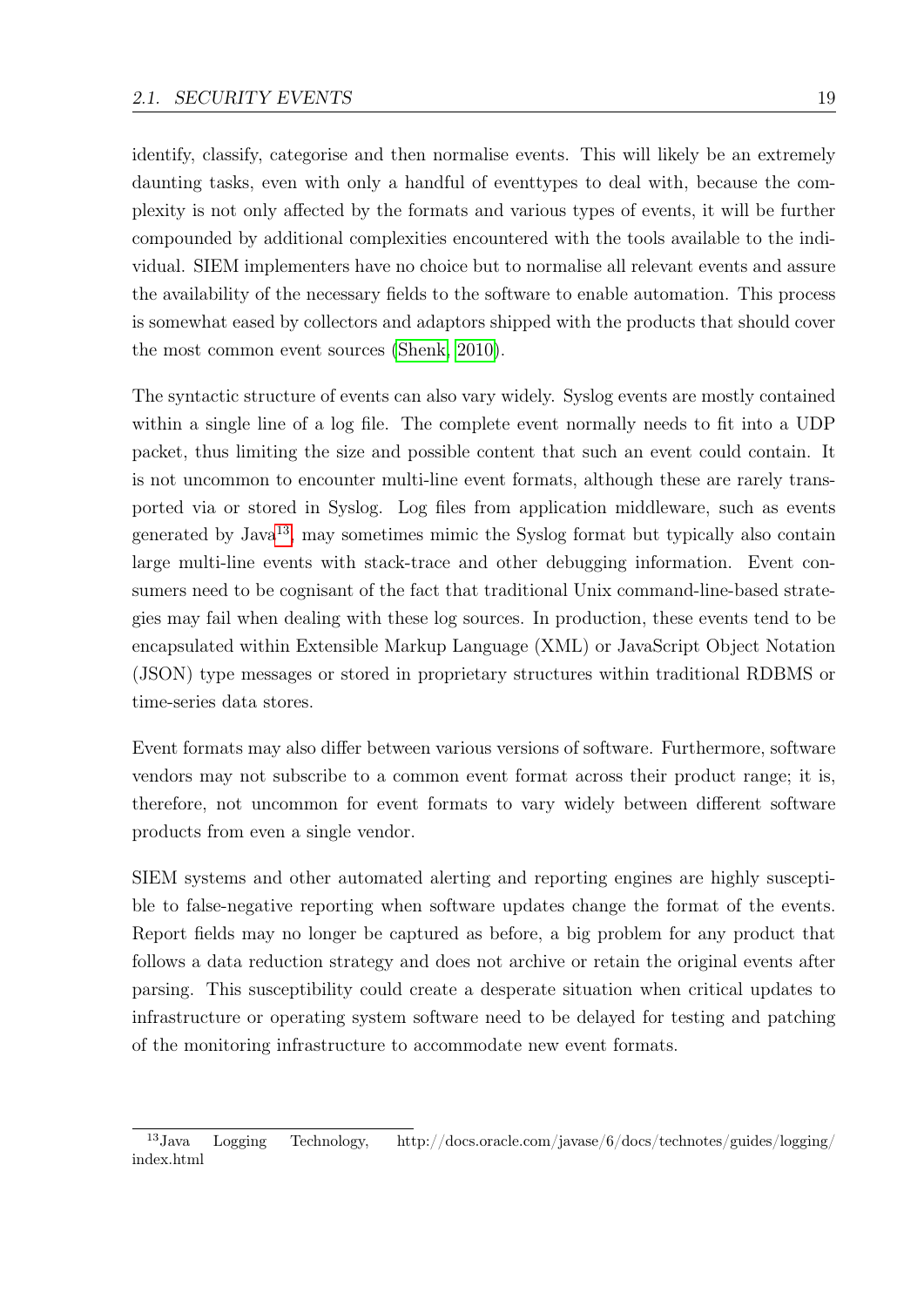```
03/11/10 01:12:01 PM
LogName=Security
SourceName=Security
EventCode=540
EventType=8
Type=Success Audit
ComputerName=SERVER2003DC02
User=SYSTEM
Sid=S-1-5-18
SidType=1
Category=2
CategoryString=Logon/Logoff
RecordNumber=699765
Message=Successful Network Logon:
   User Name: SERVER2003DC02$
   Domain: 2003DOMAIN
   Logon ID: (0x0,0x2F0B5729)
   Logon Type:3
   Logon Process: Kerberos
   Authentication Package: Kerberos
   Workstation Name: 
   Logon GUID: {815e01af-999a-9d76-97c5-4f724dc0583d}
   Caller User Name: -
   Caller Domain: -
   Caller Logon ID: -
   Caller Process ID: -
   Transited Services: -
   Source Network Address: 10.0.1.202
   Source Port: 4660
```
<span id="page-29-0"></span>Figure 2.1: Sample Splunk Logon Success Event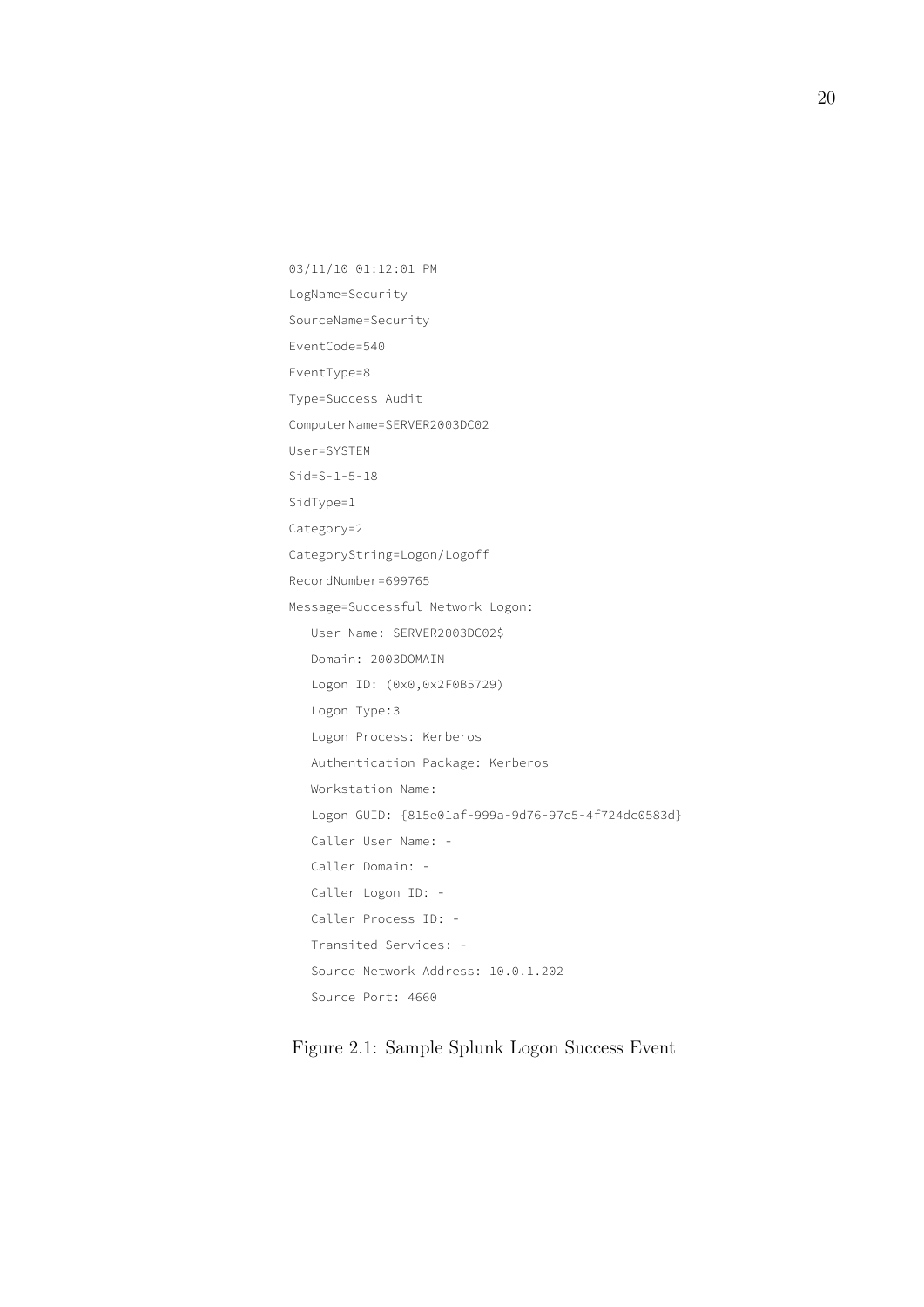```
PROD-MFS1.acmetech.com
     MSWinEventLog
     4 Security
     233 Fri Sep 04 18:35:32 2009
     540 Security
     ANONYMOUS LOGON
     Well Known Group
     Success Audit
     PROD-MFS1 Logon/Logoff
           Successful Network Logon: User Name: Domain: Logon
ID: (0x0,0x10DB01F2) Logon Type: 3 Logon Process: NtLmSsp 
Authentication Package: NTLM Workstation Name: FCDC01 Logon GUID: - 
Caller User Name: - Caller Domain: - Caller Logon ID: - Caller 
Process ID: - Transited Services: - Source Network Address: 10.1.1.42 
Source Port: 0 
     204
```
<span id="page-30-0"></span>

```
Sep 18 11:08:35 ncorpnode1 EvntSLog:
     Fri Sep 18 11:08:35 2009
     12231849 NCORPNODE1
     Success Audit
     540 Security
     Security Logon/Logoff 
     ACME\iversa Successful Network Logon: User Name: iversa Domain: ACME 
Logon ID: (0 \times 0, 0 \times FDSFB053) Logon Type: 3 Logon Process: NtLmSsp
Authentication Package: NTLM Workstation Name: FINANCE108 Logon GUID: - 
Caller User Name: - Caller Domain: - Caller Logon ID: - Caller Process 
ID: - Transited Services: - Source Network Address: 10.20.72.149 Source 
Port: 0
```
#### <span id="page-30-1"></span>Figure 2.3: Sample Monitorware Logon Success Event

Sep 18 04:02:10 acmescout1 ossec: Alert Level: 3; Rule: 5501 - Login session opened.; Location: (acmescout3) 10.20.4.123->/var/log/auth.log; Sep 18 04:02:09 acmescout3 su\[20178\]: pam\_unix(su:session): session opened for user cactidat by  $(iid=0)$ 

<span id="page-30-2"></span>Figure 2.4: Sample OSSEC Logon Success Event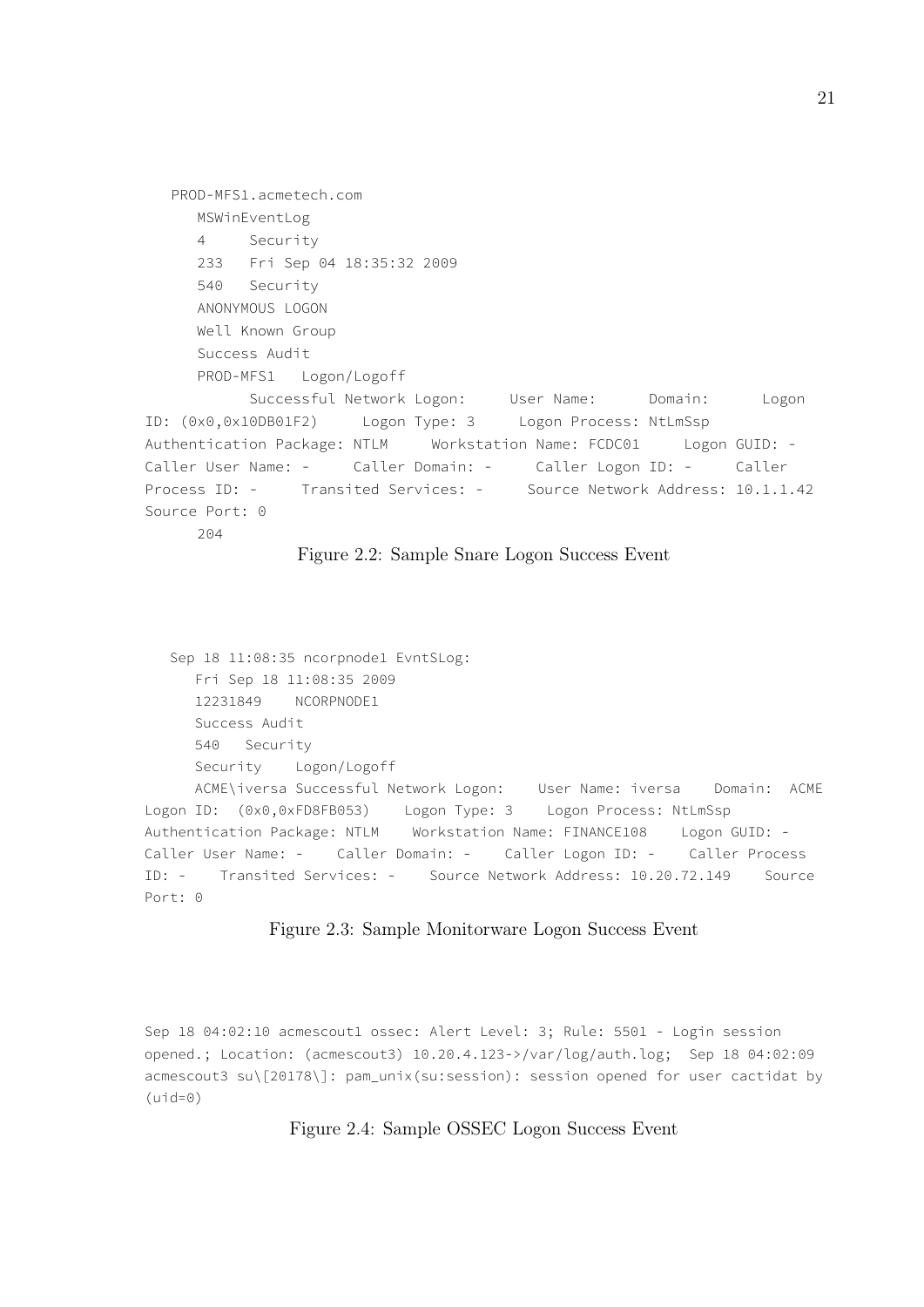[Figures 2.1](#page-29-0) to [2.4](#page-30-2) show examples of different events of the same eventtype (a successful logon). It is evident from these figures that the same information may be represented in many different ways. The first three examples are for exactly the same eventtype, 540 [\(Microsoft, 2012\)](#page-124-5), which indicates a successful logon to a Windows domain, as wit-nessed by the strings "540 Security" in Monitorware<sup>[14](#page-31-1)</sup>, [Figure 2.3,](#page-30-1) and Snare, [Figure 2.2,](#page-30-0) as well as "EventCode=540" in Splunk, [Figure 2.1.](#page-29-0) It can clearly be seen, however, that the format of these events differs widely due to implementation differences on the side of the collector software. An example of a non-Windows logon success event collected using OSSEC is shown in [Figure 2.4.](#page-30-2)

## <span id="page-31-0"></span>2.2 Security Event Analysis

Monitoring is one of the most critical aspects to operational security. In a world of zeroday threats, an active understanding of a network's characteristics and usage patterns is critical; if accomplished, unknown threats can be detected through processes that enable anomaly detection. Understanding how an IT infrastructure gets used, what is normal and expected, is absolutely critical. Monitoring enables this type of real-world operational understanding of an environment.

Monitoring can be achieved through many means:

Application performance monitoring is often critical to running large-scale service-oriented architecture systems. Events can be gathered from within hypervisors hosting virtualised environments – from deep packet inspection, application logs and many other sources – and analysed in tools such as Splunk and CA APM<sup>[15](#page-31-2)</sup>.

Infrastructure monitoring deals mainly with operating systems and networking devices to ensure uptime and uninterrupted service. Events of this nature are often collected using SNMP directly from operating systems through operating system self-reporting or collector software installed on the systems. Popular systems include Microsoft  $SCOM^{16}$  $SCOM^{16}$  $SCOM^{16}$ and simpler tools such as  $MRTG^{17}$  $MRTG^{17}$  $MRTG^{17}$ .

<span id="page-31-2"></span><span id="page-31-1"></span><sup>14</sup>Monitorware, http://www.monitorware.com/en

<sup>15</sup>CA Application Performance Management, http://www.ca.com/us/application-performancemanagement.aspx

<span id="page-31-3"></span><sup>16</sup>System Center Operations Manager, http://www.microsoft.com/en-in/server-cloud/system-center/ operations-manager.aspx

<span id="page-31-4"></span><sup>17</sup>MRTG - The Multi Router Traffic Grapher, http://oss.oetiker.ch/mrtg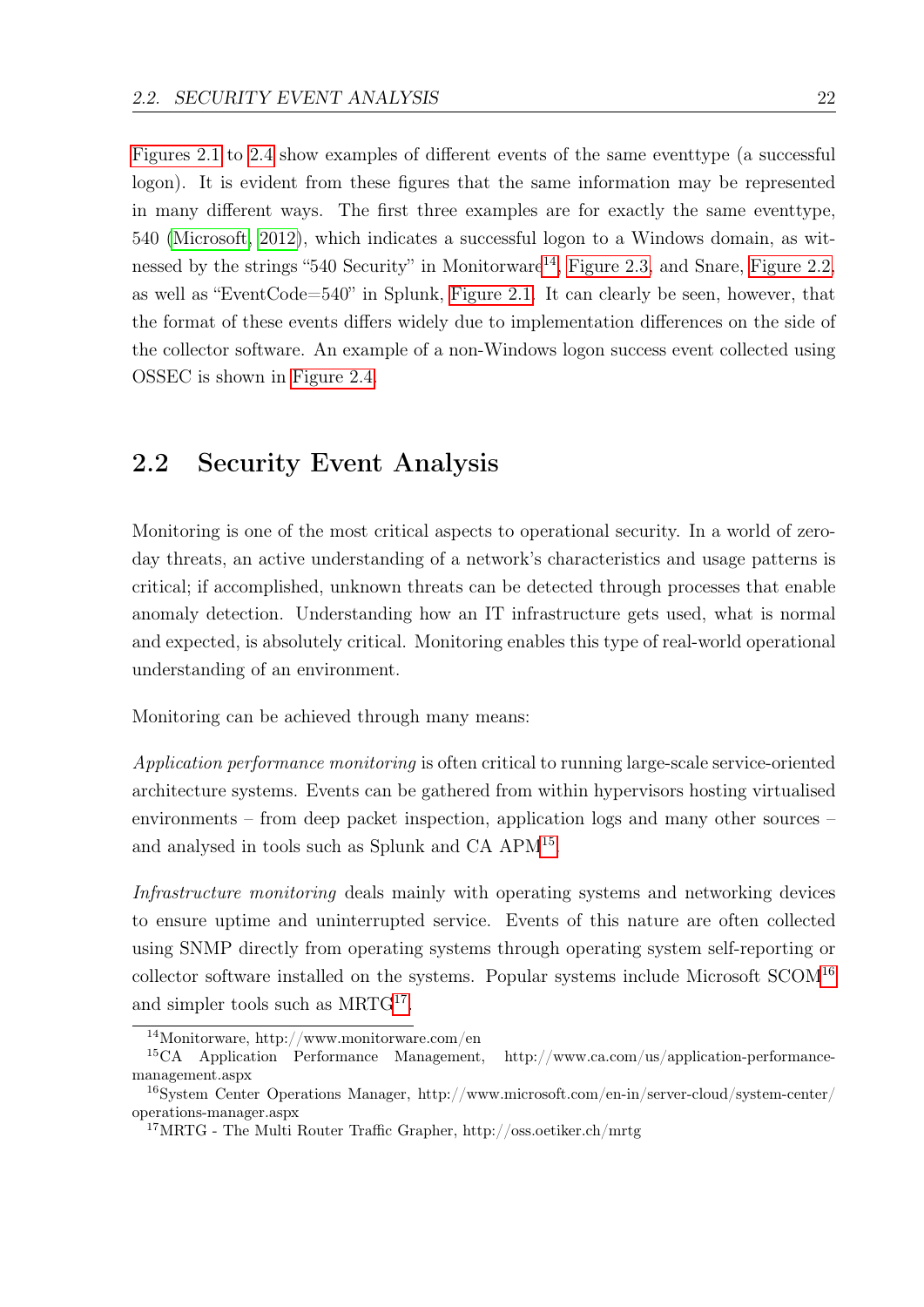Analytics is also possible through careful correlation of various applications and monitoring of events (often enriched by business logic events generated specifically for the purpose of conveying extra information to the analytics processes). Analytics enables businesses not just to achieve insight into their infrastructure for the purposes of troubleshooting and fault-finding or performance planning, but also to obtain real-time or near real-time insight into the current state of their business. This is a very exciting capability upon which executives and business managers rely heavily in environments where business is primarily enabled through the use of IT infrastructure, such as with online retailers.

With analytics, events from a web server, enriched with data from an enterprise resource planning (ERP)[18](#page-32-0) system such as SAP can show an executive in real-time what his customers are purchasing or the most popular items available through the site over a specified time period.

Events from these processes form part of a larger, effective operational security program. Operational security may archive and store events generated by applications and middleware for compliance purposes, or use the events in fraud investigations. Forensics rely heavily on the events being available *and* trustworthy [\(Shenk, 2010\)](#page-125-3).

Over and above these traditional use-cases, well-understood and accurately interpreted events give unprecedented security insight for unknown threats. A sudden spike in CPU utilisation on an otherwise idle machine may be an indicator of a breach or of a malware infection.

A shift in transaction patterns may indicate a business logic exploit in progress. Hundreds of small transactions from a wide geographic area targeting the same account, where in the past transactions were centred around a limited geographical footprint, is one example of such a pattern. This very specific type of detection is possible when events are enriched with data such as geo-ip location [\(Chew](#page-121-1) *et al.*, [2008;](#page-121-1) [Hayden, 2010;](#page-122-2) [Payne, 2006\)](#page-124-6).

Data has become more valuable as the dependence on computerised commerce has increased. Personally identifiable information is very sensitive and often protected by various agreements and laws. Unless specifically monitoring for unauthorised or unanticipated use of a database hosting such information, the only hint that it might have been copied could be a sudden increase in egress network traffic from an unanticipated host. By recording network utilisation, these kinds of traffic-based anomalies can be detected.

<span id="page-32-0"></span><sup>18</sup>See SAP HANA, http://www.sap.com/solutions/technology/in-memory-computing-platform/hana/ overview/index.epx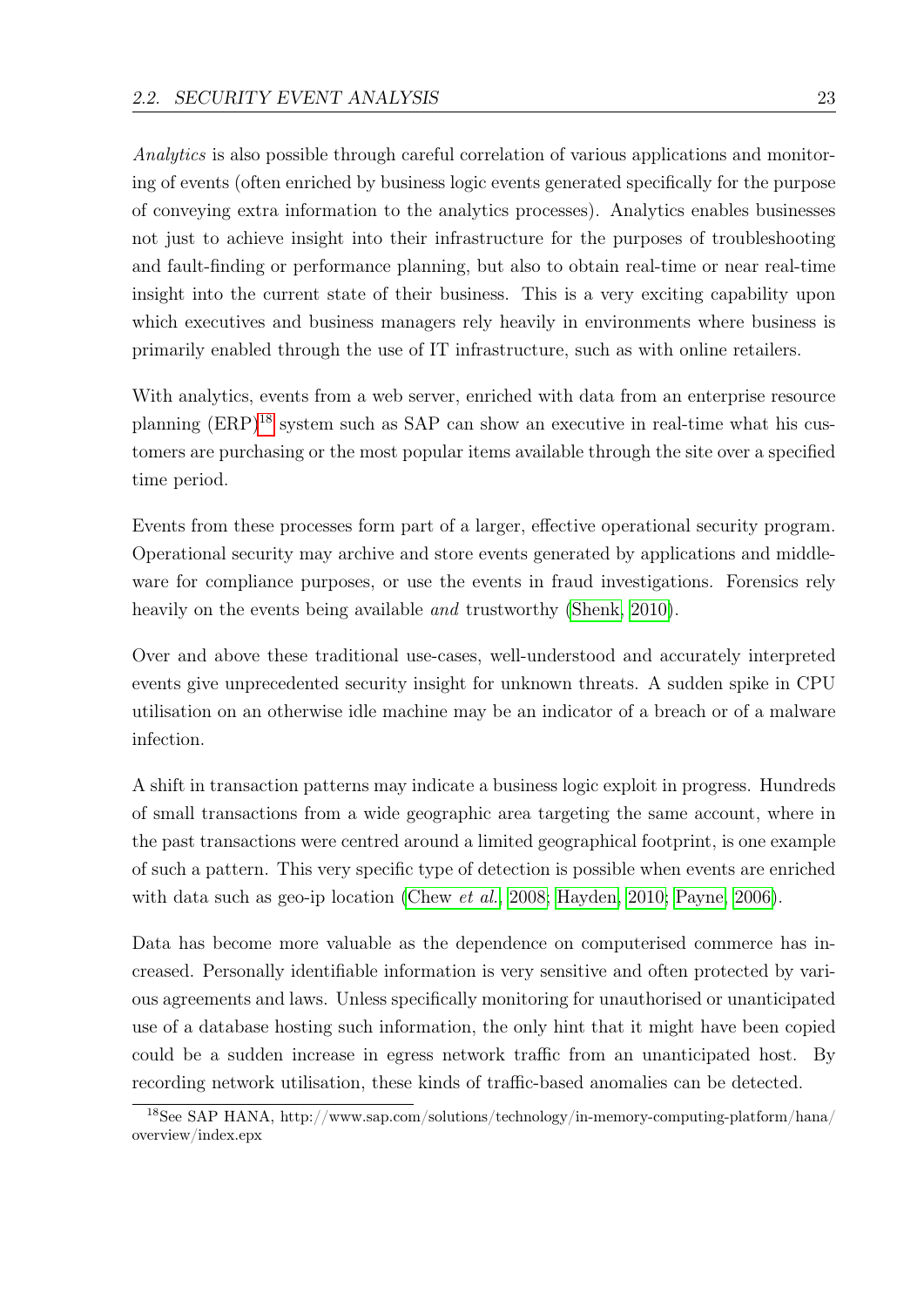Monitoring of system use and audit events may bring multiple best-practice or policy violations to light. Best practice dictates that privileged accounts and service accounts be monitored; privileged accounts, however, should never be used in production. Operation security monitoring can discover events such as interactive logons using service accounts, account sharing or logon with and use of privileged accounts.

One of the most basic monitoring scenarios, and one of the few types of reports that do not require any event normalisation, is verifying the presence of events. If an event source suddenly stops emitting events, one would not need excessive detail about the content of the events to initiate troubleshooting. Certainly, a configuration change or system failure may have caused this change. However, it is ironic to note that many organisations do not have even this most basic monitoring capability due to logging and auditing not being configured or enabled in the first place [\(Baker](#page-119-1) et al., [2012\)](#page-119-1).

This leads us to the first and foremost challenge for operational security monitoring, or for that matter, any monitoring or post-incident analysis. In order to be detected, event generation needs to be enabled and events need to be collected and retained. It may seem a trivial point, but as learned through practical experience, this frequently turns out to be very challenging. First, multiple hurdles must be overcome, ranging from convincing businesses or the relevant system owners to enable event generation, to overcoming technical hurdles caused by the implementation or development of collector software [\(Chuvakin](#page-121-2) et al., [2010\)](#page-121-2).

Secondly, sensible centralisation and retention policies go hand-in-hand with event acquisition. Security analysts may need to revert to highly specialised forensic software and recovery methods in an attempt to piece together the narrative of an incident, if it is at all possible [\(Tarala, 2011\)](#page-126-0).

Another simple type of analysis, accomplished without the need for normalisation, requires the measurement of the volume of the events. If, for example, a web server generates web access logs that are rotated and archived daily, and the normal size of such logs are around 20MB log per day, a sudden spike to 200MB or more may direct an analyst or administrator to more closely examine the content of such files. Line counts or event counts may also prove to be useful [\(Baker](#page-119-1) et al., [2012\)](#page-119-1).

With the use of scripting to handle multi-line events, or by focussing on single-line event sources, an analyst may also use search tools such as grep or awk to search for certain keywords or for particular patterns. Searching can be combined with event counts to produce reports: for example, the number of events with the words 'failed logon' occurring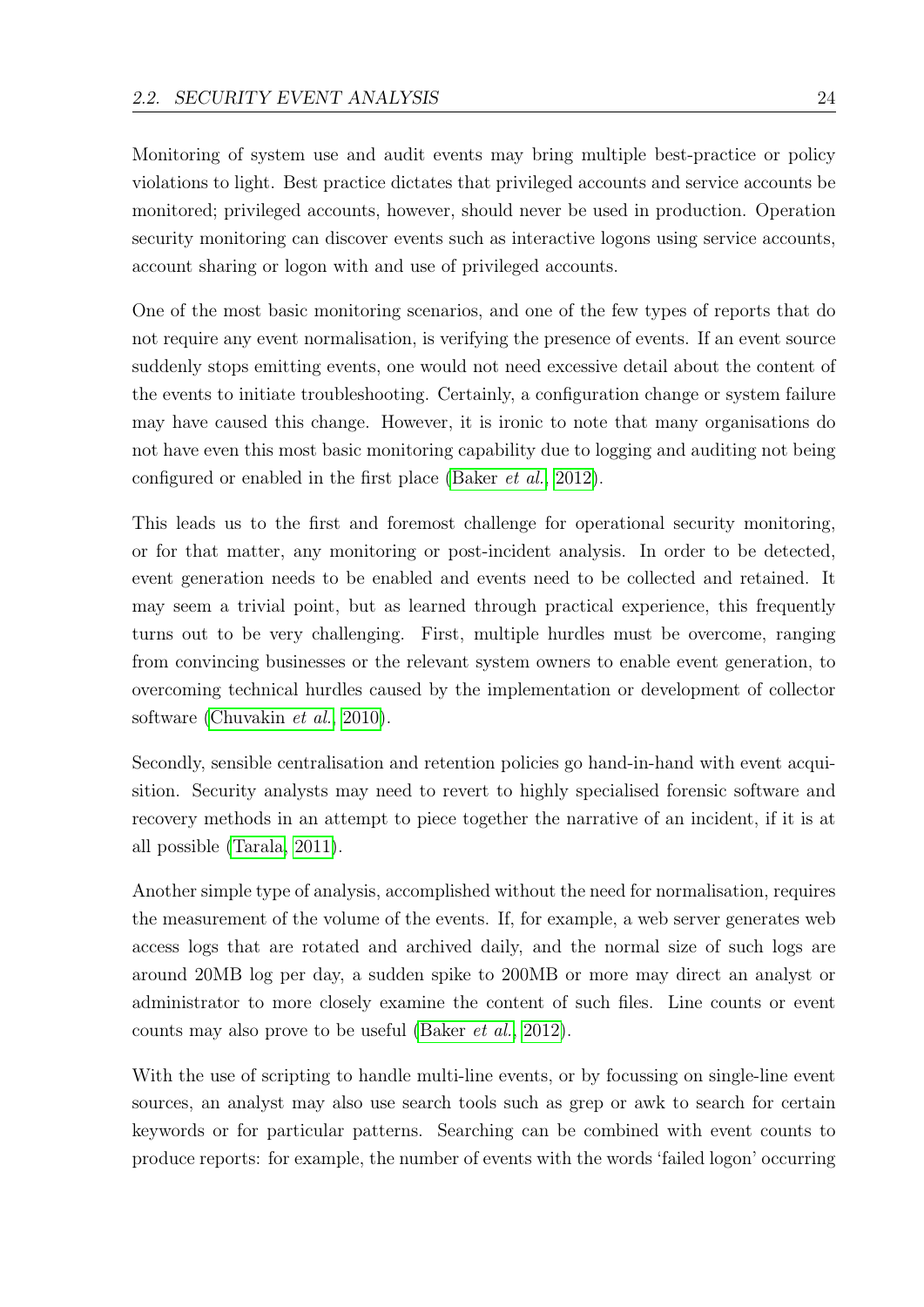in a log file for a single day. In order for such a report to be accurate, an analyst would need to be familiar with and confident in the content log files. Without proper normalisation, the items may quite easily be misclassified. For example, an attacker may attempt a logon with the username 'logon success'. Naive log search could very easily lead to misreporting on an occurrence like this [\(Benton](#page-120-4) *et al.*, [2006\)](#page-120-4).

A more robust approach would be to search for certain patterns using tools that support query constructs like regular expressions [\(Goyvaerts and Levithan, 2009\)](#page-122-3). This definitely requires some familiarity with the events within the event source and brushes up against what would be required during the normalisation process.

Where experience or familiarity with an event source is lacking, an analyst or implementer would need access to robust product documentation, although this may not be available in great detail for all products' logging and auditing mechanisms. It should also be noted that what is written does not always reflect the true composition of events. Windows Event Log is an excellent example of a well-documented standard, at least with regards to the System and Security logs, where implementation details within the collector software may still produce unforeseen problems with the normalisation process.

In most instances, however, an event specialist needs to revert to normalisation to make sense of information captured in events.

It may be the case that an analyst or implementer is dealing with an event source that is common, well-understood and stable for some period of time. For example, before Microsoft Windows 2008, when dealing with Windows NT 2000 and 2003 based systems, an analyst could rely on searching for event code 528 and 540 to monitor successful logon events on Windows systems. In such an environment, the probability that commercially off-the-shelf software exists to assist in the normalisation of these events would be relatively high. This software would be in the form of adaptors, plug-ins or add-ons for SIEM or Log Management systems or other parsing software. There was, however, a period after the release of Windows Vista and the introduction of the event with event code 4624 that such software may have produced false positives<sup>[19](#page-34-0)</sup>.

It must be underscored that there is truly no substitute for experience, training and access to complete up-to-date documentation when dealing with normalisation. In the example above, an analyst without up-to-date knowledge of Windows Event Logs could very well

<span id="page-34-0"></span><sup>19</sup>Description of security events in Windows Vista and in Windows Server 2008, http:// support.microsoft.com/kb/947226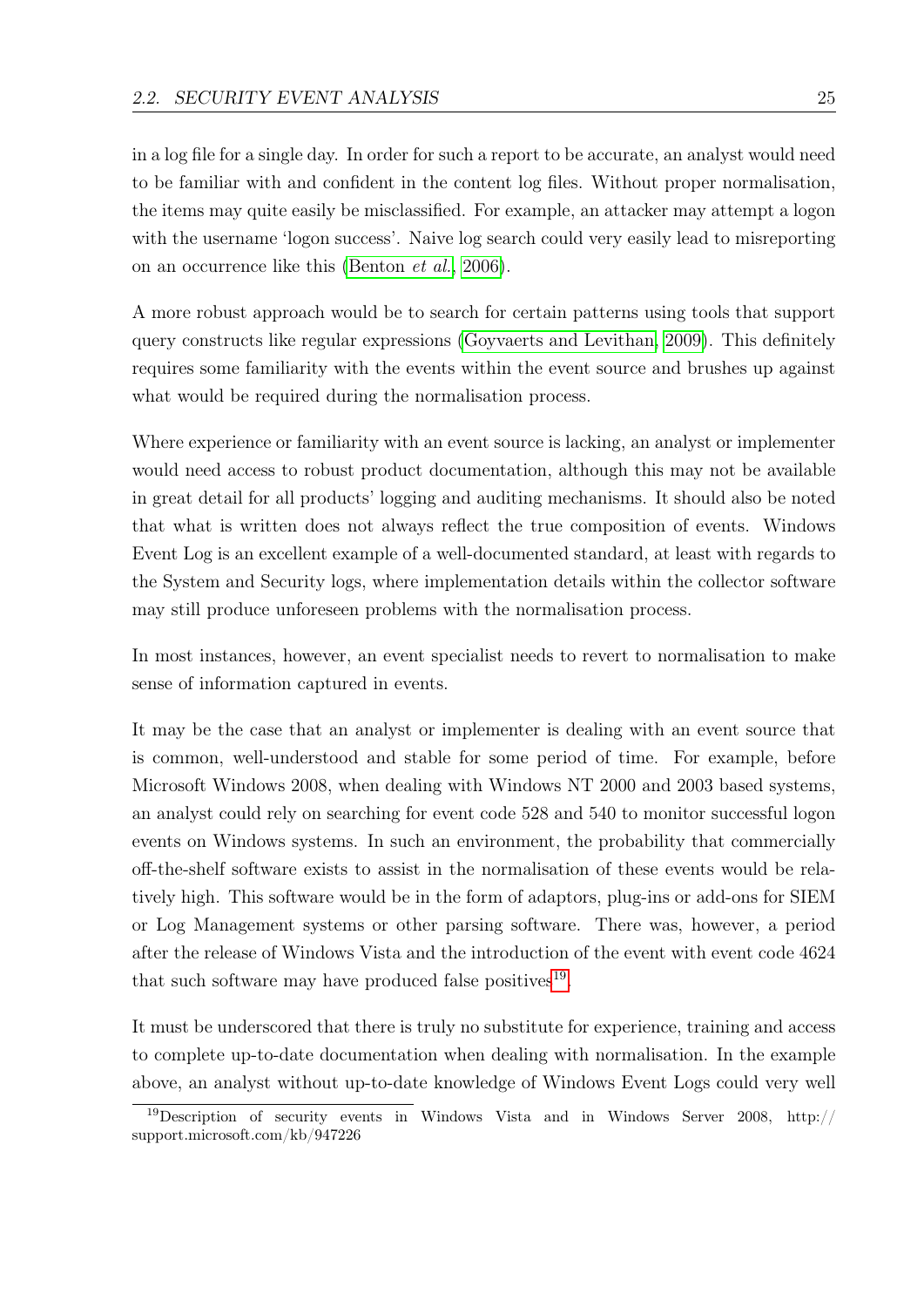have missed the new event code and not accounted for successful logons from Windows Vista, Windows Server 2008 and upwards [\(Chuvakin, 2010\)](#page-121-3).

A worthwhile and sometimes essential first step in the normalisation process is timestamp recognition. Timestamps come in multiple formats and may or may not include millisecond accuracy, time-zone information, the year that the event was generated as well as a slew of other pertinent information. Time truly brings event information to life, as can be witnessed in [Figure 2.5,](#page-35-0) allowing for correlation between different event sources and enabling the narrative of an incident to be reconstructed. A timeline, for instance, might clearly illustrate the effect on an outgoing email queue when a network link went down [\(Stearley](#page-126-4) et al., [2010\)](#page-126-4).



<span id="page-35-0"></span>Figure 2.5: Time Series Visualisation

After successfully handling timestamp information, an analyst may need to extract certain fields from an event. Common fields in a security context would include items such as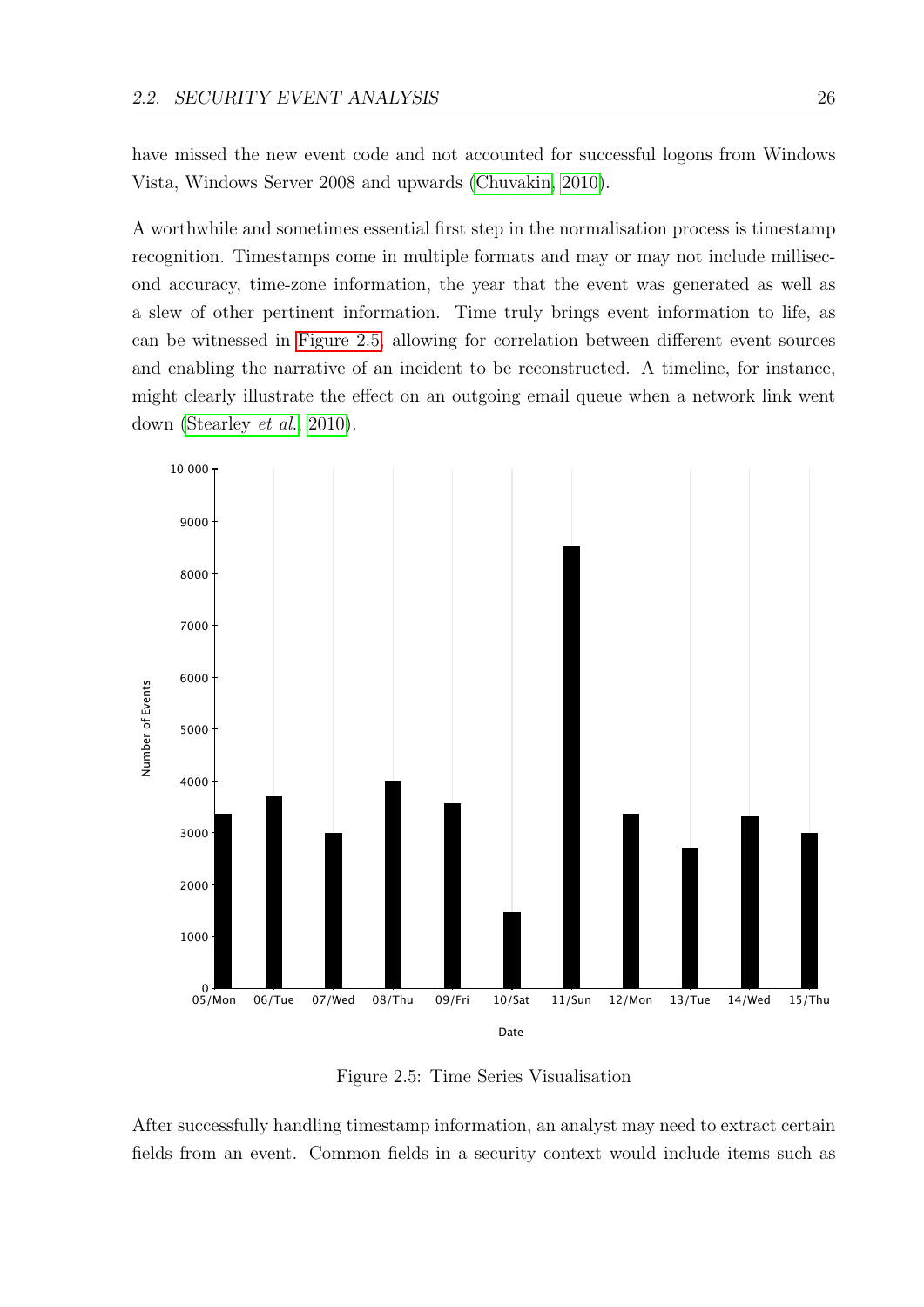usernames, hostnames, source or destination IP addresses. Once extracted, an analyst can create metrics such as the following: on average, users connect to the web fronted 10 times per day, while user Alice connected to the web fronted 200 times a minute for a period of 20 minutes. This anomaly would definitely be a cause for investigation: Was there a brute force attack using Alice's account? Was there some business impact during the period? Is Alice's incident a red-herring or misconfiguration? Did something else noteworthy or anomalous occur during the same period?

Field extraction may be achieved in several different ways depending on the platform and the event specialist's available tools. In a SIEM implementation scenario, the SIEM implementer is normally constrained by the framework provided by the SIEM software. While Regular Expressions [\(Goyvaerts and Levithan, 2009\)](#page-122-0) named fields are often used, custom query languages may also be developed for use of the products. The complexity of the extraction process has a large impact on the implementation complexity of SIEM: if specialised programming skills are needed, each new eventtype for each event source may require real effort to normalise [\(Secmon, 2012\)](#page-125-0). In a data reduction scenario, such as when loading fields into a RDBMS or into an SIEM powered by an RDBMS, it may be necessary to expend extra time and effort to ensure all possible iterations of eventtypes within an event source are covered to not accidentally discard data that may be required later.

```
Mar 31 23:48:20 mx dovecot: imap-login: Login: user=<dxadmin>, method=PLAIN,
rip=192.168.2.10, lip=192.168.1.10, TLS
[field_extraction]
regex = (?P<\ntimes\tanp>w{3}\s\d{2}\s\d{2}:d{2}:d{2}] (d{2}:d{2})+=\<(?P<username>[^\>]+)\>(?:[^=]+=){2}(?P<src_ip>(\d{1,3}
\.){3}\d{1,3}),\slip=(?P<dest_ip>(\d{1,3}\.){3}\d{1,3}),
\s(?P<type>\w{3}){0,1}
```
### <span id="page-36-0"></span>Figure 2.6: Example Field Extraction Using Regular Expressions

When dealing with log-file based events or a time-series data store where the original event text is retained, an event specialist may only need to extract a handful of fields relevant to the current metric under investigation. This greatly reduces the potential workload: as all fields do not have to be catered for, additional fields may be brought to bear at a later stage and used against the stored original events. This drastically reduces the implementation time for such systems, but the risk still exists that not all relevant events were normalised to cover for all variations of an eventtype in an event source [\(Splunk,](#page-126-0) [2012\)](#page-126-0).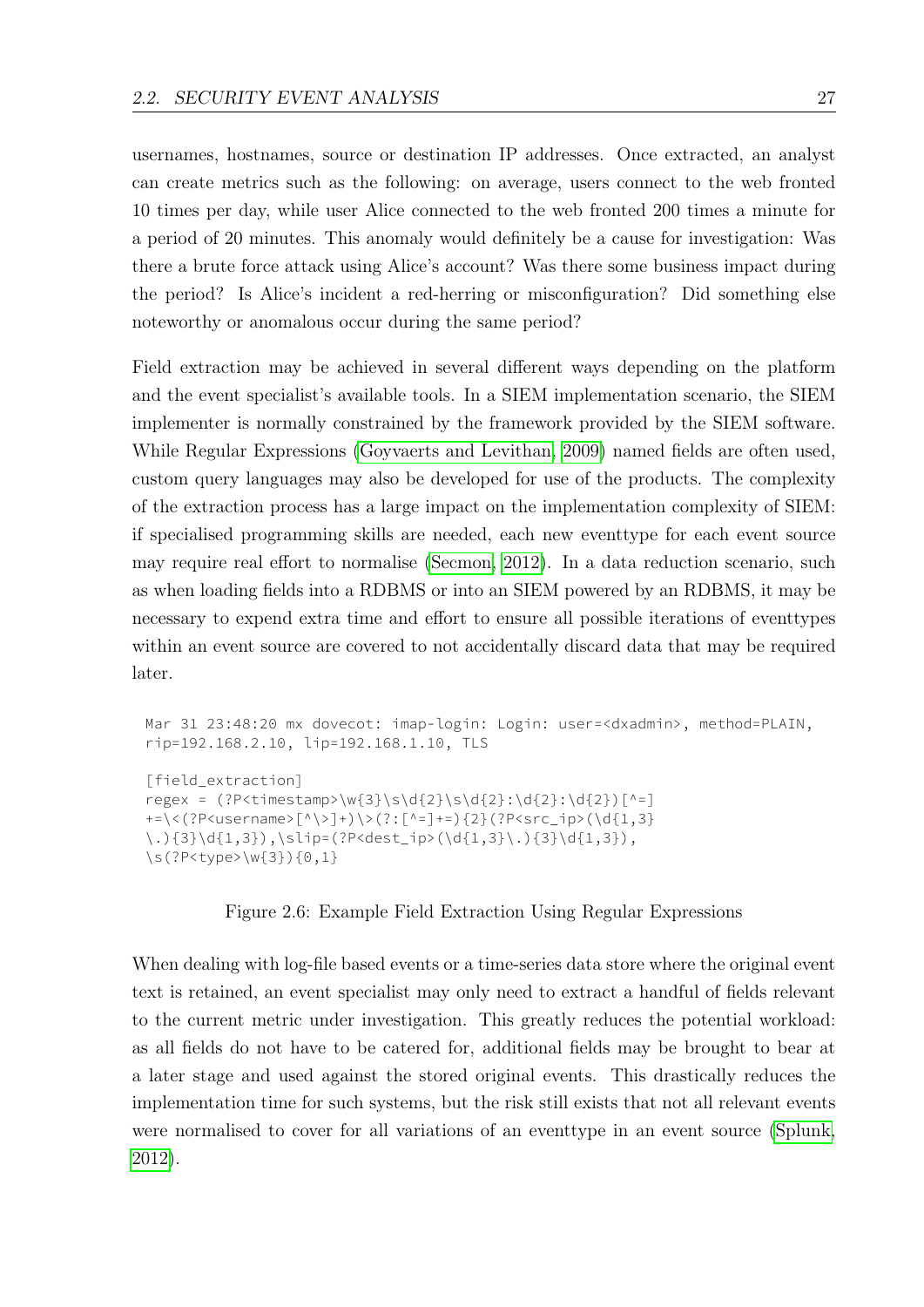The challenge of normalisation is increased drastically at scale. A handful of events may easily be normalised as illustrated, for example, in [Figure 2.6.](#page-36-0) This regular expression would result in the fields described in [Table 2.1.](#page-37-0)

<span id="page-37-0"></span>

| Field              | Value           |  |
|--------------------|-----------------|--|
| timestamp          | Mar 31 23:48:20 |  |
| username           | dxadmin         |  |
| $\mathrm{src\_ip}$ | 192.168.2.10    |  |
| dest ip            | 192.168.1.10    |  |
| Dе                 | TLS             |  |

Table 2.1: Field Extraction Results

To extract destination address and username information from a Dovecot IMAP address, in the example extracted as the fields *username* and *dest ip*, may require relatively little effort from an analyst. However, what if an update to the software introduces new event variation to the ecosystem? Or even more probable, what if the analyst is in a heterogeneous environment with multiple operating systems and applications, and the task at hand is to extract username and destination fields from all events of the eventtype successful logon, regardless of event source?

### 2.2.1 Incident Response

What follows is a brief look at some of the actions a security analyst may follow when doing incident response, provided in order to illustrate the manual process that an event specialist may need to follow and to explore how key technologies affect workflow. These examples focus on searching and interrogating available events and do not deal with ancillary processes to incident investigation such as proper handling of digital evidence. The reader is referred to [\(Cichonski](#page-121-0) *et al.*, [2012;](#page-121-0) [Federal Communications Commission,](#page-121-1) [2002\)](#page-121-1) for more detail on the larger process.

The following approaches are also product or technology agnostic and represent strategies rather than step-by-step technical guides. We assume that the analyst is experienced and knows the eventtypes and event sources that are targeted.

To start, an analyst may do ad-hoc searching of known keywords in the space. For example, when dealing with successful logon events, an analyst may search for words such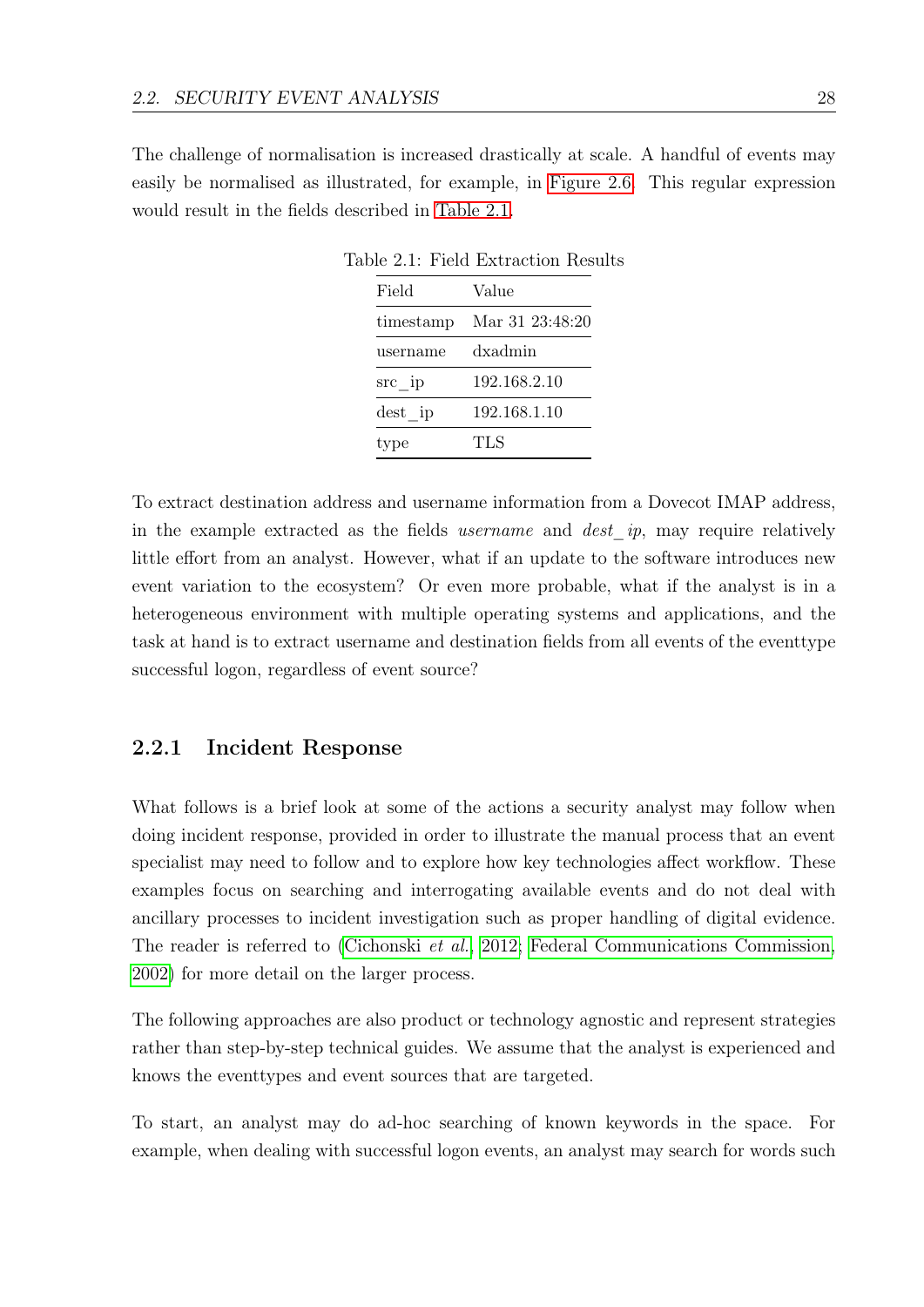as 'logon', 'login', 'connected', 'success', 'accepted', 'granted', and 'allowed'. There is certainly a definite risk that the sought after events may not contain these words, and also that the set of events available to the analyst may not be representative of all the variations of this eventtype.

Blacklists may also be deployed to eliminate events from search results that are true negatives. Several constructs exist in query languages to assist an analyst; for example a query such as 'NOT failure' may present the analyst with a result set containing a smaller set of events that need to be processed, having eliminated any events that definitely may be excluded.

Once keyword search and blacklists have reduced the number of possible events, manual inspection and iteration may be required. An analyst may manually iterate through the available events if time and set size allows; however, it is not uncommon on large production systems to still have hundreds, thousands or possibly even millions of events to inspect.

Visualisation is another incredibly powerful tool that an analyst may use. In the absence of exact knowledge of the content or structure of events, a pattern within in the data may reveal itself and assist the analyst in further minimising the possible search set, such as looking only at events within the same time range as a sudden spike in volume in the remote access server log events. For example, in [Figure 2.5](#page-35-0) the sudden spike in volume on the Sunday may indicate that an attack took place.

Regular Expressions may also be brought to bear. If, for example, an analyst recognises that most logon events have some form of "user Alice logged on successfully" or "access denied for user Alice", a regular expression (regex) pattern may help refine the search.

In the face of very large volumes of events and the resultant need to search multiple years' worth of application data, an analyst may have no choice but rely on *sampling* of the data, guided by experience and skill. It may not be practical or possible to inspect all candidate event data; sampling, driven by visualisation, will likely be the preferred strategy.

An analyst may also refer to other professionals, to the administrators of the system or to product documentation to obtain additional information regarding eventtypes for an event source.

Careful documentation should be created and maintained as understanding of the event source in question develops. Outliers and anomalies may reveal themselves during an analysis and will need to be accounted for.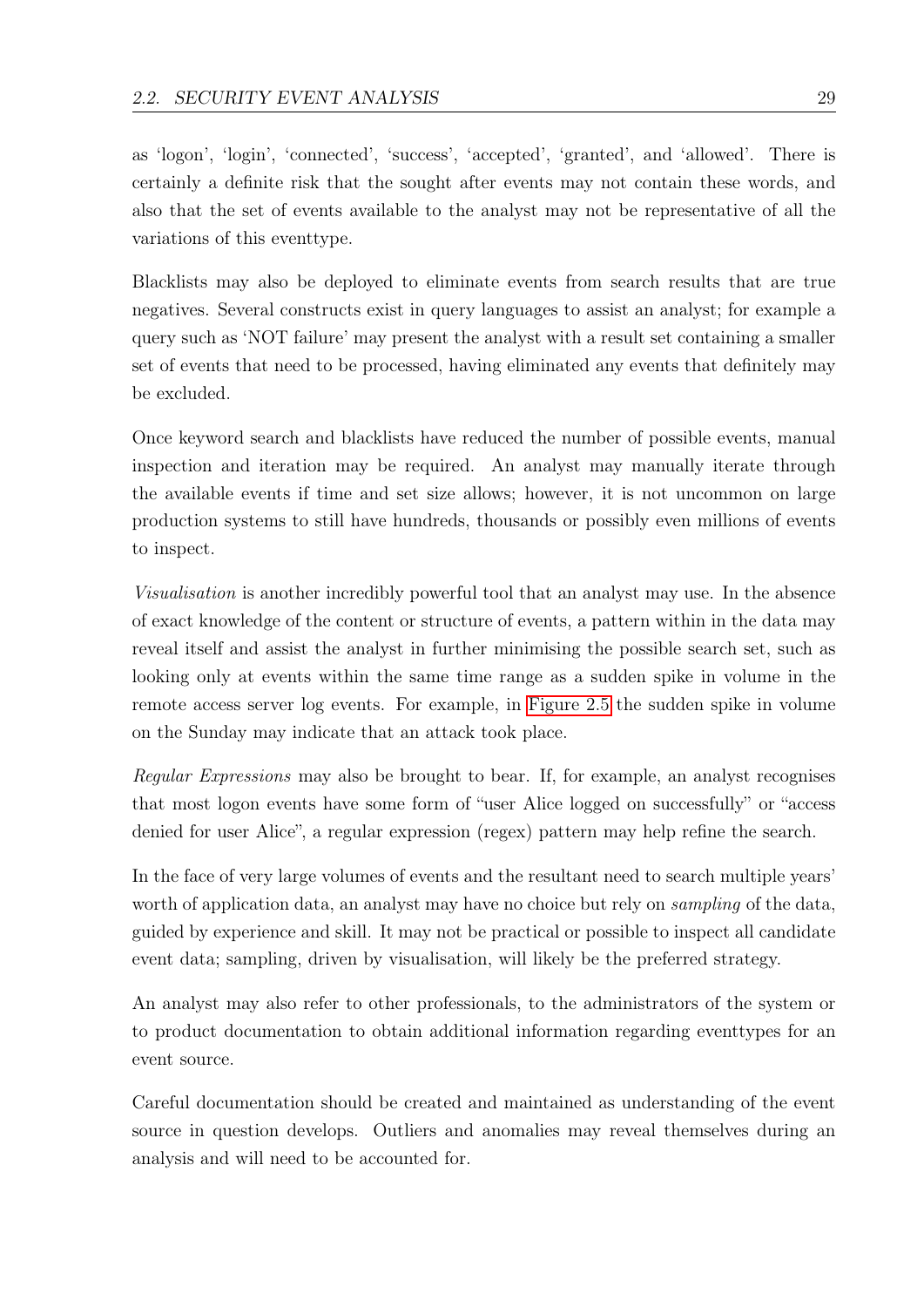If an environment is properly monitored and patterns associated with its systems well understood, unusual behaviour may readily be identified, tremendously assisting in reducing the search set size with which the analysts must contend.

Lastly, using tools and products to assist in the identification of well-known eventtypes allows an analyst to leverage off the domain knowledge and experience of other professionals and developers, vastly improving the potential quality of the results.

### 2.2.2 SIEM

Security Information and Event Management (SIEM) systems such as  $HP$  Arcsight<sup>[20](#page-39-0)</sup>, McAfee NitroSecurity<sup>[21](#page-39-1)</sup> and RSA Envision<sup>[22](#page-39-2)</sup> attempt to accomplish event aggregation and correlation on a large scale. A typical SIEM deployment consists of a centralised data store and correlation engine. The correlation engine analyses events in real-time or near realtime to detect security events. The central console may also support extensive alerting, reporting and monitoring functions. A SIEM deployment relies heavily on normalisation of events to extract the correct fields upon which the correlation engine depend [\(Shenk,](#page-125-1) [2010\)](#page-125-1).

In the SANS paper "Implementing the 20 Critical Controls with Security Information and Event Management (SIEM) Systems" [\(Tarala, 2011\)](#page-126-1), the need for SIEM to act as the central aggregator and 'brain' for event information is highlighted. SIEM is a valuable enabler of the 20 Critical Controls.

It is not uncommon to find several instances of collector software, possibly even ranging into the hundreds to thousands, to facilitate the extraction and secure transport of events from event sources to the SIEM data store and correlation engine. Event normalisation can take place either at the central SIEM through the use of add-ons or plug-ins that transform the data and store it within a database, or as run-time components that transform raw event text into normalised data during reporting or correlation processing. Events may also be transformed into the necessary normalised forms through the collector software.

Automated systems such as SIEM rely on accurate normalisation and classification of all target log files and events. These systems rely on a large investment of analyst, implementer and developer time to reliably classify and normalise the feeding event sources.

<span id="page-39-0"></span><sup>&</sup>lt;sup>20</sup>HP Arcsight Security Intelligence, http://www.hpenterprisesecurity.com/products/hp-arcsightsecurity-intelligence

<span id="page-39-1"></span><sup>21</sup>McAfee NitroSecurity, http://www.nitrosecurity.com

<span id="page-39-2"></span><sup>22</sup>RSA Envision, http://www.emc.com/security/rsa-envision.htm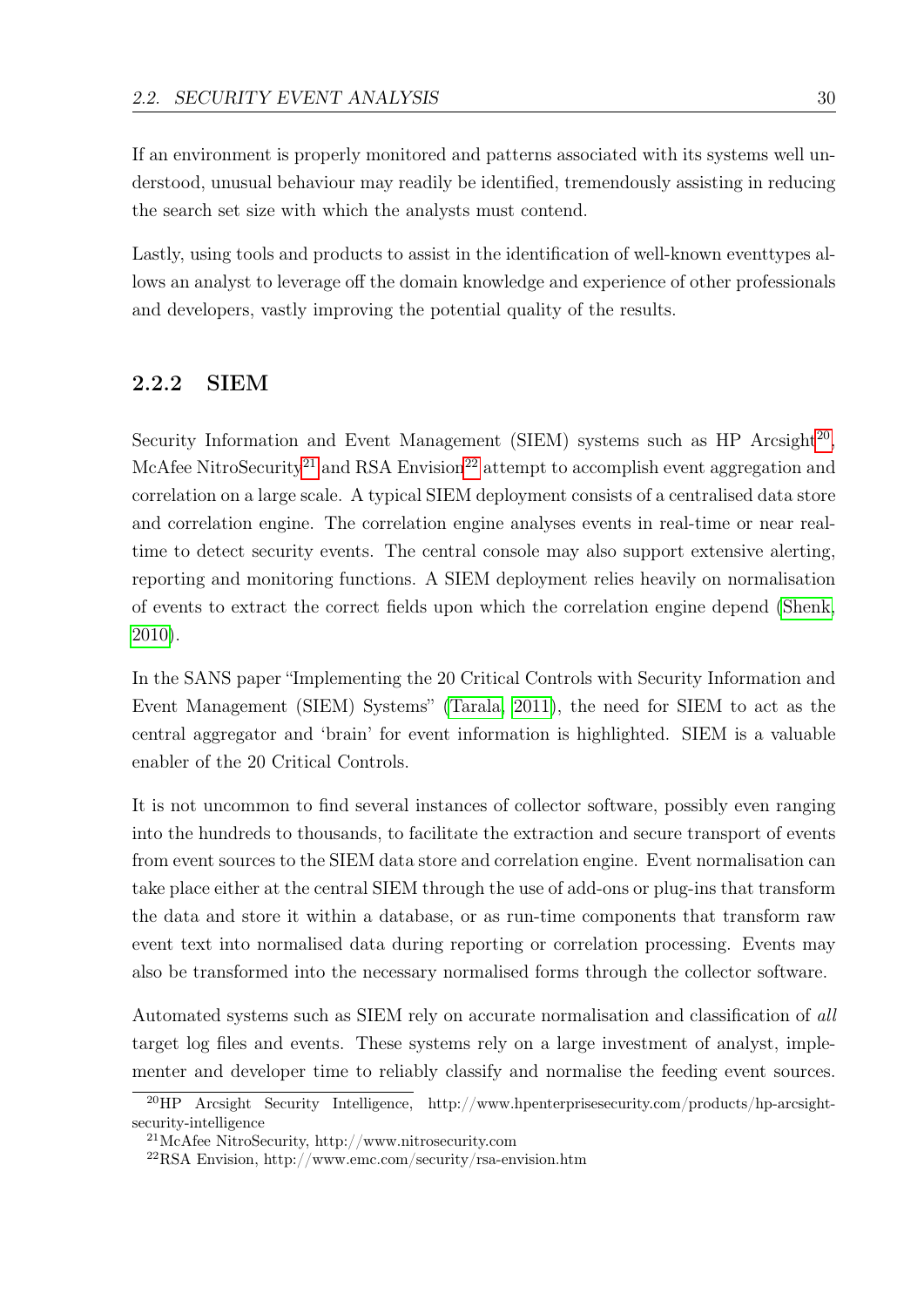

Figure 2.7: Diagram of a typical SIEM architecture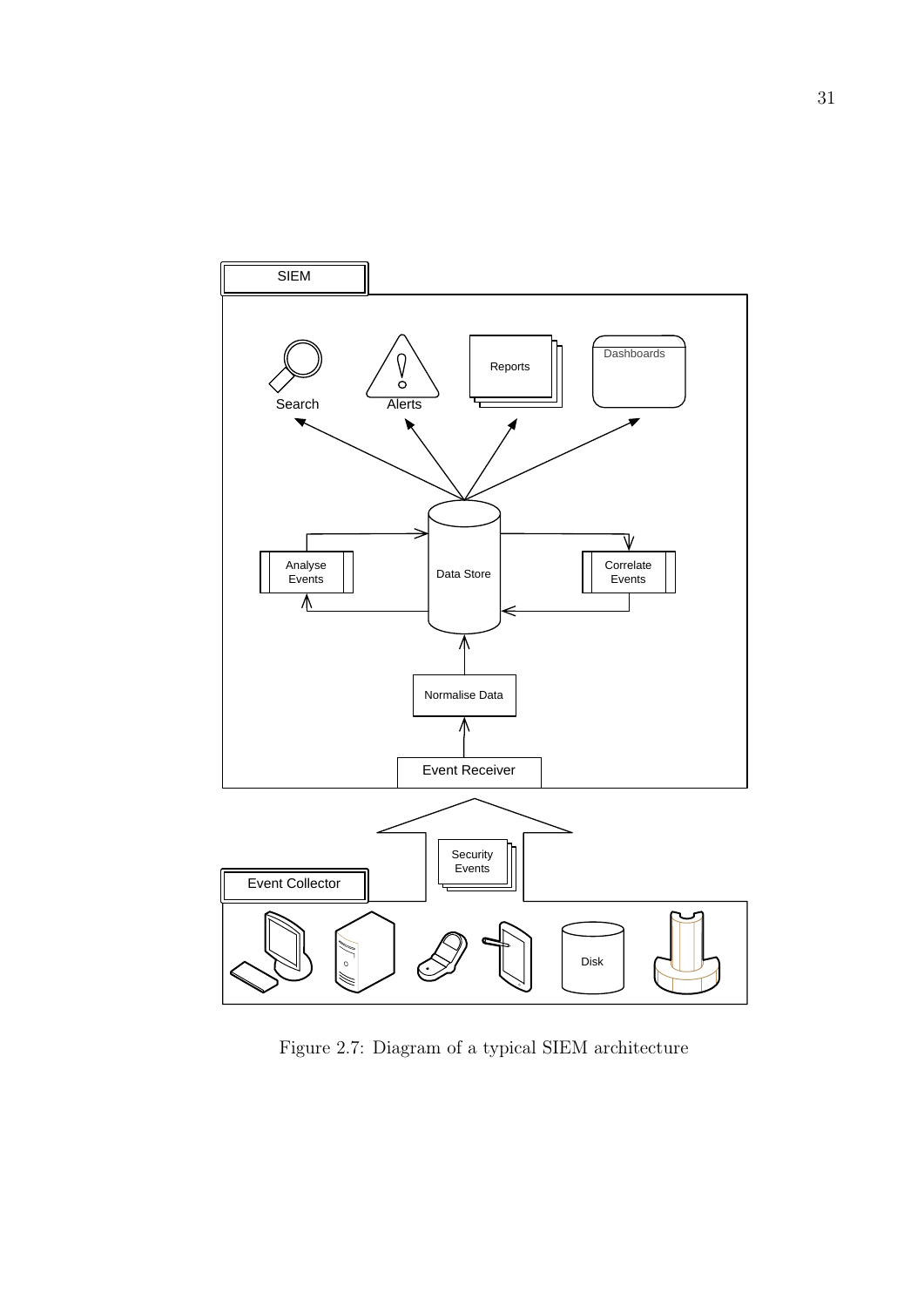The system becomes vulnerable to change as rules and expressions that were employed to classify or normalise events might not work on new versions of software or on events within the data that were not available to developers at the time of initial normalisation process [\(Secmon, 2012;](#page-125-0) [Splunk, 2012\)](#page-126-0).

SIEM is a growing market: more and more businesses and enterprises are realising the value of visibility and the benefits of monitoring when it comes to operational security. SIEM can provide powerful insight not previously possible, especially in a large environment. Though SIEM may potentially be superseded by products that cater for more than just security reporting as more and more businesses realise the value of event data, SIEM capabilities can be integrated into larger systems that provide real-time operational intelligence based on event data from a wide variety of sources.

SIEM implementers face most of the same challenges that security analysts face when dealing with new or unknown types of data, except that there is a solid chance that the normalisation burden would be greatly increased for implementers. For effective automated correlation, alerting and reporting to take place, a SIEM needs to have all essential events normalised; this burden is lightened slightly by the availability of bundled plug-ins or add-ons. Large enterprises, however, are quite likely to have bespoke and legacy applications for which no off-the-shelf normalisation may be available [\(Karlzén,](#page-123-0) [2008\)](#page-123-0).

As has been discussed, working with event data at scale could prove to be very challenging for event specialists. Experience, skill and tools help to reduce this burden, but the process is still arduous and lengthy. Although this research is conducted from the slightly restricted and restrained point of view of event specialists, the above challenges are not unique to those professions. In fact, challenges apply to network operations dealing with heterogeneous networking environments, operational support and software development. It is the case, though, that this research focusses on professions that are likely to encounter these challenges with a higher frequency.

Regardless of role or responsibility, the questions that the individual faces still remain: Did we identify, classify, categorise and normalise all relevant events from all the in-scope event sources? Is the reporting and alerting accurate? Do they take the complete picture into account?

An extremely thorough process may still be thwarted by outlying events not being available in sample data during development, during implementation or during analysis. Software updates on event sources or collector software may bring unforeseen changes in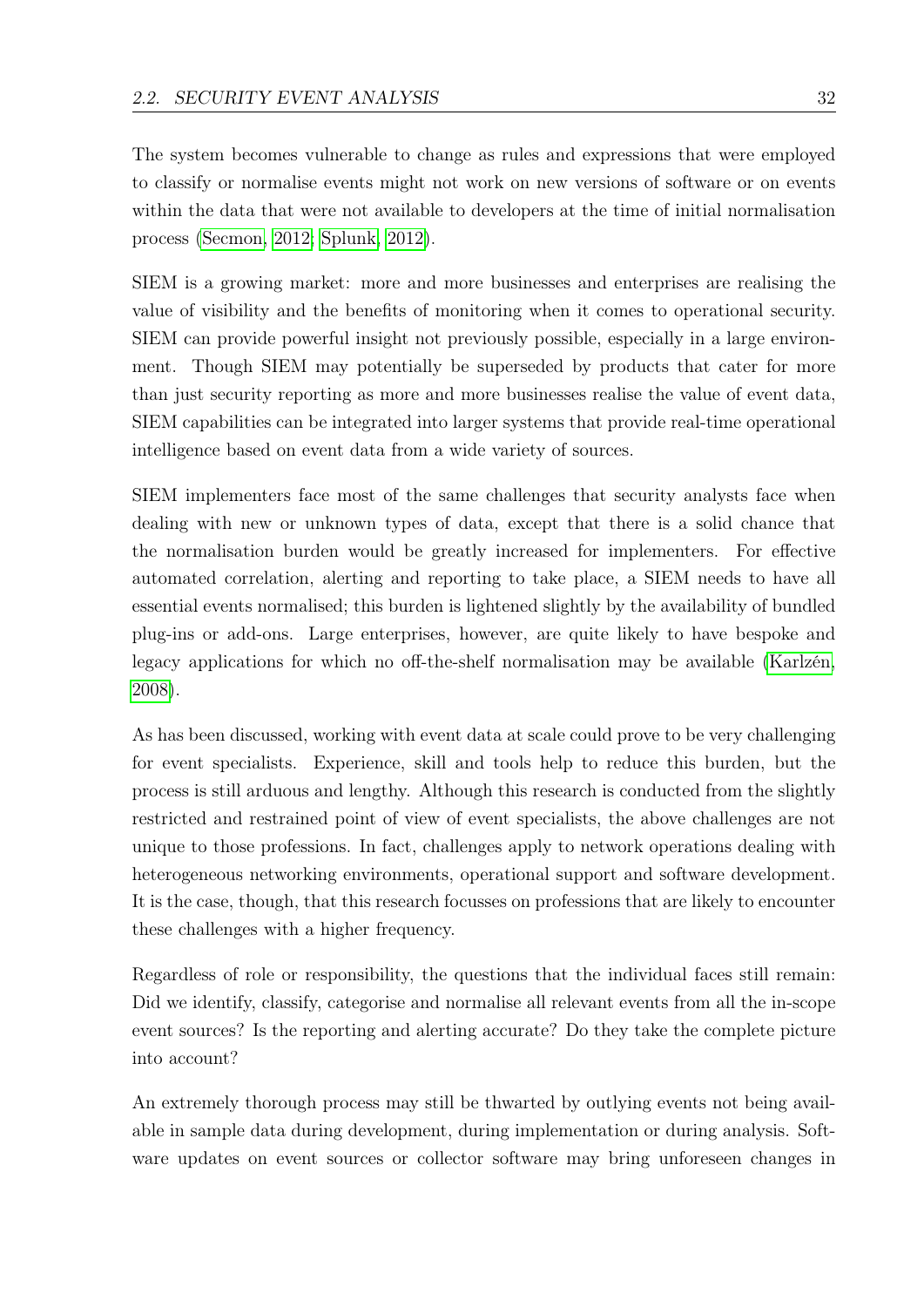formats or introduce new kinds of events. Small scale or tightly controlled and regulated environments may achieve success, but the unfortunate reality is that people are limited in their capacity to deal with these challenges at scale.

# <span id="page-42-0"></span>2.3 Latent Semantic Mapping

As stated previously in the introduction, this research is an investigation of the viability of LSM in assisting event specialists with many of the challenges they face when dealing with events, in particular when dealing with classification, identification and disambiguation of different events from each other.

Latent Semantic Mapping (LSM), as with Latent Semantic Analysis (LSA), operates under the assumption that there is some form of underlying latent semantic structure to a meaningful collection of data and that this structure is partially obscured by word order and word choices of the author [\(Bellegarda, 2008\)](#page-120-0). Through the application of LSM, we can derive a vector representation of concepts and data which allow us to associate data based on this underlying structure.

Before LSM is investigated in more detail, a quick look at natural language processing and information retrieval is in order; this will be followed by a closer exploration of how the LSM paradigm operates; followed by background information assisting in the formulation of the experiments and refinement of the required approach for this research. The chapter is concluded with a discussion about similar technologies and bodies of work.

### 2.3.1 What is NLP

Natural Language Processing (NLP) is a well-established field in computer science. With origins that can be traced back to the 1950s, NLP deals largely with the study of computer interaction with human language. Latent Semantic Analysis, the precursor to Latent Semantic Mapping, forms part of the NLP field. Techniques and insights gleaned from NLP are highly relevant to this research.

One such technique is the process of Stemming which is in widespread use with information retrieval systems. Readers may already have encountered stemming in their day-to-day use of search engines such as Google as it is a process through which similar words are correlated together. For example, a search for 'bicycle' may also search for web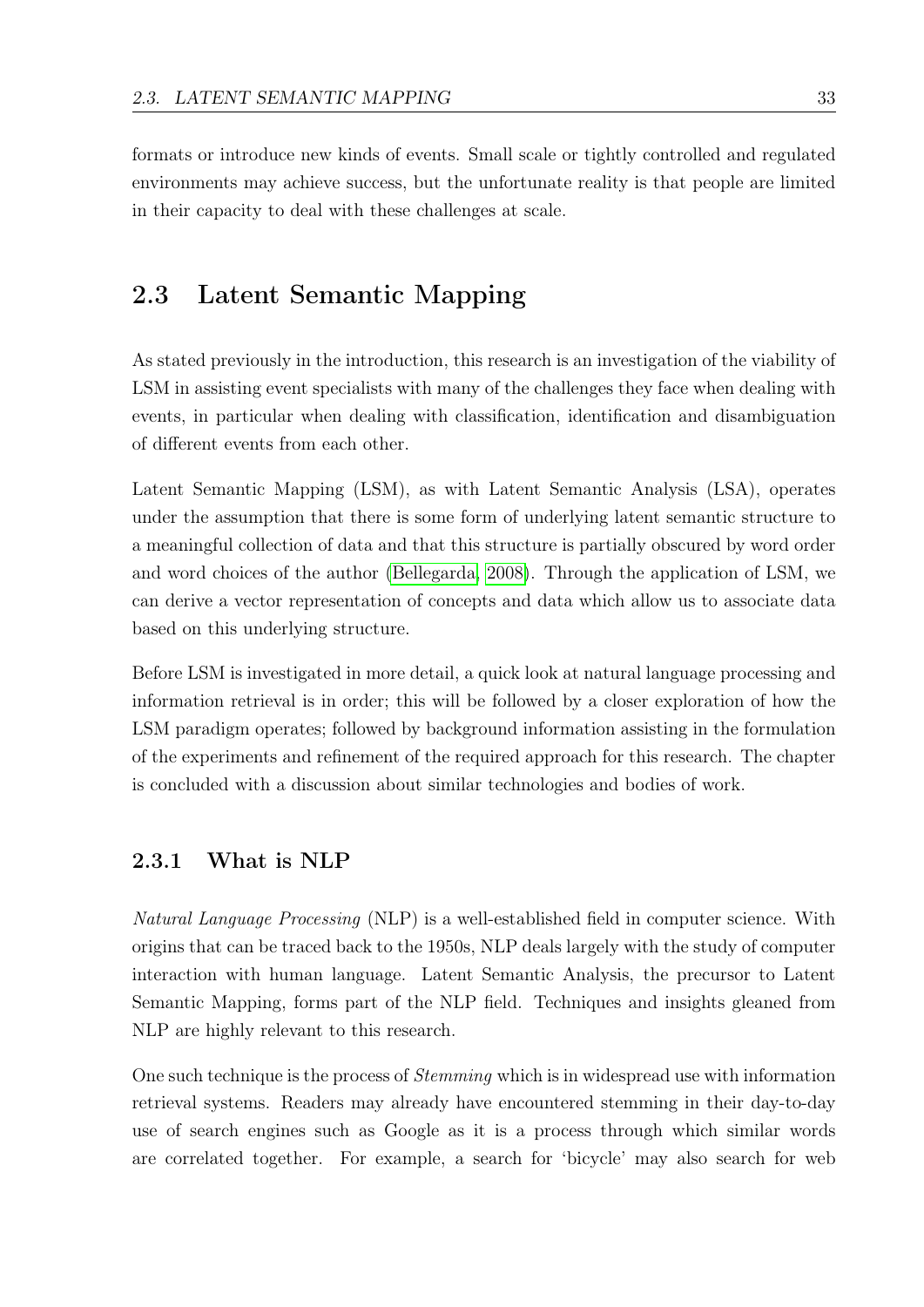pages containing words such as 'bicycles', 'bicycles' or 'cycle'. This increases the recall performance of search engines by allowing for a degree of freedom with the construction of search queries [\(Uyar, 2009\)](#page-126-2).

Another NLP process that is within the scope of the research is the use of stop words. Stop word processes are often used to eliminate common words such as 'a', 'the' or 'that' from a text to avoid these common words from impacting statistically on analysis. This is particularly relevant with paradigms such as LSA as common words might attract an undue statistical bias away from the semantic content that conveys the meaning of the document [\(Manning](#page-124-0) et al., [2008\)](#page-124-0).

### <span id="page-43-0"></span>2.3.2 What is LSM

Latent Semantic Analysis (LSA) [\(Landauer](#page-123-1) et al., [1998\)](#page-123-1), also referred to as Latent Se-mantic Indexing(LSI) [\(Deerwester](#page-121-2) *et al.*, [1990\)](#page-121-2), is a well-understood technique used in Information Retrieval (IR) to improve the recall performance of large IR systems, and in particular to deal with the problem arising from users searching for or attempting to retrieve data based on conceptual content. Traditional search relies on a close match between the search phrase and the document content. LSA operates under the assumption that there is an underlying latent semantic structure to the document and that word order or word choice may obscure some of that structure [\(Bellegarda, 2008\)](#page-120-0).

Algorithms are brought to bear on the content of the document, resulting in a parameter description of the content and documents that allow application of different retrieval techniques which may be more flexible or still be accurate enough when users are not familiar with the exact word structure or style of the documents for which they are searching.

LSA tends to deal with the underlying semantic characteristics of a composition and is not meant to deal with the syntactic nature of such a composition; it has been very successful in word clustering, document or topic clustering [\(Gotoh and Renals, 1997\)](#page-122-1), language modelling [\(Bellegarda, 1998\)](#page-119-0), automated call routing and automatic inference for spoken interface control [\(Bellegarda, 2005a,](#page-119-1) [2008\)](#page-120-0).

Latent Semantic Mapping is a change of terminology from LSA to underline the use of its general properties and not just the IR applications. Jerome R. Bellegarda describes it best in his monograph Latent Semantic Mapping - Principles  $\mathcal{B}$  Applications [\(Bellegarda,](#page-120-0)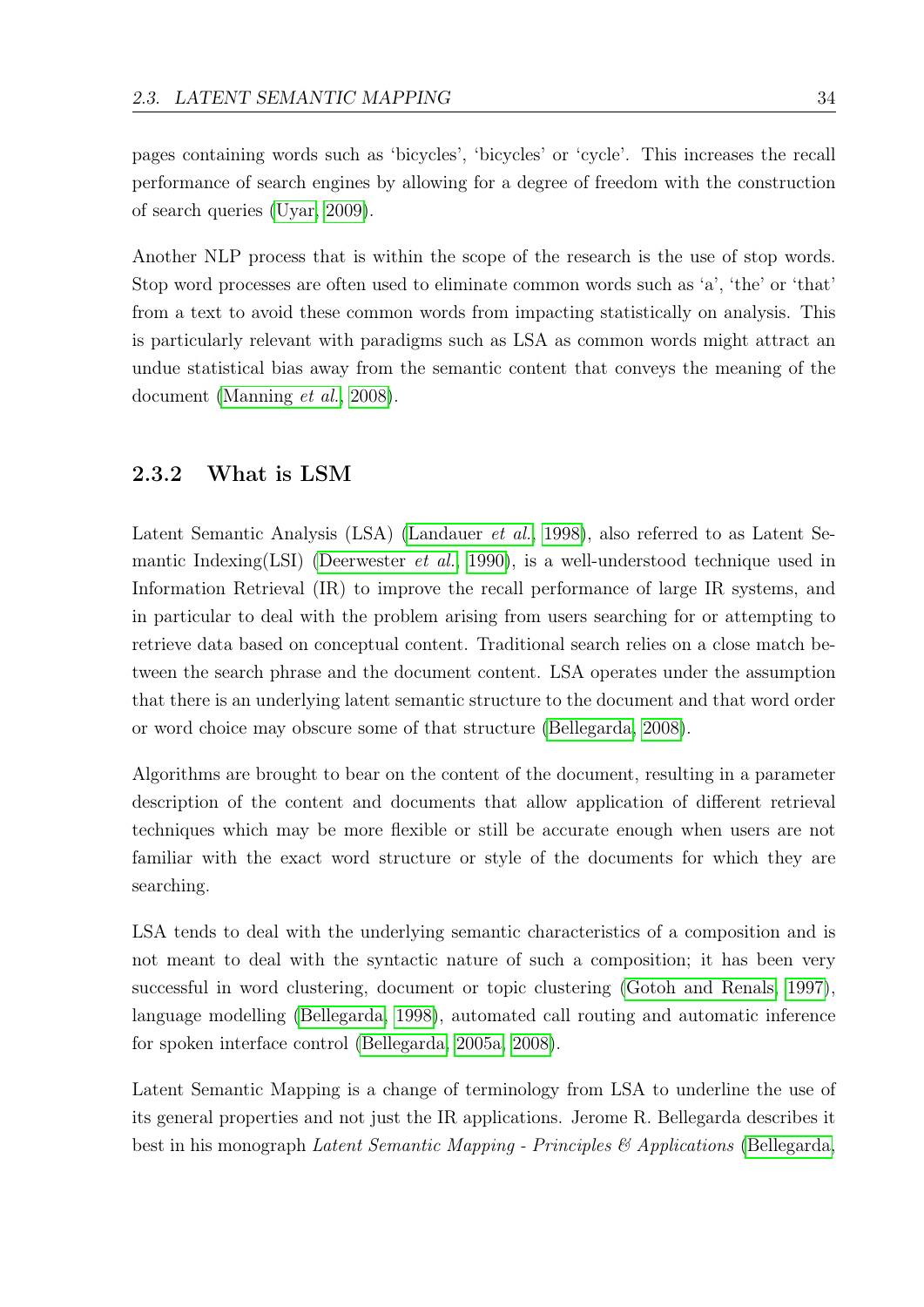[2008\)](#page-120-0). LSM is "a data-driven framework for modelling globally meaningful relationships implicit in large volumes of data". It is an extension of LSA to more than just information retrieval dealing with large corpuses of documents: the monograph deals with the definition of LSM, its relationship to LSA, and it contains examples of the use of technology in the field.

For further scrutiny of the implementation details of the LSM algorithms, the reader is referred to this monograph. The text covers the mathematical underpinnings of the paradigm in great detail and goes to great length to provide examples and case-studies of its use. This research examines the implementation and use details around the paradigm and as such will not be exploring the performance characteristics or the inner workings of the paradigm.

There are three main characteristics of LSM that are of interest for the purposes of this thesis:

- 1. the capability that enables discrete entities (words and documents) to be mapped onto a multi-dimensional, continuous, vector space (also referred to as an n-dimensional space or n-space);
- 2. the fact that this mapping is determined by global correlation patterns; and
- 3. that dimensionality reduction is an integral part of the process [\(Bellegarda, 2008\)](#page-120-0).

LSM should thus allow the mapping of units within events such as words, tokens and punctuation and their related compositions - the events themselves - into a continuous vector space that captures correlation patterns between these events' reduced dimensionality form. This vector-space is referred to as the LSM 'map'; after training an LSM 'map' with the relevant or appropriate training data, several clustering and closeness-measure techniques are available to evaluate new collections against existing maps or further manipulate the maps in order to refine the data and produce associations.

It is important to note that LSM relates very superficially to the true semantic nature of the compositions as it is predominantly paradigm-based on the co-occurrences of words within compositions. As such, there is no true understanding or attempt to understand actual natural language, even though the paradigm is extensively used within Natural Language Processing.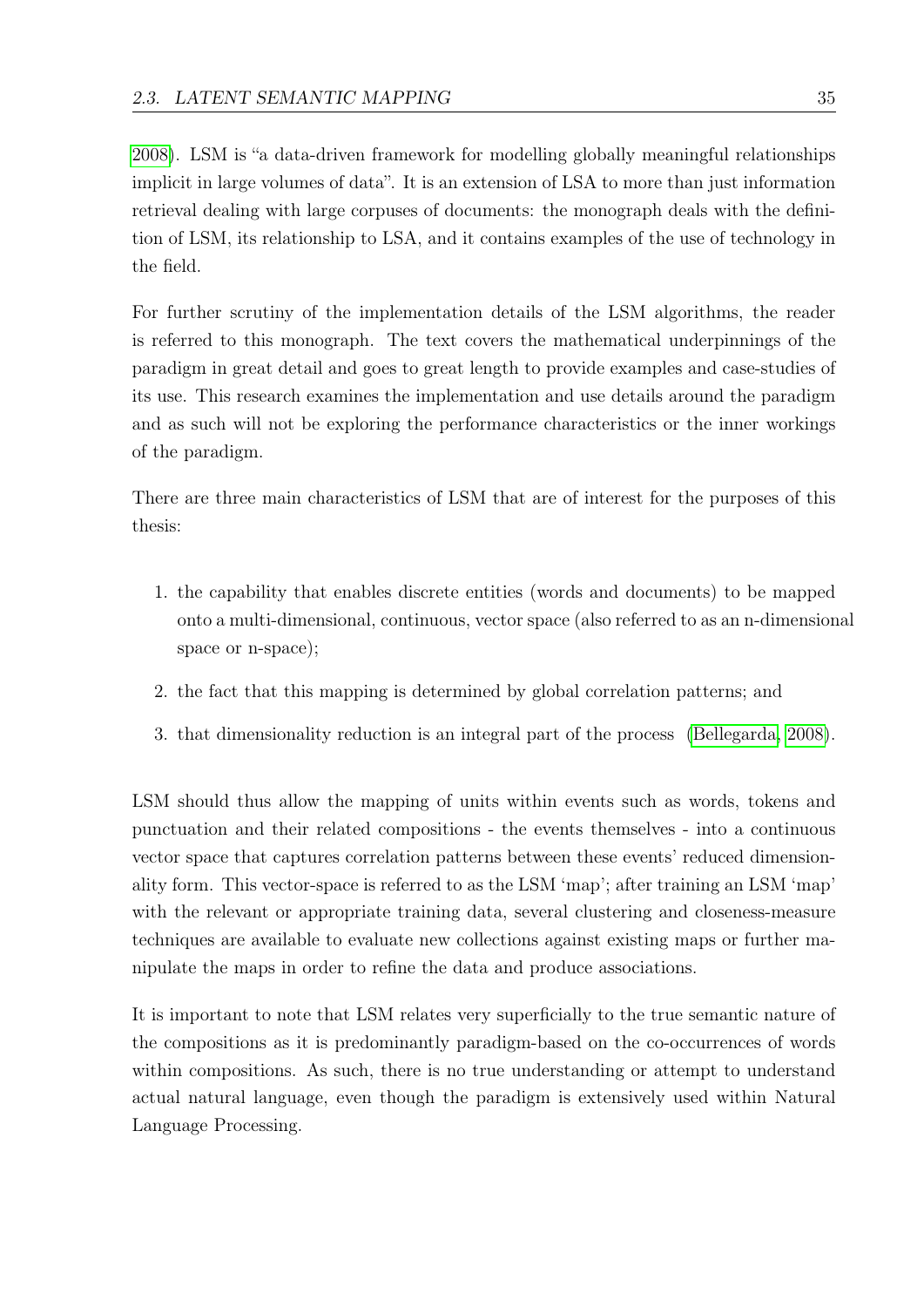

<span id="page-45-1"></span>Figure 2.8: Latent Semantic Mapping

#### Classification

Let there be three compositions - A, B and C - as shown in [Table 2.2](#page-45-0)

| Composition Units |                     |
|-------------------|---------------------|
|                   | The cat and the hat |
|                   | Little boy blue     |
|                   | Green eggs and ham  |

<span id="page-45-0"></span>Table 2.2: Simple Compositions

The LSM API or CLI is used to generate the co-occurrence matrix through a process also referred to as 'term frequency, inverse document frequency' (tf-idf) [\(Salton](#page-125-2) et al., [1975,](#page-125-2) p. 615). The process involves counting the occurrences of words in the individual compositions versus the number of times that the words appear in the entire training set. This results in a 'bag of words' in which the word order is ignored [\(Bellegarda,](#page-119-1) [2005a,](#page-119-1) p. 3) [\(Tang](#page-126-3) *et al.*, [2003,](#page-126-3) p. 176) and creates a vector space model of the terms and compositions. The major disadvantage of relying solely on tf-idf is that the vectors resulting from the computation when dealing with large scale data sets are very sparse,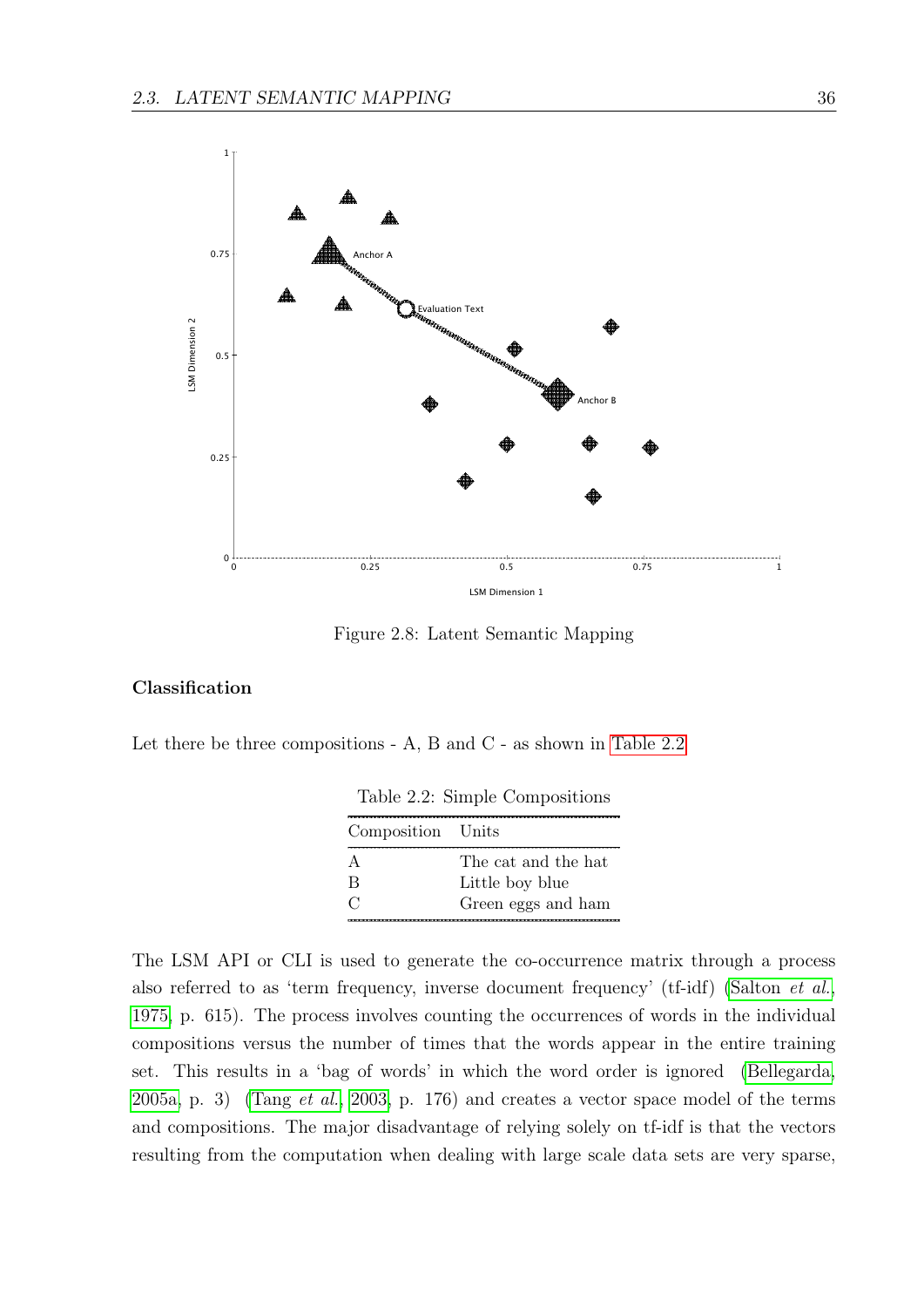extremely large and unrelated to one another. A representation can be seen in [Table 2.3.](#page-46-0)

Singular Value Decomposition (SVD) [\(Jolliffe, 2002\)](#page-123-2) is then used to reduce the co-occurrence matrix to a set of dense singular vectors [\(Bellegarda, 2008,](#page-120-0) p.11) which retains most of the properties of the original co-occurrence matrix and which is a very efficient representation of the original matrix in terms of size and reduced dimensionality [\(Landauer and Dumais,](#page-123-3) [1997\)](#page-123-3).

<span id="page-46-0"></span>

| 1 | 2 | 3 | Words  |
|---|---|---|--------|
| 2 | 0 | 0 | the    |
| 1 | 0 | 0 | cat    |
| 1 | 0 | 1 | and    |
| 1 | 0 | 0 | hat    |
| 0 | 1 | 0 | little |
| 0 | 1 | 0 | boy    |
| 0 | 1 | 0 | blue   |
| 0 | 0 | 1 | green  |
| 0 | 0 | 1 | eggs   |
|   | 0 | 1 | ham    |

Table 2.3: Basic LSM Map

After SVD, the compositions are now associated with three distinct categories - 1, 2 and 3 - and the map is ready for evaluation. Another major advantage of SVD is that it enables closeness measures on the singular vectors that represent the units and compositions within the n-space. Within the LSM paradigm, as illustrated in [Figure 2.8,](#page-45-1) concepts represented by these vectors that are related will measure closer to one another as compared to unrelated concepts [\(Bellegarda, 2008,](#page-120-0) p. 12). The correlation between closeness in LSM space and meaningful relatedness within documents has been verified extensively [\(Berry](#page-120-1) [et al.](#page-120-1), [1995\)](#page-120-1)

A distance measure of composition C in [Table 2.2,](#page-45-0) "Green eggs and ham", against the map represented in [Table 2.3,](#page-46-0) results in the LSM distance measures represented in [Table 2.4.](#page-46-1)

<span id="page-46-1"></span>

| Category | Distance |
|----------|----------|
| З        | 0.493705 |
| ı        | 0.259421 |
| 2        | 0.246874 |

Table 2.4: LSM Distance Measure 1

As can be seen in [Table 2.4,](#page-46-1) composition C is closest to category 3 which correlates with the training data. The distance measure of the LSM API and command-line output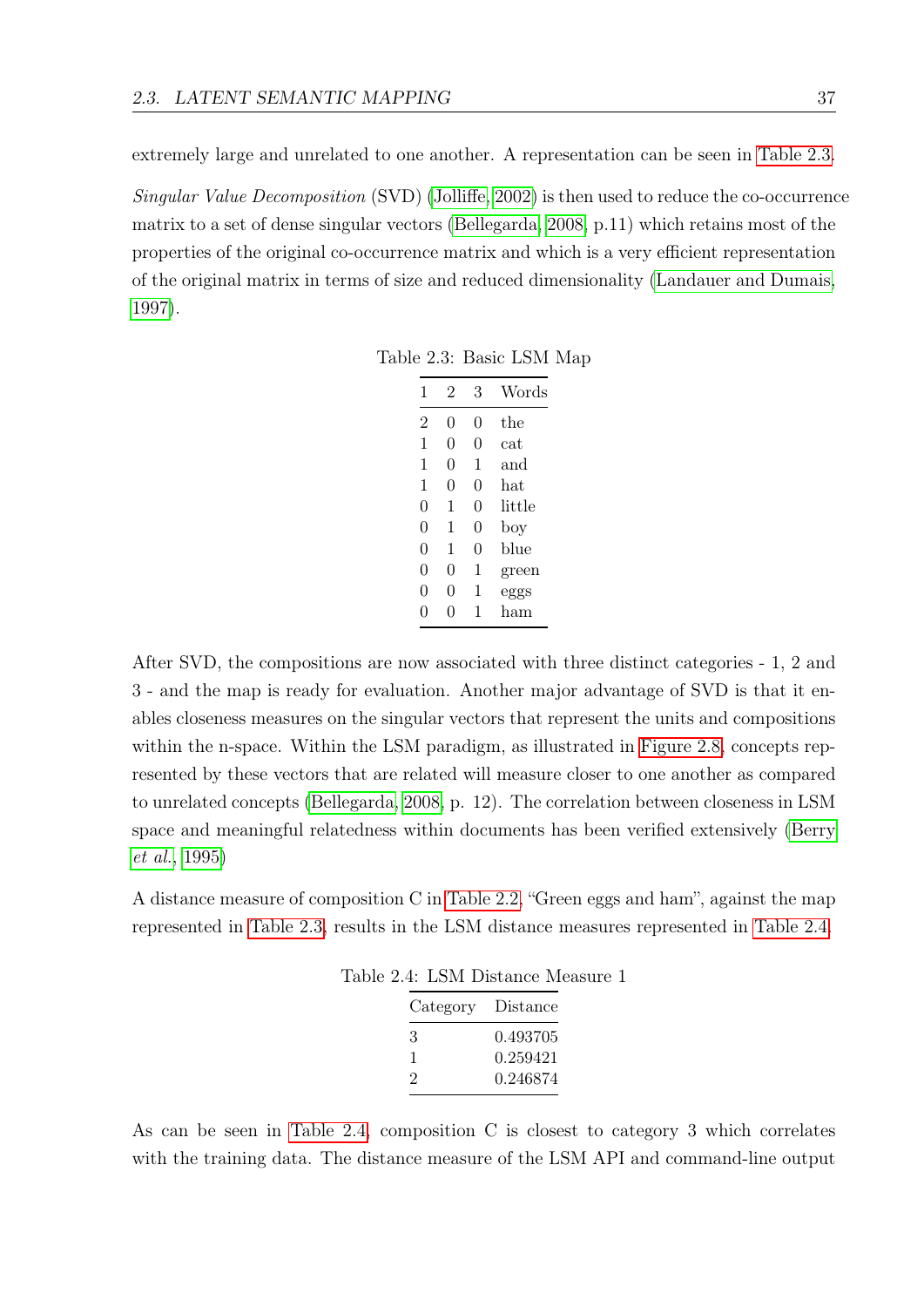results in a floating point value that represents the distance of n-space to the semantic anchor of the category. The semantic anchor is the n-space representation of the category and is sometimes used in place of LSM category. With the LSM API, the floating point values for the different categories add up to 1.0, with a larger number showing that the evaluation data is closer to the category.

Of interest in this example is the fact that composition C is not cleanly associated with category 3 although it is close enough for us to draw that conclusion. This is due to the co-occurrence of the word 'and' in both composition A and composition C.

#### Clustering

An LSM vector space model (n-space) can contain several dimensions and multiple semantic anchors. Anchors themselves can also be clustered together within the n-space to reduce the number of categories [\(Bellegarda](#page-120-2) et al., [1996;](#page-120-2) [Bellegarda, 2005b;](#page-120-3) [Wicijowski](#page-127-0) [and Ziółko, 2010\)](#page-127-0). A simple illustration of such a reduction is shown in [Figure 2.9](#page-47-0)



<span id="page-47-0"></span>Figure 2.9: LSM Clustering

Let there be the same compositions A, B and C as shown in [Table 2.2](#page-45-0)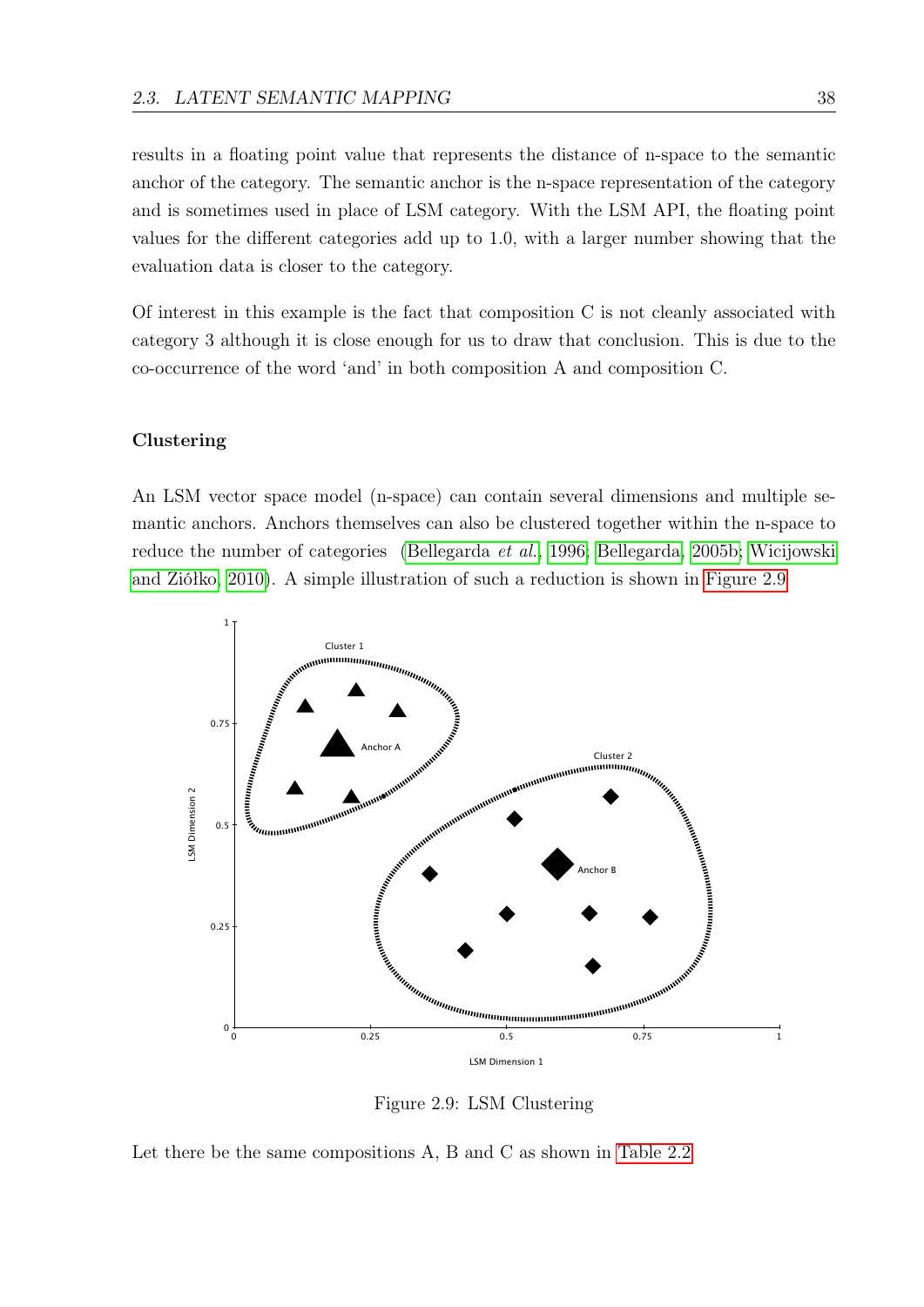Compositions are repeatedly added to an LSM map in random fashion, resulting in a map that contains the following matrix after 12 iterations as described in [Table 2.5](#page-48-0)

|          | 2 | 3            | 4        | 5 | 6 | 7 | 8 | 9 | 10 | 11       | 12               | Words  |
|----------|---|--------------|----------|---|---|---|---|---|----|----------|------------------|--------|
| 2        | 0 | $\mathbf{0}$ | $\theta$ | 0 | 0 | 2 | 0 | 2 | 0  | 0        | $\overline{2}$   | the    |
| 1        | 0 | 0            | 0        | 0 | 0 | 1 | 0 | 1 | 0  | 0        | 1                | cat    |
|          | 0 | 1            | 1        | 0 | 1 | 1 | 1 | 1 | 0  | 0        | 1                | and    |
|          | 0 | 0            | 0        | 0 | 0 | 1 | 0 | 1 | 0  | 0        | 1                | hat    |
| 0        |   | 0            | 0        | 1 | 0 | 0 | 0 | 0 | 1  | 1        | 0                | little |
| $\theta$ |   | 0            | 0        | 1 | 0 | 0 | 0 | 0 | 1  | 1        | 0                | boy    |
| 0        |   | 0            | 0        | 1 | 0 | 0 | 0 | 0 | 1  | 1        | 0                | blue   |
| $\theta$ | 0 |              | 1        | 0 | 1 | 0 | 1 | 0 | 0  | $\theta$ | $\boldsymbol{0}$ | green  |
| $\theta$ | 0 |              | 1        | 0 | 1 | 0 | 1 | 0 | 0  | 0        | 0                | eggs   |
| 0        | 0 |              | 1        | 0 | 1 | 0 | 1 | 0 | 0  | 0        | 0                | ham    |

<span id="page-48-0"></span>Table 2.5: Larger LSM Map

K-means clustering is then used to reduce the number of categories, resulting in a map closely resembling the original map described in [Table 2.6](#page-48-1)

Table 2.6: Clustered LSM Map

<span id="page-48-1"></span>

| 1        | 2        | 3 | Words     |
|----------|----------|---|-----------|
| 8        | 0        | 0 | the       |
| 4        | $\Omega$ | 0 | $\rm cat$ |
| 4        | 0        | 4 | and       |
| 4        | 0        | 0 | hat       |
| 0        | 4        | 0 | little    |
| 0        | 4        | 0 | boy       |
| 0        | 4        | 0 | blue      |
| $\Omega$ | 0        | 4 | green     |
| 0        | O        | 4 | eggs      |
|          |          |   | ham       |

A distance measure of composition C against this map results in [Table 2.7](#page-49-0)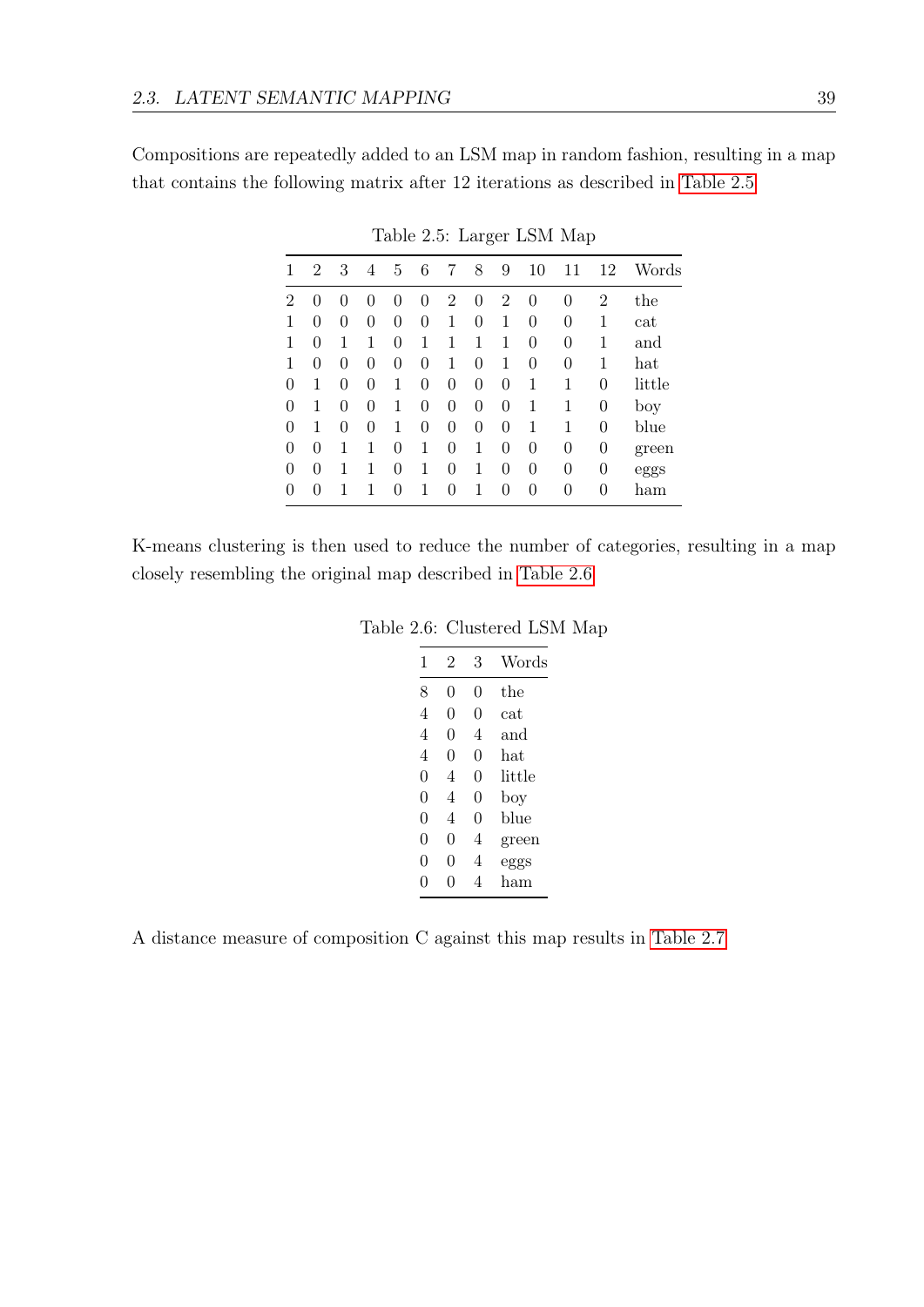<span id="page-49-0"></span>

| Category | Distance |
|----------|----------|
| З        | 0.493705 |
| T.       | 0.259421 |
| 2        | 0.246874 |

Table 2.7: LSM Distance Measure 2

Of interest in this example is how LSM was used to reduce the number of categories in the map; this capability allows for identification of similar compositions without any prior knowledge of the content of such compositions.

For this research, compositions will be events and units will be comprised of words, tokens and punctuation that comprise those events. The capabilities in this chapter, such as LSM distance measurements and clustering, will be used in the use-cases that follow in [chapter 3.](#page-53-0)

#### LSM Examples

LSM has seen many tests and uses applied to a wide variety of different domains; however, due to an acute absence of previous study pertaining to information security, this research sought to explore this particular vital area. LSA has had its roots in information retrieval, with extensive research having been conducted regarding its use in the IR field [\(Deerwester](#page-121-2) [et al.](#page-121-2), [1990\)](#page-121-2). In the domain of information retrieval, the units are words and compositions are documents.

With its use in text summarisation [\(Gong and Liu, 2001\)](#page-122-2), the units that are dealt with are again words, but this time the compositions are sentences. The LSM evaluation attempts to suggest a most relevant sentence, or group of sentences, to best represent a text.

In [Bellegarda](#page-120-3) [\(2005b\)](#page-120-3) and [Bellegarda](#page-120-0) [\(2008\)](#page-120-0), various use-cases for LSM have been brought to light. In the use-case of junk email filtering, the units are words and symbols and the compositions are emails. LSM is shown to perform on par with alternative solutions used within the same domain such as Bayesian classification and other strategies. In the junk email filtering use-case, two LSM categories are used: 'spam' and 'not spam'. LSM has been successfully applied as a part of the anti-spam measures within Mac OS X Mail.app for almost a decade. Additionally, LSM is used in conjunction with other technologies and is not relied upon solely for classification, although it certainly plays a valuable role.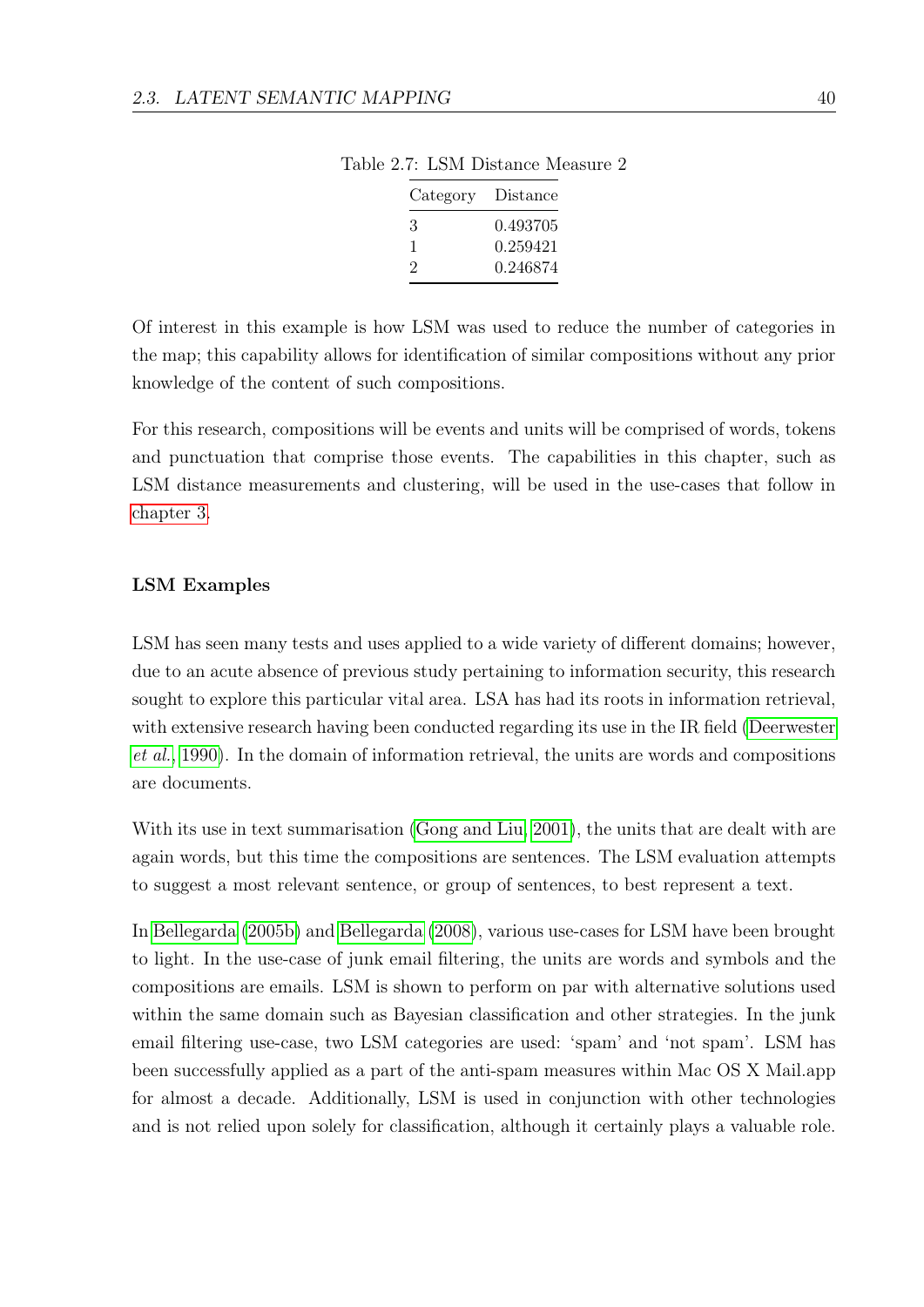The same texts describe the use-cases of speech recognition where the units are letter n-tuples and the compositions are words, as well as speech synthesis where the units are pitch periods and the compositions are time-slices.

Within a paradigm named LaSSI, or Latent Semantic Structure Indexing, the concepts are used to rank molecules according to similarity. The units for this use-case are descriptors and the compositions are molecules, leading to the construction of a descriptor-molecule matrix (Hull  $et \ al.,\ 2001$ ).

In [Kazakow](#page-123-4) [\(2008\)](#page-123-4), LSM is used on structured data to do ontology matching; the concepts are applied to structure data within databases, using values within object for units and the objects in the ontology as the compositions.

These use-cases illustrate LSM use in domains that are far removed from the original IR environment for which LSA was developed, underscoring the amending of terminology from LSA to LSM.

LSA plays a role in word sense disambiguation [\(Van de Cruys and Apidianaki, 2011\)](#page-126-4) where a discussion follows concerning how to relate words and topics within a corpus of documents to derive at a 'word sense' for terms. This approach assists with disambiguation of terms to relevant topics (i.e. 'chip' in computer science versus 'chip' in baking/chocolate chip).

Although beyond the scope of this research, [Tang](#page-126-3) et al. [\(2003\)](#page-126-3) discusses the ability to scale Latent Semantic Indexing (LSI) to multiple nodes to enable powerful peer-to-peer (P2P) searching capabilities. The work is potentially applicable to future research where LSM scaling characteristics within large-scale log management or SIEM systems are investigated. One of the critical challenges with both log management and SIEM is that they often have to deal with massive volumes. The paper has good information related to system scalability, divisibility of the search problem, alternative strategies for information retrieval and information on updating the indexes, a major challenge as it impacts continual training of the LSM maps.

Finally, in [Lobo and de Matos](#page-124-1) [\(2010\)](#page-124-1), the researchers use LSM to organise and tag a corpus of fairy tale stories. The approach is language independent and automatically defines the number of clusters (mapped to topics and tags) within the set of documents. Within that research, the units are again words and the compositions are documents. This serves as a good introduction to the use of clustering and LSM.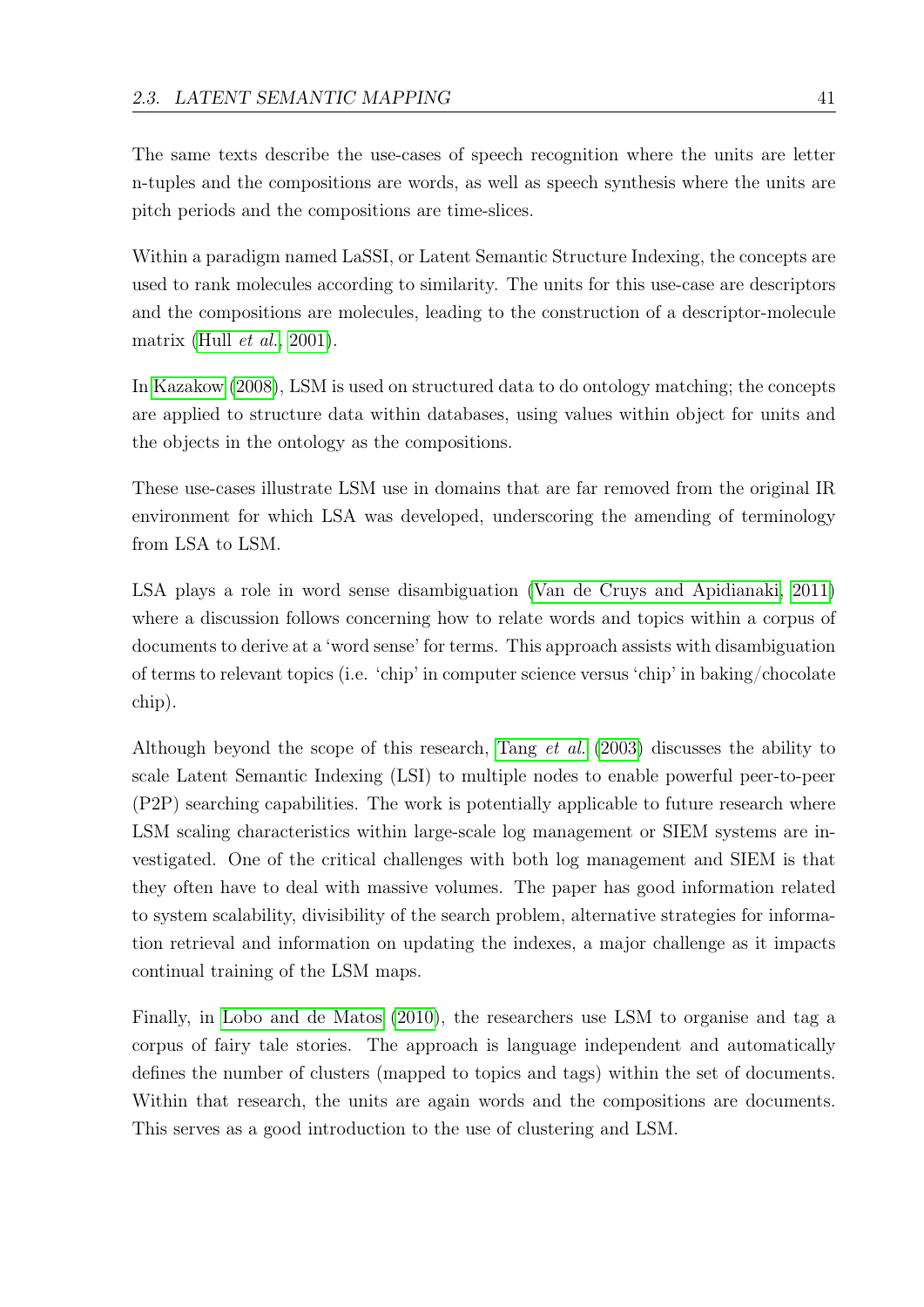#### Caveats

As a part of the Literature Review, some of the material highlighted potential issues when dealing with LSM, in particular, that LSM could be sensitive to composition style and polysemy [\(Bellegarda, 2005b\)](#page-120-3), with polysemy meaning that units may convey multiple meanings. In the event of natural language, polysemy means that compositions that are closely related may be hard to classify as not within the same category. This is witnessed in Use-Case 1 [section 3.5](#page-67-0) and can be partially managed through the use of pre-processing [\(Bellegarda, 2008;](#page-120-0) [Kazakow, 2008\)](#page-123-4).

The 'bag of units' approach also results in retrieval issues where word order or unit order are important. This is prevalent in domains such as user interface control using spoken language [\(Bellegarda and Silverman, 2003\)](#page-120-4) and is discussed in [\(Bellegarda, 2008,](#page-120-0) p. 41). The introduction of bi-grams and tri-grams assist in capturing more local context in the creation of LSM maps. Bi-grams are used throughout this research and are discussed in more detail in [section 3.5.](#page-67-0)

For discussion in this research, SVD is also an offline-only process. This means that continuous updating of the vector space is not possible at present; this, however, does not affect the use-cases in the research and therefore was not explored further.

For this research, a great deal of attention was given to pre-processing as a part of the work and is discussed in more detail in [subsection 3.3.4.](#page-61-0) Pre-processing is used as a measure to offset the effects of polysemy and the impact that style mismatch can have between training and evaluation data [\(Bellegarda, 2008\)](#page-120-0). Careful training data selection and preparation plus pre-processing is used widely with LSA and LSM [\(Bellegarda](#page-120-5)  $et al.,$ [2003;](#page-120-5) [Deerwester](#page-121-2) et al., [1990;](#page-121-2) [Kazakow, 2008;](#page-123-4) [Landauer](#page-123-1) et al., [1998\)](#page-123-1).

Common pre-processing strategies include the use of stop words [\(Lobo and de Matos,](#page-124-1) [2010;](#page-124-1) [Manning](#page-124-0) et al., [2008;](#page-124-0) [Wu, 2011\)](#page-127-1), stemming [\(Deerwester](#page-121-2) et al., [1990;](#page-121-2) [Uyar, 2009;](#page-126-2) [Wu, 2011\)](#page-127-1) and lexicalisation. Stop words and stemming were used in this research. Lexicalisation, a process whereby names are treated as single words ('Stephan Buys' becomes 'StephanBuys', 'Rhodes University' becomes 'RhodesUniversity') [\(Wu, 2011\)](#page-127-1), was not used in this research, as it presupposes a familiarity with the domain of the training data. Wherever possible, tokenisation was used as a substitute to generalise text and number sequences such as IP addresses.

It must be kept in mind that LSM is data driven [\(Bellegarda, 2005b,](#page-120-3) p. 79). The impact of the training data, its style and phenomena such as polysemy could have a substantial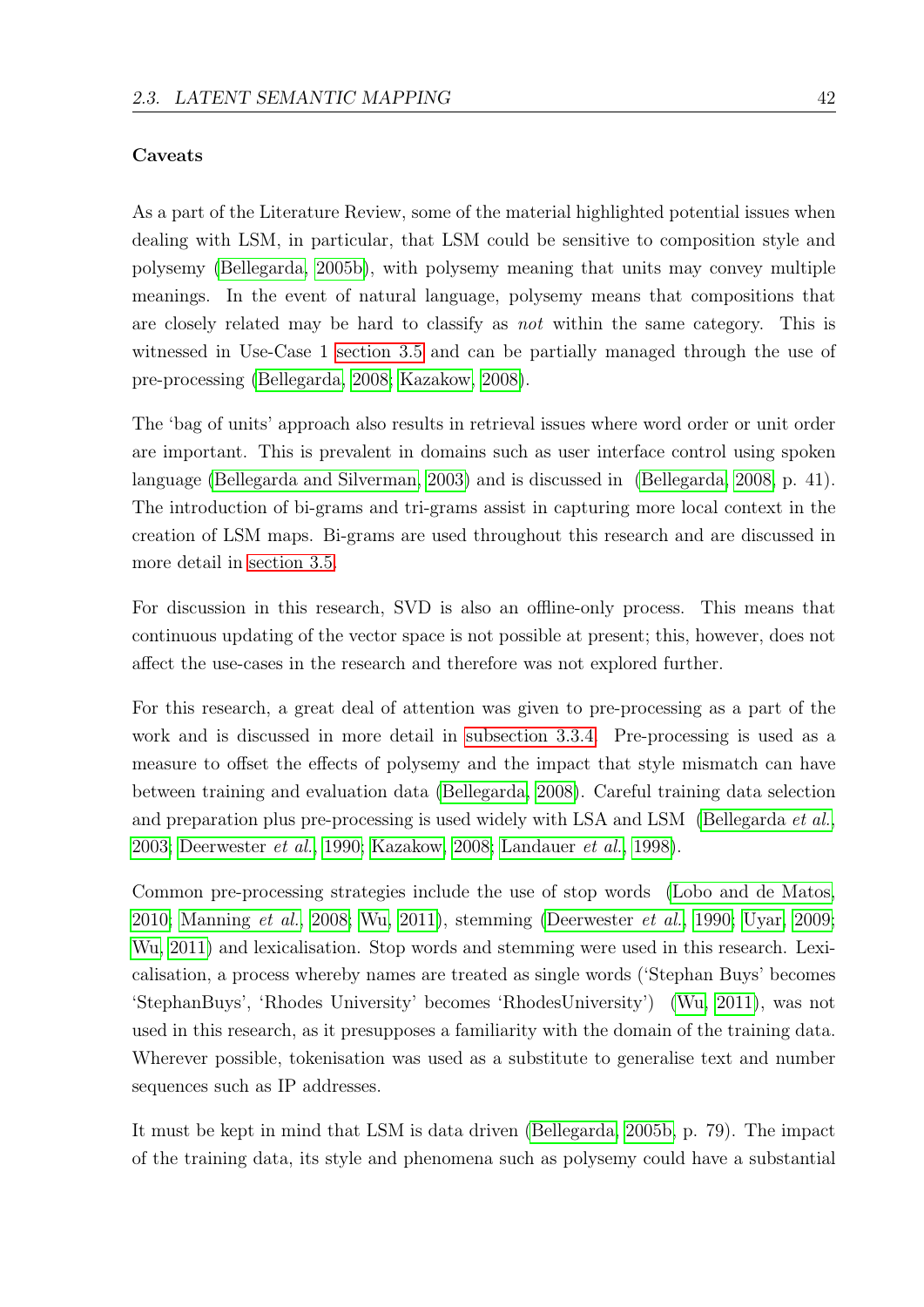impact on the quality of results and were thus continually brought into consideration for this research. Training data selection needs to be approached carefully [\(Bellegarda,](#page-119-1) [2005a\)](#page-119-1) and as far as possible, be representative of the full breadth of the domain, as balanced as possible in each category and of sufficient volume.

LSM and LSA are almost always implemented as a component of a larger strategy [\(Bel](#page-120-0)[legarda, 2008;](#page-120-0) [Deerwester](#page-121-2) et al., [1990\)](#page-121-2). This work follows those recommendations as can be seen in [chapter 3.](#page-53-0)

### 2.4 Summary

This chapter introduced Security Event Analysis and Latent Semantic Mapping in more detail. A discussion regarding the importance of Security Event Analysis commenced in th[echapter 1.](#page-10-0) Within this chapter, the narrative presented a more detailed discussion of the fundamental building block of this research: the event. The discussion then examined the role that security events play in enabling operational security practice and event analysis, concluding in their role and use when operational security practice is automated in the form of technologies such as SIEM. Finally, a high-level introduction to Latent Semantic Mapping, its fundamental features and concepts, as well as established successes in practice, was then provided.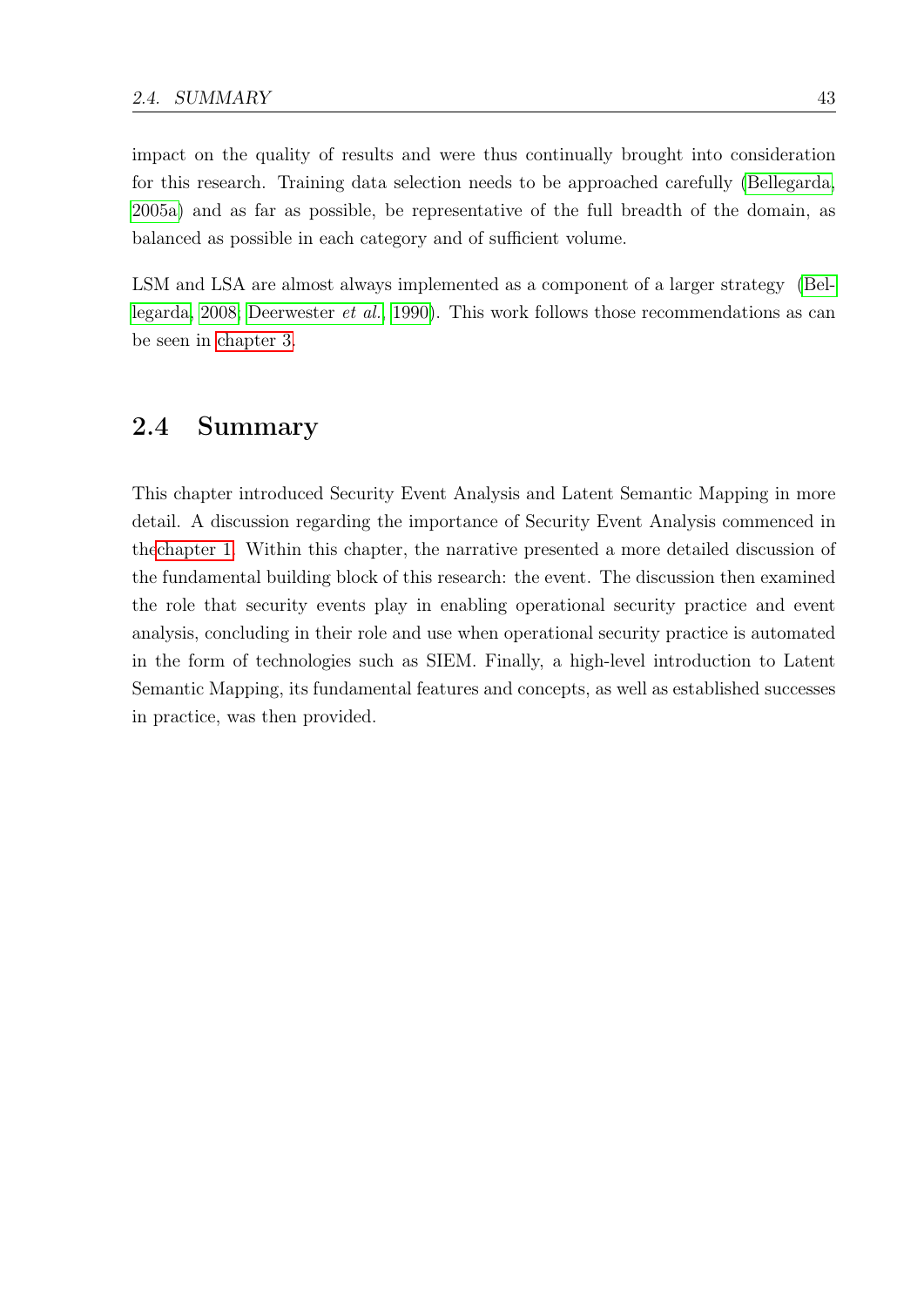# <span id="page-53-0"></span>Chapter 3

# Experimental Design and Execution

[Chapter 3](#page-53-0) deals with the details related to the design of the experiments as well their execution and an analysis of their results.

The chapter starts with [section 3.1,](#page-54-0) an introduction to the approach that was followed during experimentation, as well as the limitations that applied in the context of this research.

[Section 3.2](#page-54-1) relates the procedures followed to obtain the data needed for the experiments, the challenges that were faced during data collection as well as details of the eventual data selected for use within the three use-cases that were examined.

[Section 3.3](#page-57-0) contains details related to the initial exploration of the paradigm which included the use of off-the-shelf components but eventually lead to the development of more sophisticated software. During this process, important insights were also achieved with regards to the application of the LSM paradigm to events and this is given additional attention in the section.

[Sections 3.5](#page-67-0) to [3.7](#page-102-0) contains the experiments for each of the addressed use-cases. Each use-case section discusses the design of the experiments, the details of the execution of the experiments, the findings that were anticipated from the experiments as well as the results that were obtained from the experiments. Each use-case section ends with a brief discussion of its experimental results.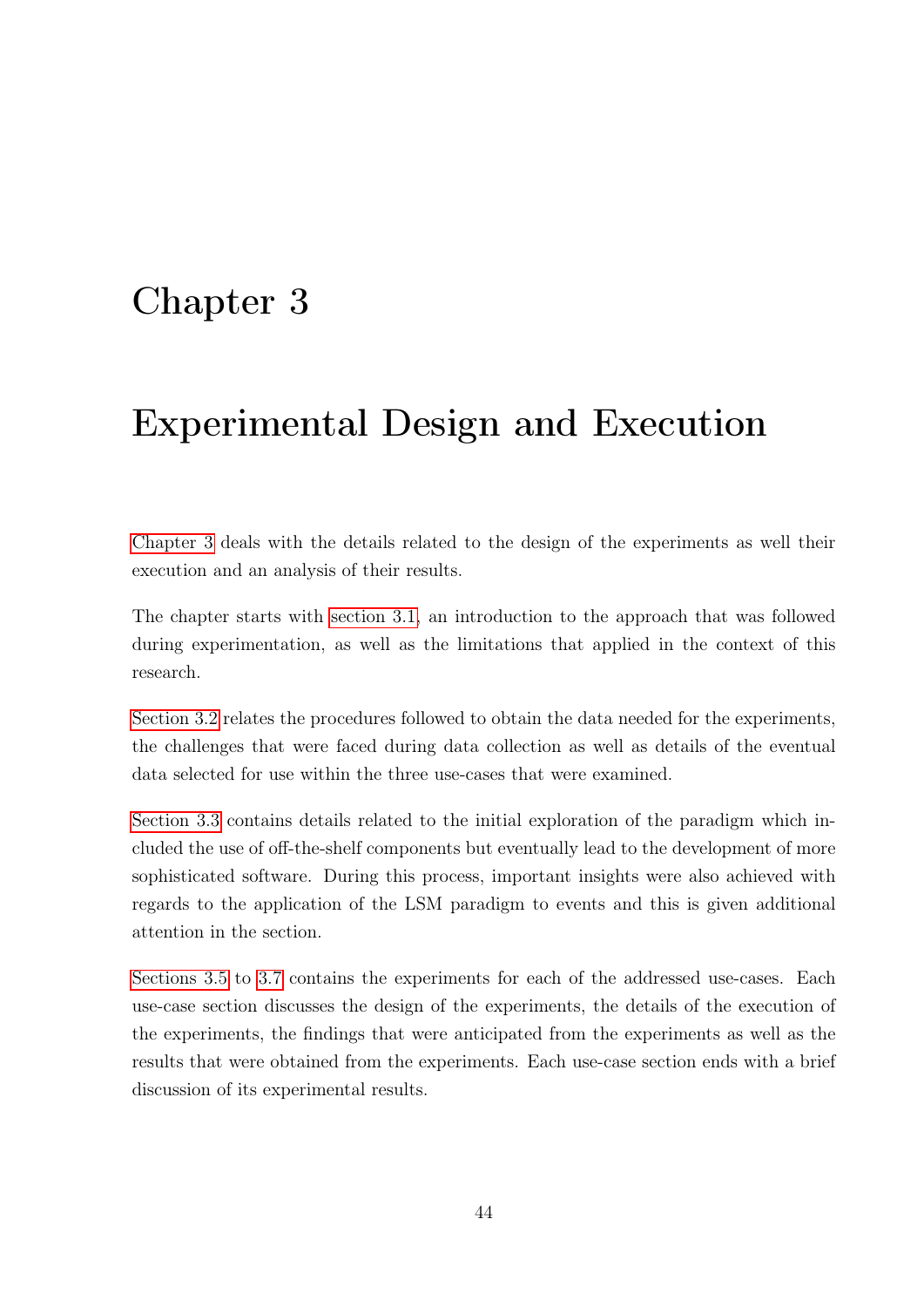# <span id="page-54-0"></span>3.1 Approach

For this research, three experiments were conducted in order to test whether or not LSM could provide a valuable contribution to the efforts of event specialists as a part of the suite of tools that are available in the areas of log management and SIEM, as well as for incident response or forensic analysis.

Three use-cases, each representative of activities faced with challenges for event specialists, were investigated and several experiments were conducted to test the utility of LSM within these use-cases.

The experiments and their variations were not meant to be an exhaustive analysis of the use of LSM but rather an exploration of the technical implementation details. These experiments were meant to be an exploration of the possible use-cases for the use of LSM within the realm of log management and SIEM; specifically, how LSM could be applied by an analyst or operator working with the before-mentioned systems. The research, therefore, did not deal with other aspects of LSM such as the performance characteristics of the paradigm.

The experiments aimed to exercise LSM with sufficient training and evaluation data, but these were scaled down as compared to vast large enterprise log management practices. The software developed for this research was created specifically to facilitate the experiments, not designed to be robust and scalable for integration into large log management practices.

LSM will be evaluated for its usability when facing the challenges of identification, classification and disambiguation, challenges covered in the use-cases found in [section 3.5](#page-67-0) to [section 3.7.](#page-102-0)

# <span id="page-54-1"></span>3.2 Data Description

This research considers the challenges faced by event specialists when having to deal with challenges such as classification, identification and disambiguation of events. In [section 2.1](#page-21-0) there is a detailed discussion of the need for this event data and the role that it plays in security operations. The research attempted to determine if LSM was a practical and useful tool when dealing with log management and SIEM implementation challenges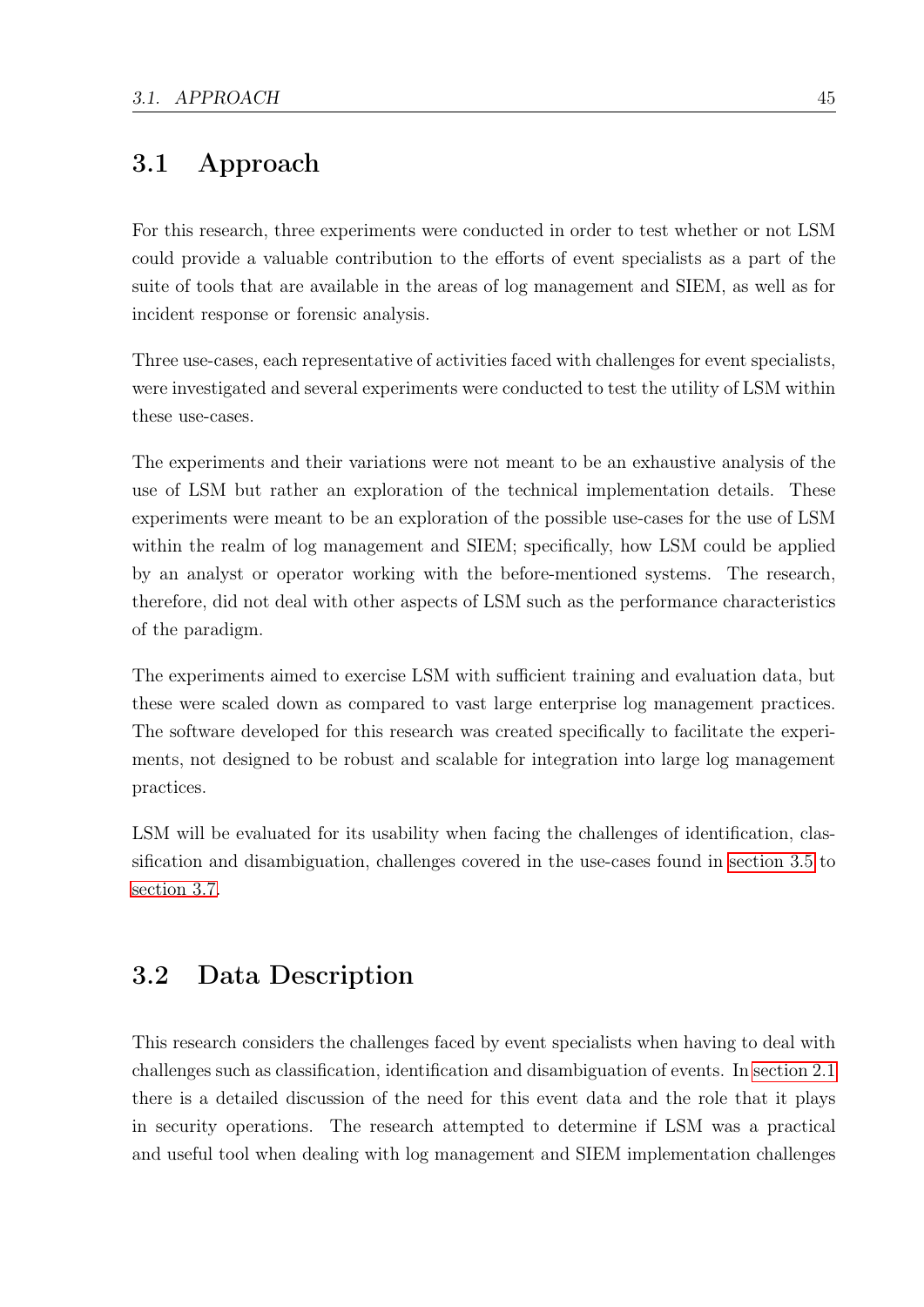as well as the challenges faced during forensic investigations and incident response. To conduct the research and obtain verifiable results, sufficient event data needed to be collected.

Data collection for this research proved to be surprisingly challenging: as opposed to finding packet data<sup>[1](#page-55-0)[2](#page-55-1)</sup>, logs are often treated as sensitive information. From cases such as in 2006 [\(Shen, 2012\)](#page-125-3) when the company AOL Inc. came under wide criticism and legal scrutiny for publicly releasing a large collection of search log data, public disclosure of log data has become something that large entities shun and avoid [\(Hafner, 2006\)](#page-122-4). Over and above the relevant scarcity of publicly available log sample data, the research depended on obtaining a large variety of log eventtypes. It would not have been sufficient to attempt the research against a small collection of source and eventtypes as the consequent variety in log structure and format would have limited the real-world applicability of the research.

Several institutions and individuals within the information security industry were contacted in an effort to obtain logs, but a concern about the potentially sensitive nature of information within the events led to several abrupt dead ends. In the end, some log samples were secured from other sample sources, logs from a public network, and some logs from systems at the university. More details regarding the logs follow later in this section.

For the purposes of the research, event data from multiple sources were required. Quantity did not have a large impact on the experiments although sufficient quantities were needed to allow for proper interpretation of results. This research falls within the domain of information security research and as such, an attempt was made to collect security relevant events and log files, and an attempt was made to obtain as many access control related events as possible for the purposes of conducting the experiments related to Use-Case 1, found in [section 3.5.](#page-67-0)

Splunk was used as the event store for all event samples and log files collected for the research. The total collection size within Splunk topped off at around 40,000,000 events. It is an engine for IT data, which in itself does not generate any events but created a time-series index of events that made searching and retrieval easy and facilitated the export of events into the formats needed for the experiments. Splunk has great support for multi-line events such as Windows Event Log events and alleviated the need for special management of multi-line files.

<span id="page-55-0"></span><sup>1</sup>OpenPacket.org, https://www.openpacket.org

<span id="page-55-1"></span><sup>2</sup>The Cooperative Association for Internet Data Analysis, http://caida.org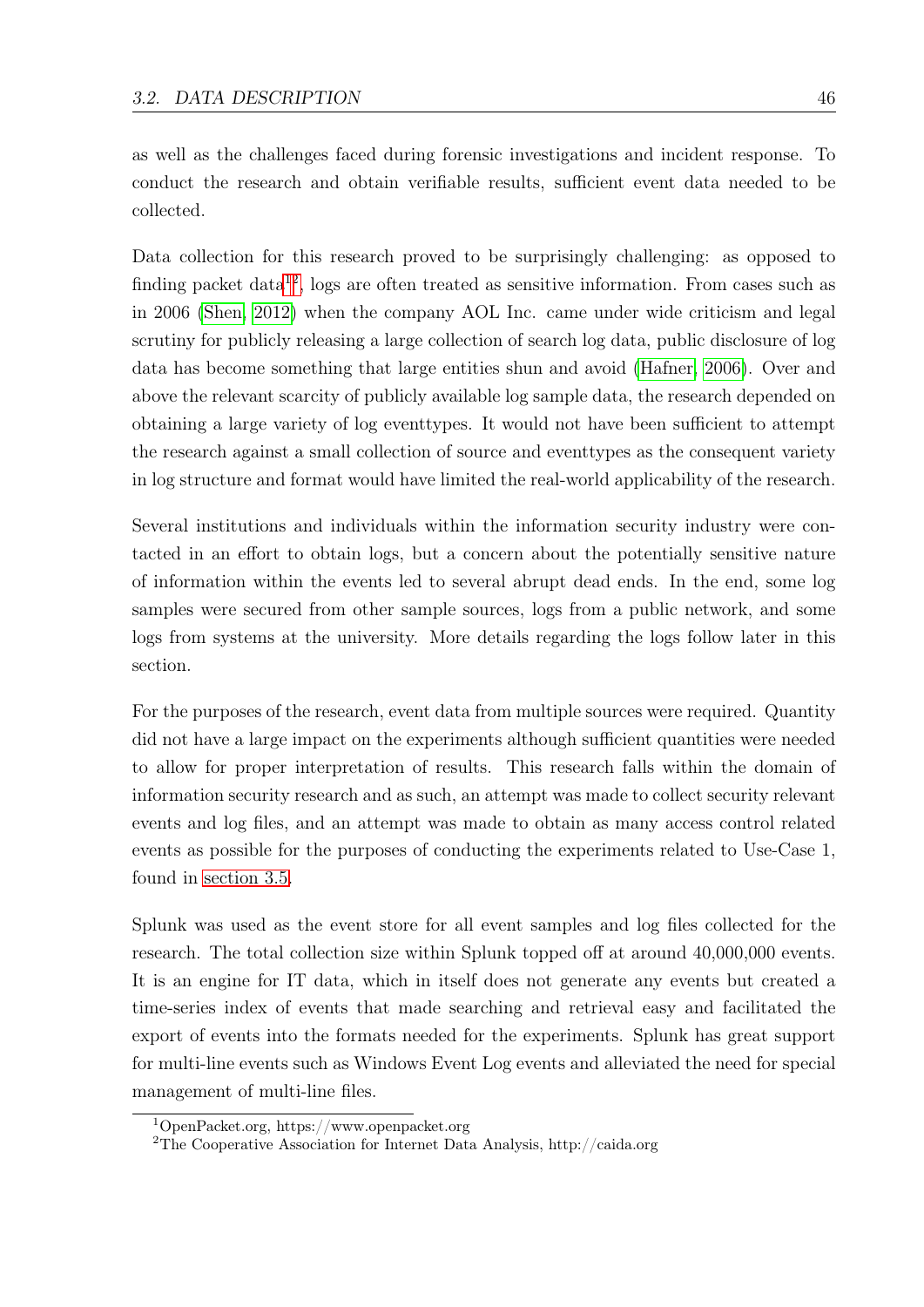Splunk supports four types of file exports: raw file, comma separated value (CSV), JSON, and XML. Raw file support would have required special handling of multi-line events within the software developed for this research. Multi-line event encapsulation within CSV is also extremely error prone, particularly if the events themselves also contain commas.

JSON was selected as the preferred export format for training data as it is relatively simple to parse; multiple  $C++$  parser libraries exist and JSON serialises multi-line events without the need for additional processing or handling. The software developed for the research, named LSMPP (discussed in [section 3.3\)](#page-57-0), supported either JSON files, single event per file (mostly prepared manually through copy-and-paste), or traditional single event per line log files.

### 3.2.1 Data Collection

A collection of logs from Interop Las Vegas 2012[3](#page-56-0) was provided by Mr. Michael Wilde of Splunk Inc. Interop is a large multi-vendor conference featuring numerous technology vendors plus many prospective customers and technology decision-makers. Interop, held at least once a year for more than 20 years now, takes place in a variety of venues. One of its main attractions is InteropNet, a temporary carrier-grade network created for the duration of the conference to allow vendors to demonstrate their products in a live environment and prove inter-operability with complementing technologies.

Splunk Inc. has been providing logging and search capability to InteropNet since 2005. The data in the research dataset was captured during the period 4 May 2012 to 10 May 2012.

The data set  $-262,262$  events captured using the Syslog protocol – consists of singleline events from multiple technologies. The exact details of the events, their generating technologies or their structure are not known to the researcher, which makes it ideal for use in use-cases that simulate the situation often faced by a post-incident or forensic log analyst.

Bind DNS, Postfix MTA as well as Dovecot IMAP events were provided by Dr. Barry Irwin, the researcher's supervisor. Active Directory and Zenworks logs were provided by Michael Irwin, an employee of Rhodes University.

<span id="page-56-0"></span><sup>3</sup> Interop Las Vegas, http://www.interop.com/lasvegas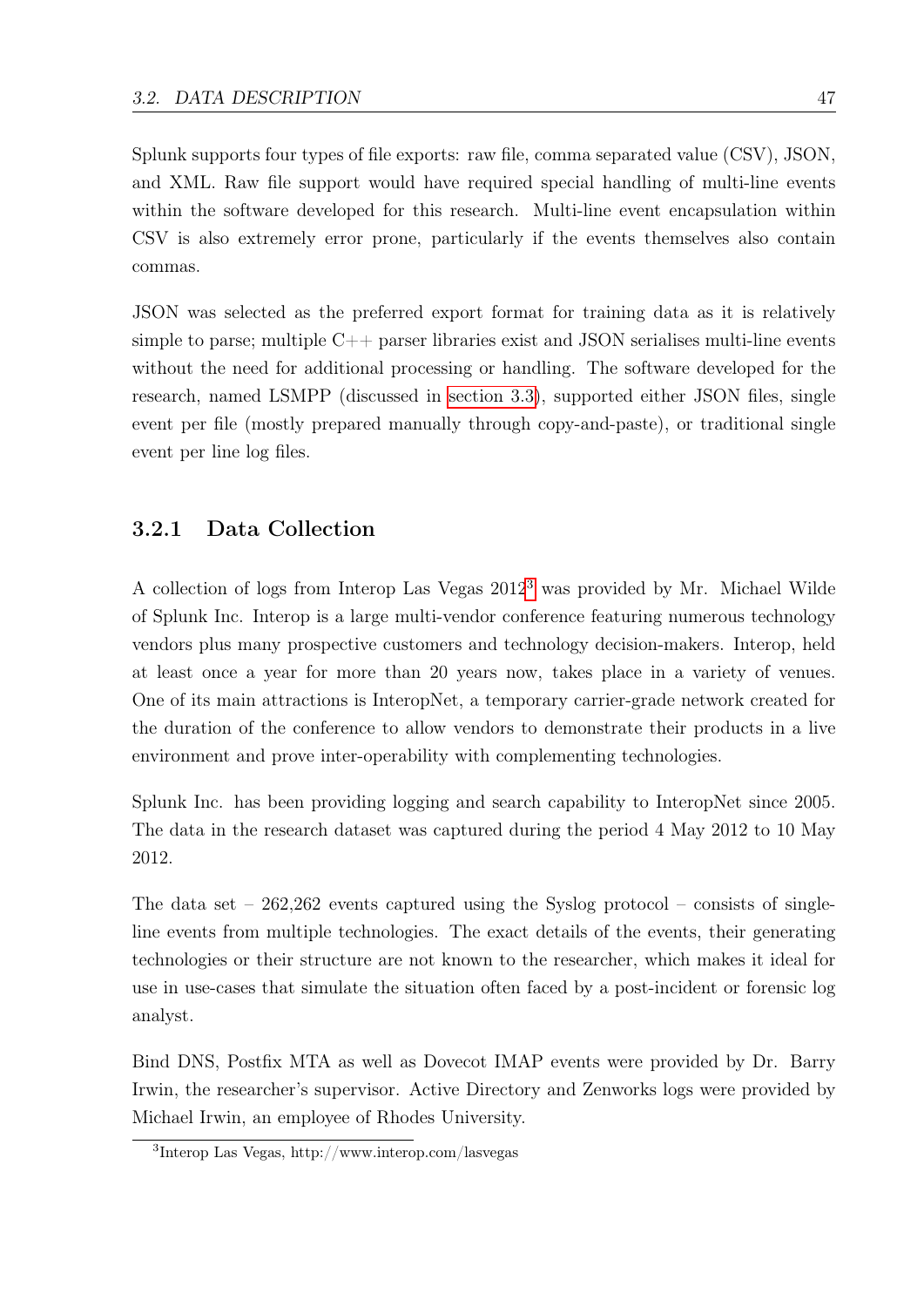A wide variety of accessible log sample data was used to create data and examples for the research which deals with log management and SIEM; the sample events included sources such as F5, Cisco, Fortinet and many others.

Events were also generated on the researcher's own infrastructure including events from a host of services and software that can be found in the MacOS environment; as far as possible, though, the events were limited to security and system related events.

### 3.2.2 Data Selection

The sample events were used to generate data sets for training of the LSM classifier as well as evaluation using the LSM classifier. Where needed, special events were sought out for training purposes or a random, reduced set of events were used where certain behaviours of LSM needed testing. A discussion on these generated data sets follows in this section.

The research depended more on the variety of event compositions than on the quantity of the events; thus, it was deemed sufficient when the larger collection of events was reduced to allow for practical experimentation and evaluation to proceed.

More details related to the training data and evaluation data are provided within the Use-Case Detail section in [section 3.4.](#page-66-0)

# <span id="page-57-0"></span>3.3 Architecture and Processing

This research focusses on the practical use and potential value of LSM to security practitioners such as event specialists. To enable the use-case experiments, an LSM processing framework had to be established.

All evaluation and development was completed on the researcher's Macbook Pro personal computer running MacOS 10.7, later upgraded to MacOS 10.8. There was no choice of platform as the LSM API and command-line interface (CLI) is implemented exclusively on the MacOS platform. This research did not attempt to delve into the algorithmic nature of the paradigm so alternative platforms and implementations were not investigated in depth. The subsection that follows presents a closer look at the early experiments conducted as a part of the research and the subsequent evolution of the processing model.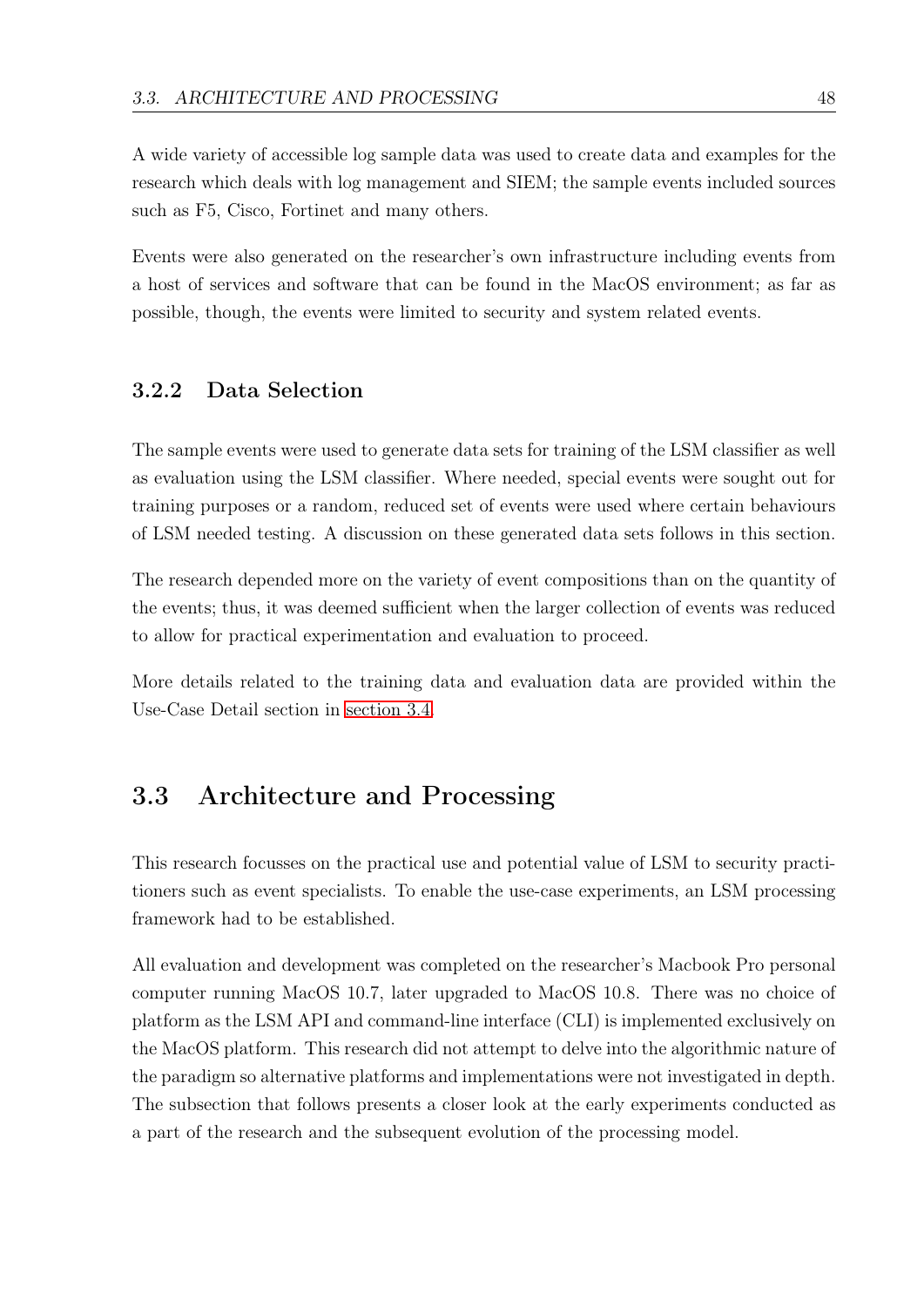### 3.3.1 Early Iterations

Initial experimentation was completed with the LSM CLI<sup>[4](#page-58-0)</sup>. The LSM CLI allows for the creation, clustering and evaluation of LSM maps, enabling researchers and developers to become familiar with the paradigm, to enjoy full access to the range of LSM capabilities, and to be provided with a reference platform when custom API- based code is developed. The LSM CLI was used extensively at the start of the research but proved to be challenging later when integration, pre-processing and analysis became important. However, later in the research cycle, the LSM CLI proved invaluable in understanding and testing LSM API code implementations and their results.

Early in the research, the value of being able to seamlessly load and pre-process training and evaluation data was realised. It also became very apparent that an effective means to link results back to the originating training and evaluation events would be necessary, particularly with LSM maps created with pre-processed events. Early attempts were made to integrate LSM CLI with Splunk, but the approach suffered from multiple issues at the integration points. One major problem, for example, was the management and linking of output data and temporary data. Each experiment run would result in more output files and temporary data to manage, as well as increased data used within Splunk. Splunk proved to be valuable when analysing initial results, but the approach was ultimately abandoned.

Next, an investigation was made into possible alternatives to the MacOS LSM API and CLI, with the evaluation of interesting projects such as Pattern<sup>[5](#page-58-1)</sup> and other Python-based frameworks. These alternatives almost exclusively focussed on LSA, not LSM, but as discussed in the Literature Review in [subsection 2.3.2](#page-43-0) there are no fundamental differences between LSM and LSA; LSM mostly just extends the scope of possible uses of the LSA paradigm. None of the investigated frameworks, however, offered the same performance or completeness in functionality as the MacOS LSM API. This unfortunately implies that, at least for now, this research can primarily be conducted only on a Macintosh platform. However, there appears to be no impediment apart from time and effort – and its associated costs – that would prevent the development of fast, comprehensive, alternative implementations on other operating system platforms.

Development was started to enable use of an Objective-C based LSM classifier using the LSM API. The bulk of the understanding of the problem domain was achieved using this

<span id="page-58-0"></span> $^{4}$ lsm(1) Mac OS X Manual Page, http://developer.apple.com/library/mac/#documentation/Darwin/ Reference/ManPages/man1/lsm.1.html

<span id="page-58-1"></span><sup>5</sup>Pattern, http://www.clips.ua.ac.be/pages/pattern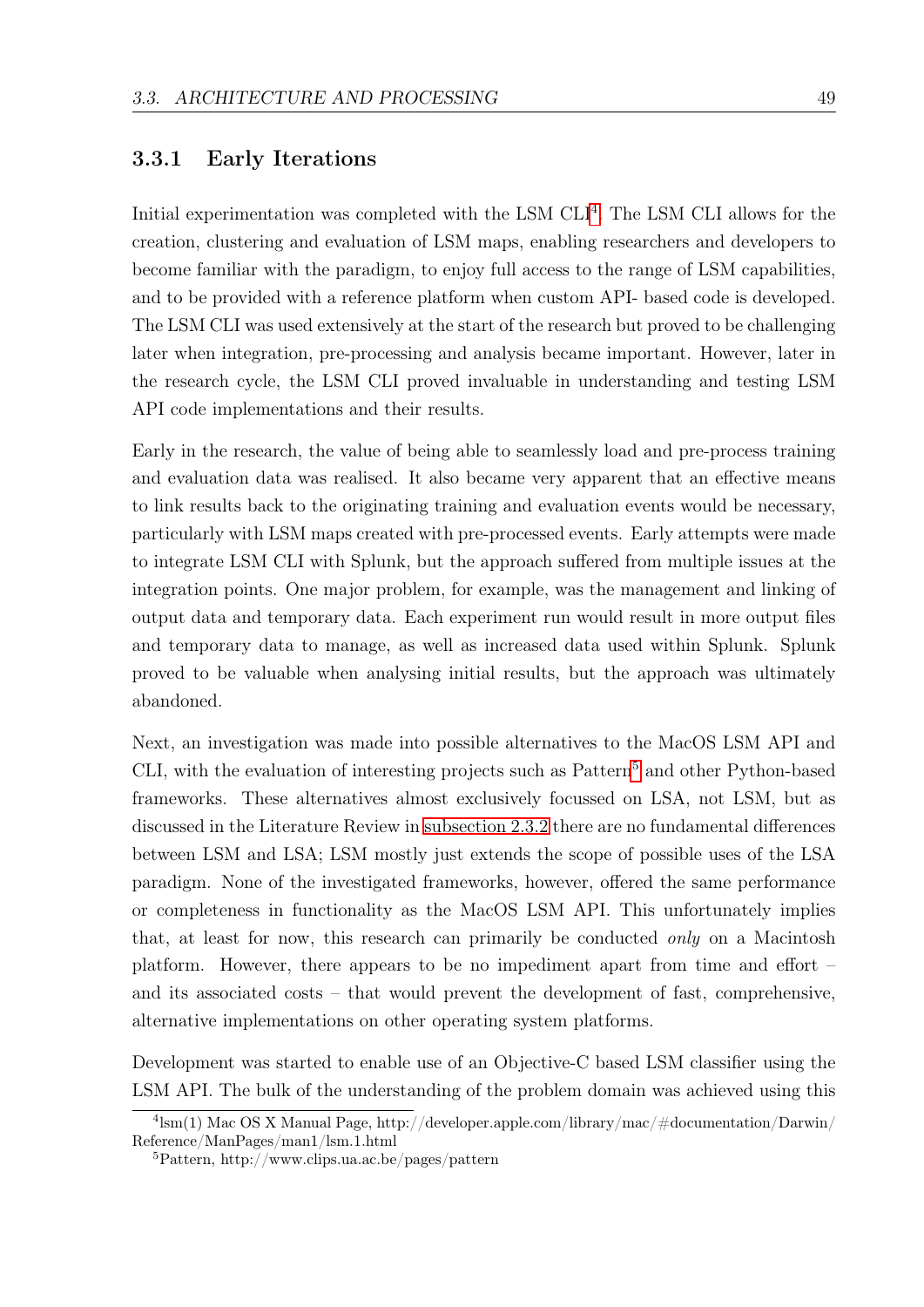software. A memory resident approach to data management was adopted to allow for easier management of results as well as to assure greater repeatability of experiment runs. Due to the exploratory nature of the work, the source code became quite unmanageable as its size increased. Ultimately, similarly to how the early CLI and Splunk integration attempts led to insight into the challenges of output and input management, the Objective-C code brought insight to another major challenge with the evaluation of the results: it became very apparent that more care would be needed in the design of the data structures to better enable linking and analysis, in particular, the ability to link evaluation strings, which are pre-processed, back to their original raw strings, as well as the ability to efficiently and consistently analyse the events after processing (for example the ability to sort, filter and display the relevant information to the user). It needs to be noted that in most use-cases the evaluation event count exceeded 1000 and that manual or iterative data analysis became challenging at that scale.

The final experiments were completed with the culmination of the software development process; this final version of the LSM classifier and surrounding processing architecture was named LSMPP. It took into account the lessons learnt from the CLI, Python plus Splunk and Objective-C prototypes.

The project was developed using  $C++11$  and Core Foundation API (C language). The primary goal of the project was to allow for greater detail in analysis and correlation capabilities while maintaining native speeds. One of the challenges encountered during the experimentation was the correlation of the end-product of the training data and results with the original training data in its raw form. The LSMPP project allowed us to establish memory-based bindings between the training data, its pre-processed end-products and the subsequent results from the LSM Core Foundation API.

The LSM Core Foundation C API (LSM API) is developed and maintained by Apple Inc. A more in-depth treatment of the LSM API can be found in the discussion of Use-Case 1, [section 3.5.](#page-67-0)

The software allows fine-grained control over the corpus of training data and how it is processed with the LSM API. A detailed discussion of the software architecture follows in [subsection 3.3.2.](#page-60-0) The performance of the software also compares favourably with the Objective-C implementation and has a massive speed advantage over the Python plus Splunk as well as the CLI based approach.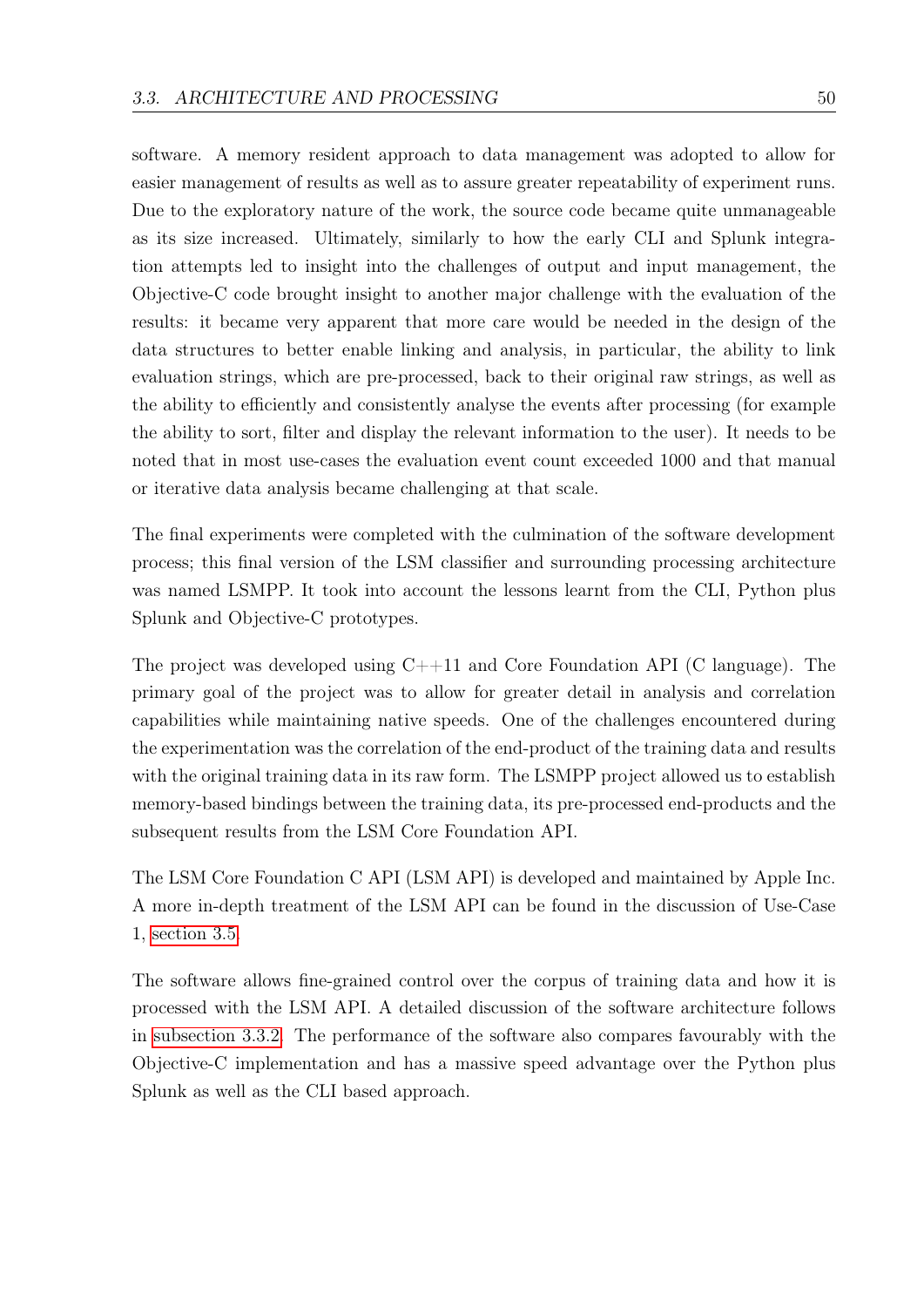

### <span id="page-60-0"></span>3.3.2 Processing Model

<span id="page-60-1"></span>Figure 3.1: Standard Processing Model

The LSMPP software follows the processing architecture illustrated in [Figure 3.1.](#page-60-1) The first aspect of the architecture dealt with the handling of the training and evaluation data.

### 3.3.3 Training and Evaluation Corpuses

In this architecture, all training and evaluation data is kept memory resident to facilitate linking and analysis. The data model is depicted in [Figure 3.2](#page-61-1) and highlights the most important capabilities: the ability to store the original, raw, event strings (raw  $data$ ) as well as the post pre-processing variations of the events prepared for training  $(training\ data)$ , its associated LSM category (*lsm\_category*) and event variations for evaluation (*evalua*tion data).

All event data was stored within a *Collection* class which could be traced back to the original source file (*Source*) and the sourcetype of data in that collection (type), for example "Windows Security Log" or "Dovecot IMAP". All collections were associated with a Corpus which provided a mechanism for the software to retrieve all Collection objects.

Due to the memory resident nature of the architecture, the size of the training and evaluation data sets is somewhat limited. This limitation, though, did not detract from the utility of the experiments as the tests relied more on quality and type of training data as opposed to the quantity thereof.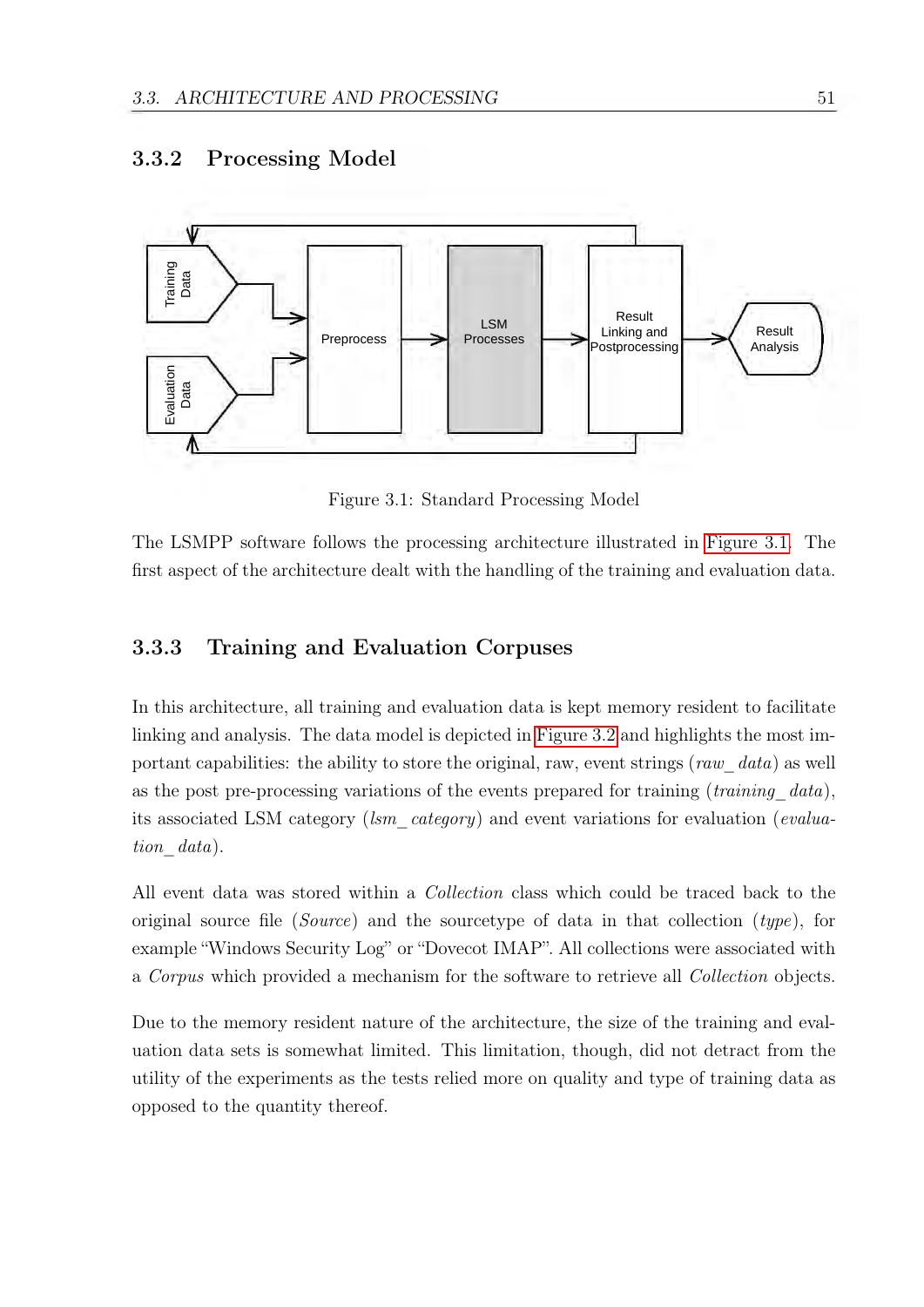

<span id="page-61-1"></span>Figure 3.2: Event Data Class Diagrams

### <span id="page-61-0"></span>3.3.4 Pre-processing

When a pre-processor is defined, all events are processed by a set of user-defined regular expression substitutions. These regular expression substitutions can be combined in multiple fashions, but ultimately a strategy called the "AdvancedRegexStrategy" was used which combined all of the regular expression substitutions into a single processing run, a description of which can be found in [subsection 3.5.2.](#page-71-0)

Lessons learnt in constructing the pre-processor became a valuable aspect of the research. With LSM, the goal is to operate on the underlying latent semantic structure of a composition, an 'event'. In the case of this research it turned out, however, that strategies suitable for other natural language processing may not be applicable to compositions such as events.

The use of stop words commonplace in natural language processing and other applications of LSA and LSM can be seen in [Iwata](#page-122-5) et al. [\(2008\)](#page-122-5), [Lobo and de Matos](#page-124-1) [\(2010\)](#page-124-1) and [Puffinware](#page-125-4) [\(2010\)](#page-125-4). Common stop words include articles and prepositions such as 'the', 'a', 'an', 'about', 'with', 'from' and many other regularly occurring words. Within natural language processing makes intuitive sense that the word 'the' creates a superfluous link between the two sentences: "the ball is the colour brown" and "the boy sat on the river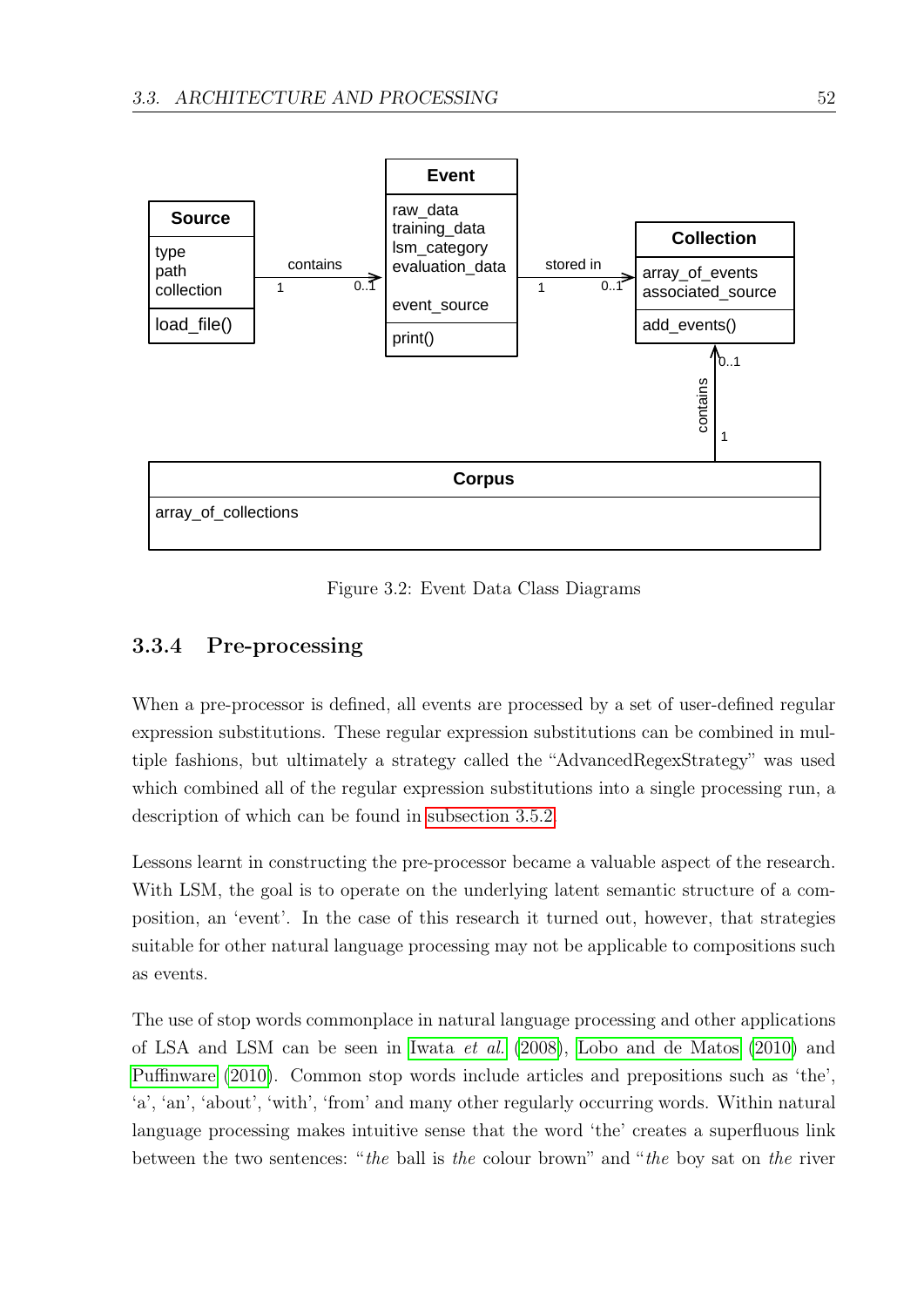

<span id="page-62-0"></span>Figure 3.3: Event Pre-processor

bank". Naive implementations of LSA and LSM would associate these sentence based on the co-occurrence of the word 'the' even though the sentences do not share any meaning. With short sentences, the word frequency of 'the' in the total training set of this example is relatively high.

The first versions of the pre-processor diligently stripped out articles, prepositions and other regularly occurring words and patterns. However, this had little effect on the training and evaluation data as these particularly identified words occur relatively infrequently, and thus results were poor.

More aggressive stopping was applied in an attempt to increase the quality of the results – eliminating allnumber and punctuation as well as stop words. It was expected that the English words and strings within an event would deliver sufficient latent semantic meaning, but it had incredibly bad accuracy. Closer investigation revealed matches between IMAP logon events illustrated in [Figure 3.4](#page-63-0) and Bind events illustrated in [Figure 3.5.](#page-63-1) The events were matching based on the co-occurrence of the word 'imap'. In both cases, much of the structure and meaning in the events were lost.

Stemming is a technique often deployed in information retrieval to convert words to their root words, including the dropping of suffixes and using lookup tables. In the software it would mean the conversion of words such as 'failed' and 'failing' to the word 'fail' and using only the word 'fail' during pre-processing. Stemming was a natural fit for the experiments.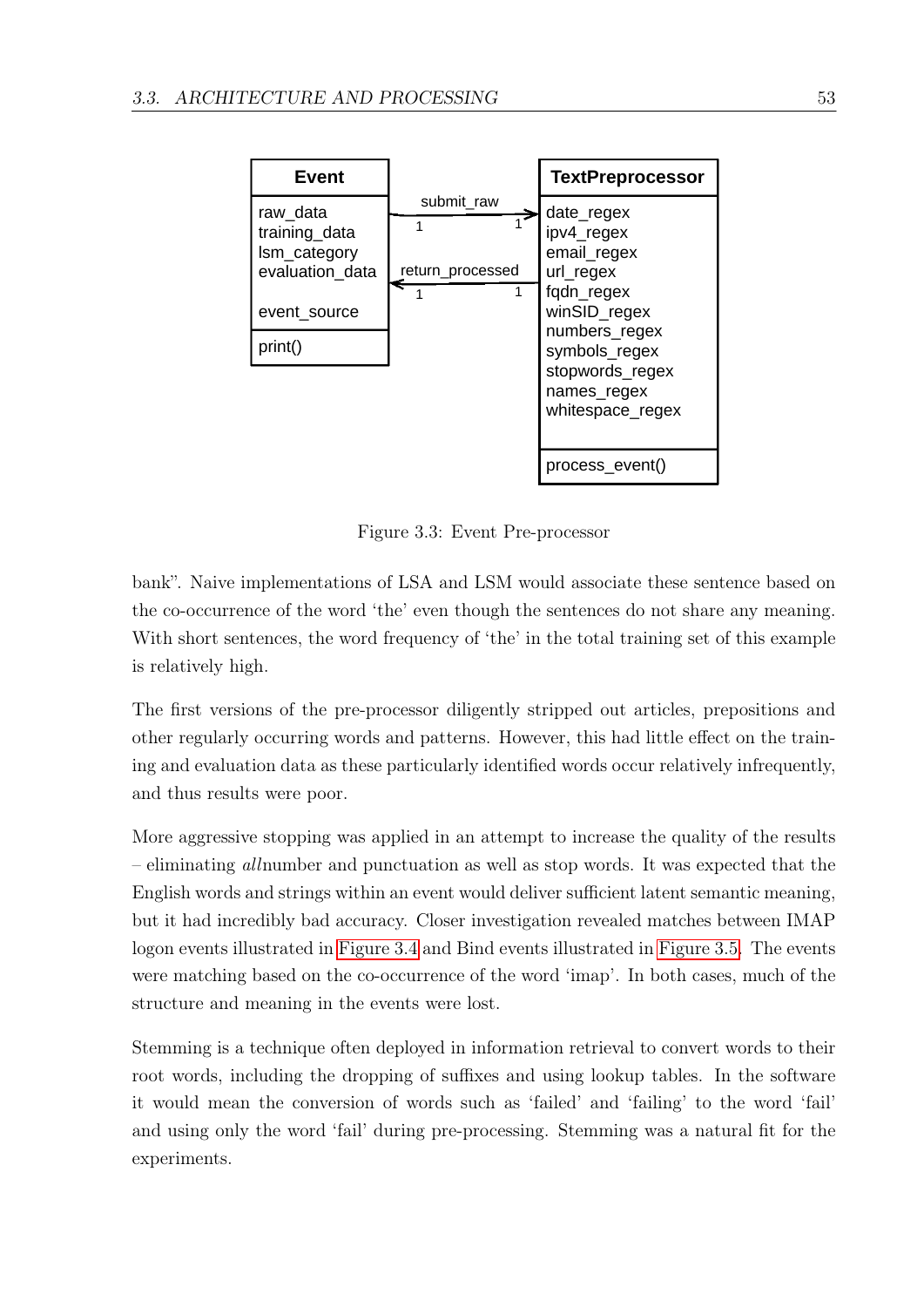Mar 31 23:48:20 mx dovecot: imap-login: Login: user=<dxadmin>, method=PLAIN, rip=192.168.2.10, lip=192.168.1.10, TLS  $-$  > mx dovecot imap login Login use dxadmin method PLAIN rip lip TLS

#### <span id="page-63-0"></span>Figure 3.4: Dovecot IMAP Logon Event : Raw -> Processed

```
12-Aug-2010 03:59:49.170 queries: info: client 192.168.0.1#48433: query: 
imap.server.example IN A -
- >queries info client query imap server example IN A
```
<span id="page-63-1"></span>Figure 3.5: Bind DNS Query Event : Raw -> Processed

To improve the quality of the results, an attempt was made to identify other regularly occurring keywords and names; however, this process was abandoned due to the sheer volume of events and the large variation of words and names. It was also deemed very impractical for an event specialist as it necessitated extensive searching and data analysis even before LSM could be brought to bear. Lexicalisation, as discussed in [section 2.3](#page-42-0) also depends on the identification of frequently occurring terms and was abandoned in favour of the analogous process of tokenisation through regular expression substitution that the pre-processor used.

As the goal of the research is to identify whether or not there is a practical use for LSM for security practitioners, extensive manual pre-processing was deemed to be a dead end.

Aggressive use of stop words plus number and symbol elimination also appeared to shorten the events and lose an unreasonable amount of the underlying semantic meaning, as can be seen in [Figure 3.5.](#page-63-1)

### 3.3.5 Events are not normal documents

LSM research was interrupted at this stage and a closer look at the training data followed. A closer examination of the problem the research determined to solve and a rethink of the meaning of compositions in terms of the research led to the most valuable pre-processing insight in the research.

It was realised that treating events as traditional documents was erroneous. Events, as discussed in [section 2.1,](#page-21-0) are machine data. Although it is largely unstructured, it is not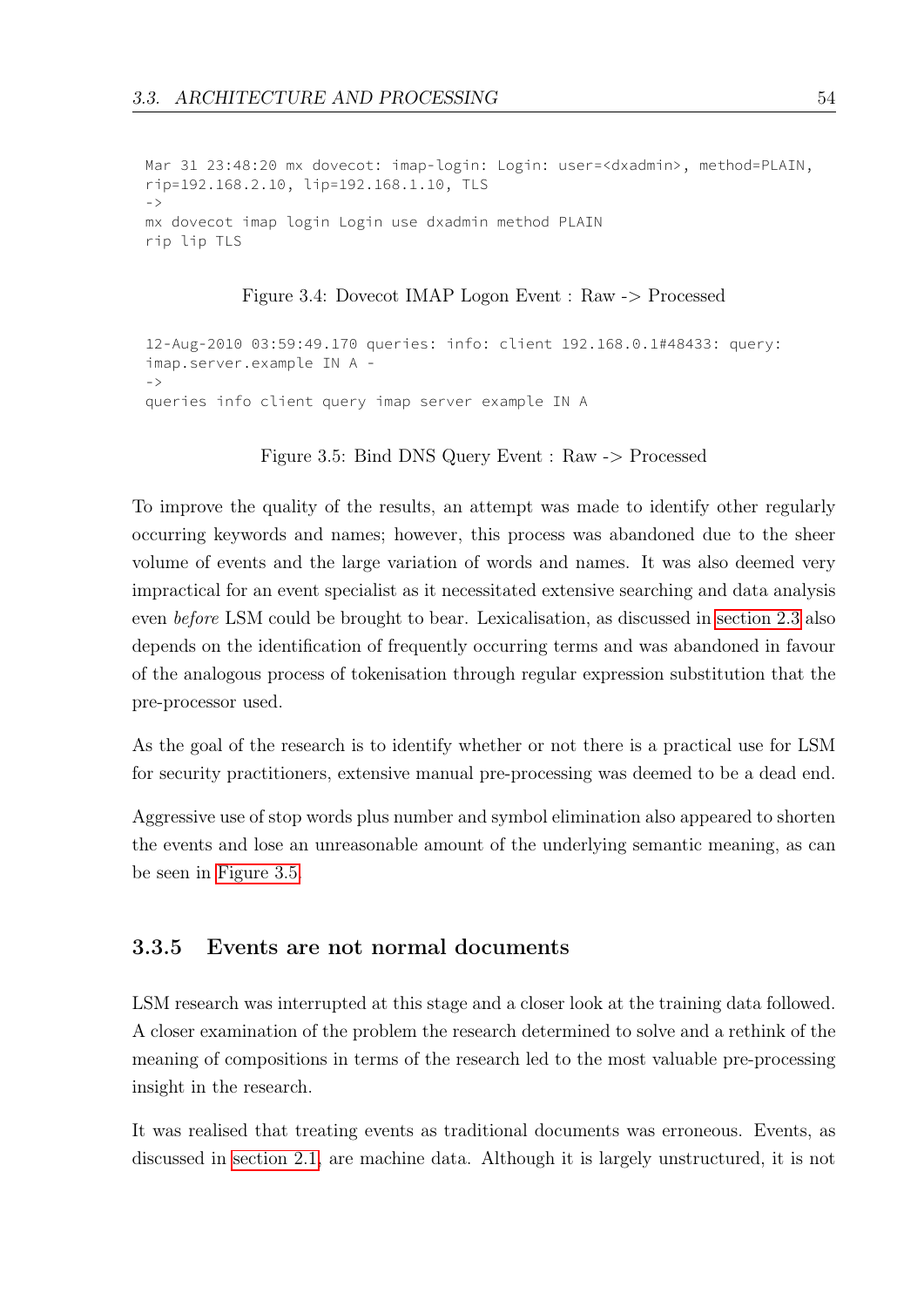natural language; event formats are limited and eventtypes within a sourcetype often share structural elements such as punctuation with one another. The LSMPP software specifically makes provision in its pre-processor to retain and tokenise as much of the latent semantic structure of events as possible. Common patterns such as IP addresses and FQDNs were tokenised instead of discarded and the end result was a closer representation of the latent structure of the message, which in turn should have been better processed and used by the LSM classifier. It can also be noted that all stop word lists were abandoned but that stemming strategies were retained.

```
Mar 31 23:48:20 mx dovecot: imap-login: Login: user=<dxadmin>, method=PLAIN, 
rip=192.168.2.10, lip=192.168.1.10, TLS
- >
dateToken mx dovecot COL suspectNameToken COL logon COL user EQ LT sbuys GT 
CM method EQ PLAIN CM rip EQ ip4Token CM lip EQ ip4Token CM TLS
```
Figure 3.6: Final Processing Strategy

An example of the results of this work can be seen in [Figure 3.3.](#page-62-0) This "AdvancedRegexStrategy" was used for all use-case evaluations. A closer look at the post-processed event shows that punctuation and timestamps now form a part of the latent semantic structure of the event. It was reasoned that the sequence of words, as well as the unique composition of words and punctuation tokens, would provide a sufficient 'fingerprint' for LSM to work more effectively.

### 3.3.6 LSM Processes

[Figure 3.7](#page-65-0) illustrates the structure of the LSM classifier, interaction with events and the results. A detailed explanation of LSM API internals and their interaction within the classifier is provided during the treatment of the first use-case in [subsection 3.5.3.](#page-73-0)

The LSMPP LSM classifier seamlessly supports dimensionality settings, training and evaluation mode switching, automatically linking the current training category back to training events as well as creating a link between LSM results and the evaluated event.

Once an LSM map has been created, the classifier can also handle clustering when requested by the user.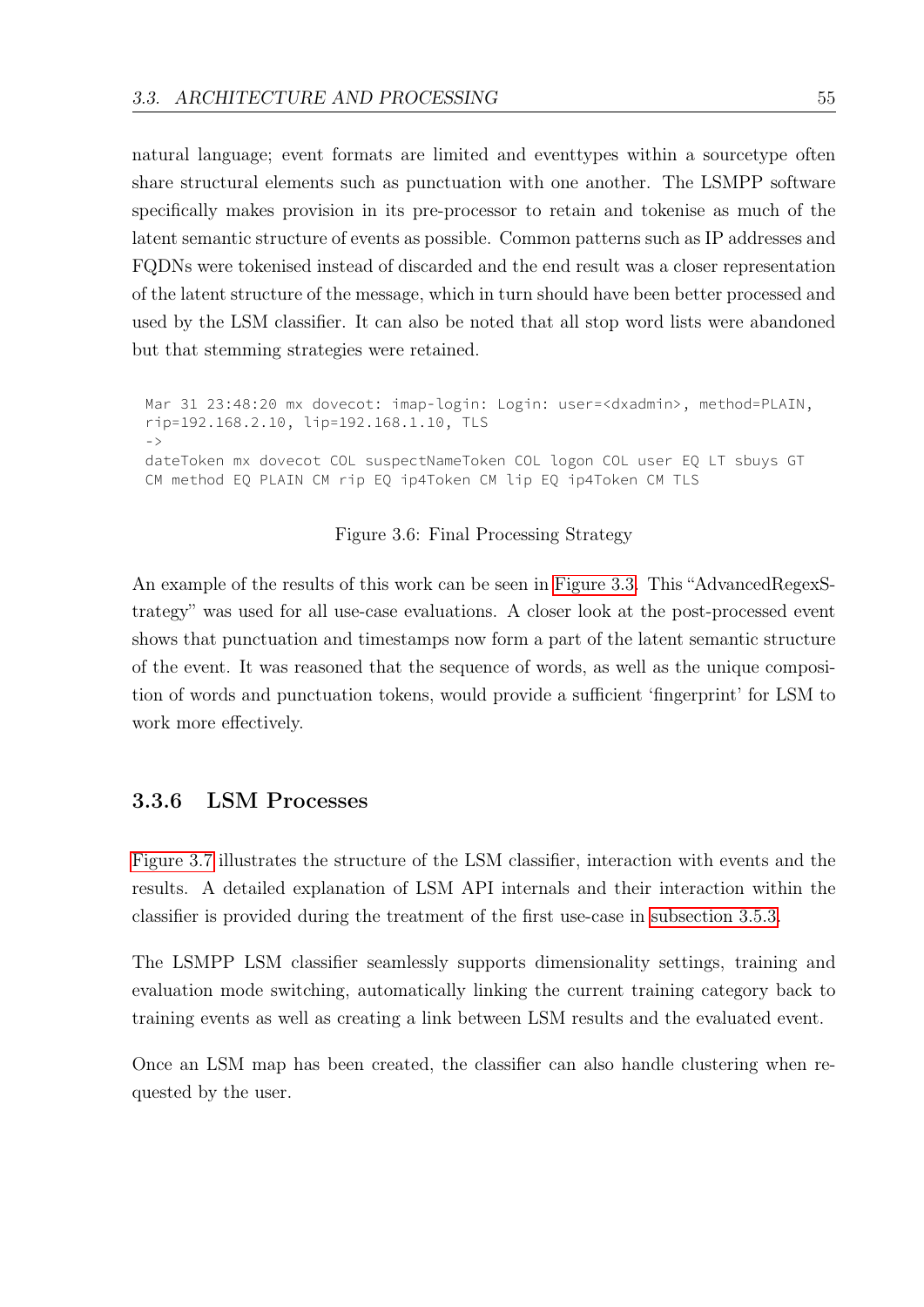

<span id="page-65-0"></span>Figure 3.7: LSM Classifier Internals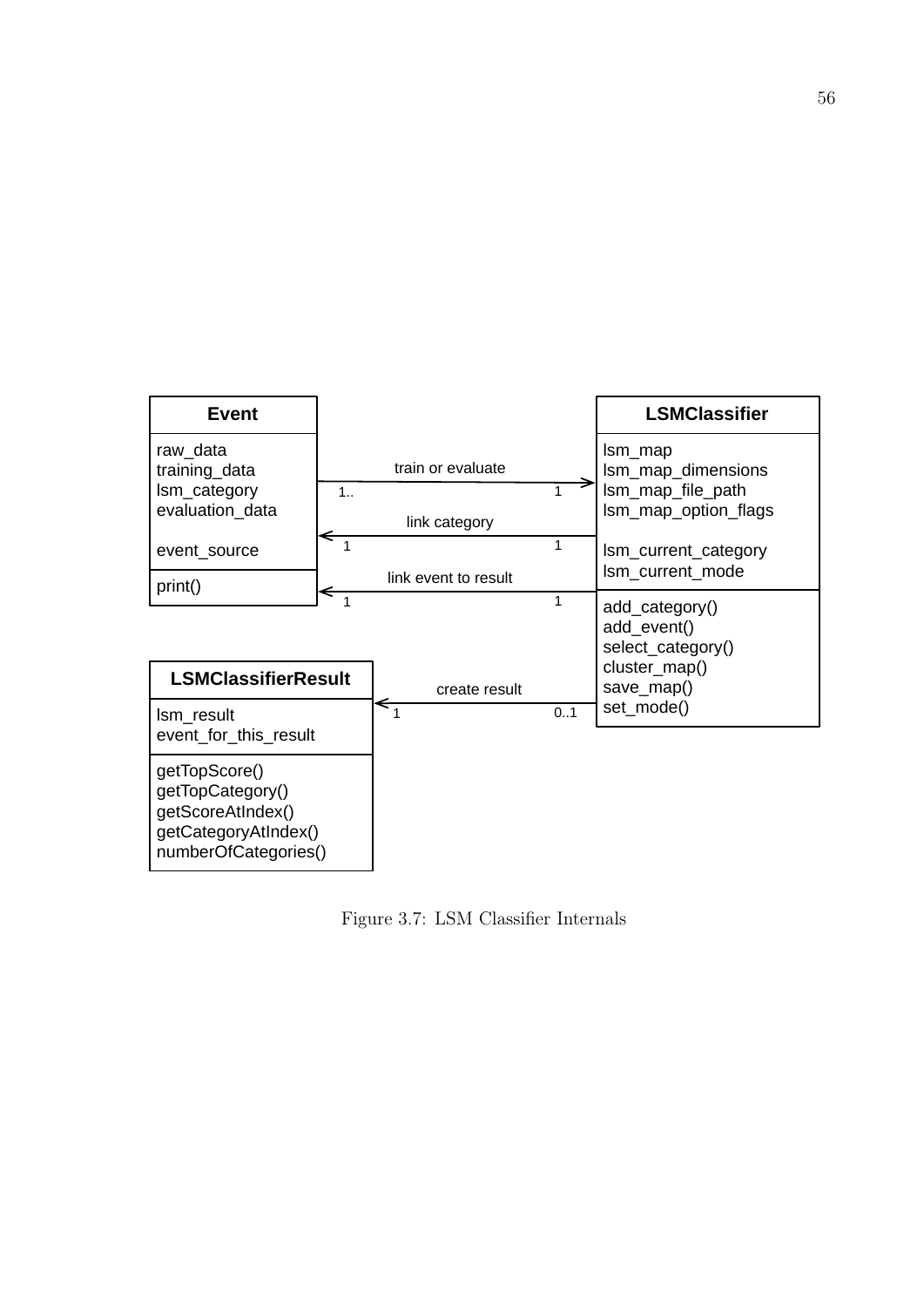### 3.3.7 Post-processing and Analysis



<span id="page-66-1"></span>Figure 3.8: Analysis Class

Finally, the LSMPP software deals with the analysis and display of the result data. The analysis class responsible for this is depicted in [Figure 3.8;](#page-66-1) it is used to filter, sort and display the results. Filtering may include actions such as excluding results that are under a certain LSM score, equating to less certainty in the context of the paradigm.

Additionally, summarisation and user output is handled by the analysis class: the output is formatted for post-processing and analysis by 3rd party tools such as Excel. The final analysis is done by the user based on the output of the LSMPP software.

# <span id="page-66-0"></span>3.4 Use-Case Detail

Identification, categorisation and disambiguation of event data, as discussed in the Literature Review, are some of the most prevalent challenges that event specialists face in production environments. The quality of the event parsing has a large impact on the efficacy of a log management system or SIEM, as well as the level of confidence that can be bestowed upon reports and dashboards - often the only instrumentation available to information security managers and business owners.

The use-cases that follow in this chapter are selected to test LSM in scenarios likely to occur within a security monitoring practice or that practitioners and analysts are likely to encounter when engaging in forensics and incident response.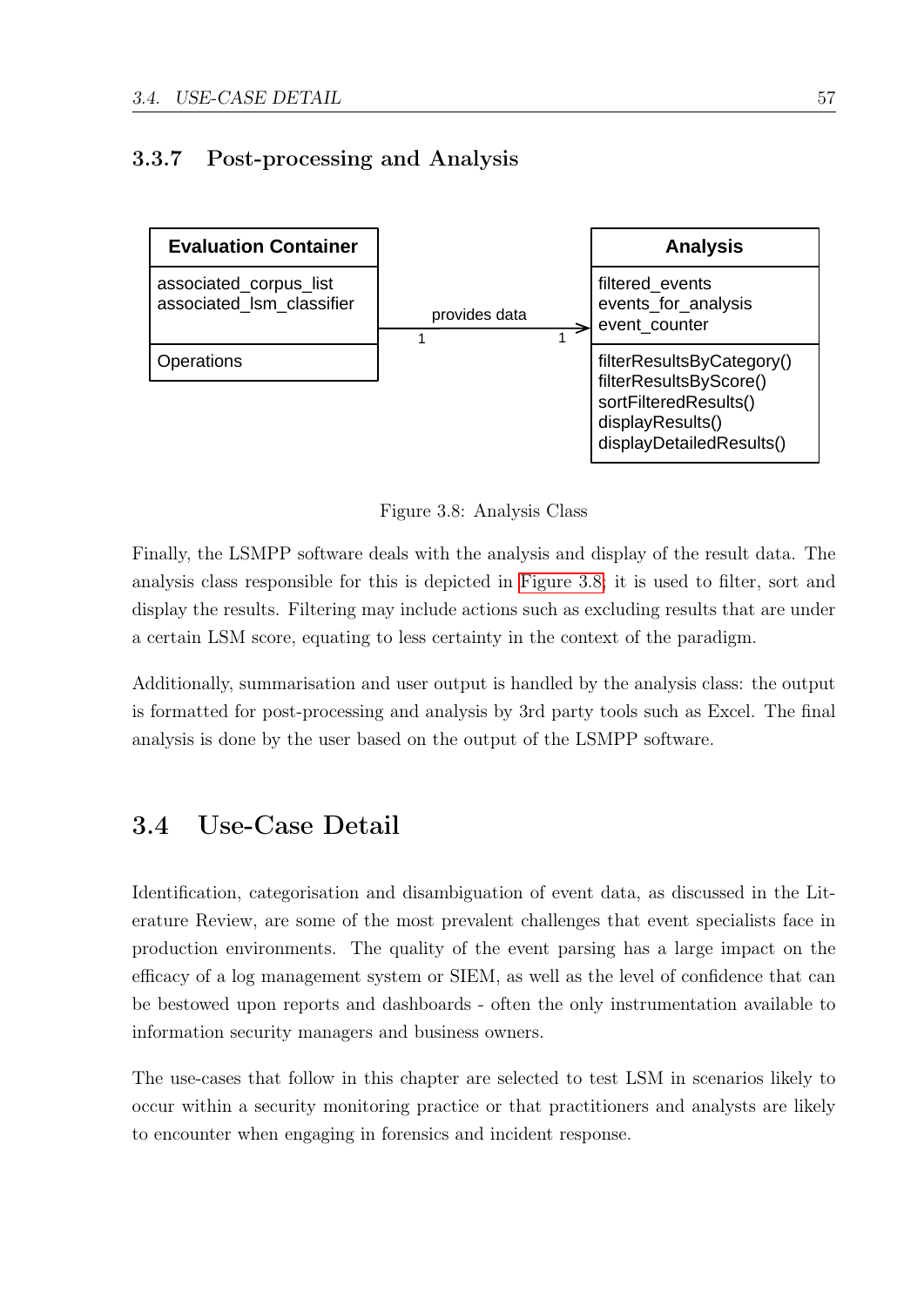| Use-Case       | Test                                                                     | Location | Deals With                                               |
|----------------|--------------------------------------------------------------------------|----------|----------------------------------------------------------|
| $\overline{2}$ | Detect a Trained Eventype<br>Detect Multiple Sourcetypes from a Single   |          | section 3.5 Identification<br>section 3.6 Classification |
| 3              | Stream<br>Detect Different Sourcetypes and Eventypes<br>Using Clustering |          | section 3.7 Disambiguation                               |

<span id="page-67-1"></span>Table 3.1: Use-Case Index

[Table 3.1](#page-67-1) shows the use-cases that are addressed in this research. These use-cases cover the core functionality of LSM and can lead to many derivative use-cases. A listing of derivative use-cases can be found in Appendix A, [Table A.1.](#page-129-0)

# <span id="page-67-0"></span>3.5 Use-Case 1: Detect a Trained Eventtype

A common challenge faced by SIEM implementers is assuring that they have identified all the possible variations of an eventtype occurring in the system. In order for correlation rules, such as detecting brute-force logon attempts, to function properly, the SIEM system needs to be made aware of all the relevant logon events. This may seem simple but in practice it can often prove to be quite challenging.

The aim of this experiment was to see if LSM can assist the SIEM implementer in identifying allsuccessful logon events within the test data set.

To accomplish this goal, nineteen "logon success" events from different sourcetypes were used to train the LSM classifier. These events were split into four distinct, randomly selected groups and evaluated against a collection of 1000 test events. A successful run would then return similar or closely related events.

In the first variation of this experiment, an attempt was made to train only successful logon events and run all tests. Unfortunately, LSM does not allow for single-category evaluation and this attempt was consequently unsuccessful. As discussed in [subsection 2.3.2,](#page-43-0) the LSM API provides a weighted list of categories with associated scores. The scores from the results always sum to 1.0 and as such, single category maps always return a 1.0 weighted result score to the provided evaluation data.

In the second variation of the experiment, a collection of counter samples was provided to the training phase. This counter sample collection was created by randomly selecting log events that were not successful logon events.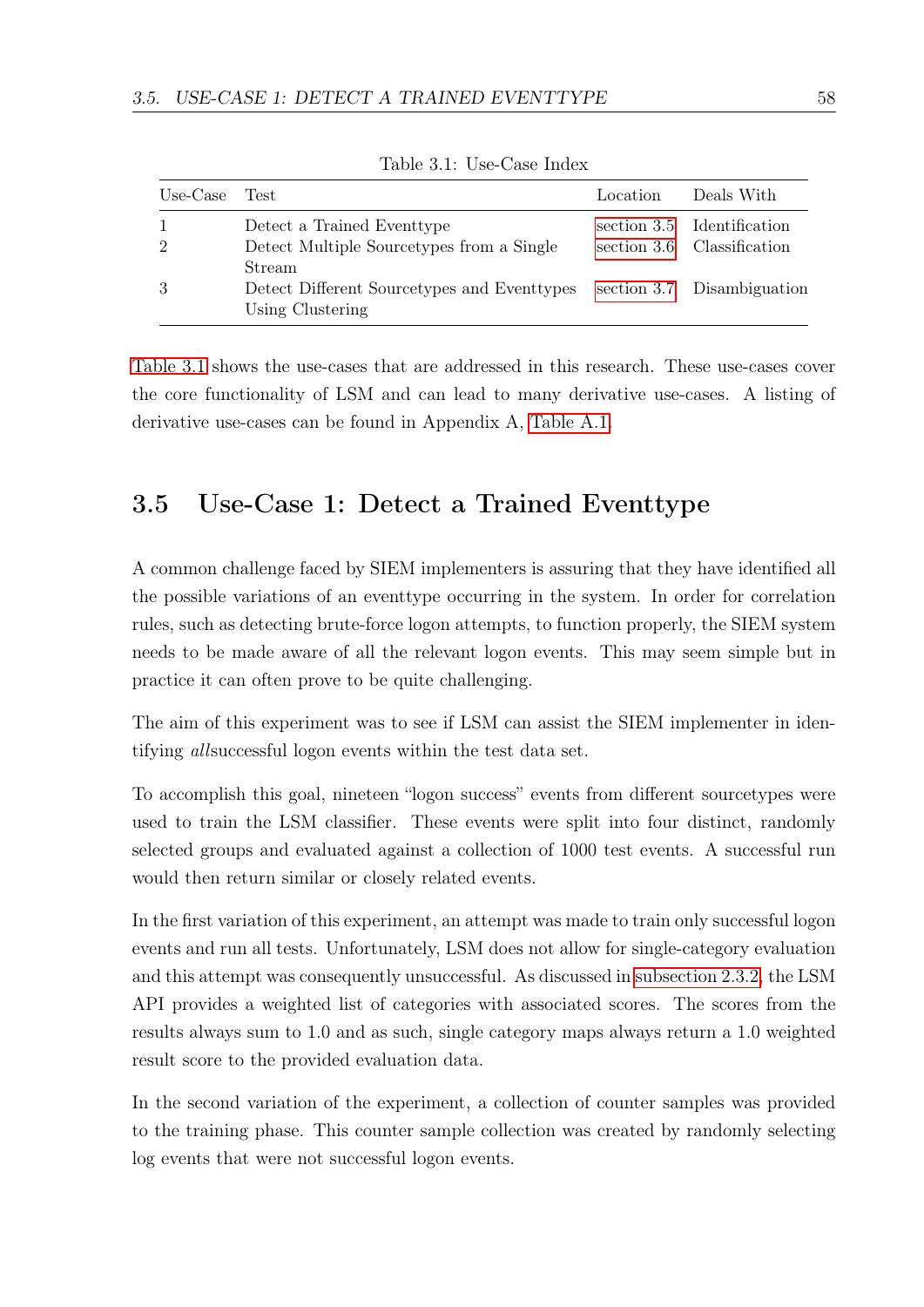### 3.5.1 Design

The process followed in this use-case is described in diagram [Figure 3.9.](#page-68-0) The diagram illustrates the distinct processing phases which were followed, discussed in more detail in the section that follows. This section opens with a description of the Training Events and Counter Samples followed by a detailed description of the pre-processing phase and its use of the "AdvancedRegexStrategy" pre-processing mechanism. The chapter then continues with a detailed look at the steps followed for training and preparing the LSM classifier.



<span id="page-68-0"></span>Figure 3.9: Use-Case 1 High Level Process Flowchart

The first processing step was the preparation of the relevant Training Events and Counter Samples. The training data collection contained nineteen logon events from different sources that were split into four different sets as shown in [Table 3.2.](#page-70-0) This data was collected and prepared manually into individual files based on searches conducted on the data obtained for the research. Search terms such as 'logon', 'login' and 'authenticate'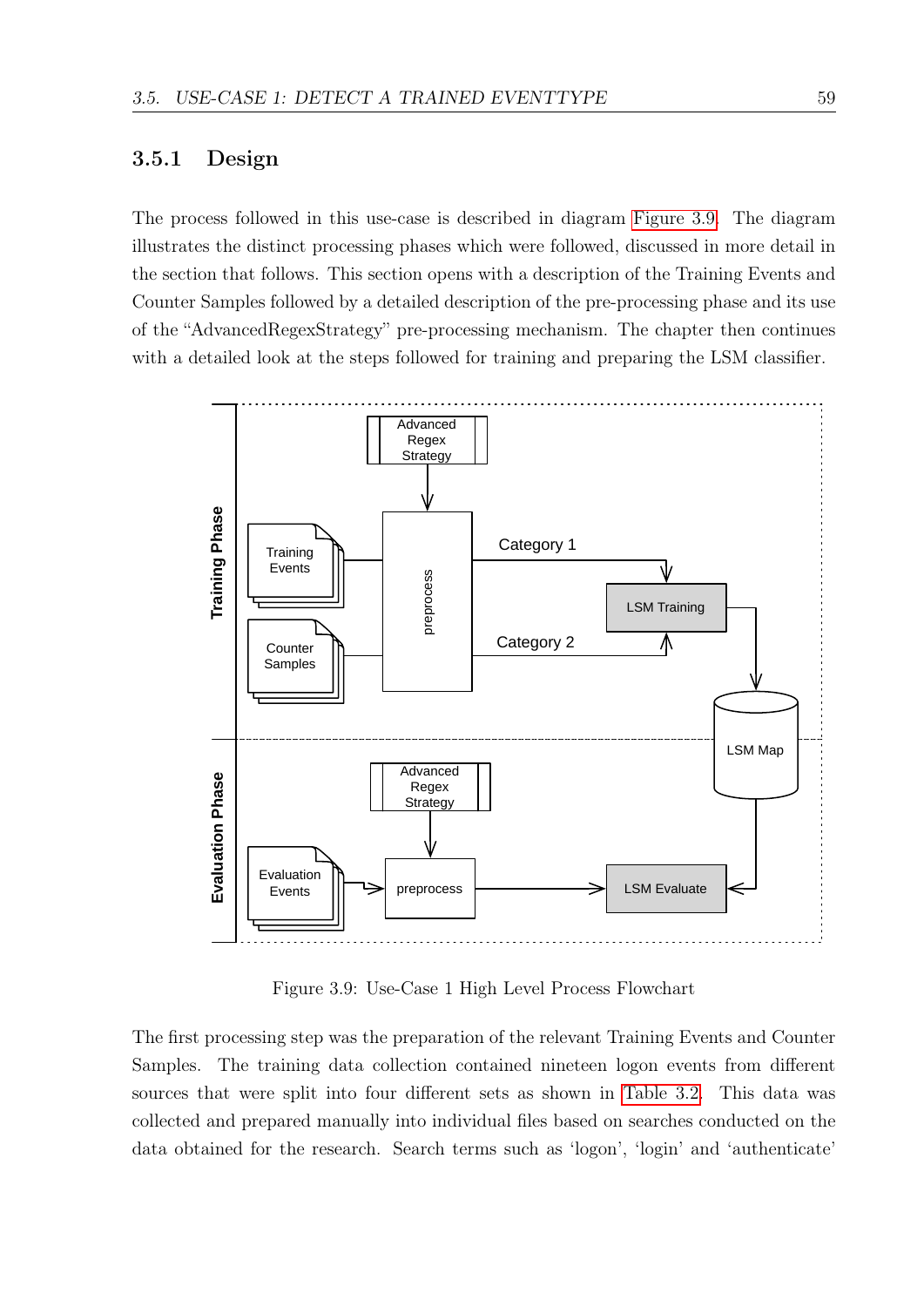led to relevant results after which the training data was saved to the files described in the sample data table. An example of one of the events can be seen in [Figure 3.10.](#page-69-0)

```
Sep 18 09:09:01 ncorpnode1 EvntSLog: Fri Sep 18 09:09:01 2009
12221022 NCORPNODE1 Success Audit 528 Security Security 
Logon/Logoff ACME\dxadmin 
Successful Logon: 
User Name: dxadmin 
Domain: ACME Logon ID:(0x0,0xFCB92BD2) Logon Type: 10 
Logon Process: User32 Authentication Package: Negotiate 
Workstation Name: NCORPNODE1 
Logon GUID: {a4ec27ab-7aa5-8349-d751-7d987ee58a7f} 
Caller User Name: NCORPNODE1$ Caller Domain: ACME
Caller Logon ID: (0x0,0x3E7) Caller Process ID: 25436 
Transited Services: - 
Source Network Address: 192.168.0.1 Source Port: 52491
```
<span id="page-69-0"></span>Figure 3.10: 528\_ntsyslog\_logon\_success.txt

Counter samples were prepared by skimming through the research data set and selecting nineteen events that were not successful logon events.

The first phase is illustrated in diagram [Figure 3.9](#page-68-0) The training data events were loaded into memory after which pre-processing was applied to every loaded event. A detailed description of the pre-processing steps follows.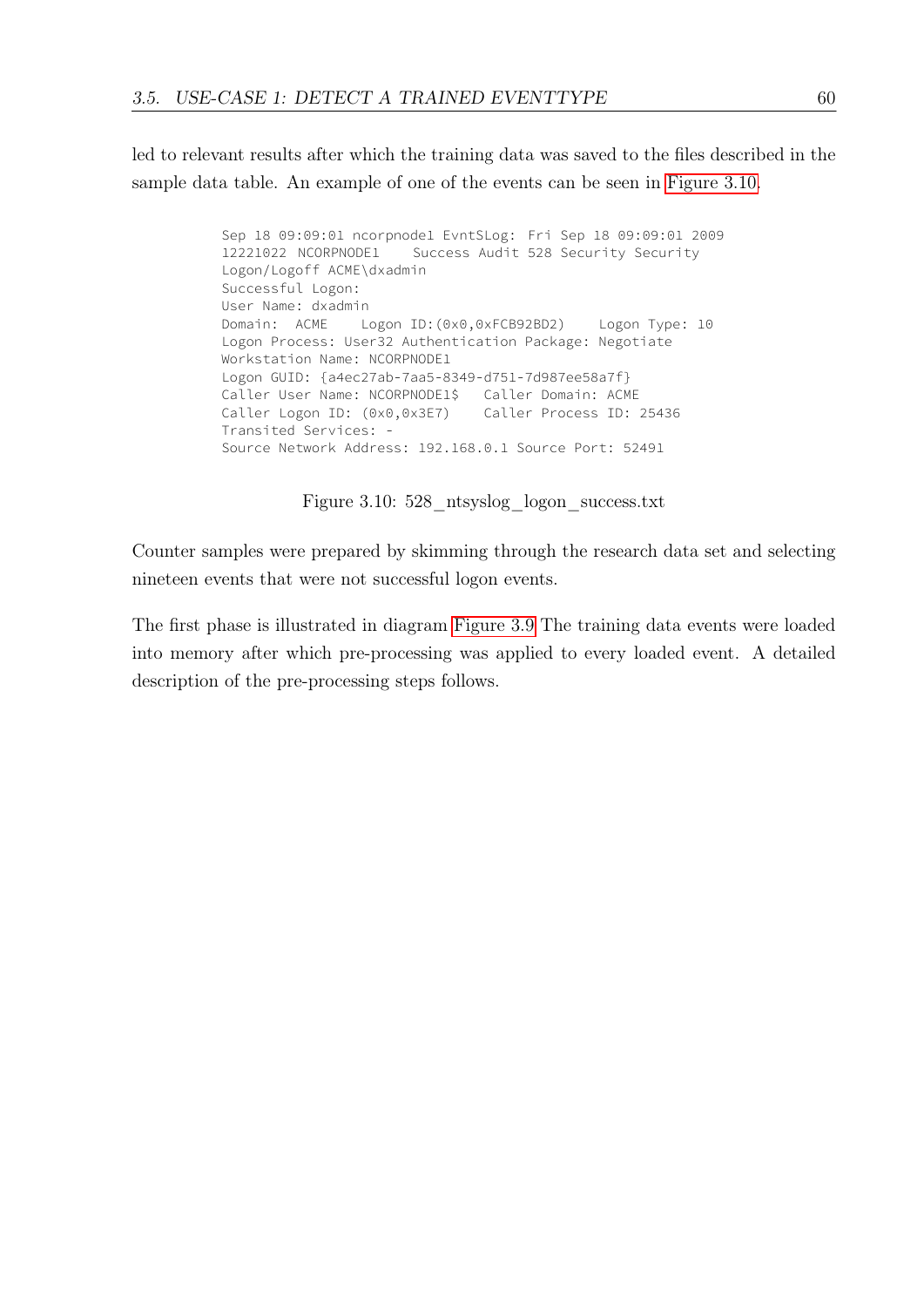| Set              | Filename                                                               | Description                                                                                                                                                 |
|------------------|------------------------------------------------------------------------|-------------------------------------------------------------------------------------------------------------------------------------------------------------|
| $\mathbf{1}$     | 4624 logon winsec success.txt                                          | A successful logon event to a Windows $2008\,$<br>domain controller using the Kerberos                                                                      |
|                  | 528 ntsyslog logon success.txt                                         | protocol. The event code for this event is 4624<br>A successful logon event from a Windows NT<br>domain controller. The event code for this<br>event is 528 |
|                  | 528_winsec_auth_success.txt                                            | A successful logon event from a Windows 2000<br>or 2003 domain controller. The event code for<br>this event is 528                                          |
|                  | 540 ntsyslog logon success.txt                                         | A successful network logon event from<br>Windows NT. The event code for this event is<br>540                                                                |
| $\boldsymbol{2}$ | dovecot logon success.txt<br>f5 firepass syslog.txt                    | A successful login to a Dovecot IMAP server<br>A logon event from an F5 device collected<br>using syslog                                                    |
|                  | fortinet auth success.txt                                              | A successful login event to a Fortinet device<br>for the established ment of a SSL VPN tunnel                                                               |
|                  | kerberos auth success winsec.txt                                       | A successful network logon event from a<br>Windows 2003 domain controller. The event<br>code for this event is 540                                          |
|                  | mac_osx_syspref_auth_success.txt                                       | A successful authorisation for a system<br>process on a Mac OSX system                                                                                      |
|                  | ossec dovecot auth success.txt                                         | A successful Dovecot IMAP login event<br>collected using OSSEC                                                                                              |
| $\bf{3}$         | ossec pam unix logon success.txt                                       | A successful login to a Unix system collected<br>using OSSEC                                                                                                |
|                  | ossec_syslog_ftp_success.txt                                           | A successful login to a FTP server collected<br>using OSSEC                                                                                                 |
|                  | pam_auth_su_seccess.txt                                                | An event reflecting successful authentication<br>using PAM                                                                                                  |
|                  | $\rm interactive\_osx\_auth\_success.txt$<br>$postgresql\_success.txt$ | A successful login to a SSH session<br>An reflecting successful authorisation of a<br>connection to a PostgreSQL server                                     |
| $\overline{4}$   | screensharing auth success.txt                                         | A successful logon to a screen sharing session<br>on a Mac OSX system                                                                                       |
|                  | ssh key success logon.txt                                              | A successful logon to ssh using public and<br>private keys                                                                                                  |
|                  | su to root successfull.txt                                             | Successful su by a user                                                                                                                                     |
|                  | $S540$ _ntsyslog_logon_success.txt                                     | A successful logon to Windows NT Domain<br>collected using Snare                                                                                            |

<span id="page-70-0"></span>Table 3.2: Use-Case 1 Training Events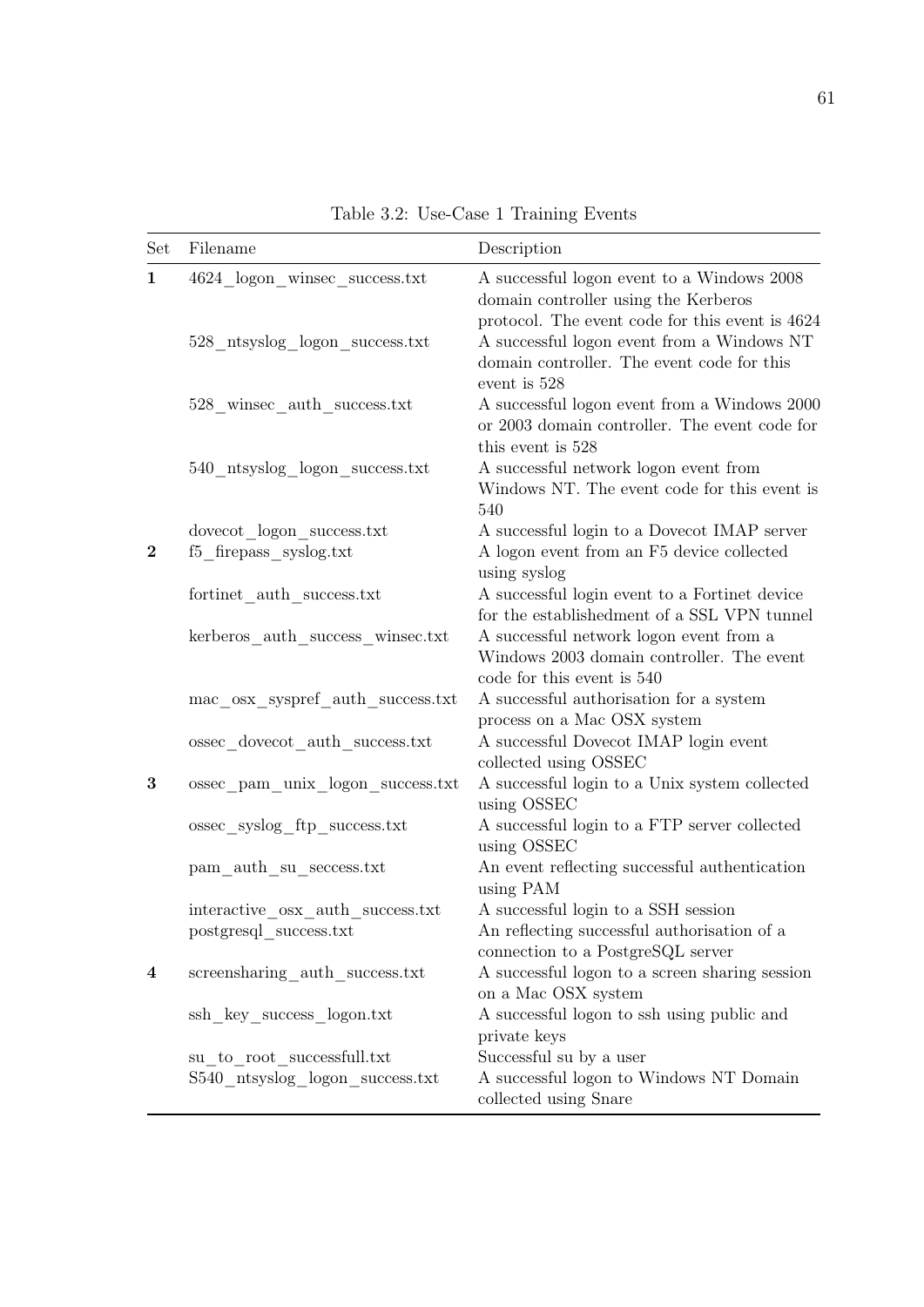### <span id="page-71-0"></span>3.5.2 The Advanced Regex Strategy

During the research, various pre-processing strategies were considered as discussed in [section 3.3.](#page-57-0) For the purpose of the final experimental evaluations, a strategy named "AdvancedRegexStrategy" was used as it is a strategy involving more than 30 individual regular expression substitutions to produce a tokenised, semantically representative version of the event data. The strategy is illustrated in [Figure 3.12.](#page-72-0)

The process initiates with a raw event of which dovecot logon success.txt [\(Figure 3.11\)](#page-71-1) is an example. The event proceeds through several regular expression substitutions illustrated in the diagram in [Figure 3.12](#page-72-0) to produce the event illustrated in [Figure 3.13.](#page-72-1) Each step in the diagram [Figure 3.12](#page-72-0) illustrates the starting state of the event as well as its resulting substitutions, highlighted in bold text, after regular expression substitutions were applied.

Mar 31 23:48:20 mx dovecot: imap-login: Login: user=<dxadmin>, method=PLAIN, rip=192.168.2.10, lip=192.168.1.10, TLS

#### <span id="page-71-1"></span>Figure 3.11: dovecot logon success.txt

This first set of regular expressions, "Date and Time Pre-processing" in [Figure 3.12,](#page-72-0) dealt with timestamps. Extensive effort was spent on identifying a wide variety of date and time formats prevalent in the training and evaluation data. Although not guaranteed to be exhaustive, the resulting regular expressions were able to successfully substitute all date and time strings in the data that were identified. All detected timestamps were replaced with dateToken tokens.

Examples of the various timestamp formats are shown in [Table 3.3.](#page-73-1)

The step "IP Address Pre-processing" involved removing all detected IP addresses in the event and substituting an ipv4Token token.

The step "Other Pre-processing" included functionality to substitute email addresses, urls, fully qualified domain names, Microsoft Windows SIDs, numbers and common synonyms. Synonyms include the substitution off all occurrences of the word *login* with *logon* in order for the LSM classifier to only deal with the word 'logon'. Words such as 'successful' and 'succeed' were substituted with 'success'.

The reader can witness a false positive match in the second to last phase of the preprocessor where the string 'imap-login' gets replaced with a *suspectNameToken* token. A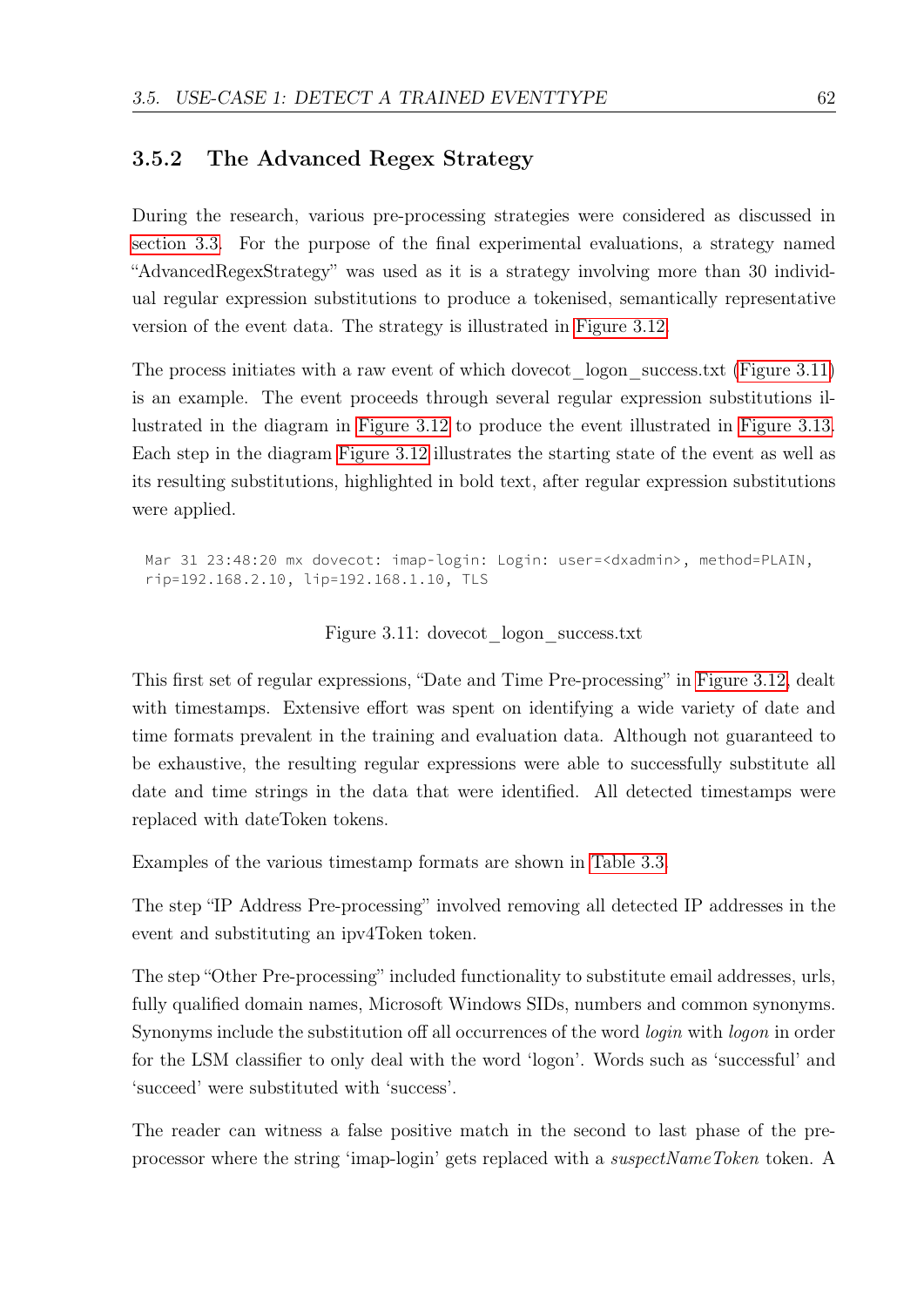

Figure 3.12: AdvancedRegexStrategy

dateToken mx dovecot COL suspectNameToken COL logon COL user EQ LT sbuys GT CM method EQ PLAIN CM rip EQ ip4Token CM lip EQ ip4Token CM TLS

Figure 3.13: Preprocessed Event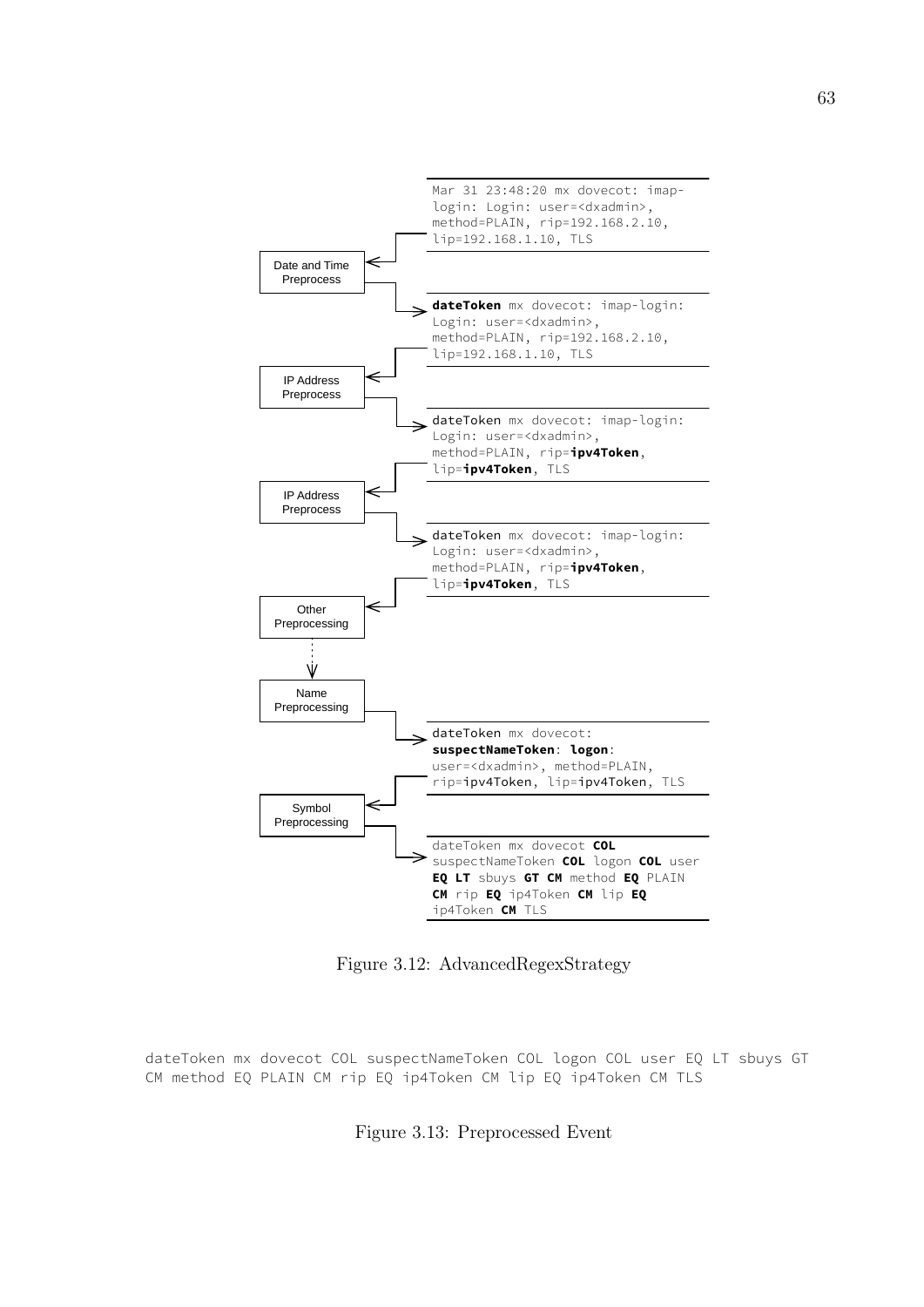| Timestamp                           | Source       |
|-------------------------------------|--------------|
| Feb 28 15:56:24                     | Syslog       |
| date= $2009-10-29$ time= $12:26:09$ | Fortigate    |
| Mon Jun 1 18:10:01 PDT 2009         | Unidentified |
| 2009-06-01 17:44:15.453             | Unidentified |
| [06/10/2012 22:19:13.051]           | ZenWorks     |
| Fri Sep 18 09:09:01 2009            | Windows      |

Table 3.3: Timestamp Formats

regular expression substitution was introduced to detect logon and machine names of the format 'john-workstation'; a decision was made to proceed with the evaluation regardless of this error as it was deemed un-noteworthy in terms of significant semantic difference to the data for this use-case.

## 3.5.3 LSM Classifier

All pre-processed training and counter sample data events were loaded into memory and then passed to the LSM classifier. All Training Events were routed to category 1 of the LSM Map and all Counter samples were routed to category 2.

The LSM Classifier internal workflow is illustrated in [Figure 3.14.](#page-74-0) The section that follows guides the reader through the process.

During the map creation phase, the developer can set up to three "LSM Map Option Flags" in order to control the settings of the LSM map that would be created. These flags determine whether or not the map should generate bi-grams or tri-grams and whether or not the contents of the map should be hashed. Hashing is used for maps such as the LSM map in the Mac OSX unsolicited email filtering service in order to hide the contents of the map from casual observers at it may contain potentially offensive words that regularly occur in unsolicited email.

For the purposes of this use-case and for the research in general, it was appropriate to instruct the classifier to construct bi-grams. As this use-case is dealing with the "logon success" eventtype, bi-grams are illustrated in [Table 3.4.](#page-75-0) Tri-grams are analogous to bi-grams and consist of a similar grouping, but consisting of three as opposed to two words. Tri-grams are illustrated in [Table 3.5](#page-75-1) and were not used in the final experiments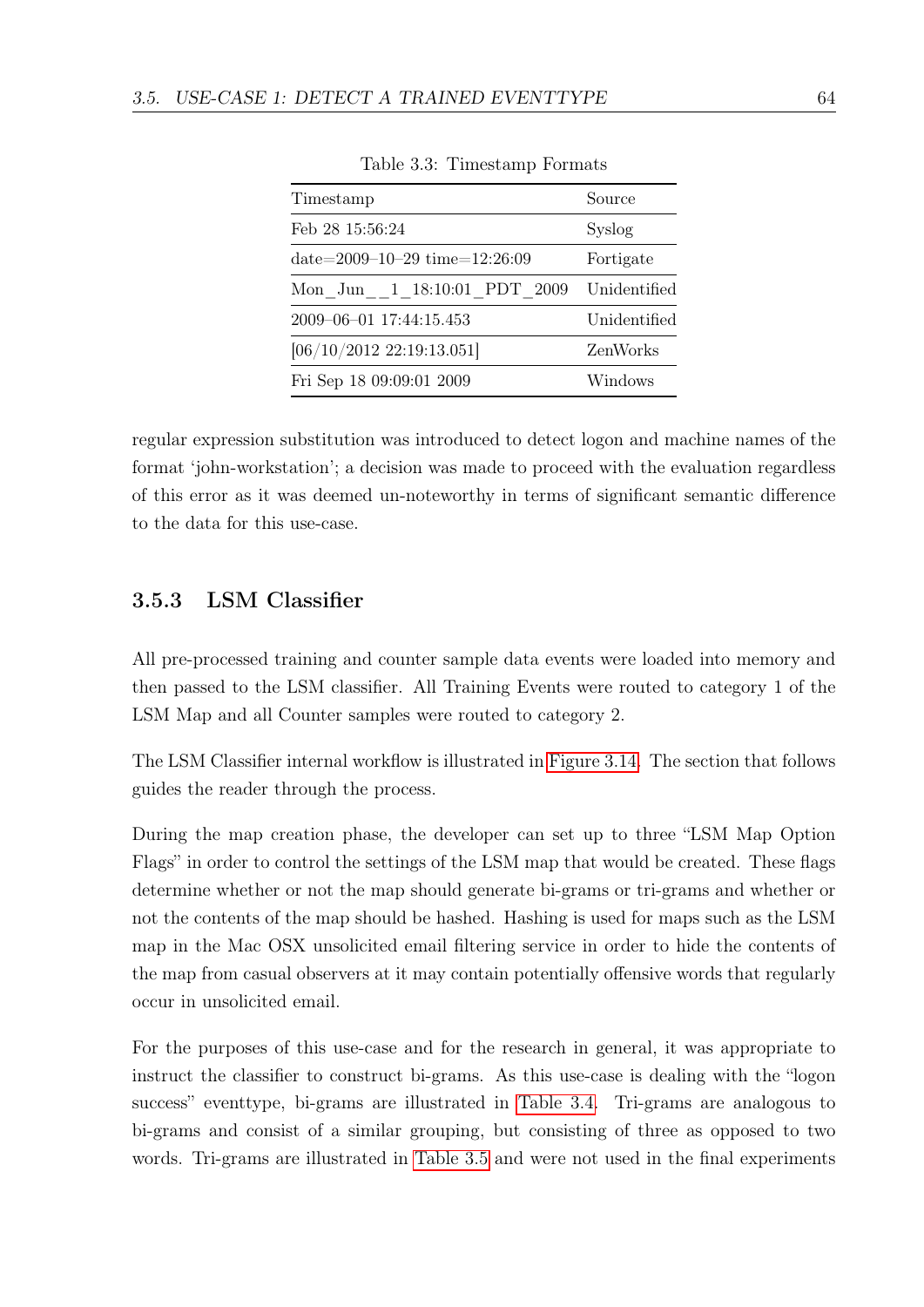

<span id="page-74-0"></span>Figure 3.14: LSM Classifier Internals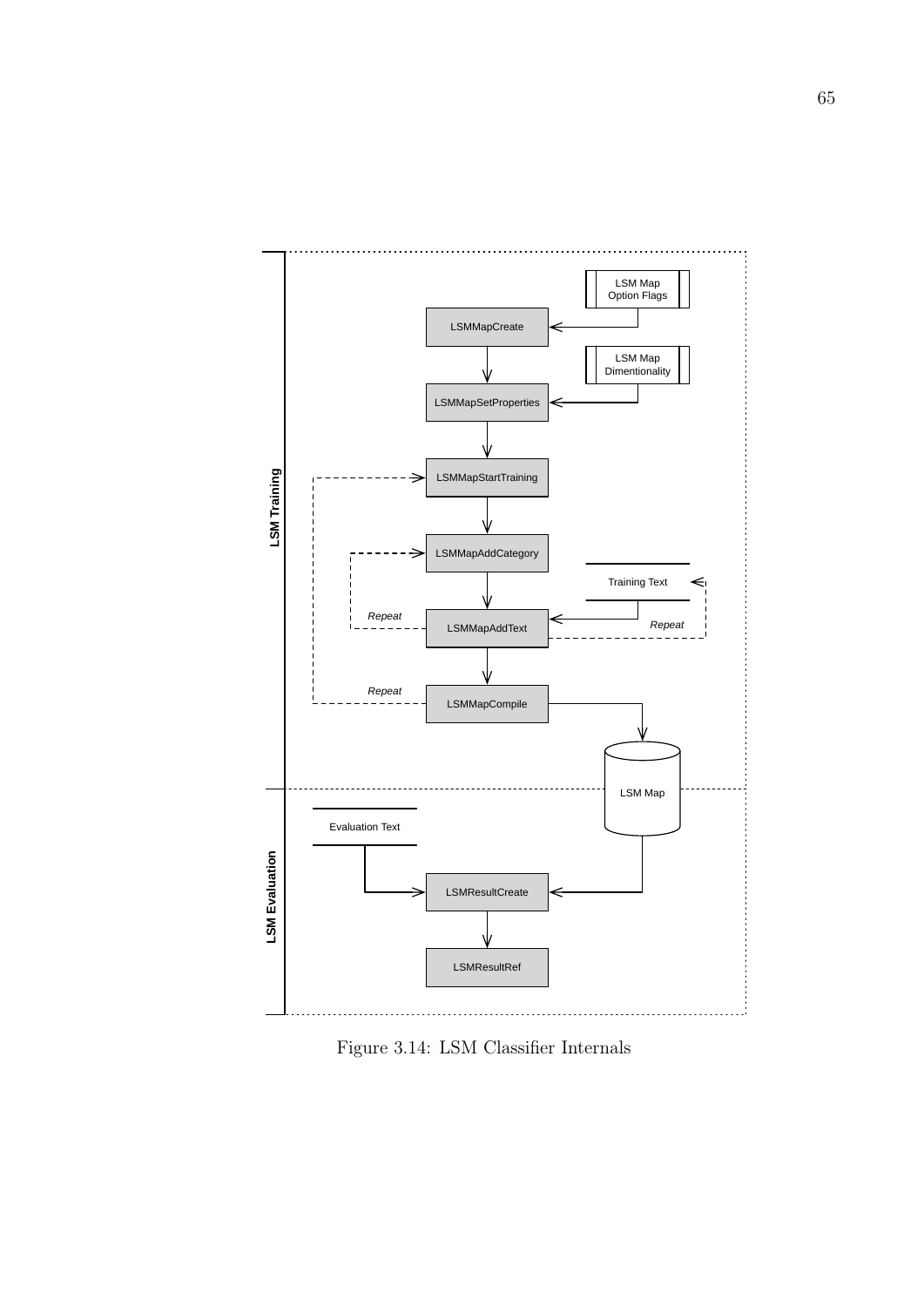of the research as the results obtained from tri-gram-based training did not appear to substantially affect the results during early experimentation. Furthermore, the results obtained from bi-gram training were sufficient to meet the goals of the research.

| Preprocessed Event                                                        | Bi-Grams                                                                                          |  |  |
|---------------------------------------------------------------------------|---------------------------------------------------------------------------------------------------|--|--|
| User root logon success<br>Audit Success Event logon failed for user root | user:root root:logon logon:success<br>audit: success success: event event: logon<br>logon: failed |  |  |
|                                                                           |                                                                                                   |  |  |
|                                                                           | Table 3.5: Tri-grams                                                                              |  |  |
| Preprocessed Event                                                        | Tri-Grams                                                                                         |  |  |
| User root logon success                                                   | user:root:logon root:logon:success                                                                |  |  |
|                                                                           | logon:success                                                                                     |  |  |
| Audit Success Event logon failed for user root                            | audit:success:event success:event:logon                                                           |  |  |

<span id="page-75-0"></span>Table 3.4: Bi-grams

As discussed in [section 3.3,](#page-57-0) events are treated as special types of documents, whereas with natural language processing the 'bag of words' model may suffice for many use-cases. Log events are more sensitive to word order and thus make it important to disambiguate between the bi-grams "logon:success" and "logon:failed".

<span id="page-75-1"></span>event:logon:failed . . .

After setting the appropriate flags, the LSM map is created using the  $LSMMapCreate()$ API call. The map is then explicitly set to "LSM Map Dimensionality" of 200, as illus-trated in LSM Classifier Internals [\(Figure 3.14\)](#page-74-0), using the  $LSMMapSetProperties()$  call. This increases the compilation performance and is sufficient when dealing with words mainly from the English dictionary (Kim *[et al.](#page-123-0)*, [2003\)](#page-123-0). Choosing the correct dimensionality is a topic that warrants its own research and thus is noted in the conclusions of this research as possible future research to assist in further refinements of the LSM classification performance. Sufficient accuracy was achieved using the chosen dimensionality to support the conclusions within the research.

The LSM classifier operates in two states as mandated by the API: the training and the evaluation states. After map creation, the classifier is set to the training state using the API call *LSMStartTraining()*.

Before any training data can be added to the LSM classifier, a category for that data needs to be created; for this use-case, an initial category was created for all of the training data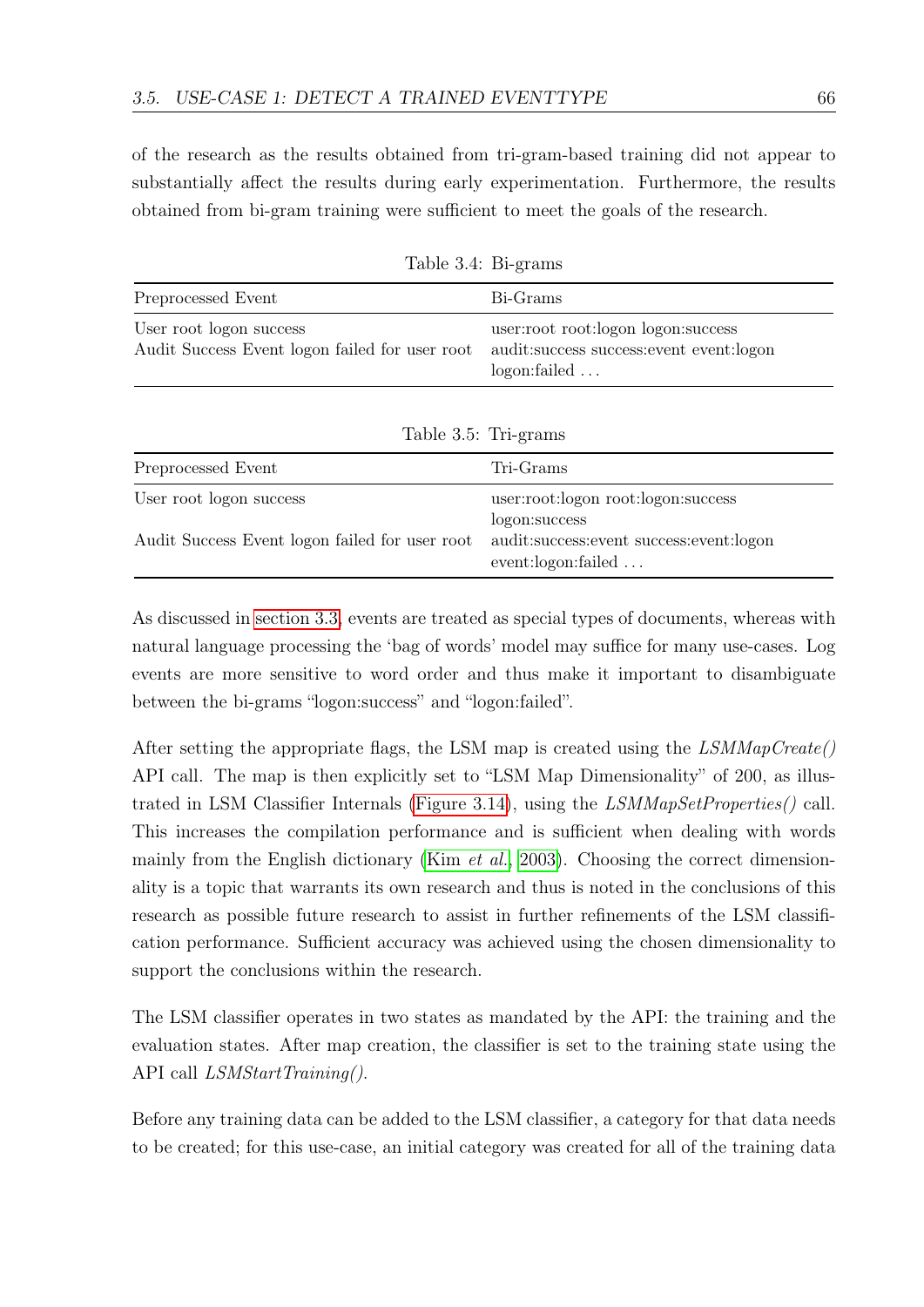using the  $LSMMapAddCategory()$  call. Categories are internally denoted as integer values starting at 1.

After the category is created, the classifier can accept training data. The pre-processed training data gets added to the classifier at this stage; for this particular use-case, this resulted in between four to nineteen calls to  $LSMMapAddText()$ , depending on the training data set being evaluated.

 $LSMMapAddCategory()$  is then called to create category 2, after which the pre-processed counter sample data is added to the classifier. The diagram shown in [Figure 3.14](#page-74-0) illustrates that the above LSMMapAddCategory() and LSMMapAddText() calls may be repeated multiple times as needed.

The process concludes with a call to  $LSMMapCompile()$  which initiates SVD of the sparse matrix of the training data and results in an LSM map which can be saved to disk and which is now in the evaluation state.

# 3.5.4 LSM Evaluation



<span id="page-76-0"></span>Figure 3.15: LSM Evaluation Phase

The evaluation phase is depicted in more detail in [Figure 3.15.](#page-76-0) During the evaluation phase, all of the evaluation data gets loaded and pre-processed with the "AdvancedRegexStrategy" pre-processor as with the training data.

During this phase, the LSM classifier needs to have been set to its evaluation state using the call  $LSMMapCompile$ . This call is essential and could result in "out of state" errors in the code if not set appropriately.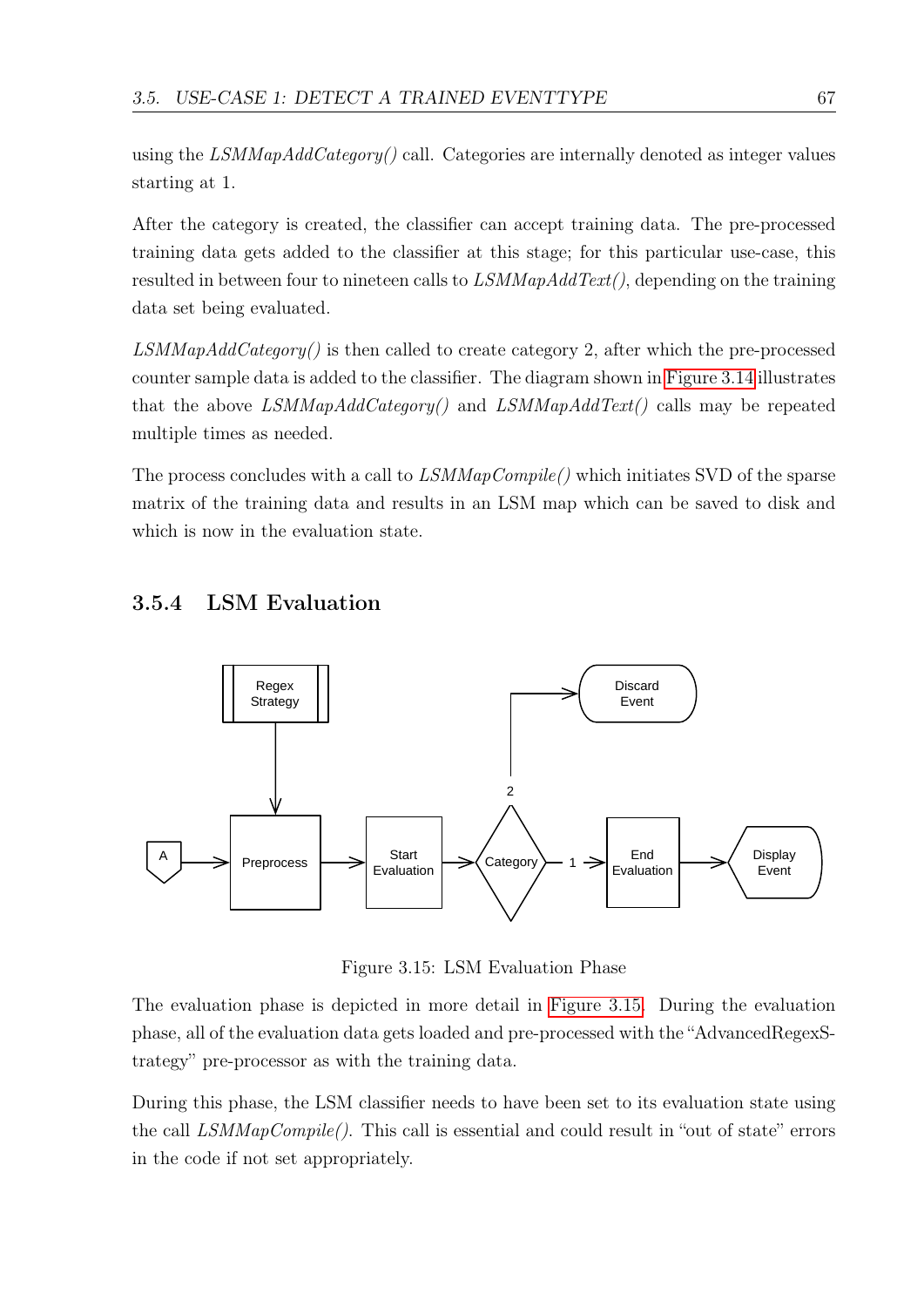The code then loops through each of the evaluation events and a call to *LSMResultCre* $ate()$  then results in the creation of an LSMResultsRef object which is returned from the function. The result object is queried for its associated category using the LSMResult-GetCategory() call.

All events that report a closest match to category 1 are then displayed along with their original raw content, and the associated LSM score is obtained through a call to LSMResultGetScore().

## 3.5.5 Execution Details

Five distinct evaluation runs were programmed and executed, runs which were meant to test the following when training with a certain set of events:

- that the same kinds of events would be returned in kind, or
- that additional logon success events not in the training set would be returned.

This enabled the research to test if a SIEM implementer can train an LSM classifier with certain kinds of eventtypes and have LSM return similar events, as well as events of the same eventtype that were not included in the training data. In theory, this should have been possible due to the co-occurrence of words such as 'success' and 'logon' in a wide variety of 'logon success' events.

For this use-case, a dimensionality of 200 and bi-gram creation was chosen for all generated LSM maps. The same set of counter samples was used for all five evaluation runs.

A training set of 1000 randomly selected events was saved into a file and used for all of the evaluation runs; additionally, a Dovecot Logon similar in structure to [Figure 3.11](#page-71-0) was manually added to line 100 of the test set for verification purposes. Each evaluation run should at least have returned this event.

## 3.5.6 Anticipated Findings

It was anticipated that LSM would perform well with this use-case as it is analogous to the unsolicited email filtering use-case, but it was understood up-front that certain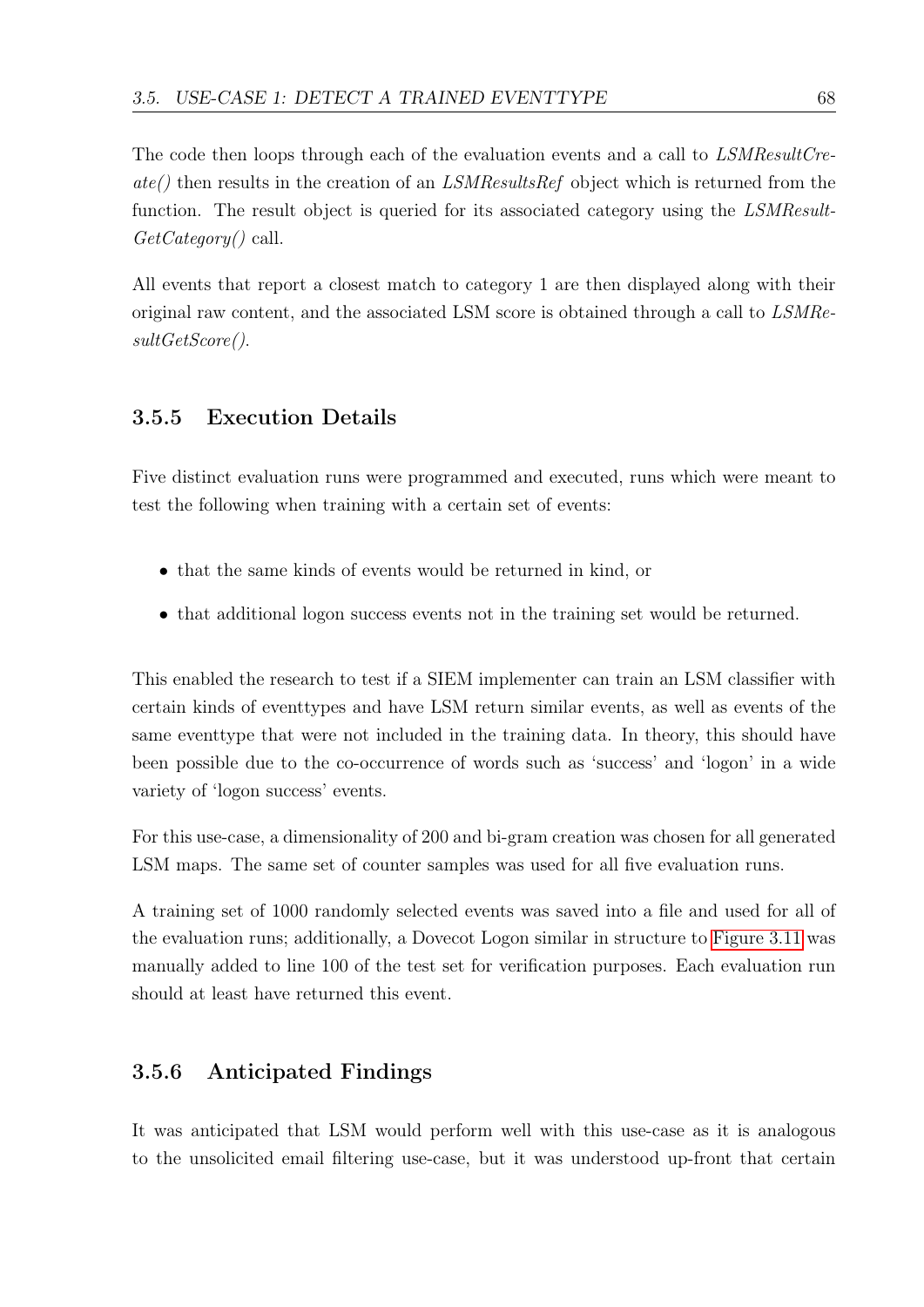properties of events could affect the outcome of the experiment. The major concern was the relative brevity of events when compared to most email; also, there was a concern over the availability of sufficient training samples.

## 3.5.7 Results

<span id="page-78-0"></span>

| Set            | Count |
|----------------|-------|
| 1              | 13    |
| $\overline{2}$ | 127   |
| 3              | 133   |
| 4              | 237   |
| Combined       | 157   |

Table 3.6: Number of Results

[Table 3.6](#page-78-0) summarises the results of all of the evaluation runs. As can be seen, the number of results varied drastically depending on the events included in the training data. The results were the events from the evaluation data that matched category 1 and were displayed to the user.

#### Results for Set 1

The results of the evaluation against the first set of data is shown in [Table 3.7;](#page-79-0) as discussed, only results from category 1 are displayed, events were shortened to 120 characters and relevant words were highlighted.

When trained with the first set of training events, Set 1 in [Table 3.2](#page-70-0) the test event "Dovecot Login" (no. 1) as well as two additional kinds of logon-related events were returned. Of the two logon eventtypes, only one event (no. 2) was of the "logon success" eventtype. Events 4 to 7 were all of eventtype "logon failure" and had a similar structure, after which various other eventtypes were flagged as being in category 1. It can be seen that the related LSM score, which is the distance measure of the evaluation data to the semantic anchor of category 1 in the LSM n-dimensional space, decreases steadily as the result quality decreases.

Of particular interest in this set was that only thirteen results from 1000 events in the evaluation data were returned, and that, other than the "Dovecot Login" seeded event, all the results were Microsoft Event Log events. This reflects the fact that Set 1 [Table 3.2](#page-70-0)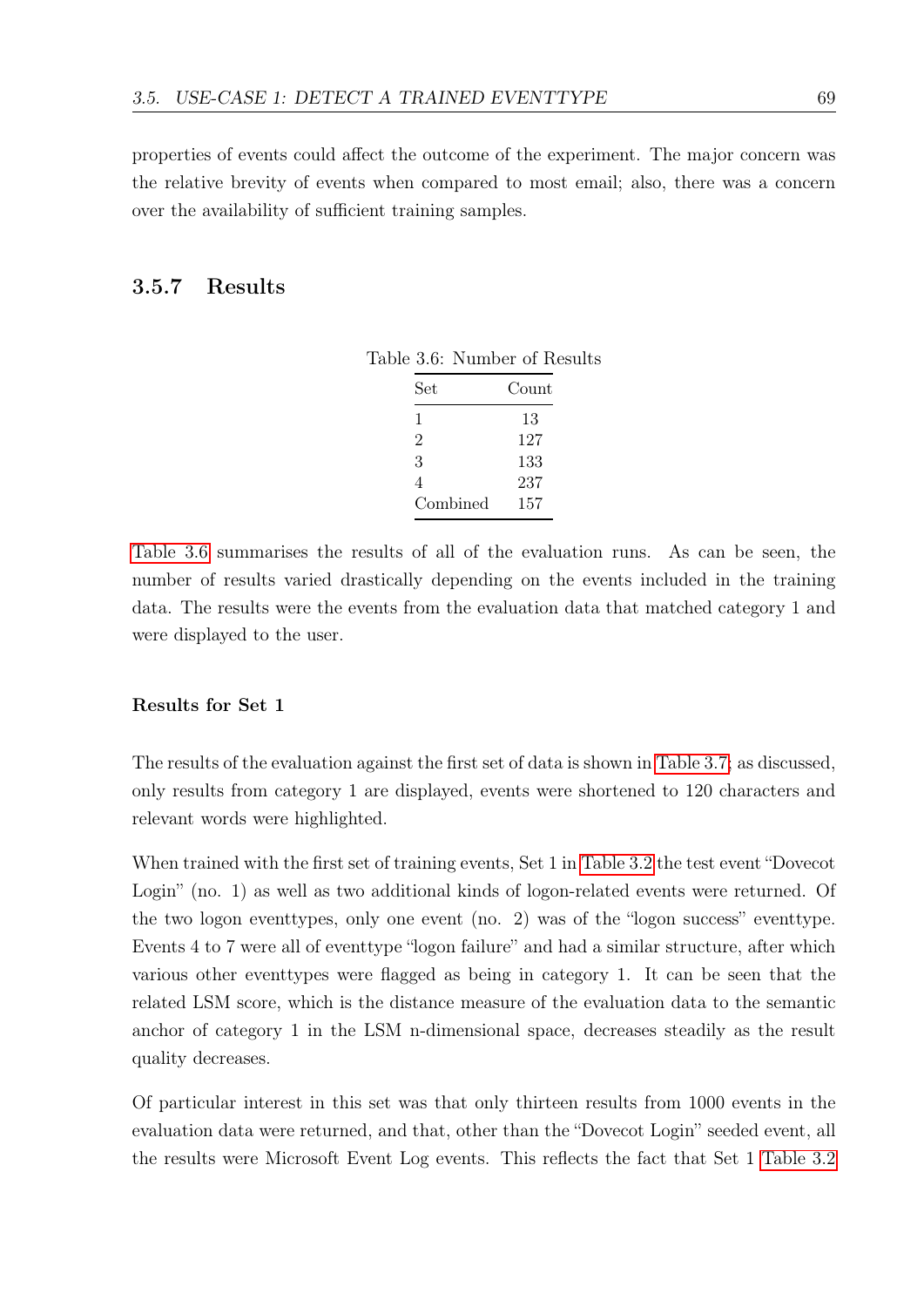| no.            | score    | event                                                                                                                                                     |
|----------------|----------|-----------------------------------------------------------------------------------------------------------------------------------------------------------|
| 1              | 0.654984 | Mar 31 23:48:20 mx dovecot: imap-login: Login: user= <sbuys>,<br/>method=PLAIN, rip=192.168.0.1, lip=192.168.0.1, TLS</sbuys>                             |
| $\overline{2}$ | 0.650625 | Audit Success, 2012/06/07<br>12:25:28PM, Microsoft-Windows-Security-Auditing, 4624, Logon, "An<br>account was successfully logged                         |
| $\overline{4}$ | 0.641888 | Audit Success, 2012/06/07 12:30:55<br>PM, Microsoft-Windows-Security-Auditing, 4634, Logoff, "An account was<br>logged off. Subject                       |
| 6              | 0.641888 | Audit Success, 2012/06/07 12:18:25<br>PM, Microsoft-Windows-Security-Auditing, 4634, Logoff, "An account was<br>logged off. Subject                       |
| $\overline{7}$ | 0.639554 | ,4634, Logoff, "An account was logged off. Subject: Security ID:<br>$\mathbf{DOMAIN}\backslash \mathbf{u}$ sername Account Name: $\mathbf{u}$ sername Ac. |
| 8              | 0.585295 | Auditing, 5447, Other Policy Change Events, "A Windows Filtering<br>Platform filter has been changed. Subject: Security                                   |
| 9              | 0.571769 | Warning, 2012/05/24 08:05:24<br>AM, Microsoft-Windows-Security-Licensing-SLC, 12321, None, Token-based<br>Activation failed.                              |
| 10             | 0.567427 | Auditing, 5447, Other Policy Change Events, "A Windows Filtering<br>Platform filter has been changed. Subject: Security                                   |
| 13             | 0.538610 | Auditing, 4932, Directory Service Replication, "Synchronization of a<br>replica of an Active Directory naming context has                                 |

<span id="page-79-0"></span>Table 3.7: Set 1 Results Summary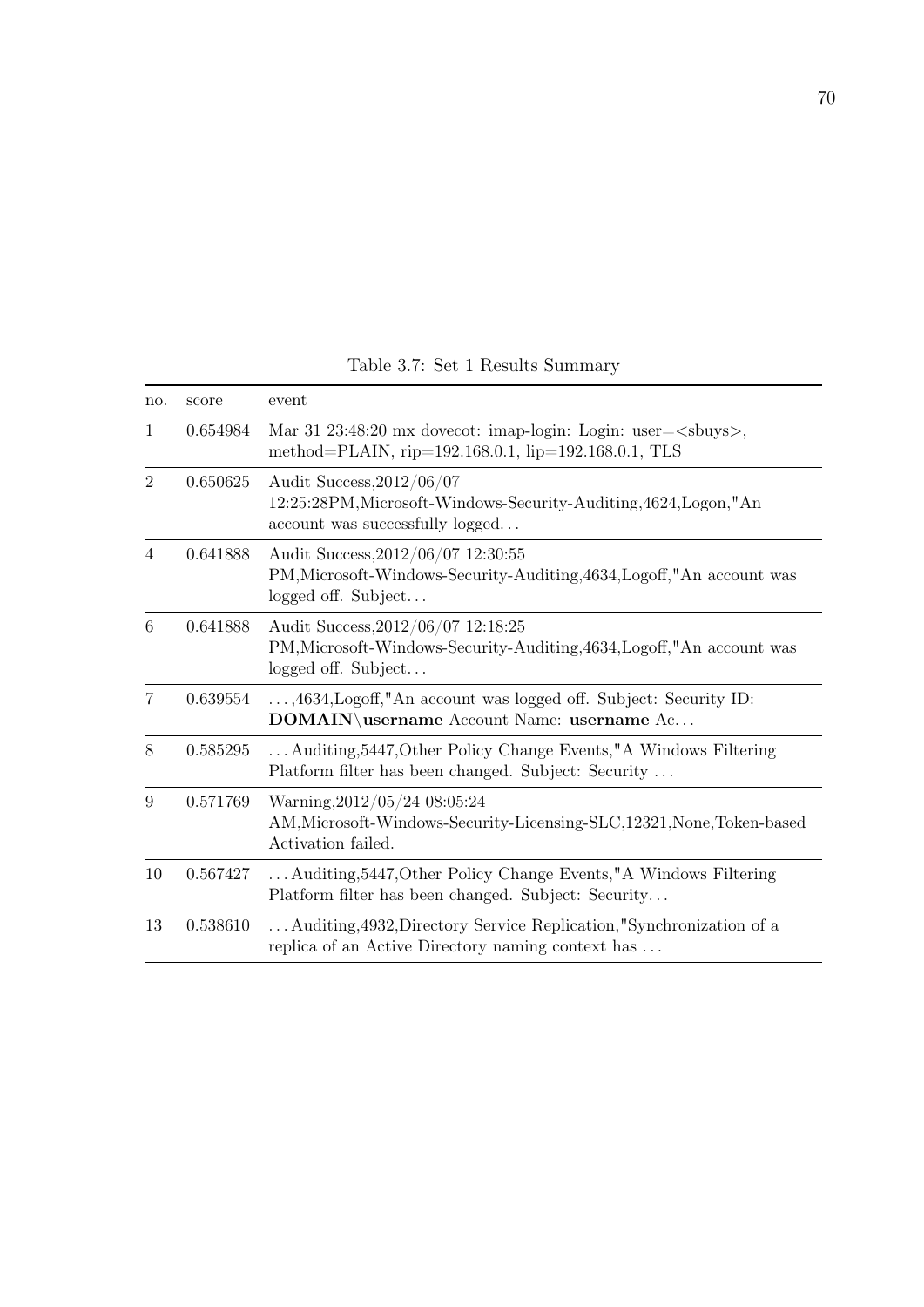also contained four Microsoft Event log training samples. All of the "logon failure" events were of event code  $4634$  $4634$  $4634$  (An account was logged of f<sup>6</sup>). The the difference of LSM scores for these events reflects that events 4 to 6 were SYSTEM user logoffs, whereas event 7 was a domain user logoff.

It was encouraging that the logon events all received the highest LSM scores and that there was a clear correlation between the drop-off in relevancy of the results and the related LSM scores. The lowest ranking was a Microsoft Active Directory Replication event and was only related to the training data due to the structure that Windows Event Log events share, such as often repeated words (Audit Success, Microsoft, etc).

#### Results for Set 2

The results for the second set of training events were reflected in [Table 3.8.](#page-81-0) As with the previous results, the table contains a selection of relevant results. Events that were discussed were highlighted and all events were truncated where necessary.

The training data for Set 2 consisted of events from F5 firepass, Fortinet, Windows Event Log, Mac OSX as well as a Dovecot Auth Success event, this time in the form of an OSSEC event as reflected in Set 2 in [Table 3.2.](#page-70-0)

The number of results returned from this training set's evaluation, 127, differs drastically from the thirteen results returned for Set 1 as reflected in [Table 3.8.](#page-81-0) Additionally, if the criteria for this use-case are relaxed from "logon success" events to just "logon" events, then this evaluation is a major success with only 6 of the 127 (5%) events being false positives. The false positive results are all ranked lower than the "logon" events when the results are sorted according to LSM score.

As with Set 1, this illustrated the ability of LSM to provide helpful insights into the evaluation data with relatively little effort.

In Set 2, many variations of logon failure events are from a common source, Secure Shell (ssh). Event 110 and 123 illustrate the difference in event structure when a user exists versus when a user does not exist on a target system. This information is valuable when detecting brute-force user list attacks versus brute-force password cracking attacks.

<span id="page-80-0"></span> $6$ Description of security events in Windows Vista and in Windows Server 2008, http:// support.microsoft.com/kb/947226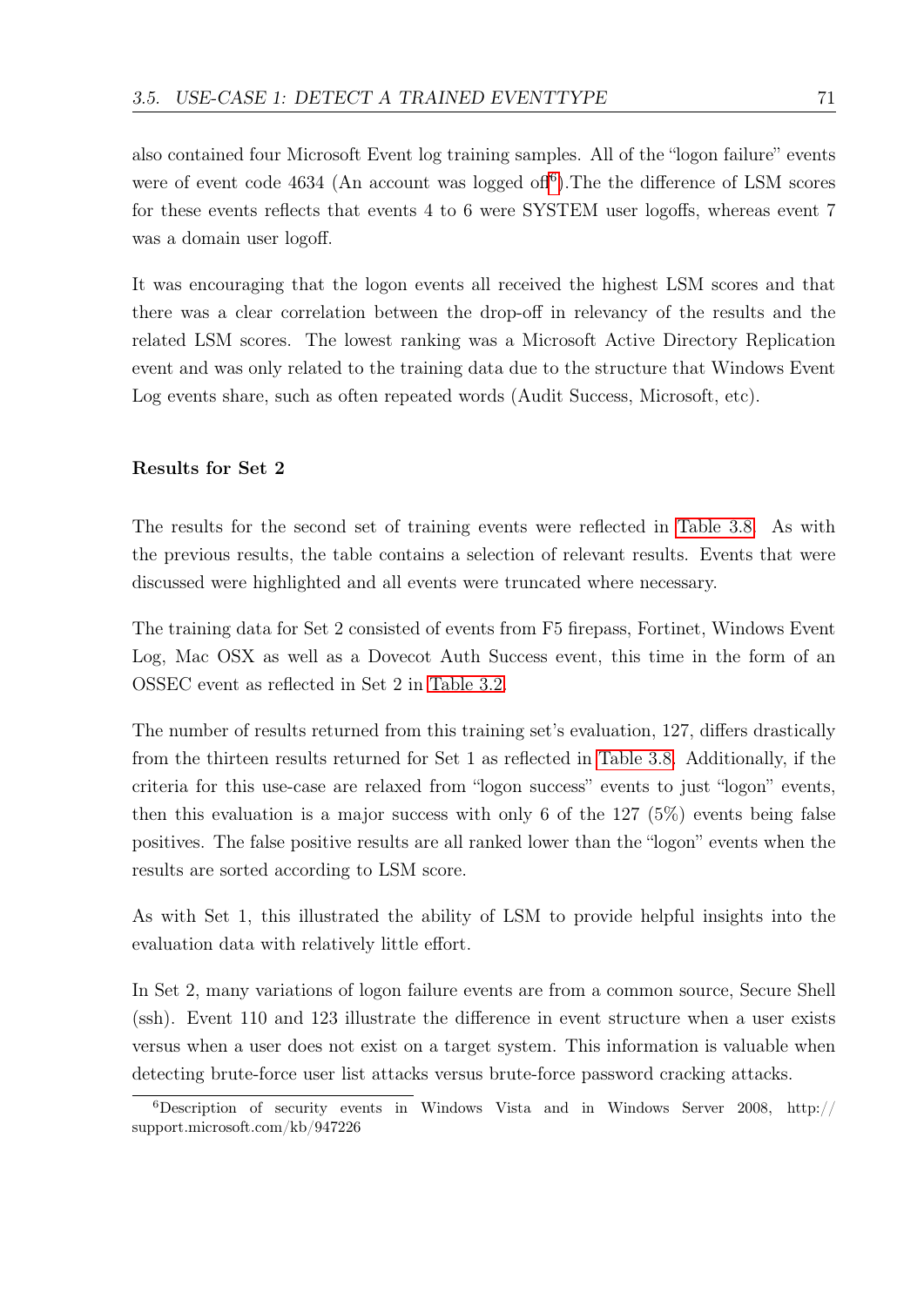| no.         | score    | event                                                                                                                                                                                                                            |
|-------------|----------|----------------------------------------------------------------------------------------------------------------------------------------------------------------------------------------------------------------------------------|
| $\mathbf 1$ | 0.646625 | Mar 31 23:48:20 mx dovecot: imap-login: Login: user= <sbuys>,<br/>method=PLAIN, rip=<math>192.168.0.1</math>, lip=<math>192.168.0.1</math>, TLS</sbuys>                                                                          |
| 84          | 0.596312 | Apr 17 15:28:39 acmefiles erver sshd $[7734]$ : Invalid user teacher from<br>192.168.0.1                                                                                                                                         |
| 91          | 0.593993 | Audit Success, 2012/06/07 12:30:55<br>PM, Microsoft-Windows-Security-Auditing, 4634, Logoff, "An account was<br>$logged$ off                                                                                                     |
| 94          | 0.583235 | Audit Success, 2012/06/07 12:21:37<br>PM, Microsoft-Windows-Security-Auditing, 4624, Logon, "An account was<br>successfully logged on                                                                                            |
| 95          | 0.581767 | Warning, 2012/05/24 08:05:24<br>AM, Microsoft-Windows-Security-Licensing-SLC, 12321, None, Token-based<br>Activation failed.                                                                                                     |
| 102         | 0.571452 | Apr 17 12:17:01 acmefileserver CRON[3535]: pam unix(cron:session):<br>session opened for user root by $(\text{uid}=0)$                                                                                                           |
| 104         | 0.570035 | Auditing, 5447, Other Policy Change Events, "A Windows Filtering<br>Platform filter has been changed. Subject: Security                                                                                                          |
| 106         | 0.562977 | Auditing, 4932, Directory Service Replication, "Synchronization of a<br>replica of an Active Directory naming context has begun.                                                                                                 |
| 107         | 0.561928 | Apr 13 19:24:02 acmepayroll sshd[14139]: pam unix(sshd:auth):<br>authentication failure; logname= uid=0 euid=0 tty=ssh ruser=<br>$rhost=DOMAIN$ user=root**                                                                      |
| 110         | 0.559026 | Jun 4 14:27:27 dryder sshd[67006]: error: PAM: authentication error for<br>root from 192.168.0.1                                                                                                                                 |
| 119         | 0.536631 | Apr 14 15:16:52 acmepayroll sshd[10007]: pam unix(sshd:auth):<br>authentication failure; $logname =uid = 0$ euid=0 tty=ssh ruser=<br>$rhost=192.168.0.1$                                                                         |
| 123         | 0.530100 | Jun 4 14:42:35 kelvin sshd $[56167]$ : error: PAM: authentication error for<br>illegal user super from 192.168.0.1                                                                                                               |
| 124         | 0.526152 | Apr 17 06:44:45 acmefiles erver sshd $[31656]$ : Failed password for invalid<br>user update from $192.168.0.1$ port $58175$ ssh2                                                                                                 |
| 127         | 0.515225 | Apr 12 12:27:30 acmepayroll sudo: root: $TTY=pts/0$ ;<br>$\mathrm{PWD}{=}/\mathrm{etc}/\mathrm{apache2}/\mathrm{sites}\text{-}\mathrm{enabled}$ ; $\mathrm{USER}{=}\mathrm{root}$ ;<br>$COMMAND = /usr/bin/vim$ convergence wsgi |

<span id="page-81-0"></span>Table 3.8: Set 2 Results Summary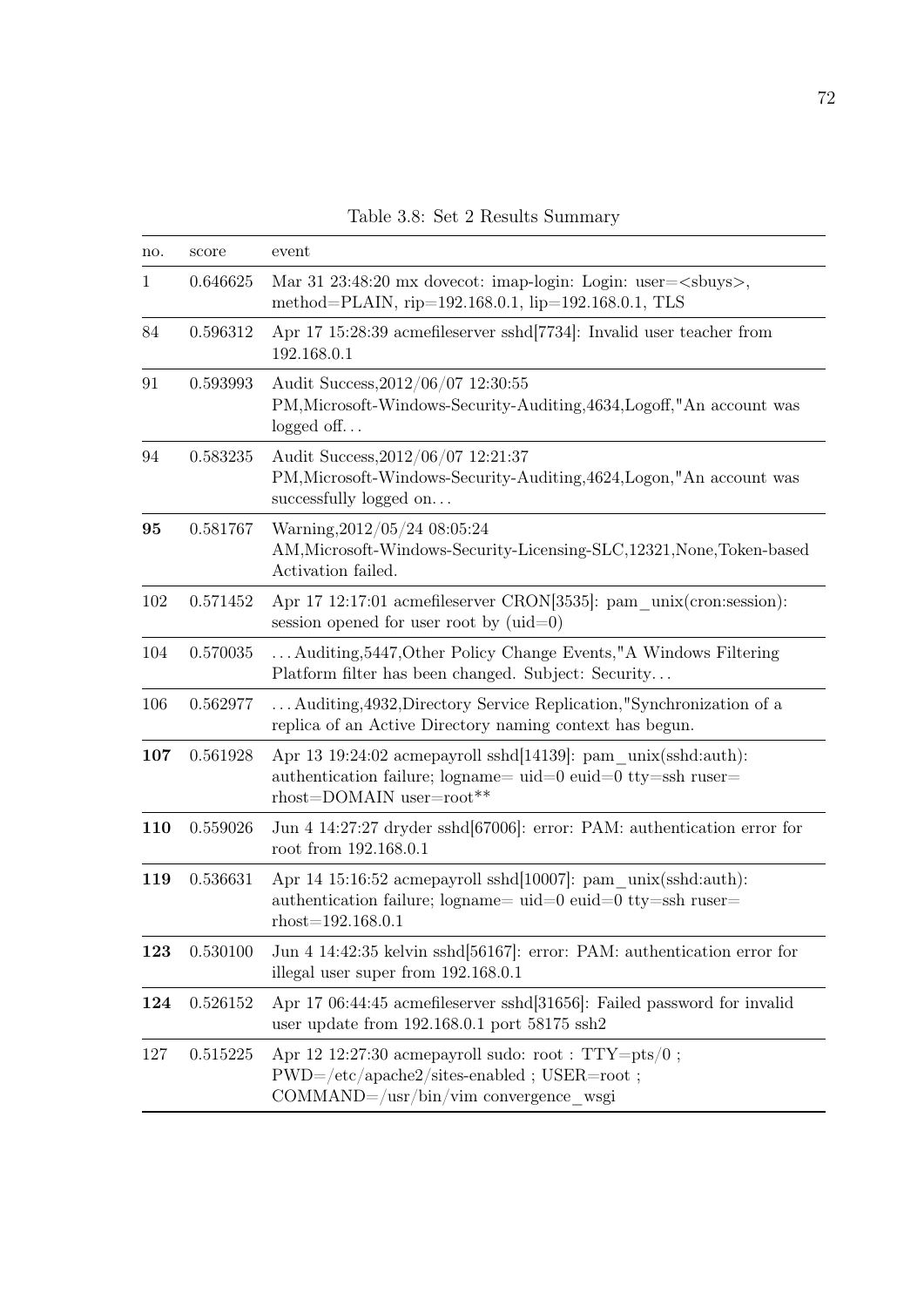Additionally, messages 110, 119, 123 and 124 are all variations of the same eventtype ("logon failure") that differ in structure and wording. Compare the use of "illegal user" in event 123 versus the use of "invalid user" in event 123. Of importance to a SIEM implementer here is that extra care needs to be taken to assure that sufficient coverage of all "logon failure" events are achieved. In order to illustrate, compare the regular expressions in table [Table 3.9.](#page-82-0)

| Label          | Regular Expression                                                                      | Line | Original Event                                                                                                                                                                                        | Username |
|----------------|-----------------------------------------------------------------------------------------|------|-------------------------------------------------------------------------------------------------------------------------------------------------------------------------------------------------------|----------|
| A              | authentica-<br>tion\sfailure;.+user= $(\lceil \cdot \backslash s \rceil + \backslash s$ | 107  | Apr 13 19:24:02 acmepayroll<br>$\text{sshd}[14139]:$<br>pam_unix(sshd:auth):<br>authentication failure;<br>$logname =uid = 0$ euid=0 tty=ssh<br>$ruser = \text{rhost} = \text{DOMAIN}$<br>$user=root$ | root     |
| B              | authentica-<br>$\ntion\serveror\sf s(f'\sf s +)$                                        | 110  | Jun 4 14:27:27 dryder<br>$\text{sshd}[67006]$ : error: PAM:<br>authentication error for root<br>from 192.168.0.1                                                                                      | root     |
| $\overline{C}$ | authentica-<br>tion\sfailure;.+ruser= $([\hat{\ } \setminus s]+)\setminus s$            | 119  | Apr 14 15:16:52 acmepayroll<br>$\text{sshd}[10007]:$<br>pam_unix(sshd:auth):<br>authentication failure;<br>$logname = uid = 0$ euid=0 tty=ssh<br>$ruser = \text{rbost} = 192.168.0.1$                 |          |
| D              | $\text{illegal}\suser\s(\lceil\sceil +)$                                                | 123  | Jun 4 14:42:35 kelvin sshd [56167]:<br>error: PAM: authentication<br>error for illegal user super from<br>192.168.0.1                                                                                 | super    |
| E              | invalid\suser\s([^\s]+)                                                                 | 124  | Apr 17 06:44:45 acmefileserver<br>$\text{sshd}[31656]$ : Failed password for<br>invalid user update from<br>$192.168.0.1$ port $58175$ $\rm{ssh}2$                                                    | update   |

<span id="page-82-0"></span>Table 3.9: Regular Expressions

In the event of the use of a correlation engine that employs regular expression matching, the SIEM implementer would have to define the five patterns defined in [Table 3.9](#page-82-0) to cover the five variations of "logon failure" events for the sourcetype "ssh" that we detected with the evaluation data used in the use-case. This clearly illustrates one significant challenge faced as well as the beneficial usefulness of LSM within this domain.

When comparing the four variations, only the events in row A, B, C and D from [Table 3.9](#page-82-0)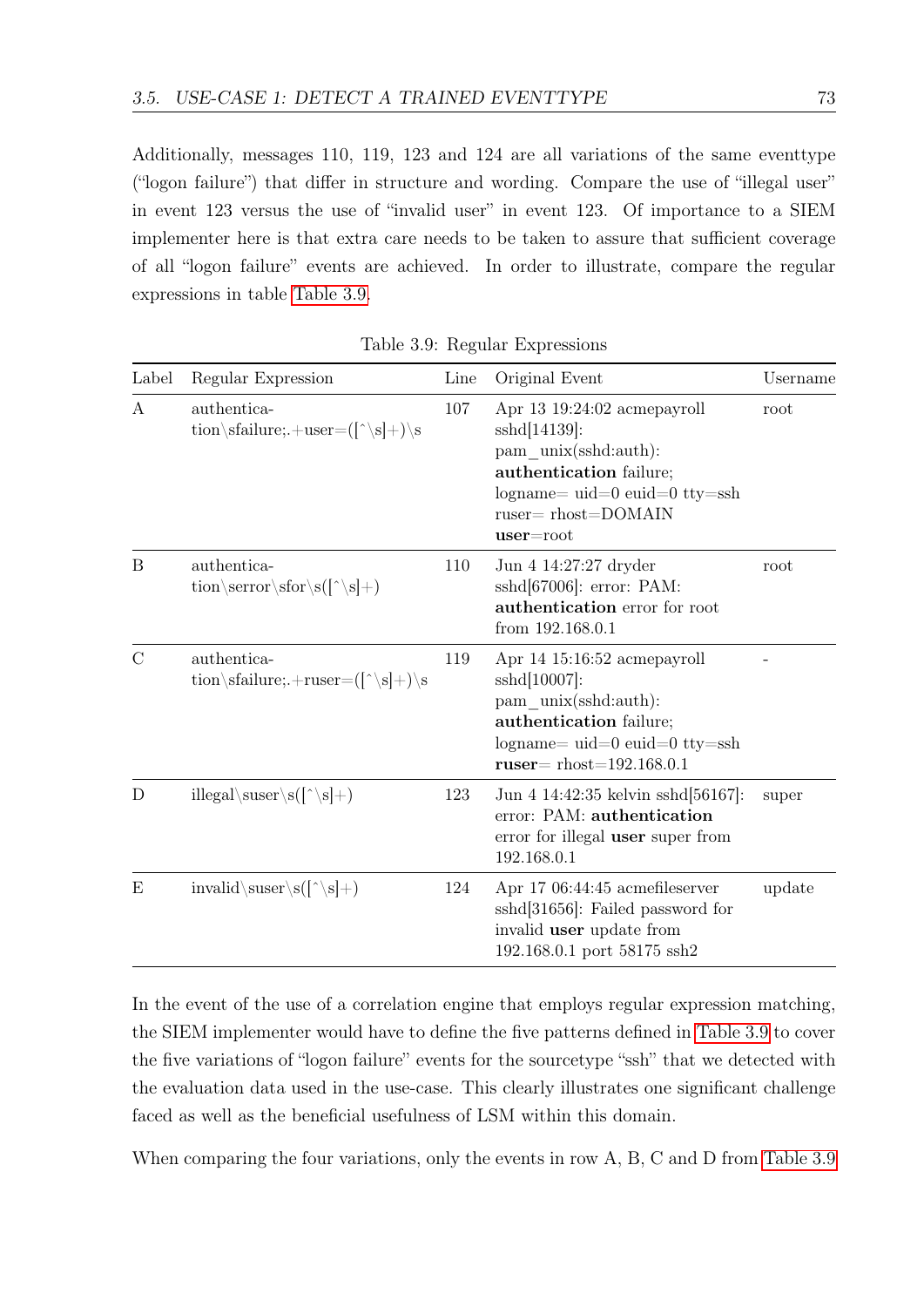contain the word 'authentication'; the event in row E uses the term 'failed password'. None of the events contains the words 'logon' or 'login'. Only A, D and E contain the word 'user'. A naive implementation trying to capture usernames may try and match any string following the word 'user'; that would, however, fail for events B and C as it would be susceptible to errors if attackers were to inject the word 'user' into the username field. For example, a match with event B may look like "error for *user* from"; a naive regular expression match would then detect the username for this user as the word 'from'.

The results from this set of training events are encouraging and have already led to several insights that the SIEM implementer may easily have missed.

#### Results for Set 3

| no. | score                                                                                                                              | event                                                                                                                                                    |  |  |  |
|-----|------------------------------------------------------------------------------------------------------------------------------------|----------------------------------------------------------------------------------------------------------------------------------------------------------|--|--|--|
|     | Apr 17 12:17:01 acmefileserver CRON[3535]: pam unix(cron:session):<br>0.653261<br>session opened for user root by $(\text{uid}=0)$ |                                                                                                                                                          |  |  |  |
|     |                                                                                                                                    | $\cdots$                                                                                                                                                 |  |  |  |
| 103 | 0.638141                                                                                                                           | Apr 17 15:32:36 acmefiles erver sshd $[10077]$ : pam unix(sshd:auth): check<br>pass; user unknown                                                        |  |  |  |
|     |                                                                                                                                    | $\cdots$                                                                                                                                                 |  |  |  |
| 133 | 0.515131                                                                                                                           | Apr 12 12:27:30 acmepayroll sudo: root : TTY=pts/0 ;<br>$PWD = /etc/apache2/sites-enabled$ ; $USER = root;$<br>$COMMAND = /usr/bin/vim$ convergence wsgi |  |  |  |

Table 3.10: Set 3 Results Summary

The training data for Set 3 contained events collected using OSSEC as well as some more traditional ssh and PAM-based authentication success messages as shown in Set 3 in [Table 3.2.](#page-70-0) The results for this set are dominated by ssh "logon failure" events, with only two logon success events.

An exciting find for this set of evaluations is event 133 which captured a successful 'sudo' command. This is a clear illustration of the ability of LSM to detect event variations that did not exist in the training data; as a matter of fact, there are no 'sudo' events in any of the four training sets. By investigating the event structure as produced by the pre-processor, the most likely reason that event 133 appeared in the results is that it contained the sequence "user EQ" which resulted in the bi-gram "user:EQ" and also appeared in the prostgresql\_success.txt training data that was included in this training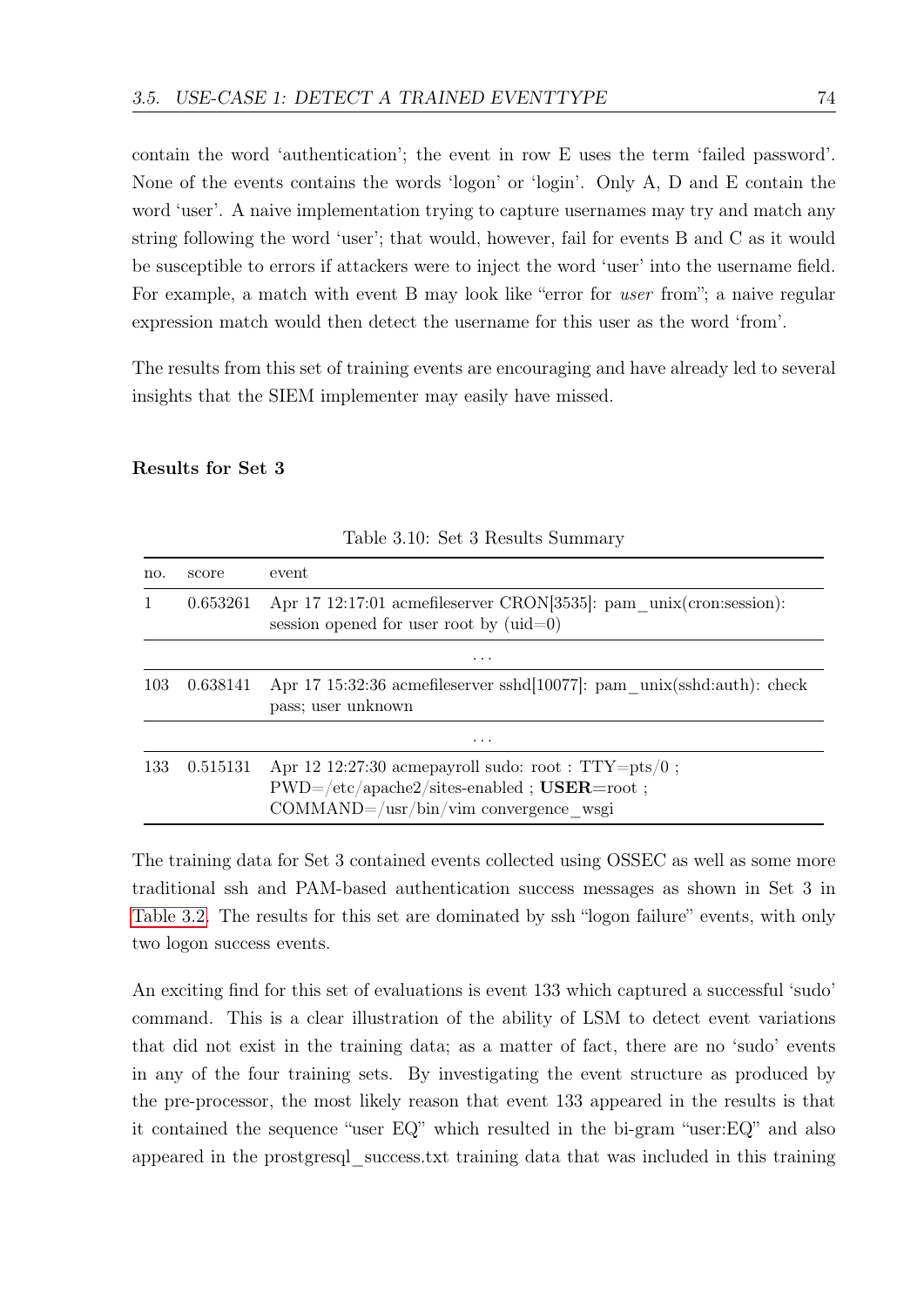run. The associated score for this match is 0.515131 which implies, when compared to the strongest match event 1, 0.653261, that it was a relatively weak match and could easily have been missed had any filtering on strength of the matches been in place.

A new variation of ssh logon failure events is also brought to light with event 103 and similar messages to it.

Disappointingly, the Dovecot Auth Success seeded into the evaluation data test event did not get classified into category 1 and because of this, was not displayed as a part of the results for Set 3 even though it contains the word 'login' and the word sequence 'user EQ'. One hundred percent of the events in this result set are 'logon' events, a result not reflected in the other evaluation runs and indicative of the relative terseness of the results in the training data.

#### Results for Set 4

| no. | score    | event                                                                                                                                                         |
|-----|----------|---------------------------------------------------------------------------------------------------------------------------------------------------------------|
| 1   | 0.638299 | Apr 17 15:34:59 acmefiles erver sshd $[11228]$ : Failed password for invalid<br>user admin from $192.168.0.1$ port $56528$ ssh2                               |
| 129 | 0.599685 | Apr 17 12:17:01 acmefileserver CRON[3535]: pam unix(cron:session):<br>session opened for user root by $(\text{uid}=0)$                                        |
| 133 | 0.595744 | Audit Success, 2012/06/07 12:18:25<br>PM, Microsoft-Windows-Security-Auditing, 4634, Logoff, "An account was<br>logged off                                    |
| 134 | 0.594867 | Audit Success, 2012/06/07 12:25:28<br>PM, Microsoft-Windows-Security-Auditing, 4624, Logon, "An account was<br>successfully logged on                         |
| 136 | 0.584847 | Mar 31 23:48:20 mx dovecot: imap-login: Login: user= $\langle$ sbuys>,<br>method=PLAIN, rip= $192.168.0.1$ , lip= $192.168.0.1$ , TLS                         |
| 139 | 0.574475 | Apr 16 08:41:13 acmefiles erver sshd $[16406]$ : pam unix(sshd:auth):<br>authentication failure; $logname =uid = 0$ euid=0 tty=ssh ruser=<br>$rhost = DOMAIN$ |
| 140 | 0.568002 | May 26 09:41:53 dryder ntpd[800]: kernel time sync status change 6001                                                                                         |
| 237 | 0.501776 | Jul 31 13:30:27 192.168.0.1 [DHCP IP: (192.168.0.1)] to MAC address<br>CC:08:EO:12:37:5D,                                                                     |
|     |          |                                                                                                                                                               |

<span id="page-84-0"></span>Table 3.11: Set 4 Results Summary

The composition of Set 4 of the training events is shown in [Table 3.2.](#page-70-0) It contained events from the OSX screen sharing service, key-based successful authentication to ssh,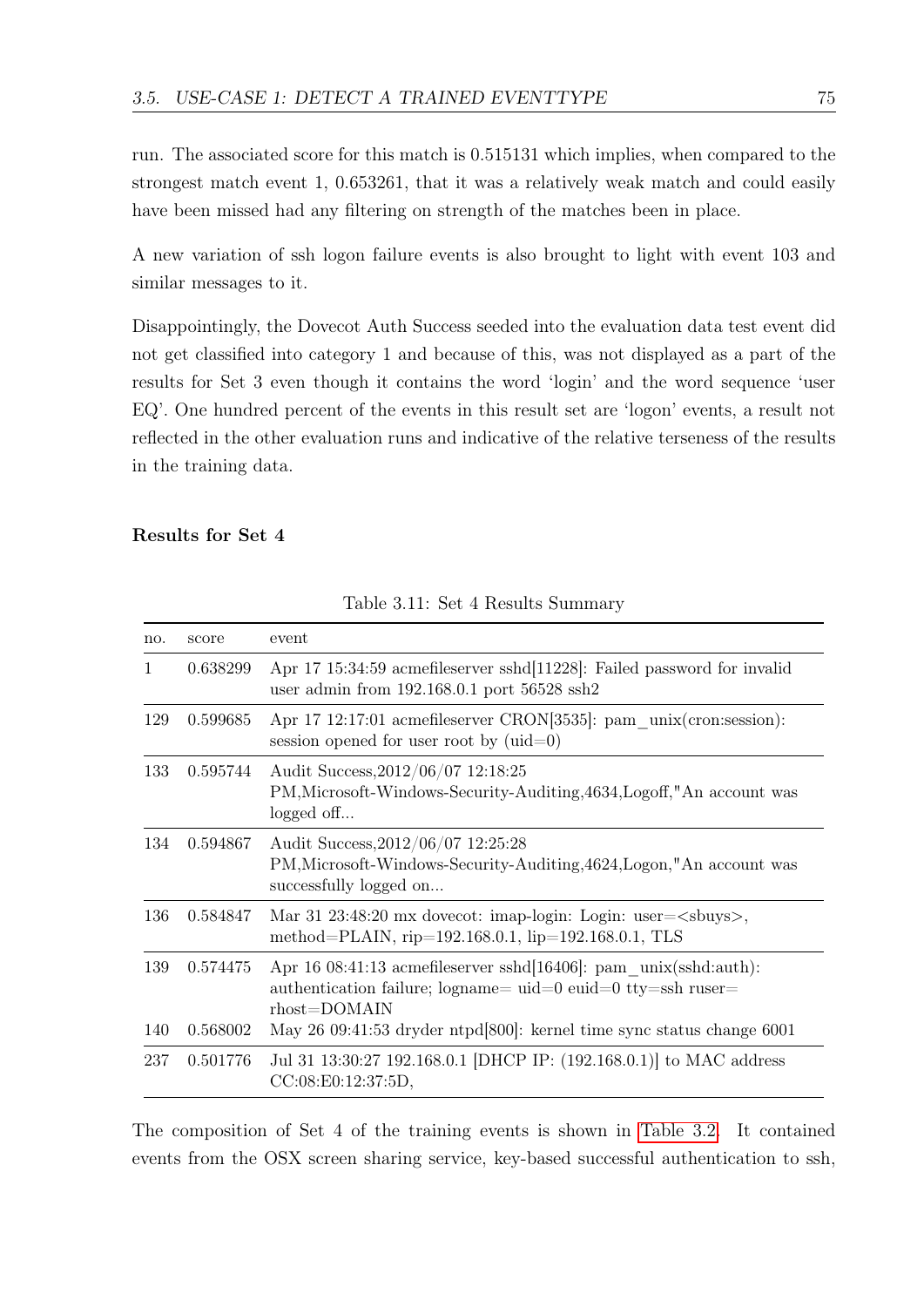the issuance of the su command as well as a Windows successful logon from a Windows NT System. The results are again largely dominated by ssh events; this is not surprising based on previous result sets.

Of interest in this set, though, is that all of the top 139 events shown in [Table 3.11](#page-84-0) are "logon" events and as such the classifier performs very well. A simple sort of the events by evaluation score, as with all of the results, clearly delineates the true positive from the false positive results: the number of false positive events in this run approaches 40% of the total set of results which numbered 237 events.

Windows Event Log events again appear in the results; this can be attributed to the inclusion of a Windows NT logon success event in the training data. An encouraging finding is that the training data contains an event code 540 successful logon event, but that the evaluation data contains events (133 and 134) from Windows 2008 servers, and the returned events are of event code 4634 and 4624. This bodes well for the use of LSM where systems may periodically be upgraded and where the syntactic structure of events may change, even though the event contents remain mostly similar.

## Results for Combined Set

With the final run, all of the training data from [Table 3.2](#page-70-0) were combined. The 157 results produced contained most of the results from the previous sets with one notable exception: the 'sudo' command detected in the results of Set 3.

As with the previous runs, the "logon" events had a higher LSM score than most other of the other events, the remaining 10%, and as such, the events are clearly partitioned for the end user. The results contained roughly 10% fewer false positives than Set 4. It is summarised in [Table 3.12.](#page-86-0)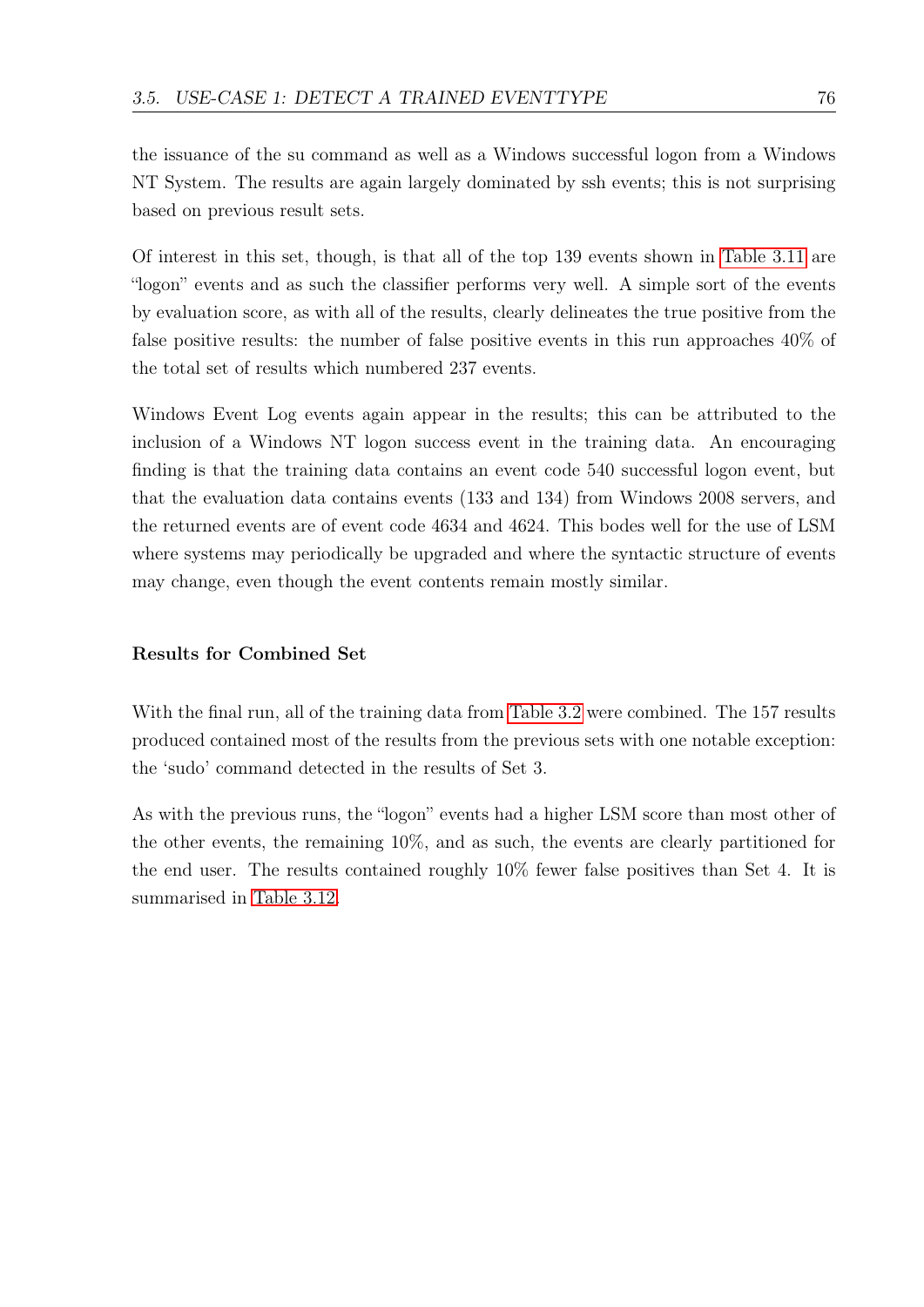| no.            | score    | event                                                                                                                                                             |
|----------------|----------|-------------------------------------------------------------------------------------------------------------------------------------------------------------------|
| 1              | 0.648782 | Mar 31 23:48:20 mx dovecot: imap-login: Login: user= <sbuys>,<br/>method=PLAIN, rip=192.168.0.1, lip=192.168.0.1, TLS</sbuys>                                     |
| $\overline{2}$ | 0.648370 | Audit Success, 2012/06/07 12:25:28<br>PM, Microsoft-Windows-Security-Auditing, 4624, Logon, "An account was<br>successfully logged on                             |
| 8              | 0.616020 | Jun 4 07:14:11 dryder sshd[34217]: error: PAM: authentication error for<br>illegal user security from 192.168.0.1                                                 |
| 90             | 0.610023 | Apr 17 12:17:01 acmefileserver CRON[3535]: pam unix(cron:session):<br>session opened for user root by $(\text{uid}=0)$                                            |
| 91             | 0.609866 | Apr 14 21:48:55 acmepayroll sshd[1827]: pam unix(sshd:auth):<br>authentication failure; $logname =uid = 0$ euid=0 tty=ssh ruser=<br>$rhost=192.168.0.1$ user=root |
| 96             | 0.608430 | Apr 17 15:34:59 acmefileserver sshd[11228]: Failed password for invalid<br>user admin from 192.168.0.1 port 56528 $\mathrm{ssh}2$                                 |
| 103            | 0.596225 | Jun 4 14:27:27 dryder sshd[67006]: error: PAM: authentication error for<br>root from 192.168.0.1                                                                  |
| 105            | 0.592346 | Apr 17 15:28:39 acmefileserver sshd[7734]: Invalid user teacher from<br>192.168.0.1                                                                               |
| 112            | 0.590960 | Jun 4 13:52:56 dryder sshd $[64455]$ : error: PAM: authentication error for<br>news from 192.168.0.1                                                              |
| 114            | 0.587433 | Apr 14 22:07:43 acmepayroll sshd[8376]: Failed password for root from<br>192.168.0.1 port 37444 ssh2                                                              |
| $125\,$        | 0.584880 | Apr 17 15:32:36 acmefiles erver sshd $[10077]$ : pam unix(sshd:auth): check<br>pass; user unknown                                                                 |
| 134            | 0.575172 | Apr 17 15:35:00 acmefiles erver sshd $[11243]$ : pam unix(sshd:auth):<br>authentication failure; logname= uid=0 euid=0 tty=ssh ruser=<br>$rhost=192.168.0.1$      |
| 145            | 0.528018 | Audit Success, $2012/06/07$ 12:32:41<br>PM, Microsoft-Windows-Security-Auditing, 4932, Directory Service<br>Replication                                           |
| 157            | 0.501826 | Information, $2012/05/28$ 04:25:56 PM, Microsoft-Windows-MSDTC<br>2,4202, TM, "MSDTC started with the following settings                                          |

<span id="page-86-0"></span>Table 3.12: Combined Run Results Summary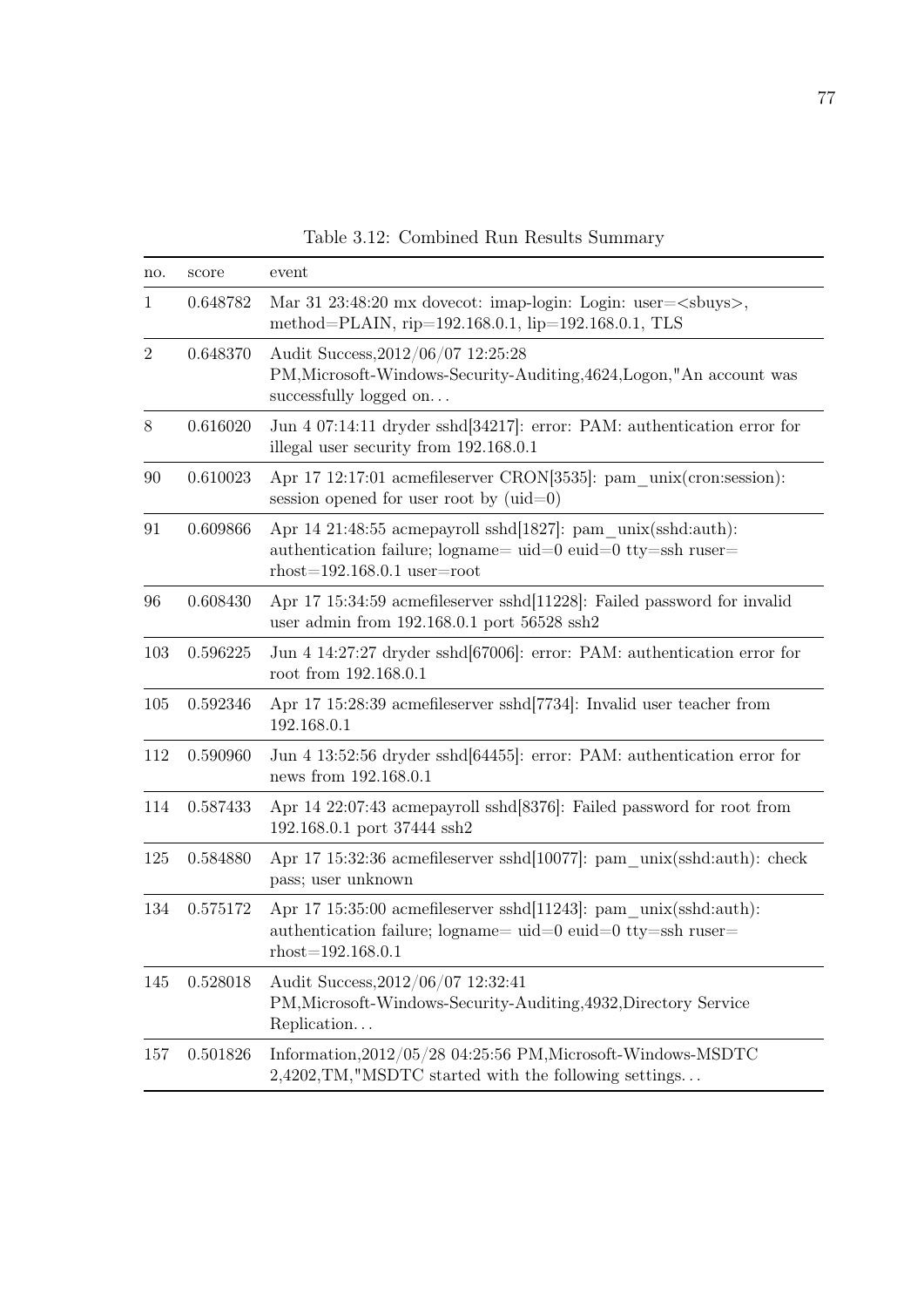## 3.5.8 Findings

|                               | Set 1          | Set 2    | Set 3    | Set 4    | Combined |
|-------------------------------|----------------|----------|----------|----------|----------|
| # Results                     | 13             | 127      | 133      | 237      | 157      |
| $#$ Logon Success Events      | $\overline{2}$ | 4        | 2        | 4        | 4        |
| $#$ Logon Events              |                | 121      | 133      | 139      | 139      |
| $#$ False Positives           | 6              | 6        | 0        | 98       | 18       |
| $#$ False Negatives           | 127            | 13       |          |          | 0        |
| Lowest Correct LSM Score      | 0.639554       | 0.515225 | 0.515131 | 0.574475 | 0.531616 |
| Highest Incorrect LSM Score   | 0.585295       | 0.581767 |          | 0.568002 | 0.606832 |
| Incorrect Mixed into Correct? | Nο             | Yes      | Nο       | Nο       | Yes      |

<span id="page-87-0"></span>Table 3.13: Results Summary for Use-Case 1

The experiments conducted in this use-case illustrated the potential use of LSM for SIEM implementers when having to deal with large sets of data, where the eventtype of the incoming data needs to be identified. This is useful for the SIEM implementer for detecting variations on the data that may have been unanticipated, for example a new format of an event after an upgrade to software, or during the implementation or normalisation phases, where a high degree of accuracy is needed for reporting and for correlation to truly be effective.

[Table 3.13](#page-87-0) summarises the finding for the this use-case. The impact of training data on the classifier's performance can be seen clearly in the difference in False Negative counts between Set 1, 4 and the Combined Set. Set 3 clearly had the most success clarity although, unfortunately, seven logon events were not classified.

It is common practice in information retrieval to measure the recall and precision of machine classification. Additionally, the *f-measure* of a classifier's performance gives the evaluators a combined metric [\(Bellegarda, 2008\)](#page-120-0). Recall is a measure of the classifier's ability to identify all the relevant events. *Precision* is a measure of the classifier's accuracy, the ability to identify only relevant events. The f-measure [\(Riloff and Lehnert, 1994\)](#page-125-0) is calculated to provide a summary of the overall performance of the classifier.

 $recall = \frac{number\ of\ relevant\ events\ retrieved}{total\ number\ of\ relevant\ events}$ total number of relevant events

 $precision = \frac{number\ of\ relevant\ events\ retrieved\ events}{total\ number\ of\ retrieved\ events}$ total number of retrieved events

 $F = 2 \times \frac{precision \times recall}{precision + recall}$  $precision + recall$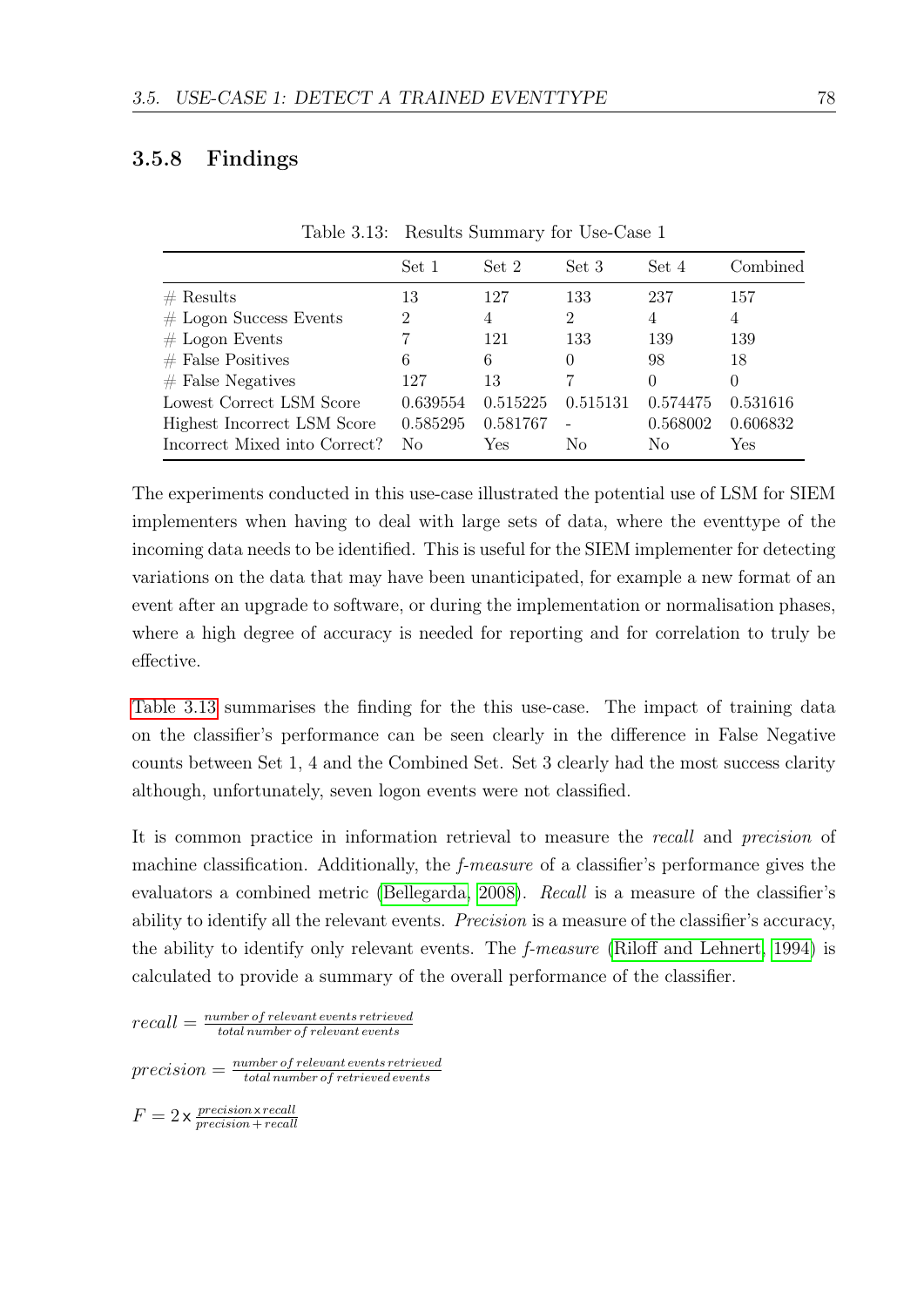|          | Logon Success |           |           |        |           |           |
|----------|---------------|-----------|-----------|--------|-----------|-----------|
|          | Recall        | Precision | f-measure | Recall | Precision | f-measure |
| Set 1    | 0.50          | 0.15      | 0.24      | 0.05   | 0.54      | 0.09      |
| Set 2    | 1.00          | 0.03      | 0.06      | 0.87   | 0.95      | 0.91      |
| Set 3    | 0.50          | 0.02      | 0.03      | 0.96   | 1.00      | 0.98      |
| Set 4    | 1.00          | 0.02      | 0.03      | 1.00   | 0.59      | 0.74      |
| Combined | 1.00          | 0.03      | 0.05      | 1.00   | 0.89      | 0.94      |

<span id="page-88-0"></span>Table 3.14: Use-Case 1 Classifier Performance

[Table 3.14](#page-88-0) represents the performance of the classifier and as can be seen, the results vary wildly based on the training data provided. Be that as it may, the "logon" eventtype classification for Sets 2, 3 and Combined performed very well.

LSM is assumed to perform at its best when there are clear differences between the categories that need to be dealt with, as discussed in the Literature Review in [section 2.3.](#page-42-0) In the tests, the structure of "logon failed" and "logon success" events did not vary enough and this was strongly reflected in the results seen in [Table 3.14.](#page-88-0) The lesson learnt through this was that for broad categories of eventtype classes, LSM seems potentially more useful. LSM performed well when disambiguating both types of "logon" events from the counter samples.

It is noted that the use-case deals with a relatively simplistic approach to training data and counter sample selection and that results may be refined and improved with more iterations of the process. For example, if an explicit category for "logon failed" events were to be added to the classifier using the events from the results, the resulting classifier could be used to disambiguate the events even further. This process could be repeated or the classifiers could be serialised, with the original classifier processing events into "logon" and "not logon" events and a subsequent classifier disambiguating the events contained in the "logon" results through the use of clustering. Clustering is investigated in Use-Case 3 [\(section 3.7\)](#page-102-0).

The experiment yielded valuable variations of different ssh events, as shown in the table below [Table 3.15.](#page-89-0) This subtle difference has enormous value when dealing with correlation and analysis but is also extremely important to detect during the normalisation and classification processes of SIEM implementation.

The importance of correct training data selection is illustrated clearly by the difference in results with the four evaluation sets. It is a known property of LSM that its performance is affected by the training data provided, as previously discussed in [section 2.3.](#page-42-0) It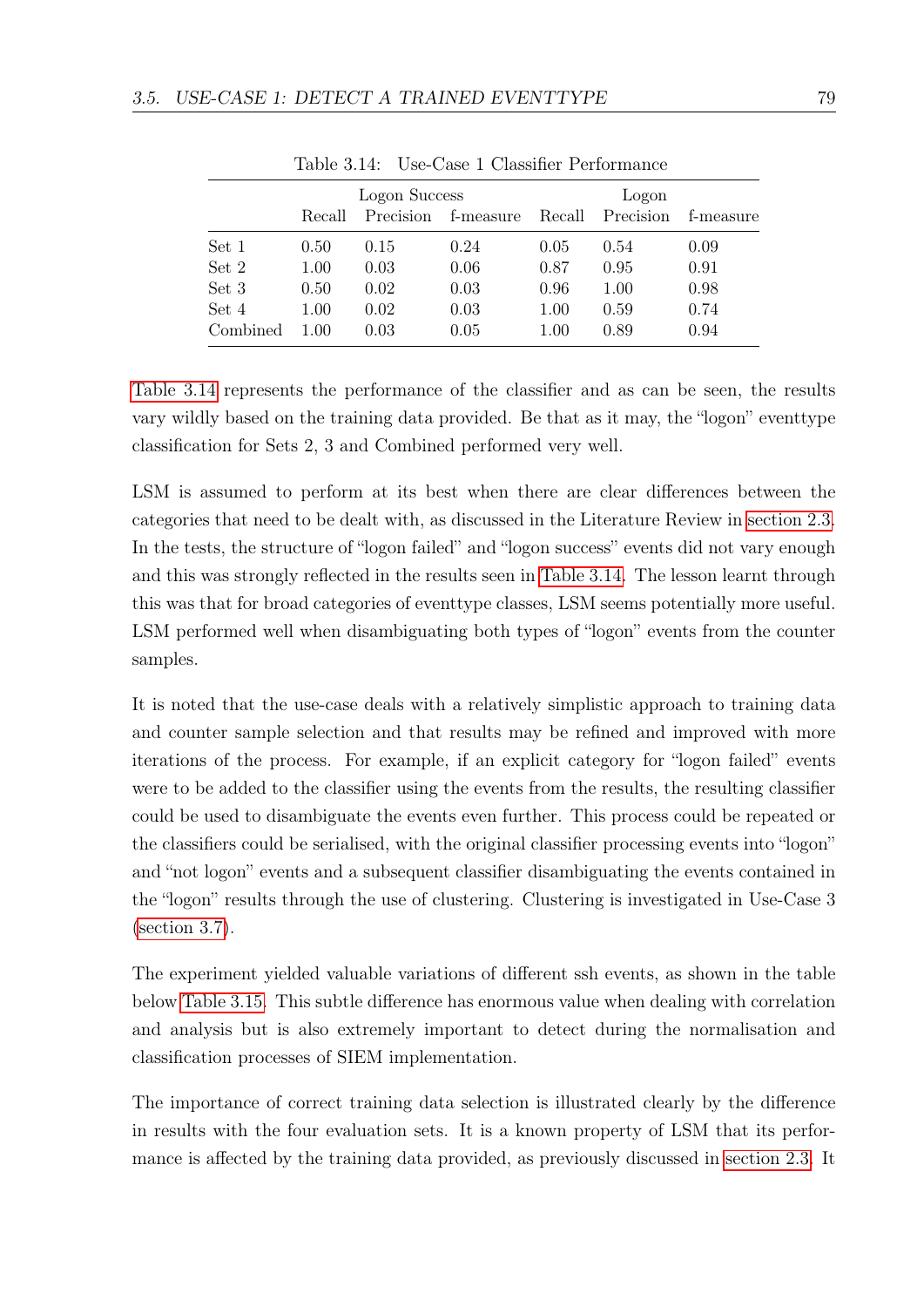| <b>SSH Event Variations</b>                                                                                             |  |
|-------------------------------------------------------------------------------------------------------------------------|--|
| Jun 4 14:27:27 dryder sshd[67006]: error: PAM:<br>authentication error for root from 192.168.0.1                        |  |
| Jun 4 14:05:30 dryder sshd[65588]: error: PAM:<br>authentication error for <i>illegal</i> user uucp from<br>192.168.0.1 |  |
| Jun 4 13:52:56 dryder sshd[64455]: error: PAM:<br>authentication error for news from 192.168.0.1                        |  |

<span id="page-89-0"></span>Table 3.15: SSH Event Variations

was encouraging to find that the final evaluation, where all training data was combined, also delivered good results, implying that the challenge of training data selection can be managed.

The differences do, however, illustrate that the system relies heavily on a proper coverage of samples within the domain. Compare the number of results from Set 1 to the results obtained in the final evaluation. Set 1 was dominated by Windows Event Log events and as a result the bulk of the "logon" events detected using the other sets was not detected. For LSM to be effective in this use-case, an event specialist would need to have access to sufficient samples, either obtained through manual searching as with this research, or provided by a third party.

From the perspective of a SIEM implementer, this use-case is deemed to be a success if the original requirement is relaxed from detecting "logon success" to detecting "logon" events. Multiple iterations become practical if LSM is integrated properly into a practical framework for the user through which samples and training data can be easily manipulated with the availability of the correct pre-processing.

The tool-chain is very important when dealing with LSM in a practical setting. As was seen with the results, the LSM distance measure, or score, provided a guideline to the user, but selecting the correct thresholds may be a challenge. To that end, it would be more beneficial to have access to the LSM results in an integrated environment that would allow the user to sort results, re-run or refine results or perhaps allow for the adjustment of the score threshold interactively.

During the evaluation of Set 3, a 'sudo' event was detected that did not appear in the results of the other evaluation runs. This detection points to the need to have variability in training data selection coupled with careful iteration when using LSM in this usecase. Naively training all sample data and counter samples may displace some of the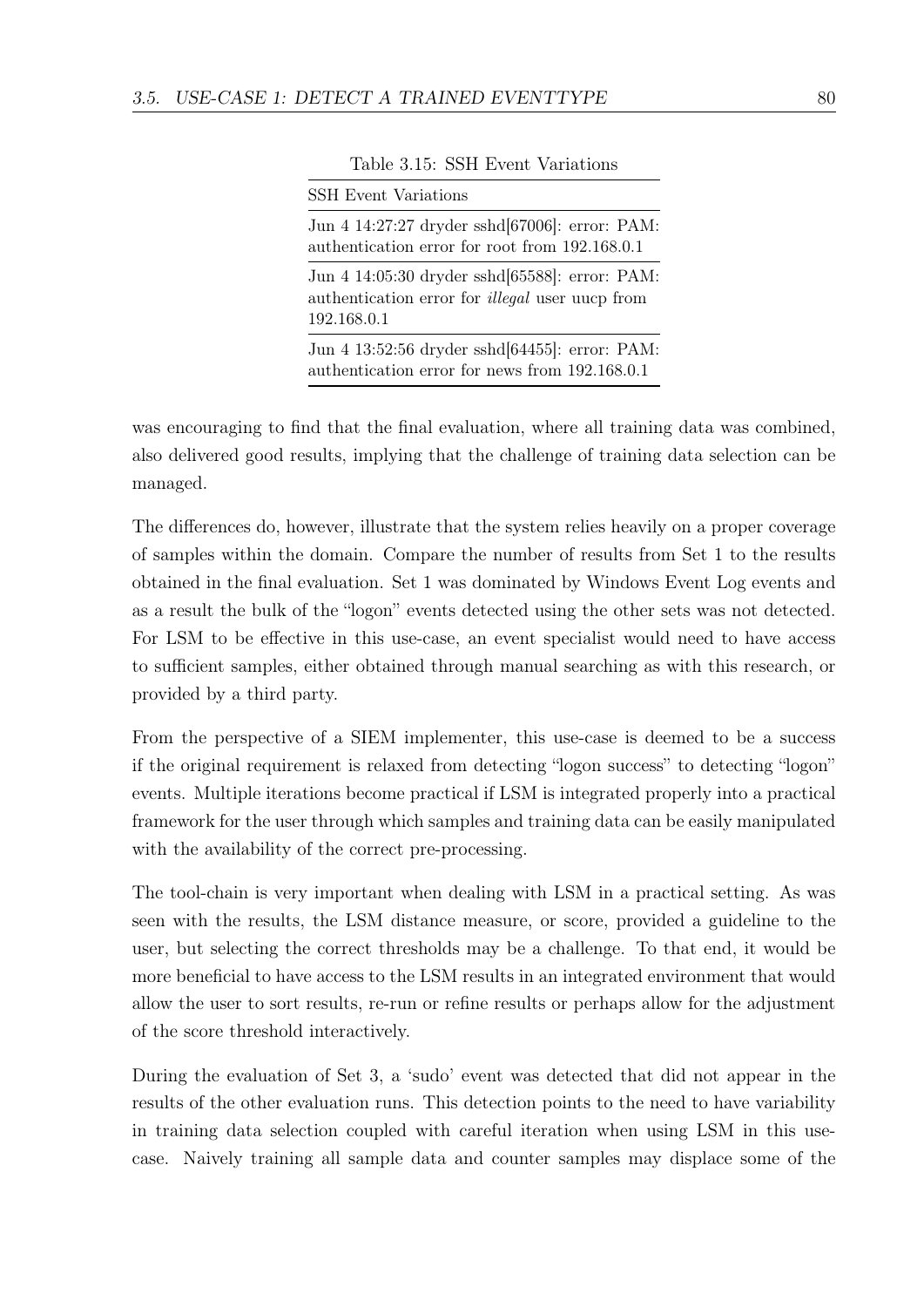possible fringe results that could be obtained and could warrant careful iteration, as well as multiple runs, during normal LSM usage.

# 3.6 Use-Case 2: Detect Multiple Sourcetypes from a Single Stream

Log sources can often blend different sourcetypes into a single event stream. A good example of this is a Syslog [\(Syslog, 2012\)](#page-126-0) server that accepts Syslog messages from multiple types of source systems. The source systems may have no relation to each other or may be multiple instances of the same technology, producing the same sourcetype. It is often deceptively simple to put a Syslog server in place to facilitate log management. However, if such a system is not properly configured, all the different source systems may log their events into a common file such as /var/log/syslog.

When implementing a SIEM, it is often necessary to configure the system for specific sourcetypes. Support for different sourcetypes normally comes in the form of add-ons, also referred to as plug-ins or adaptors, which contain the relevant normalisations, regular expressions or other appropriate measures that enable the SIEM to recognise the appropriate fields. If these add-ons or plug-ins are misconfigured, or not enabled, the SIEM's functionality may be seriously hampered. LSM could potentially identify the relevant sourcetypes and help the SIEM implementer achieve a higher degree of confidence that all relevant add-ons have been enabled.

The aim of this experiment is to determine if a SIEM implementer or security analyst can use LSM to search for known sourcetypes in a large collection of events. The experiment should therefore use LSM to identify selected sourcetypes and report back to the user.

In order to facilitate this experiment, four sourcetypes were selected and an LSM classifier prepared with training data from the selected sourcetypes, which in turn were associated with four distinct categories within the LSM map. This map was used to evaluate a collection of 51,000 events randomly selected from the thesis data set. A successful evaluation would be able to indicate to the user that an evaluated event belonged to one of the pre-trained categories. Events that did not match any of the categories should be identifiable by a comparatively lower LSM score associated to the result.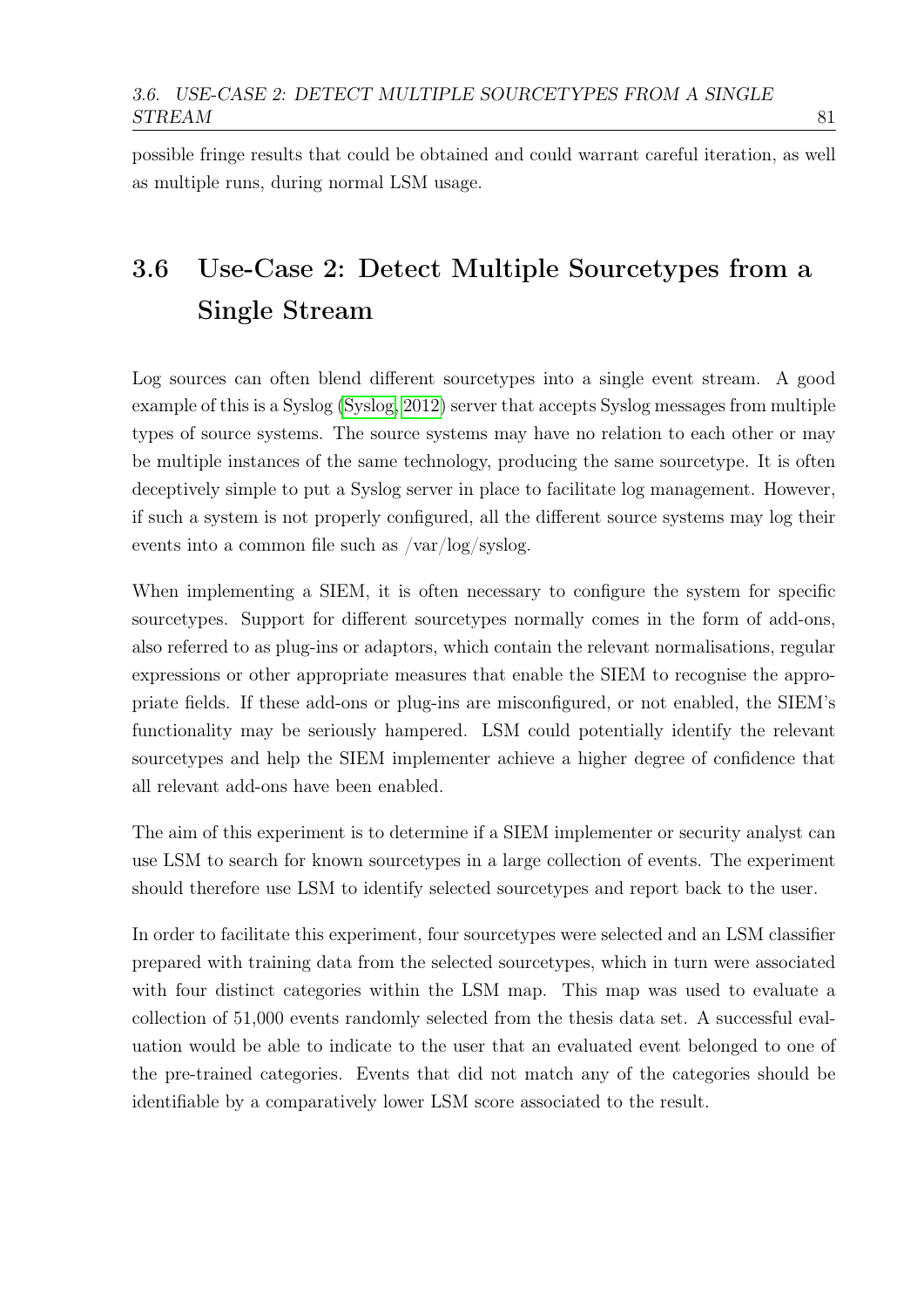# 3.6.1 Design



<span id="page-91-0"></span>Figure 3.16: Use-Case 2 High Level Process Flowchart

This use-case shares several features with Use-Case 1 discussed in [section 3.5,](#page-67-0) the major difference being that four different sourcetypes were chosen as opposed to a single eventtype. In this experiment multiple eventtypes associated with a sourcetype were trained. Use-Case 1 dealt with detail related to the LSM processing framework and some of those details are not repeated within this section; the reader is referred to [section 3.3](#page-57-0) and [section 3.5](#page-67-0) for more detail related to the processes.

This section starts with the description of the training data used and then delves into some of the unique challenges faced when trying to analyse large data sets. It then concludes with the results of the experiments and the findings thereof.

[Table 3.16](#page-92-0) contains the category to sourcetype mapping for the training data. Little to no attention was given to the composition of the events within the training data files over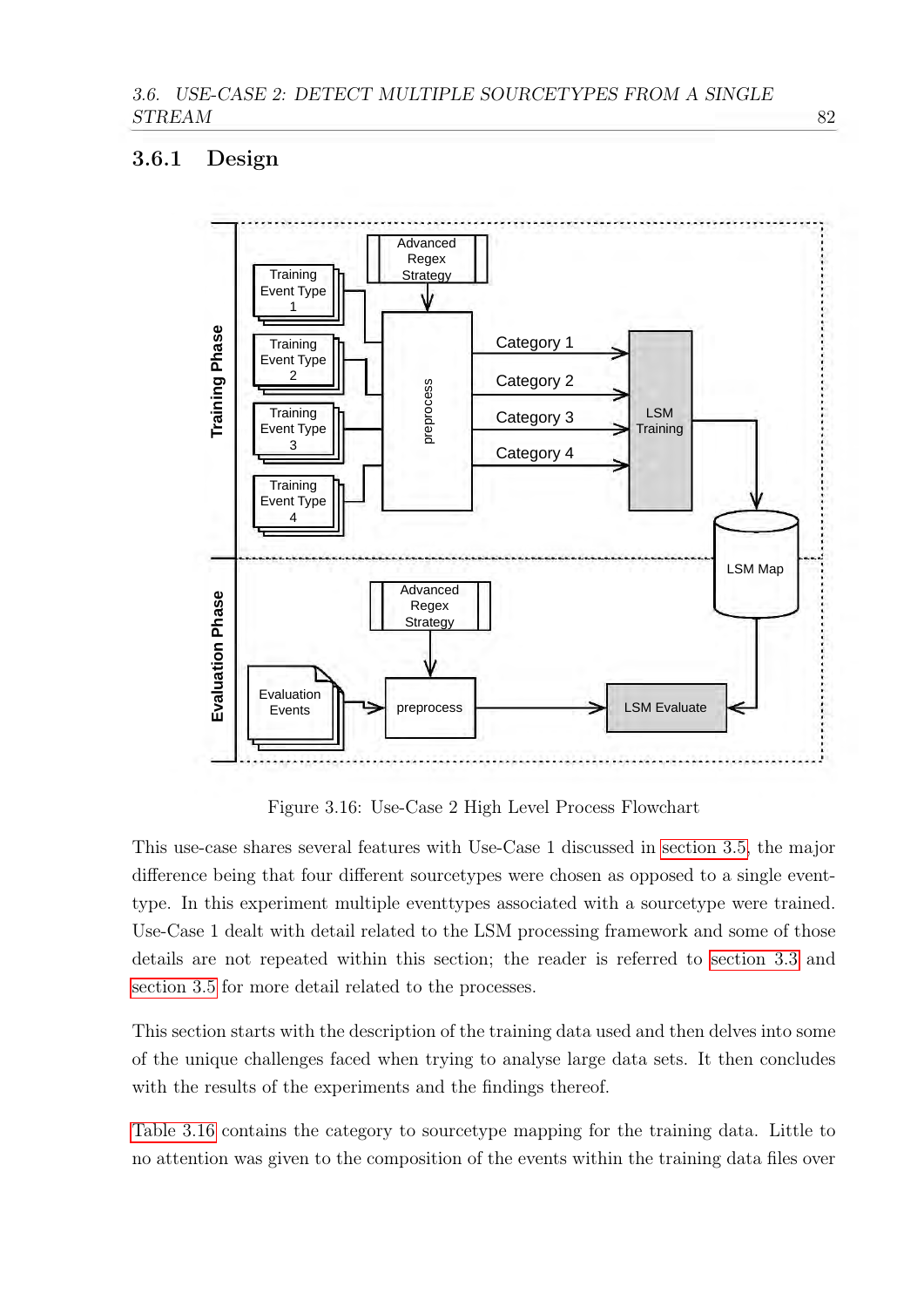| Category       | Sourcetype       | Description                                                                                                       |
|----------------|------------------|-------------------------------------------------------------------------------------------------------------------|
| 1              | Dovecot IMAP     | A collection of 59 Dovecot events containing<br>various eventtypes.                                               |
| $\overline{2}$ | <b>BIND</b>      | Nine BIND DNS server query events                                                                                 |
| 3              | F5               | containing a single eventtype<br>Eighteen F5 Application Security Manager                                         |
| 4              | Windows Security | events containing multiple eventypes<br>Twenty Windows Security Event Log events<br>containing multiple eventypes |

<span id="page-92-0"></span>Table 3.16: Use-Case 2 Training Data

and above a check that it was the correct sourcetype and to reduce the count of the events in the training data files. This was done to accelerate the LSM training process as well as to simulate what an event specialist may do in a possible production environment.

As with Use-Case 1, a dimensionality of 200, suitable for the English language, was selected and the LSM classifier was instructed to create bi-grams. The process flow of the experiment is shown in [Figure 3.16,](#page-91-0) where the primary difference to the previous use-case was the use of four LSM categories.

## 3.6.2 Anticipated Findings

It was anticipated that LSM would perform well as it was analogous to Use-Case 1. There was a concern that the larger set of training data used in comparison to Use-Case 1 could lower the quality of the results. The experiment, however, without undue attention given to the training data, continued as designed to stay true to the goal of this research which is to investigate if LSM could form a practical part of the tool-chain available to an event specialist. Having to train practitioners in the art of data composition and the nuances of training data selection seemed to be in conflict with this goal.

# 3.6.3 Results

In Use-Case 1, result analysis was relatively straightforward: results could either match or not match the trained eventtype and all results were sorted according to LSM score. The result sets were relatively small, not counting more than a couple of hundred. Use-Case 2, however, dealt with 51,000 results per experiment and is discussed in the next section.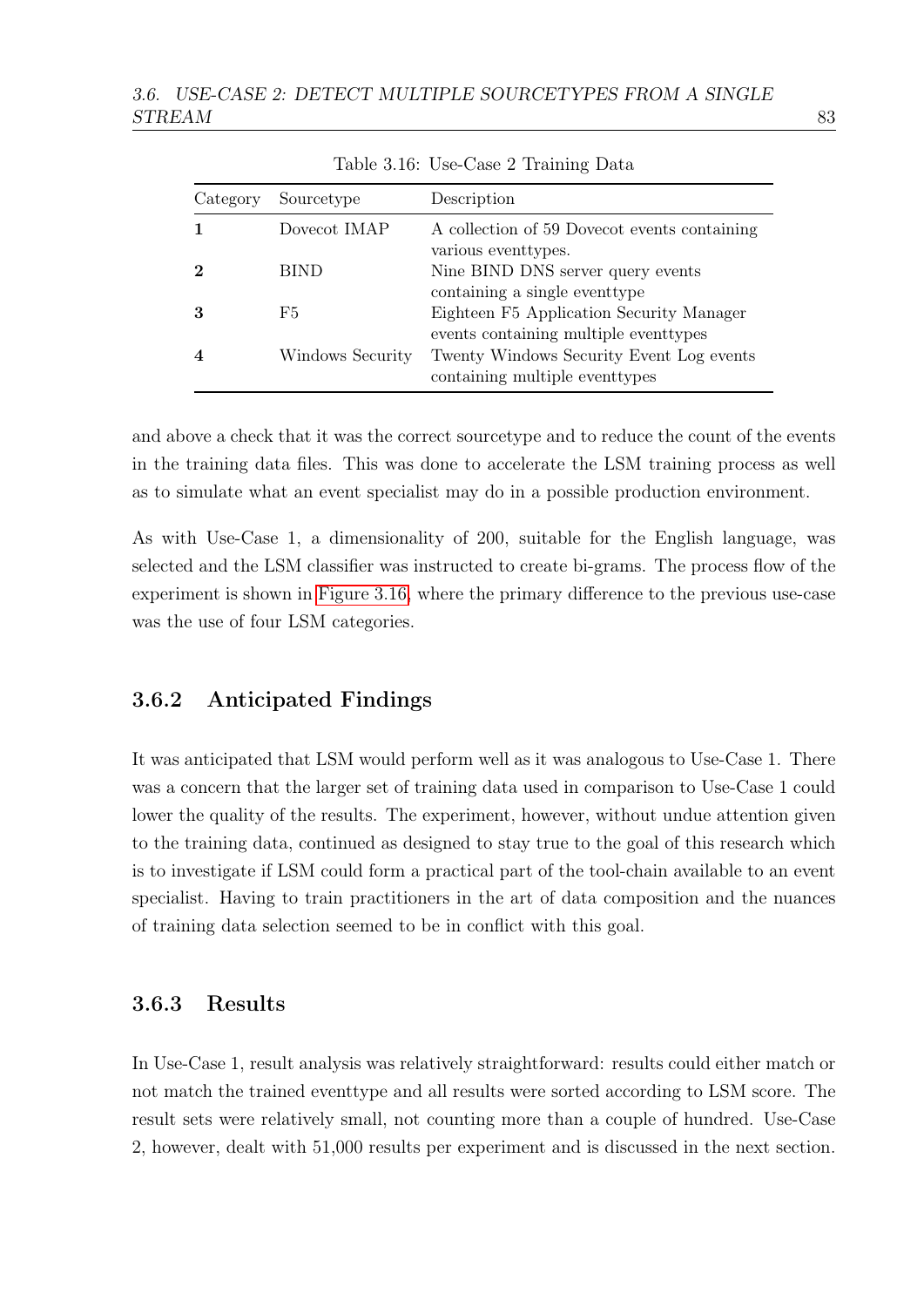#### 3.6. USE-CASE 2: DETECT MULTIPLE SOURCETYPES FROM A SINGLE STREAM 84

As discussed in [subsection 2.3.2,](#page-43-0) LSM result scores for an evaluation sum to a floating point number of 1.0. Results for all category 1 matches ranged from 0.273975 to 0.391778. An attempt was made to filter events according to LSM score but the threshold for such a filter was not apparent. Manual inspection and a couple of threshold setting test runs wielded no noteworthy results. An attempt to find a software-based programmatic solution led to a practical and informative visualisation of the results which proved to be sufficient for the experiment and pointed the way to possible user interface features in a production LSM tool, or alternatively, the basis for an algorithmic solution. The investigation of such a solution, however, was outside the scope of this research.

The graphs in the section that follows are based on a simple count of distinct LSM result scores due to the relative uniformity of the events after the pre-processing discussed in [subsection 3.5.2;](#page-71-1) this approach worked surprisingly well. Most of the graphs clearly indicate large groupings of events and also the minimum and maximum LSM score ranges that the research should investigate. For completeness, the top results were also investigated for all experiments in this use-case to verify which results the classifier deemed to be most similar to the semantic anchor for that category.

Category 1 was trained with Dovecot IMAP training data and the results for category 1 matches are described in [Table 3.17.](#page-95-0) The table contains selected events from the total result set, events which were selected for discussion based on a manual search for category 1 results and by seeking out the large clusters of positive matches visualised in [Figure 3.17.](#page-94-0) The table illustrates a sampling of both false positive and false negative results returned from the classifier. It is encouraging that the true positives (event 46506 and 46509) ranked relatively high on an LSM score basis compared to other results but unfortunately, the visualisation did not assist in identifying these matches.

The true negative results (such as event 47856 and 49320) are disappointing as the Dove-Cot IMAP events were clearly misclassified. The events have been classified as Category 4 results, with the events to the table in the interest of providing comparative data. It is noted that Dovecot Session Disconnected events such as these did not appear in the training data and that may explain the phenomenon. The visualisation in [Figure 3.17](#page-94-0) did not assist with finding the true positive results and primarily just indicate that a large quantity of relatively weak results are contained in this result set due to the bias of larger counts towards the middle of the distribution.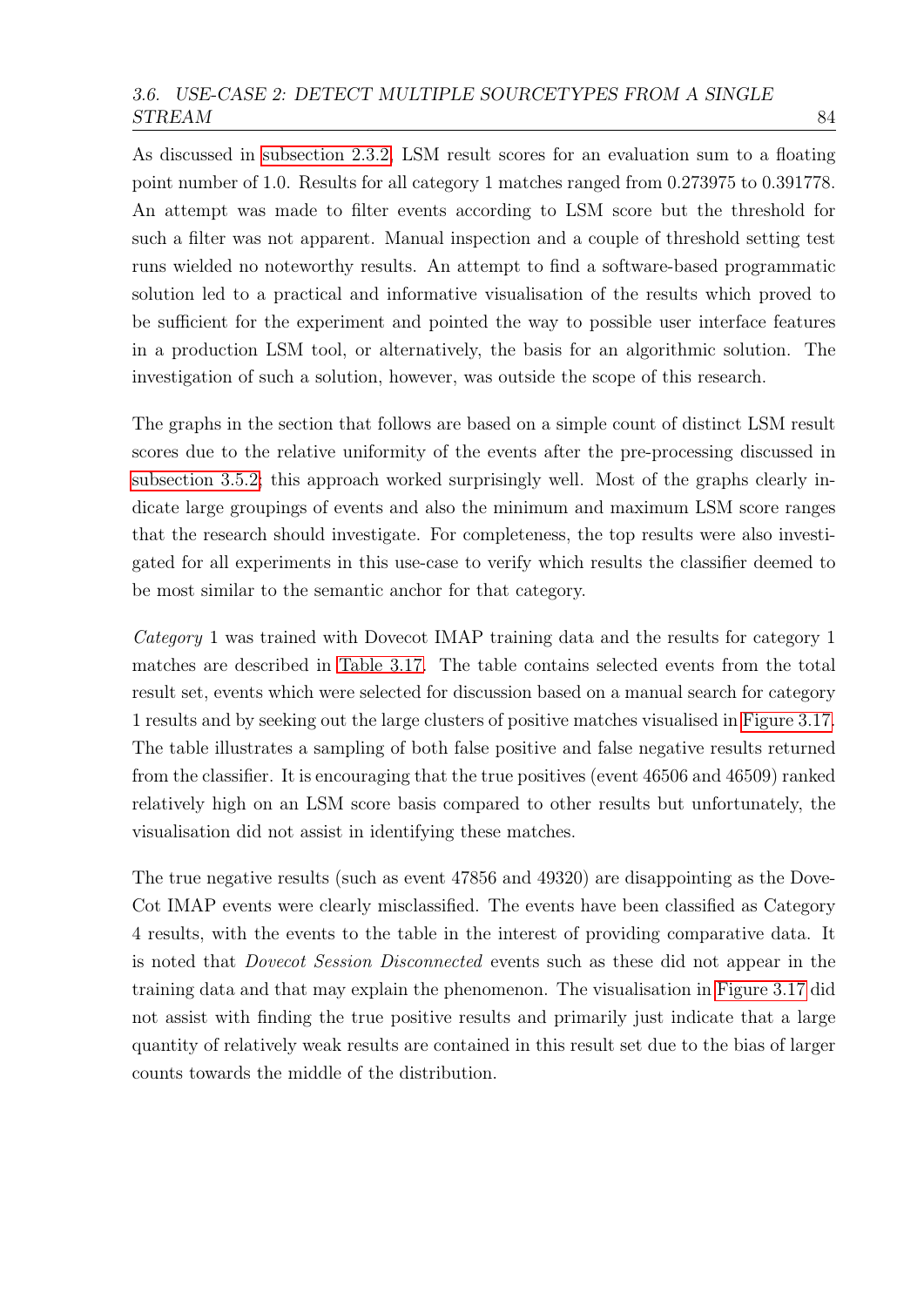

<span id="page-94-0"></span>Figure 3.17: Use-Case 2: Selected Results (Category 1)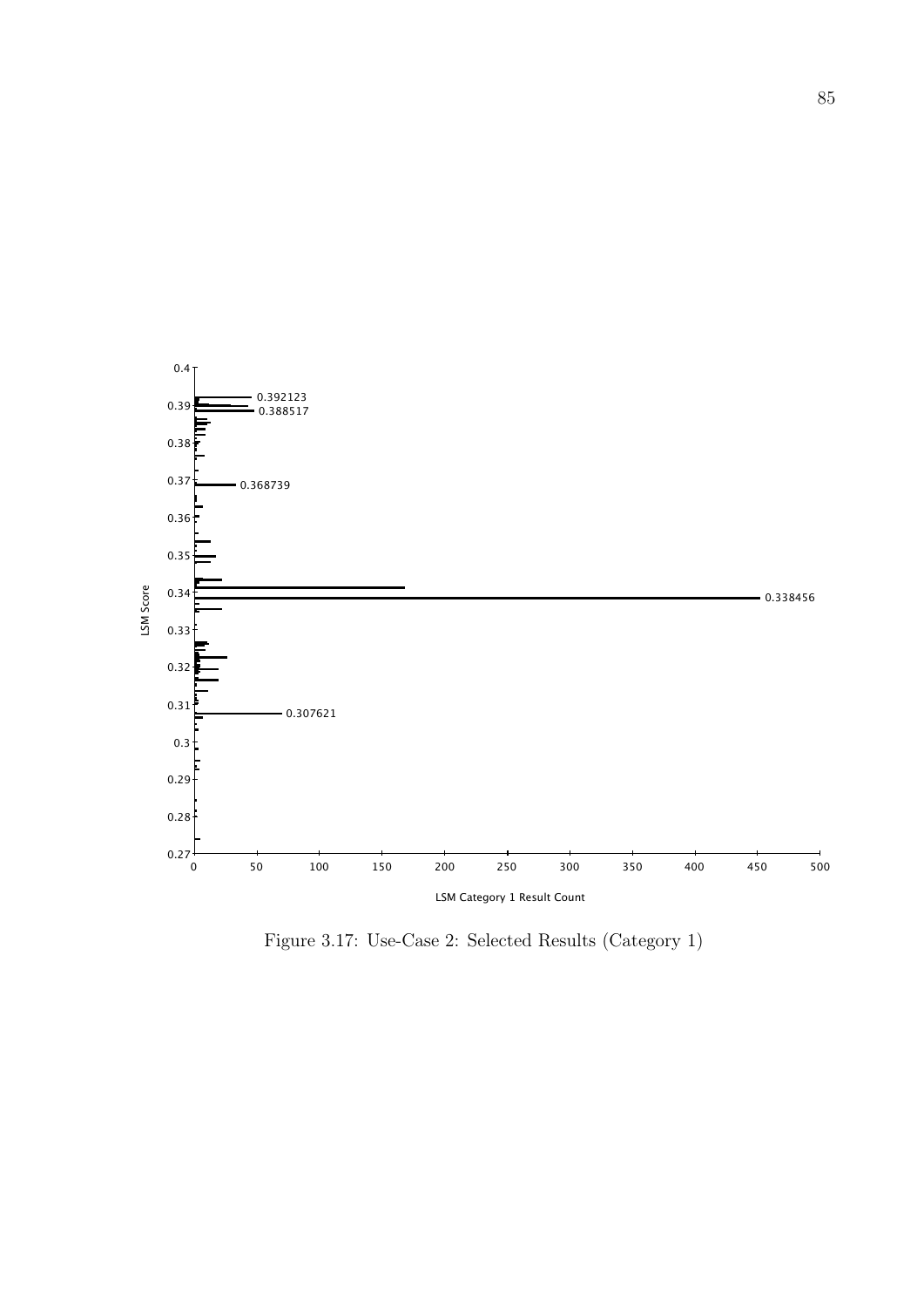| no.<br>result          | category       | score    | event                                                                                                                                                                                                                                                                          |  |
|------------------------|----------------|----------|--------------------------------------------------------------------------------------------------------------------------------------------------------------------------------------------------------------------------------------------------------------------------------|--|
| 59                     | 1              | 0.392123 | [DEBUG] [06/19/2012 12:30:48.428] [1700]<br>[ZenworksWindowsService] [29] []<br>[CacheableHttpWebResponse] [] [Getting]<br>Response Stream                                                                                                                                     |  |
| 46191                  | 1              | 0.388517 | [DEBUG] [06/19/2012 22:30:55.960] [1700]<br>[ZenworksWindowsService] [9] [] [SoapUtility]<br>[Checksumming soap call with UID:<br>Containment:GetContainment                                                                                                                   |  |
| 46506<br>True Positive | 1              | 0.379167 | Feb 28 16:03:24 vmail dovecot:<br>IMAP(user@DOMAIN): Disconnected                                                                                                                                                                                                              |  |
| 46509                  | $\mathbf 1$    | 0.378285 | Mar 31 23:48:20 mx dovecot: imap-login:<br>Login: user= <sbuys>, method=PLAIN,<br/><math>rip=192.168.0.1</math>, <math>lip=192.168.0.1</math>, TLS</sbuys>                                                                                                                     |  |
| True Positive<br>46656 | $\mathbf 1$    | 0.368739 | Apr 15 21:47:34 192.168.0.1 [UPnP set event:<br>Public UPNP C3 from source 192.168.0.1,                                                                                                                                                                                        |  |
| 48869                  | 1              | 0.338456 | Jun 4 13:42:39 kelvin portfwd[13909]: copy:<br>Failure reading from socket: Connection reset<br>by peer                                                                                                                                                                        |  |
| 50699                  | $\mathbf 1$    | 0.307621 | Jun 4 08:33:39 kelvin last message repeated 2<br>times                                                                                                                                                                                                                         |  |
| 47856                  | 4              | 0.354017 | Alert 1332871659.46765: - dovecot, 2012 Mar<br>27 20:07:39 mx->/var/log/syslog Rule: 9706<br>(level 3) $\rightarrow$ 'Dovecot Session Disconnected.'<br>Src IP: (none) User: (none) Mar 27 20:07:38<br>mx dovecot: IMAP(sbuys): Disconnected:<br>Logged out bytes $=$ 477/7516 |  |
| True Negative          |                |          |                                                                                                                                                                                                                                                                                |  |
| 49320<br>True Negative | $\overline{4}$ | 0.338442 | Alert 1333174883.20854: - dovecot, 2012 Mar<br>31 08:21:23 mx->/var/log/syslog Rule: 9706<br>(level 3) $\rightarrow$ 'Dovecot Session Disconnected.'<br>Src IP: (none) User: (none) Mar 31 08:21:22<br>mx dovecot: IMAP(sbuys): Disconnected:<br>Logged out bytes $=$ 257/1343 |  |

<span id="page-95-0"></span>Table 3.17: Use-Case 2 Category 1 Results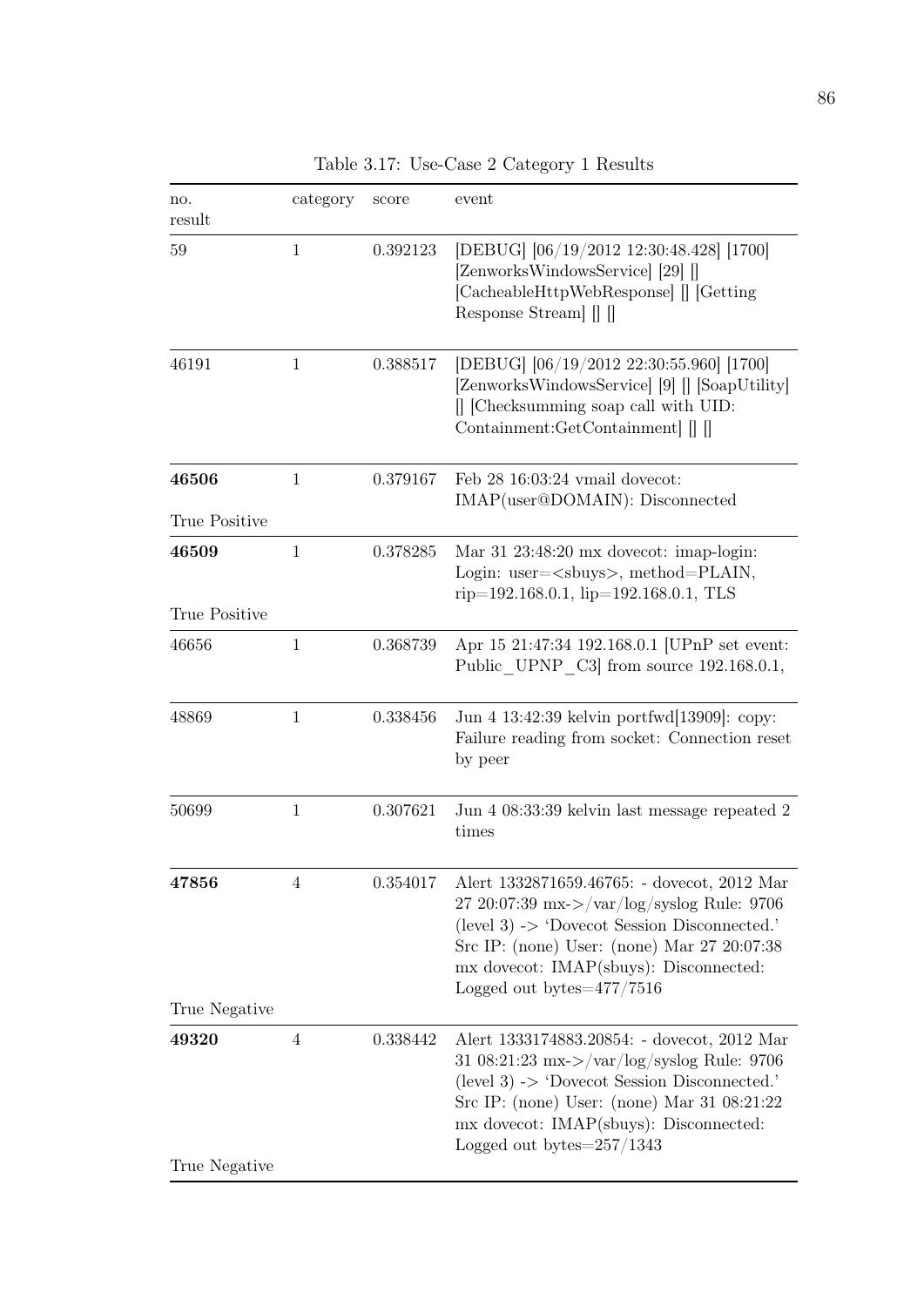

<span id="page-96-0"></span>Figure 3.18: Use-Case 2: Selected Results (Category 2)

Category 2 is represented in [Figure 3.18](#page-96-0) and shows a large concentration of results at the very top of the LSM Score axis; results were investigated and summarised in [Table 3.18.](#page-97-0) In Category 2, BIND DNS Query, matching proved to be very successful. It was also encouraging that the results were obtained from a relatively small collection of training events – nine events in fac[tTable 3.16.](#page-92-0)

Of further interest is that [Figure 3.18](#page-96-0) is clearly dominated by results that have all clustered towards the maximum LSM result score obtained for this evaluation run. An investigation of the results shows that the top results are true positive results. False positive results rank lower than the true positive results and are relatively low in number as shown in [Figure 3.18.](#page-96-0)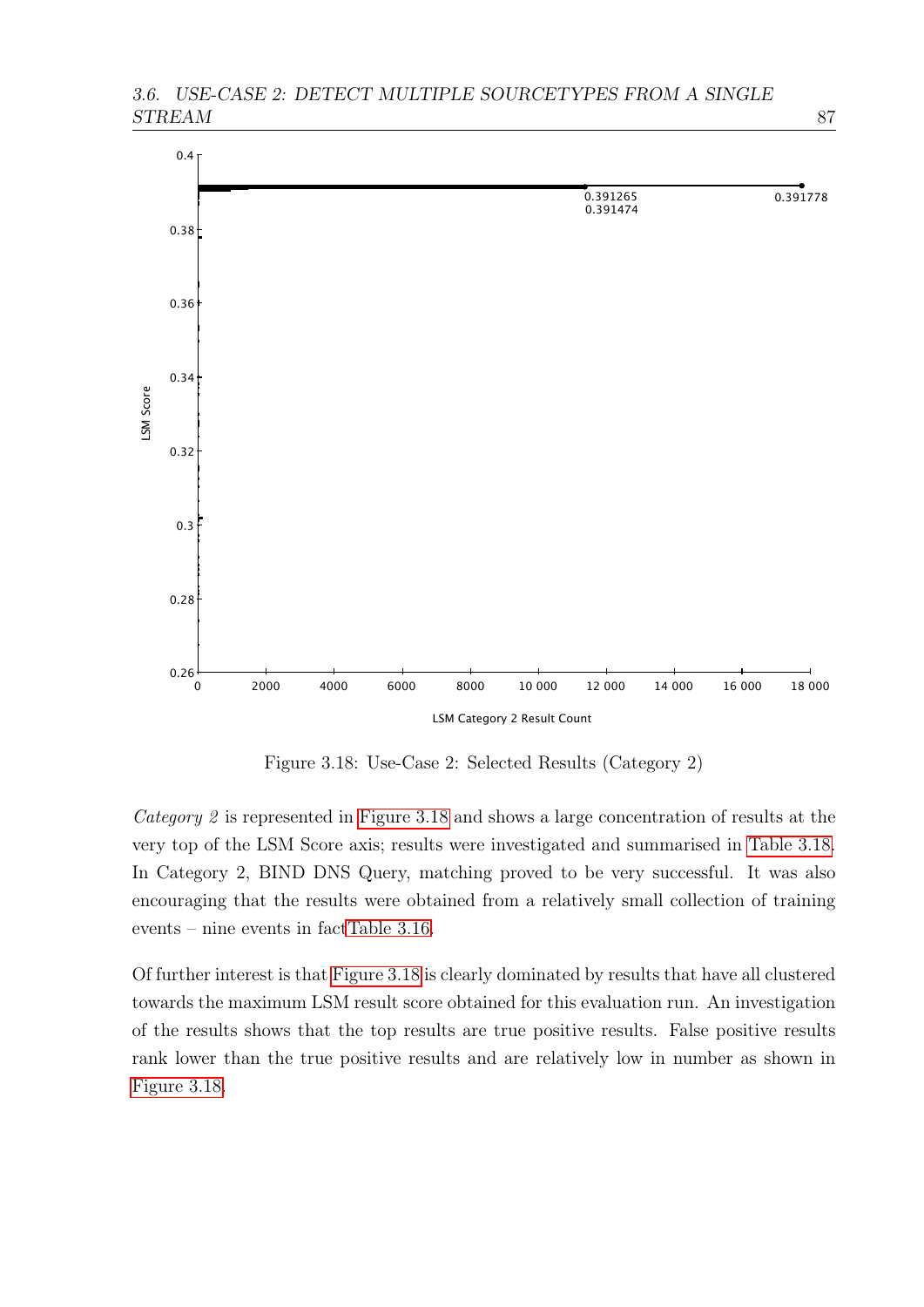| no.   | category                    | score    | event                                                                                                                                          |
|-------|-----------------------------|----------|------------------------------------------------------------------------------------------------------------------------------------------------|
| 107   | $\mathcal{D}_{\mathcal{L}}$ | 0.391778 | 16-May-2012 09:39:05.175 queries: info: client<br>192.168.0.1#25288: query: DOMAIN IN A -E                                                     |
| 29233 | $\overline{2}$              | 0.391265 | 16-May-2012 09:38:48.586 queries: info: client<br>192.168.0.1#64418: query: DOMAIN IN<br>$A A A A - E$                                         |
| 17858 | $\mathcal{D}$               | 0.391474 | 16-May-2012 09:35:36.099 queries: info: client<br>192.168.0.1#32819: query: DOMAIN IN A -                                                      |
| 50999 | $\mathcal{D}_{\mathcal{L}}$ | 0.267629 | Information, $2012/05/15$ 05:25:07<br>AM, SceCli, 1704, None, Security policy in the<br>Group policy objects has been applied<br>successfully. |

<span id="page-97-0"></span>Table 3.18: Use-Case 2 Category 2 Results

Category 3 deals with the attempted categorisation of F5 Application Security Manager (ASM) events. The evaluation data set, however, contained no F5 ASM [Table 3.16](#page-92-0) events and as such, no true positive results were anticipated for category 3. A summary of the results from the evaluation run can be seen in [Table 3.19;](#page-99-0) the results are also visualised in [Figure 3.19.](#page-98-0) The F5 ASM is a web application firewall that deals with web-related traffic. It is thus interesting to note that based on the samples from the results, results were dominated by firewall events and other content filtering solutions. Also, there were events from other F5 devices (event 47694 and 48214) which may be of some value to a SIEM implementer.

Of notable interest in this particular result was the distribution of events in the visualisation in [Figure 3.19.](#page-98-0) The bulk of the events were not clearly clustered at the top of the LSM Score axis as with the results of category 2 [Figure 3.18.](#page-96-0) As far as its distribution of events is concerned, the visualisation more closely relates to that of category 1 [Figure 3.17.](#page-94-0)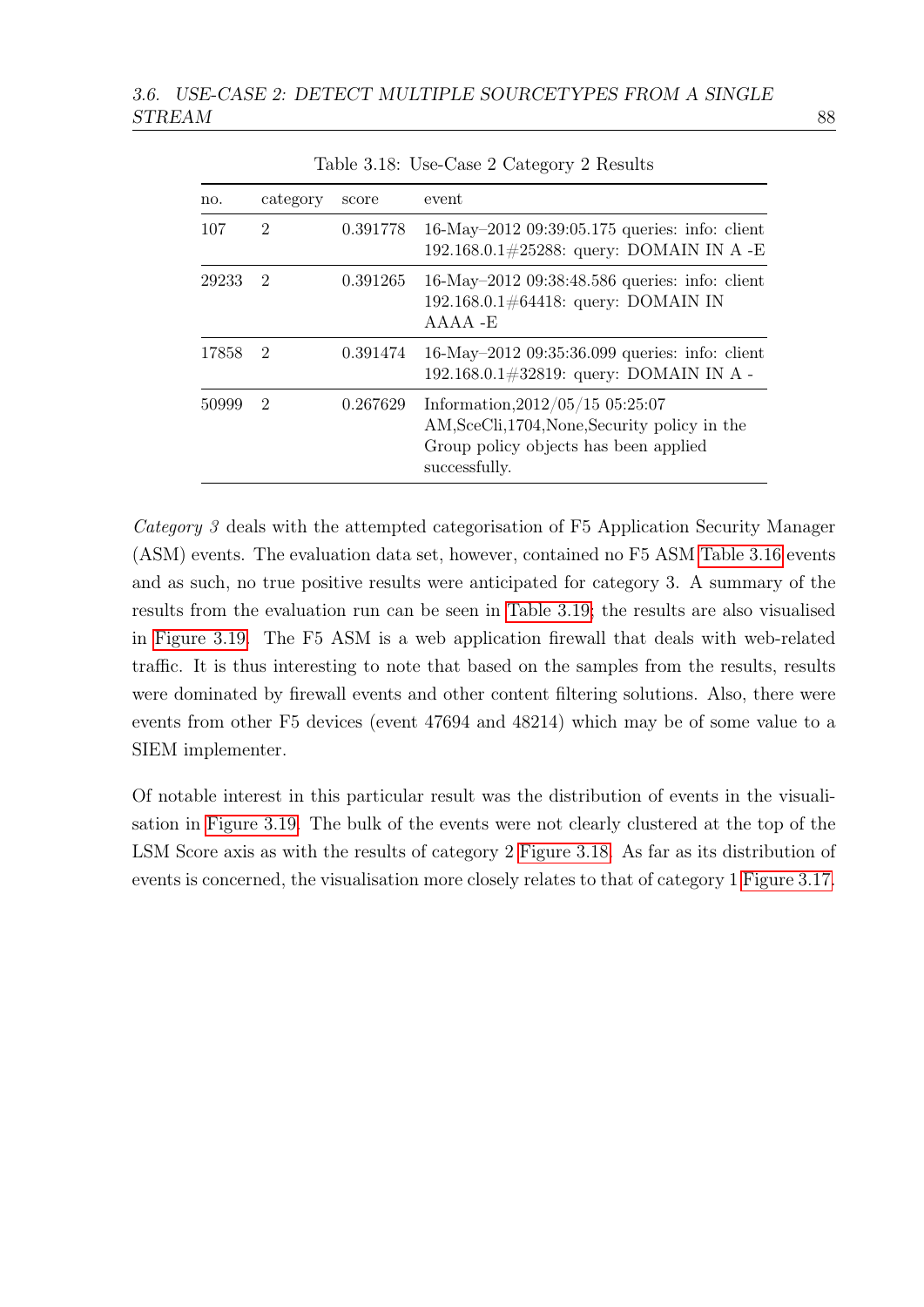

<span id="page-98-0"></span>Figure 3.19: Use-Case 2: Selected Results (Category 3)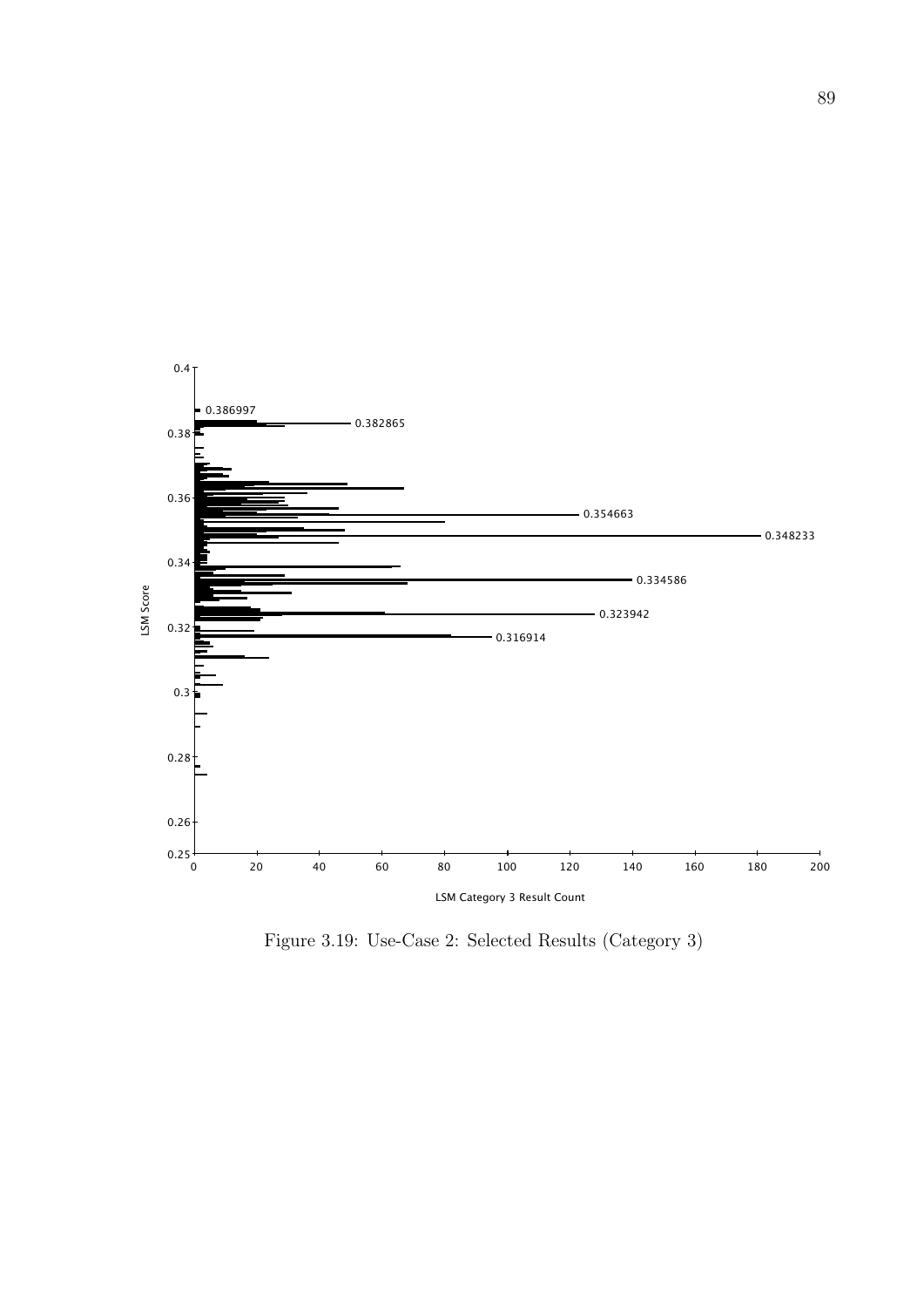| no.     | $cate-$<br>gory | score    | event                                                                                                                                                                                                                                                                                                            |  |
|---------|-----------------|----------|------------------------------------------------------------------------------------------------------------------------------------------------------------------------------------------------------------------------------------------------------------------------------------------------------------------|--|
| 46245 3 |                 | 0.386997 | Jnpr Syslog 11718 1 [syslog@DOMAIN dayId="20090426"<br>recordId="6" timeRecv="2009/04/26 08:42:53"<br>timeGen="2009/04/26 08:42:53" domain="" devDomVer2="0"                                                                                                                                                     |  |
| 46340 3 |                 | 0.382865 | 2012-04-29 00:57:47.568185 1177 12238 372 6952 "DOMAIN"<br>192.168.0.1 200 "Government/Legal;Reference"<br>$x$ exception category application/ $x$ aspx                                                                                                                                                          |  |
| 47694 3 |                 | 0.354663 | "2012-05-10T16:45:08.000-0700","/var/log/interop/2012/<br>192.168.0.1", syslog, "192.168.0.1", "2012-05-10T16:45:08-07:00<br>192.168.0.1 DCFW 2012-05-10 23:45:13 NOC-LB-BigIP20<br>$F5-LTM$                                                                                                                     |  |
| 48214 3 |                 | 0.348233 | "2012-05-10T16:44:49.000-0700","/var/log/interop/2012/<br>192.168.0.1", syslog, "192.168.0.1", "2012-05-10T16:44:49-07:00<br>192.168.0.1 DCFW 2012-05-10 23:44:54 NOC-LB-BigIP20<br>$F5-LTM$                                                                                                                     |  |
| 49482 3 |                 | 0.334586 | "2012-05-10T16:38:10.000-0700","/var/log/interop/2012/<br>192.168.0.1", syslog, "192.168.0.1", "2012-05-10T16:38:10-07:00<br>192.168.0.1 unbound: [945:1] query: [default] 192.168.0.1:18716<br>TTL:255 RID:0 DNSSEC:0 None IN PTR DOMAIN. ans: <none><br/>"</none>                                              |  |
| 50059   | 3               | 0.323942 | "2012-05-10T16:42:05.000-0700","/var/log/interop/2012/<br>192.168.0.1", syslog, "192.168.0.1", "2012-05-10T16:42:05-07:00<br>192.168.0.1 unbound: [945:0] query: [default] 192.168.0.1:61949<br>TTL:62 RID:0 DNSSEC:0 None IN A DOMAIN. ans: DOMAIN. 0<br>IN A 192.168.0.1"                                      |  |
| 50479   | 3               | 0.316914 | "2012-05-10T16:45:13.000-0700","/var/log/interop/2012/<br>192.168.0.1", syslog, "192.168.0.1", "2012-05-10T16:45:13-07:00<br>192.168.0.1 unbound: [945:1] query: [default] 192.168.0.1:46266<br>TTL:64 RID:0 DNSSEC:0 None IN A DOMAIN. ans: DOMAIN.<br>1642 IN CNAME DOMAIN. ans: DOMAIN. 21 IN A 192.168.0.1 " |  |

<span id="page-99-0"></span>Table 3.19: Use-Case 2 Category 3 Results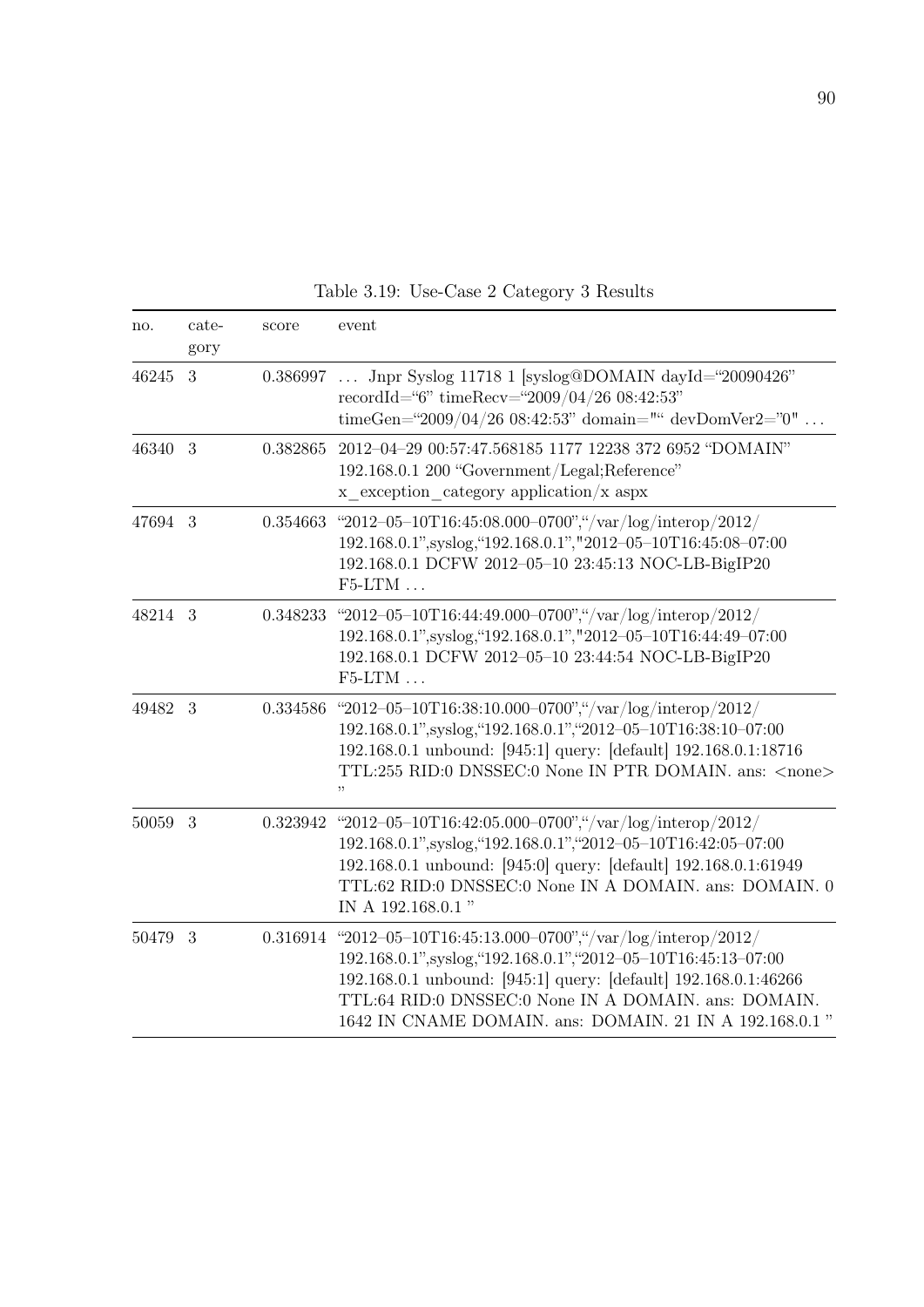

<span id="page-100-0"></span>Figure 3.20: Use-Case 2: Selected Results (Category 4)

Category 4 deals with the results from evaluation against Windows Security [Table 3.16](#page-92-0) events and closely mimics those results of category 2. A sufficient number of true positives allows the evaluation to be classified as a success, and as can be seen in [Table 3.20,](#page-101-0) the false positive events rank well below the true positive results when LSM result scores are compared. The visualisation of the graph seen in [Figure 3.20](#page-100-0) reflects that with the category 2 analysis, most results are clustered towards the maximum LSM score achieved for this evaluation run.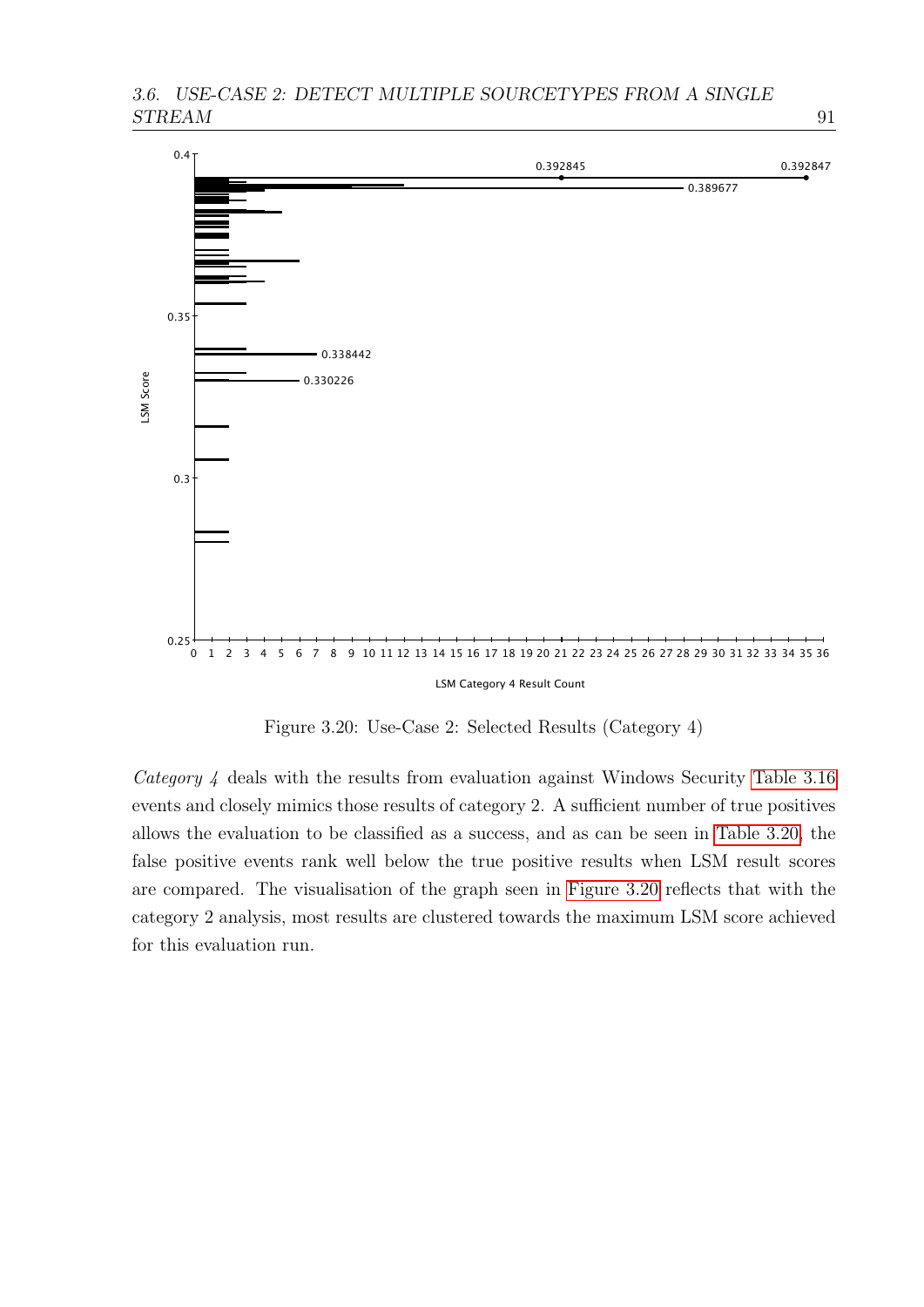| no.   | category | score    | event                                                                                                                                         |  |
|-------|----------|----------|-----------------------------------------------------------------------------------------------------------------------------------------------|--|
| 1     | 4        | 0.392847 | $04/25/2012$ 10:16:10 PM LogName=Security<br>SourceName=Microsoft Windows security<br>auditing. Event $\text{Code}=4672$                      |  |
| 35    | 4        | 0.392845 | $04/21/2012$ 11:47:16 AM LogName=Security<br>SourceName=Microsoft Windows security<br>auditing. Event $\text{Code}=4672$                      |  |
| 46119 | 4        | 0.389677 | $04/25/2012$ 10:30:54 PM LogName=Security<br>SourceName=Microsoft Windows security<br>auditing. Event $\text{Code}=4634$                      |  |
| 49320 | 4        | 0.338442 | Alert 1333174883.20854: - dovecot, 2012<br>Mar 31 08:21:23 mx->/var/log/syslog Rule:<br>$9706$ (level 3) -> 'Dovecot Session                  |  |
| 49843 | 4        | 0.330226 | Information, $2012/05/28$ 05:34:09<br>PM, WDSIMGSRV, 256, (1), "The description<br>for Event ID 256 from source WDSIMGSRV<br>cannot be found. |  |

<span id="page-101-0"></span>Table 3.20: Use-Case 2 Category 4 Results

## 3.6.4 Findings

Overall, the results from this experiment show that LSM can certainly play a valuable role when sourcetype classification is needed during SIEM implementation or as part of monitoring continued compliance of a SIEM solution based on its original sourcetype configurations.

One of the most valuable insights gleamed from this experiment is the value of visualisation of the results. Compare [Figure 3.17](#page-94-0) and [Figure 3.19](#page-98-0) against the visualisation of [Figure 3.19](#page-98-0) and [Figure 3.20.](#page-100-0) The graphs clearly assist the user in determining the quality of the LSM results and could be a valuable input during production use to assist in the training of an LSM classifier, or in the refinement of training data. It may be possible to algorithmically determine the quality of category matching in a similar fashion as the visualisations, but this falls outside the scope of this research.

Another improvement that may be considered would be the introduction of a countersample category in this use-case, as was found in Use-Case 1 [section 3.5.](#page-67-0) This would imply that misclassified events would then begin to match a category potentially named "Unknown/Counter" and could easily be filtered out to be excluded from other positive results. In an environment where interest is limited to a small selection of sourcetypes,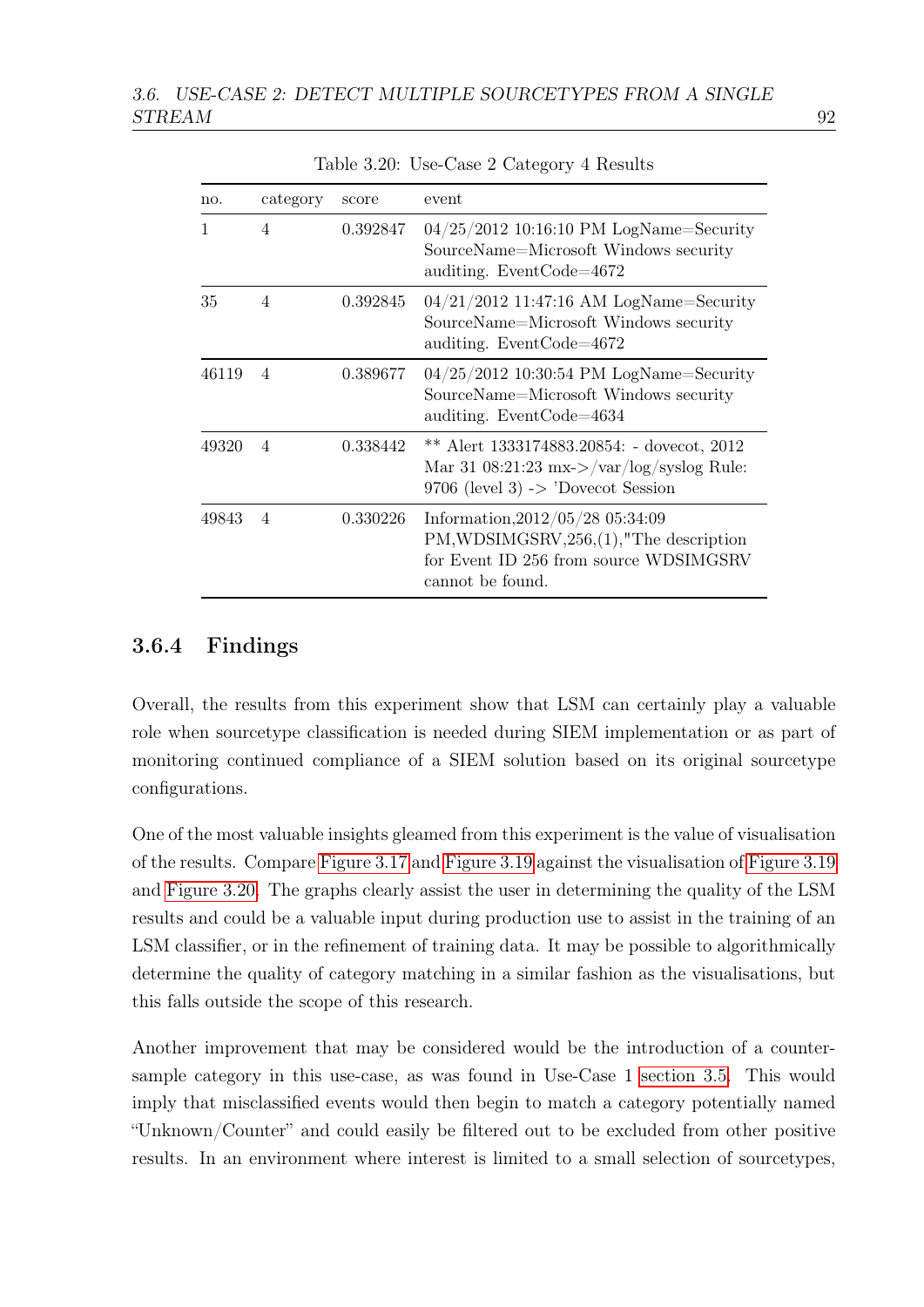this may be sufficient.

However, it seems there may be a process whereby a user will continue to iterate on the data and create additional sourcetype categories as false positives are identified through a continuous process of refinement. This would result in the creation of many more categories and over time will lead to most, if not all sourcetypes, being classified correctly. This approach makes more intuitive sense over the long run; instead of classifying events as 'wrong', an event specialist would rather take a little extra time and properly classify the events that were misclassified.

A hybrid approach can also be followed, but as seen, over-enthusiasm in the creation of a counter-sample category would not be recommended at this stage.

# <span id="page-102-0"></span>3.7 Use-Case 3: Detect Different Sourcetypes and Eventtypes Using Clustering

Security analysts are often faced with historical or archived data, particularly when doing incident response or log forensics. As has been discussed, log volumes can often be overwhelming. Multiple eventtypes and sourcettypes can be found in large collections of thousands or even millions of events. If the data is not classified or normalised, it could be very challenging for an event specialist to determine what events are being dealt with.

In Verizon 2012 Data Breach Investigations Report [\(Baker](#page-119-0) et al., [2012,](#page-119-0) p. 54), the value of looking at larger than normal volumes of logs is underlined. Volume is a great indicator, but a large spike in Remote Authentication related messages might potentially be drowned in an even larger number of other kinds of messages; the ability to do a type-by-type analysis clearly cannot be discounted.

The aim of the experiment is to determine whether or not LSM can be used in event disambiguation without human intervention and whether or not the quality of the clustering is of a sufficient standard to be useful to security practitioners. The advantage of disambiguation of the types of messages is that an analyst can quickly 'get a handle', so to speak, on the types and amount of data in scope for investigation.

Two variations of the experiment were completed to determine the importance of preprocessing when applied to clustering. Ideally, little pre-processing or training would be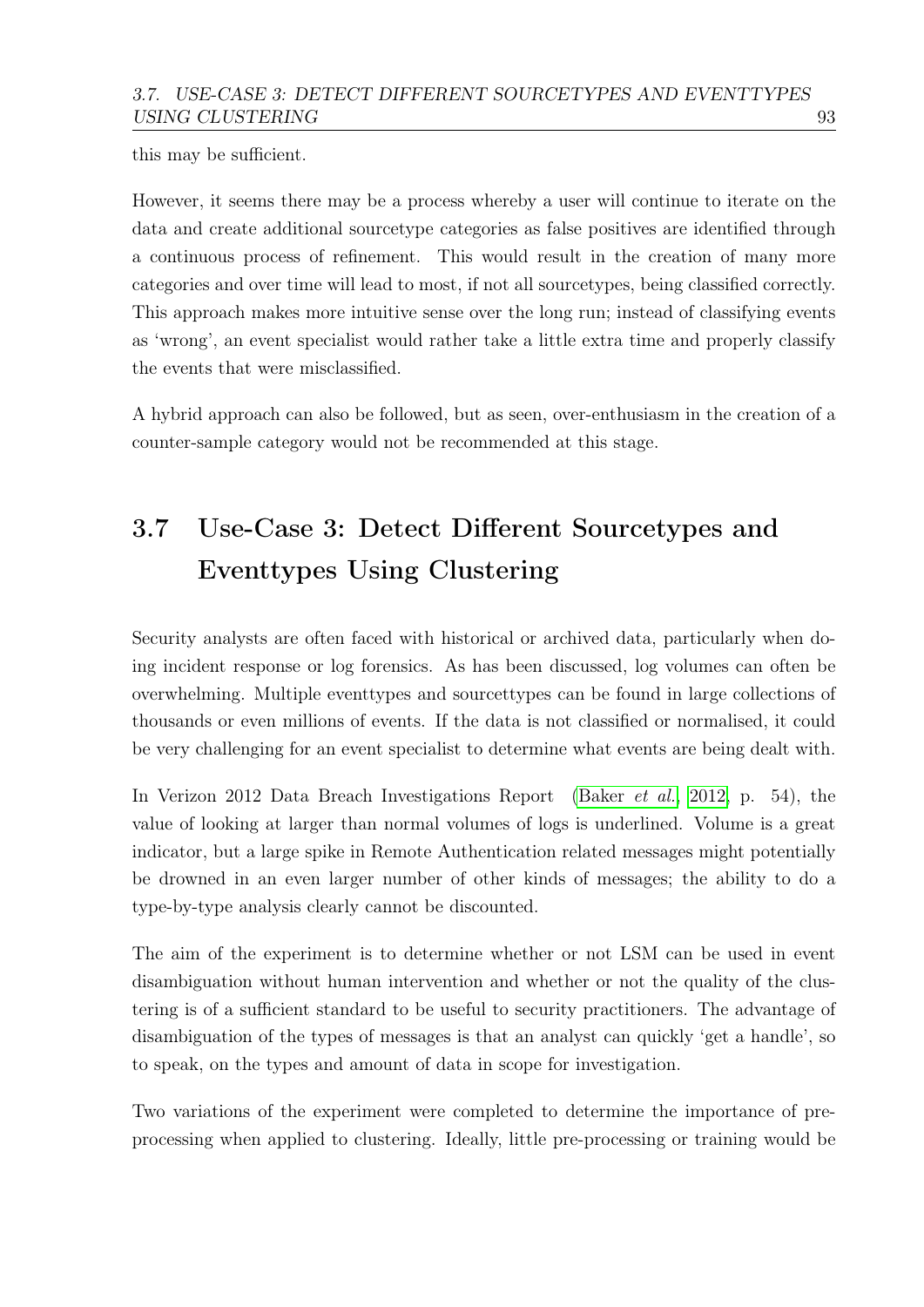needed to produce the desired results; however, based on previous experiments, it was anticipated that the quality of the results would be affected by pre-processing. Subsequently, variation 1 of the experiment did not apply any pre-processing to the text; variation 2 applied the "AdvancedRegexStrategy" as discussed in [section 3.5.](#page-67-0)

# 3.7.1 Design



<span id="page-103-0"></span>Figure 3.21: Use-Case 3 High Level Process Flowchart

Use-Case 3 re-uses several familiar components used in Use-Case 1 and Use-Case 2, discussed in detail in [section 3.5.](#page-67-0) Pre-processing and training proceeded as normal with the major difference for clustering being that a new LSM category was created for each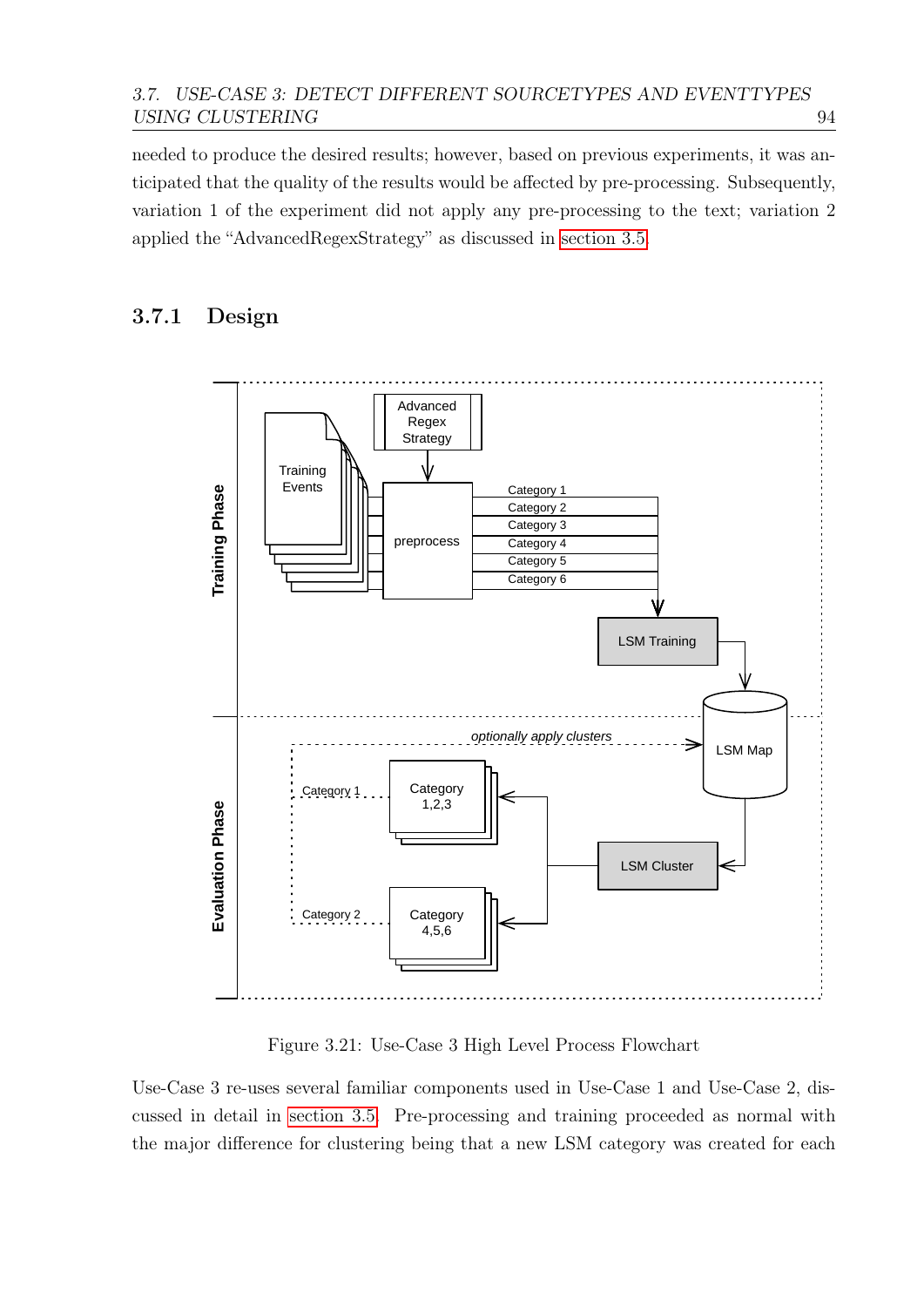#### 3.7. USE-CASE 3: DETECT DIFFERENT SOURCETYPES AND EVENTTYPES USING CLUSTERING 95

event that was trained. In the experiment, 3000 events from the Interop data set were trained and then clustered using the LSM API's agglomerative clustering algorithm [\(Xu](#page-127-0) [et al.](#page-127-0), [2003,](#page-127-0) p. 268). For larger or massive data sets, k-means clustering can be used as it often performs faster than agglomerative clustering. It is possible to re-apply clustering to an LSM map multiple times, as illustrated in the evaluation phase of Use-Case 3 [\(Figure 3.21\)](#page-103-0).

Recommended practice for LSM is that stop-words and stemming be applied in order to strip a document of any elements that could distract from its latent semantic meaning, as discussed in [section 3.3.](#page-57-0) The first variation of the experiment was set up as deliberately naive: no stemming, stop-words or any modifications were applied. This was meant to serve as a baseline for comparison to the second variation, as a more realistic test was set up within which pre-processing was used.

As with the other experiments, an LSM dimensionality of 200 was selected and bi-grams were generated for the LSM map. The LSM classifier was instructed to reduce the LSM map to no more than 100 categories using clustering, based on the 3000 categories that existed after initial training of the map.

# 3.7.2 Anticipated Findings

One of the known features of LSM is its ability to disambiguate document types from each other without human intervention. It was anticipated that LSM should perform well with this experiment; however, there was a concern that event disambiguation may not work as well as document disambiguation. Documents often contain hundreds or multiple thousands of words, so clearly, documents relating to economics should be easily distinguishable from documents relating to farming due to co-occurrence of words that are commonly used within those domains. As discussed, though, events are special compositions and as such cannot be treated as normal documents; this may have impacted on the performance of the LSM clustering.

# 3.7.3 Results

This section contains the results for this Use-Case. It is divided into two subsections in order to address the two variations of the experiment: 1) Variation 1 which did not use preprocessing; and 2) Variation 2 which used the "AdvancedRegexStrategy" pre-processor.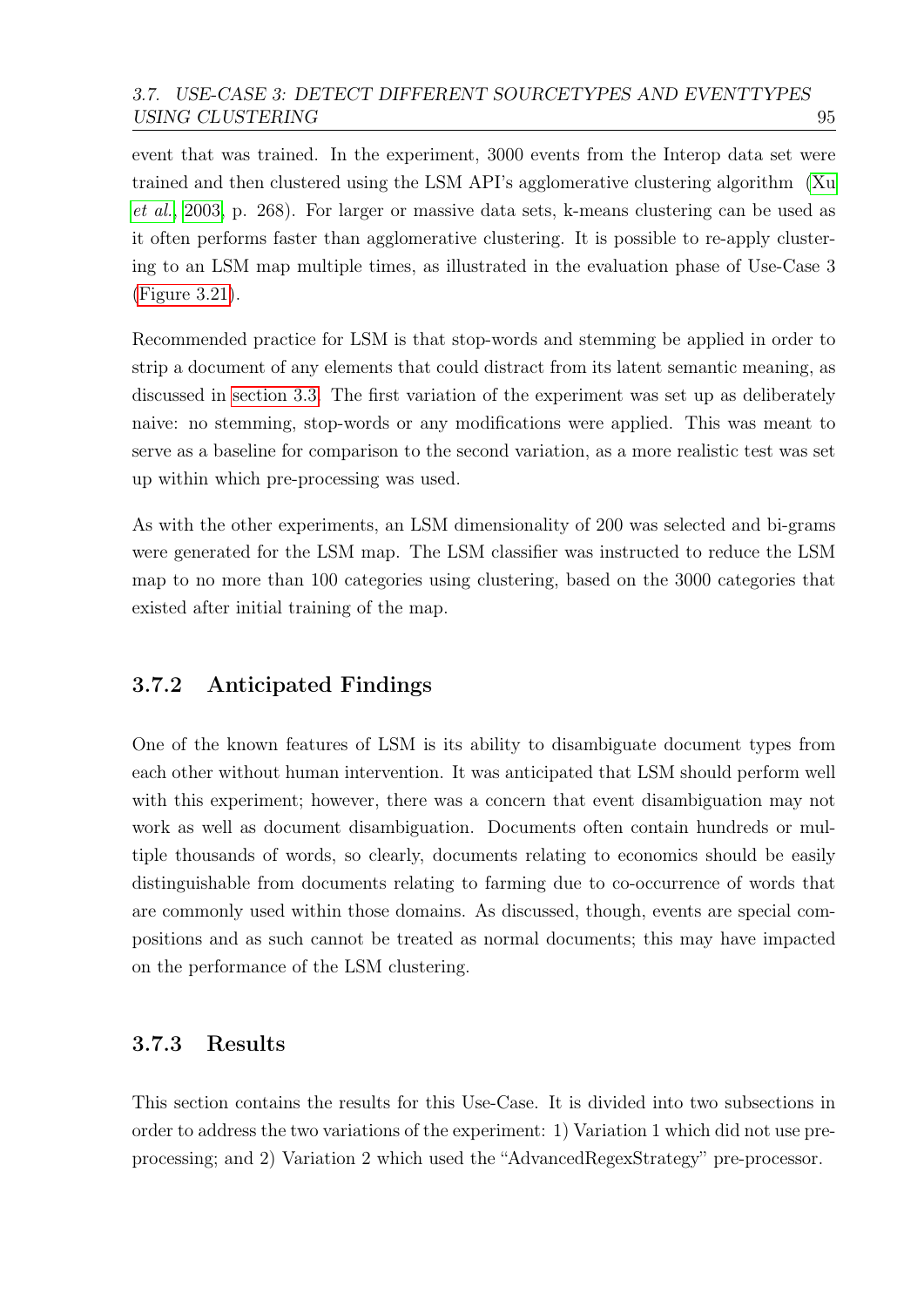#### 3.7. USE-CASE 3: DETECT DIFFERENT SOURCETYPES AND EVENTTYPES USING CLUSTERING 96

#### Variation 1



<span id="page-105-0"></span>Figure 3.22: LSM Clustering Variation 1 - Raw Data

A visualisation of the event count per cluster can be seen in [Figure 3.22.](#page-105-0) This visualisation was used to more closely investigate the result set and verify the quality of the disambiguation that occurred. Some interesting findings are highlighted in [Table 3.21.](#page-106-0) Most of the clusters created by the LSM classifier contained almost uniform eventtypes as noted in the column 'Dominant Eventtype'; the percentage reflects the number of events of the dominant type, shown in the column named 'Eventtype', that occurred in the cluster.

As shown, multiple numbers of the investigated clusters contained the same eventtype: for example, F5-BigIP events occurring in cluster 6, 21 and 45. It was difficult to determine if the events in these clusters were of the same eventtype, but it was noted that the sourcetypes of the events were the same although they did not all cluster into the same group.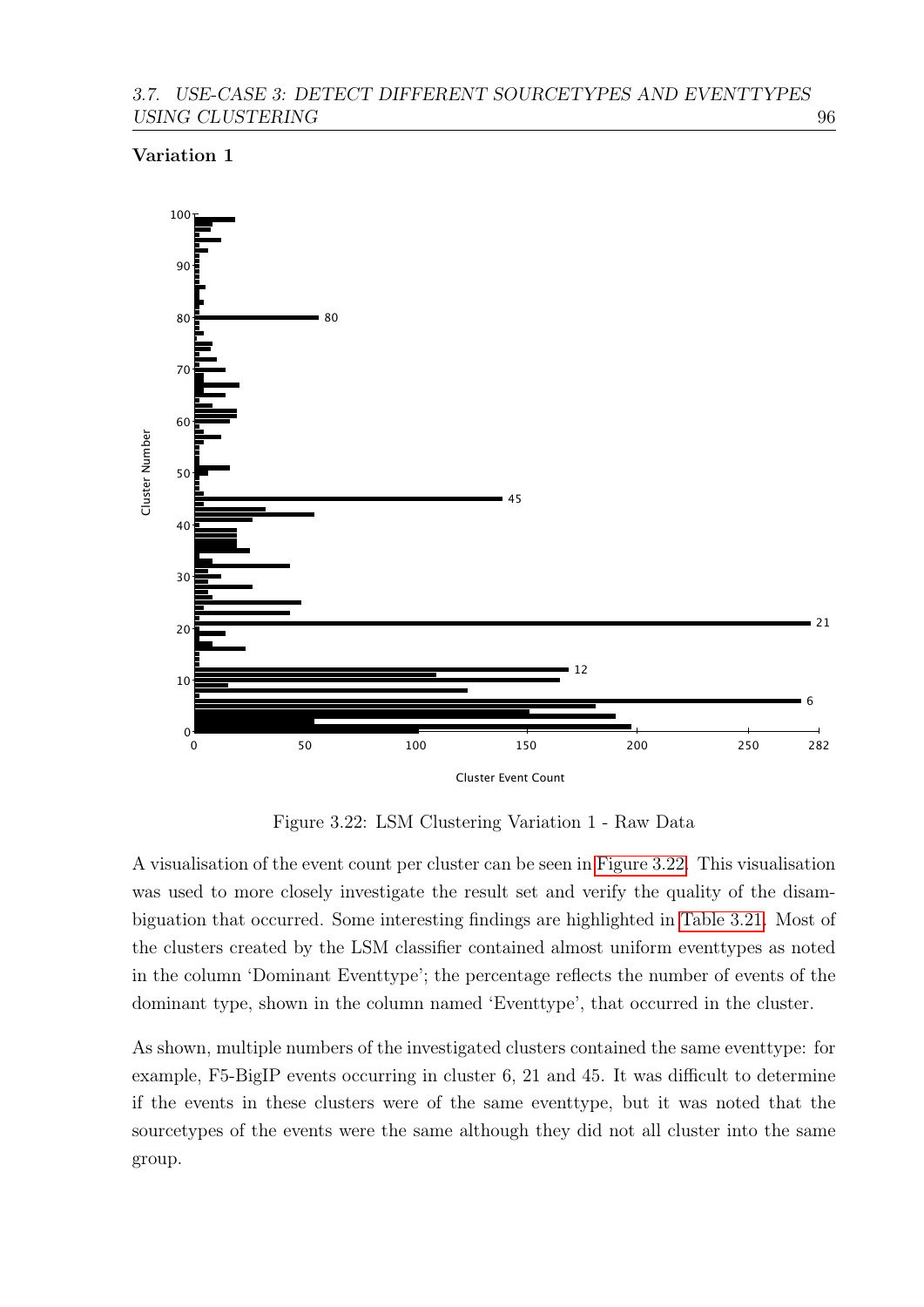| Cluster no. Count |     | Eventtype                 | Dominant Eventtype |
|-------------------|-----|---------------------------|--------------------|
| 6                 | 274 | $F5-BigIP$                | 96%                |
| 12                | 169 | Unknown IPS or VPN Device | 96%                |
| 21                | 278 | $F5-BigIP$                | 92%                |
| 45                | 139 | $F5-BigIP$                | 97%                |
| 80                | 56  | <b>Bind DNS</b>           | 96%                |
|                   |     |                           |                    |
| 50                | 6   | crond syscheck            | 100%               |
| 75                | 8   | OpenVPN TLS Error         | 100\%              |
| 98                | 8   | OpenVPN                   | 100%               |

<span id="page-106-0"></span>Table 3.21: Clustering Variation 1 Selected Results Summary

Of interest is that cluster 80, Bind DNS, also contained Unbound DNS events, an alternative DNS server. This was due to the similar underlying semantic structure for DNS events. It can therefore be stated that cluster 80 contained multiple sourcetypes but a single eventtype.

Some smaller clusters were also chosen and summarised; as can be seen, some of the smaller clusters contained 100% of the same eventtype.

Overall, the quality of the results was encouraging and even though there were multiple clusters that contained the same sourcetype, as with the F5-BigIP clusters, the results were still easily consumable.

#### Variation 2

| Cluster no. Count |     | Eventtype                      | Dominant Eventtype |
|-------------------|-----|--------------------------------|--------------------|
| $\overline{4}$    | 570 | Unbound DNS                    | 98\%               |
| -17               | 284 | F5-BigIP IPv4                  | 98%                |
| 24                | 143 | F5-BigIP IPv6                  | 98%                |
| 70                | 52  | <b>Bind DNS</b>                | 100%               |
| $\Omega$          |     | Bind DNS Zone Transfer Request | 100\%              |
| $\mathbf{1}$      |     | Bind DNS Zone Transfer Deny    | 100%               |
| 44                | 26  | Quagga Routing Engine          | 100%               |

<span id="page-106-1"></span>Table 3.22: Clustering Variation 2 Selected Results Summary

As with the first variation of this experiment, the a visualisation of the results could be seen in [Figure 3.23.](#page-107-0) This visualisation was used to identify the largest clusters, summarised in [Table 3.22](#page-106-1) along with other clusters of interest.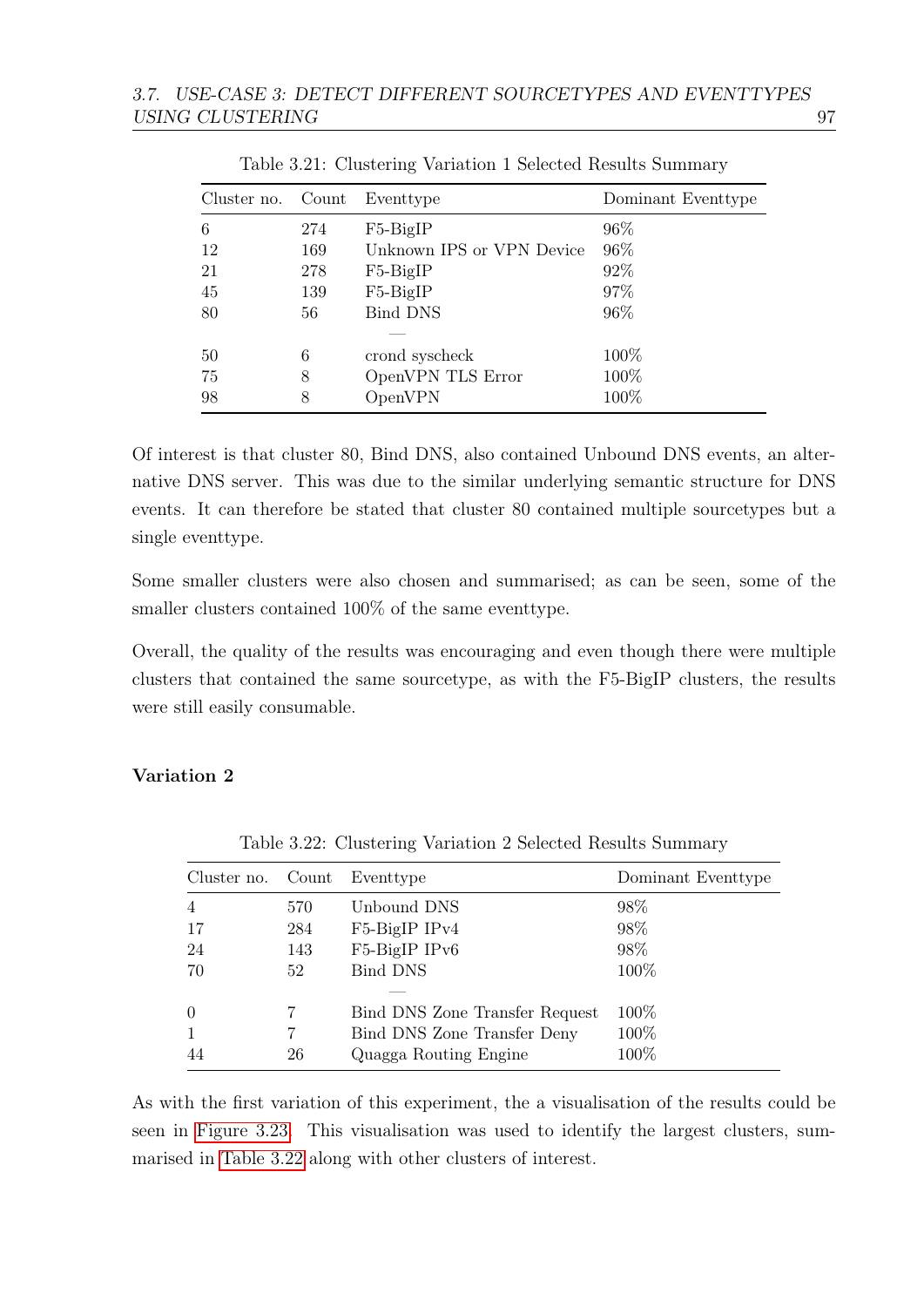

<span id="page-107-0"></span>Figure 3.23: LSM Clustering Variation 2 - Pre-processed Data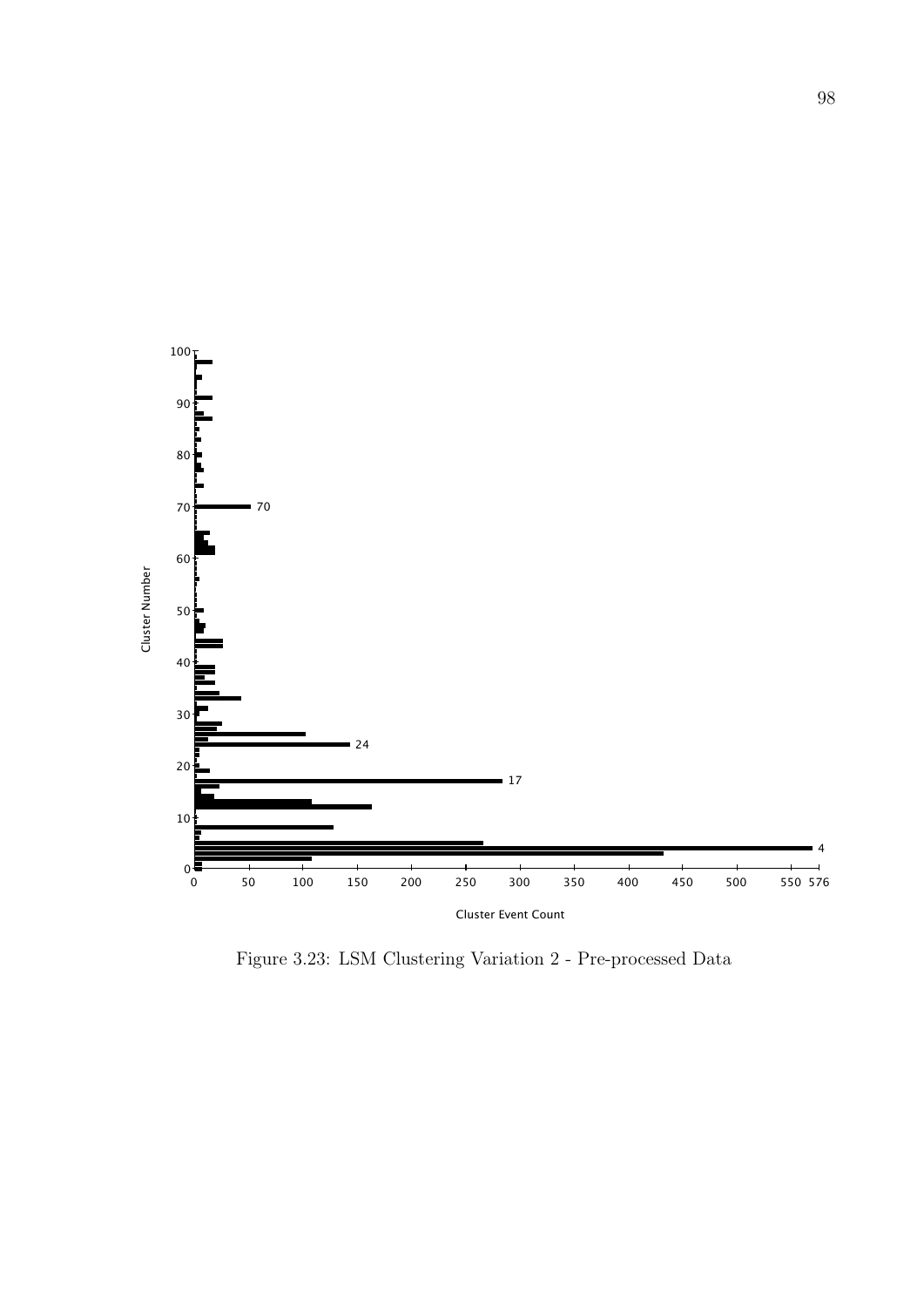|          |                | Cluster Event No. Raw Event                                                                                                                                                                                                      |  |
|----------|----------------|----------------------------------------------------------------------------------------------------------------------------------------------------------------------------------------------------------------------------------|--|
| $\Omega$ | 1              | 2012-05-10T16:45:31-07:00 192.168.0.1<br>named[752]: client $192.168.0.1 \# 59187$ :<br>received notify for zone 'DOMAIN'                                                                                                        |  |
| 1        | $\overline{2}$ | 2012-05-10T16:45:31-07:00 192.168.0.1<br>named $[752]$ : zone DOMAIN/IN: refused<br>notify from non-master: $192.168.0.1 \# 59187$                                                                                               |  |
| 17       | 2980           | 2012-05-10T16:43:19-07:00 192.168.0.1<br>DCFW 2012-05-10 23:43:24<br>NOC-LB-BigIP20 F5-LTM<br>rule-dg-dcf-net-shownetworks 1 allow 17<br>192.168.0.1 10940 192.168.0.1 162<br>$/$ Common $/$ DCF-IPv4-192.168.0.1-udp-162<br>non |  |
| 24       | 124            | 2012-05-10T16:45:24-07:00 192.168.0.1<br>DCFW 2012-05-10 23:45:29<br>NOC-LB-BigIP20 F5-LTM rule-dg-dcf-net-any<br>1 allow 17 2620:144:2d00:200::66 58964<br>2620:144:2d00:800::174 53<br>/Common/DCF-IPv6-2620.144.2d0           |  |

<span id="page-108-0"></span>Table 3.23: Clustering Variation 2 Selected Result Examples

Overall, the results of the clustering were extremely satisfying: where variation 1 had usable results, variation 2 had clearly partitioned eventtypes for most of the clusters. The co-occurrence of eventtypes in a single cluster was relatively low and did not pose any problems for the analysis. Interesting finds such as the clear difference between two Bind DNS eventtypes in clusters 0 and 1 [Table 3.23](#page-108-0) highlight the value for any individual tasked with analysing or normalising the data. Another interesting example of the benefit of clustering is apparent with clusters 17 and 24: where with variation 1 there were multiple large clusters of F5-BigIP events, in variation 2 there are two dominant clusters. Closer inspection showed that cluster 17 contains only IP version 4 events and that cluster 24 contains only IP version 6 events. This type of insight into a data set is invaluable when creating parsers and plug-ins for SIEM correlation engines.

Variation 2 has a much cleaner distribution of events, as can be witnessed by inspecting [Figure 3.23,](#page-107-0) the graphical representation of its cluster counts. In this variation, preprocessing was applied and the results indicated that as with the other experiments, preprocessing is an invaluable part of the overall process as it assists noticeably in uncovering the underlying, or latent, semantic structure of events.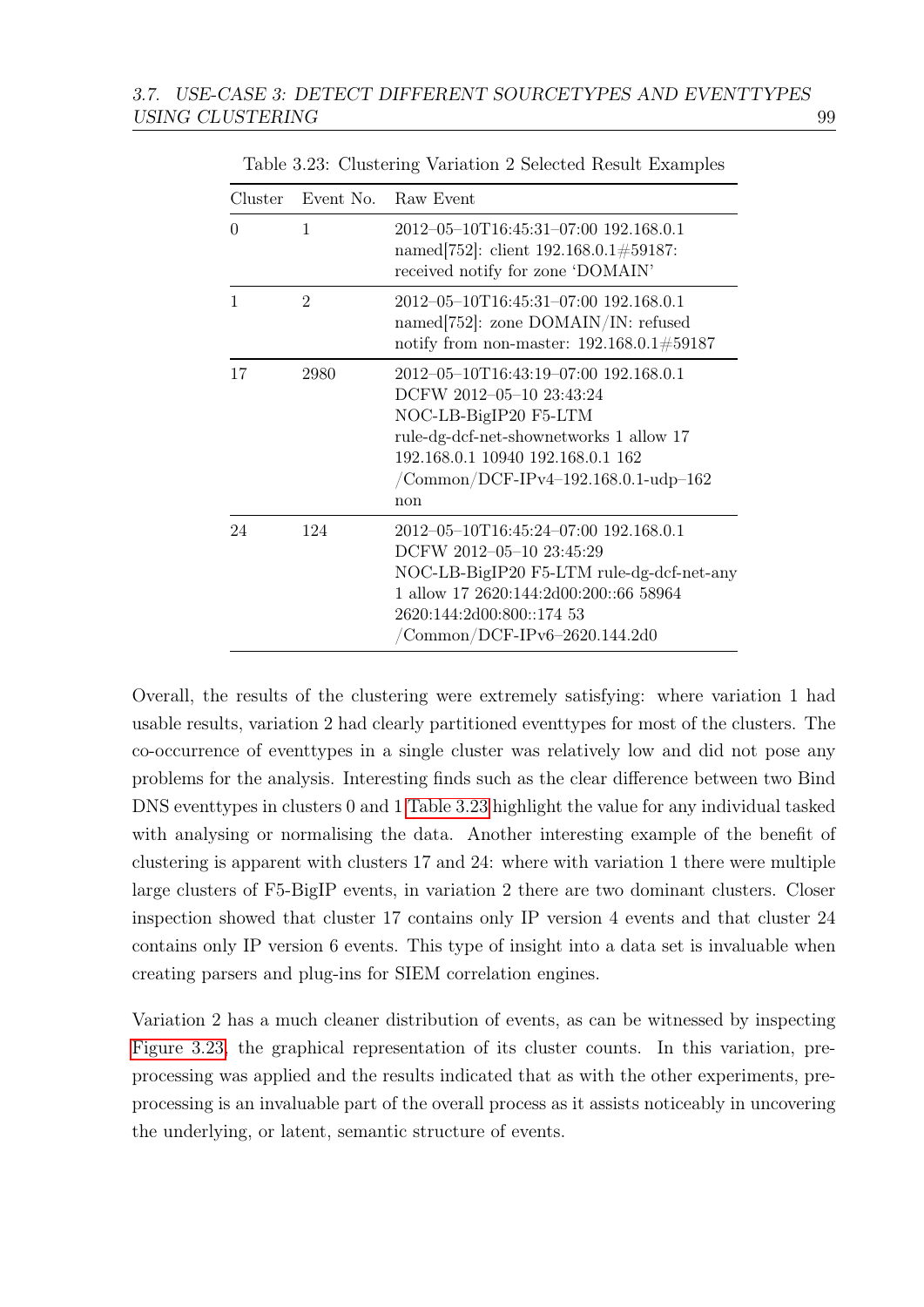#### 3.7.4 Findings

Overall, the results for Use-Case 3 were very encouraging. The benefits of clustering in identifying eventtypes can be seen. Over and above the potential insights that an event specialist could gleam from a large collection of data through the use of clustering, clustering can also assist in identifying eventtypes that could in turn be used for training data in other use-cases.

The clustering performance was very good and the results easily parsed by the user, a great benefit of LSM in the information security domain.

#### 3.8 Summary

This chapter described the approach that was followed in the designing the experiments for our use-cases and how LSM was applied to the area of interest. The data collected for the experiments was then discussed in greater detail. [section 3.3](#page-57-0) delved into the details of the evolution of the software and processing methodologies that were used to conduct the research. A discussion related to the design of the final software was provided, as well as insights that were garnered relating to data pre-processing. The three primary use-cases and findings related to their experiments were discussed in [section 3.5,](#page-67-0) [section 3.6](#page-90-0) and [section 3.7](#page-102-0) respectively. In [chapter 4,](#page-110-0) the results from the experiments as well as the methodology used will be considered.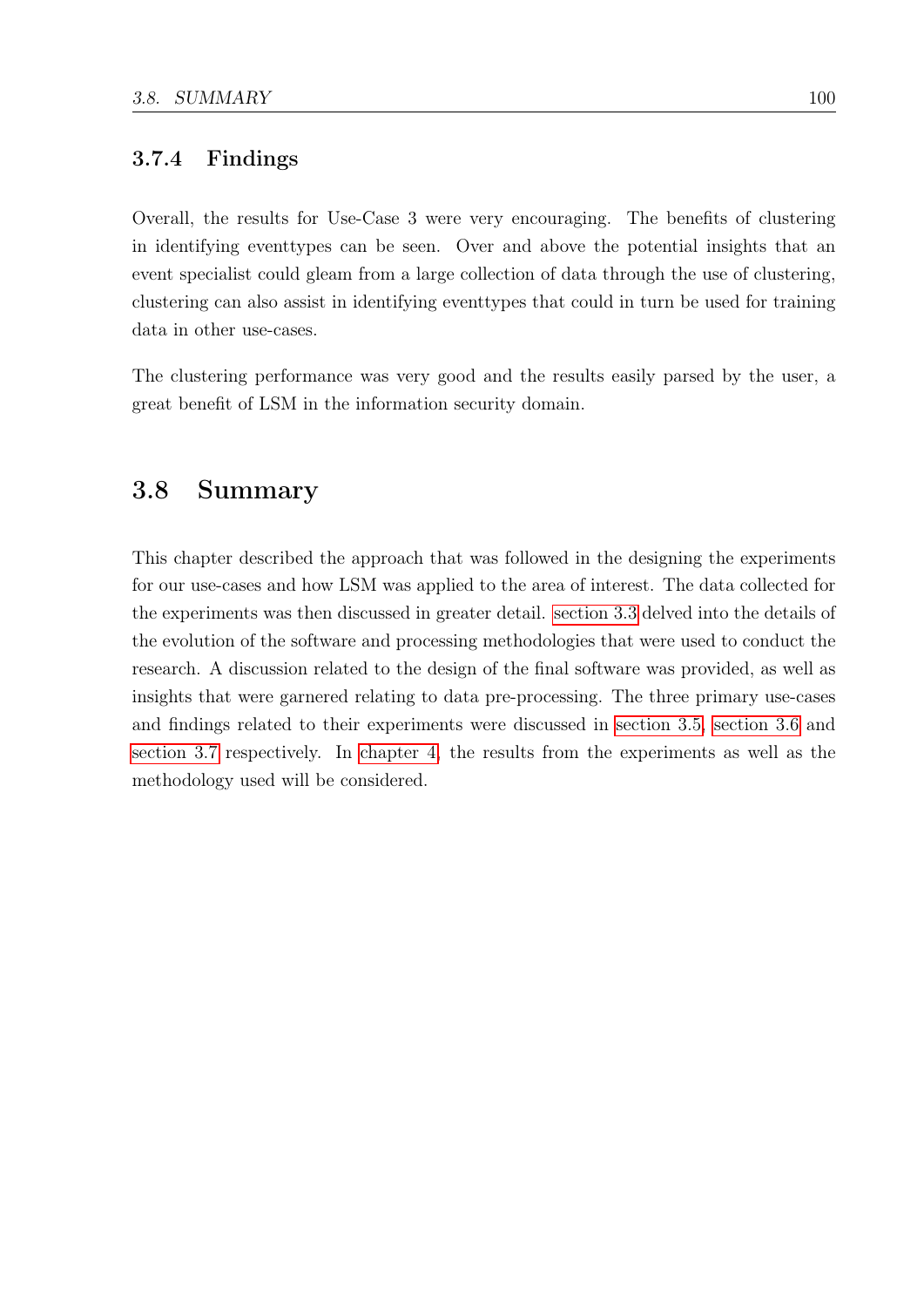## <span id="page-110-0"></span>Chapter 4

## Evaluation of Results

This chapter deals with the outcome of the experiments and considers the metrics and methodology used during the evaluation of the results. In [section 4.1,](#page-110-1) the particular metrics used to evaluate the results are considered. Important insights gained regarding the processing architecture and the software available for this research are both examined in [section 4.2.](#page-111-0) The chapter concludes with [section 4.3](#page-112-0) wherein the successes achieved during experimentation are summarised.

### <span id="page-110-1"></span>4.1 Evaluation Metrics

For the purposes of result analysis and evaluation, metrics had to be selected and interpreted. LSM produces a set of results for each evaluation that is completed against an LSM map, results which are a sorted list of LSM scores and their associated category. The category with the largest score is listed first and can be interpreted as the 'most likely category match' for the given evaluation data. The top result based on highest score was used for all evaluation.

Use-Cases 1 and 2 applied this metric and dealt with the likelihood of an event belonging to a set of pre-trained categories; as such, it was deemed that the top score would be a sufficient measure. The well-established practices of calculating recall, precision and the f-measure of the results allowed further confirmation of the results to be obtained.

Another important measurement was a 'per-category' or 'per-cluster' count as with Use-Case 3. The number of results within a category or cluster were visualised in a set of graphs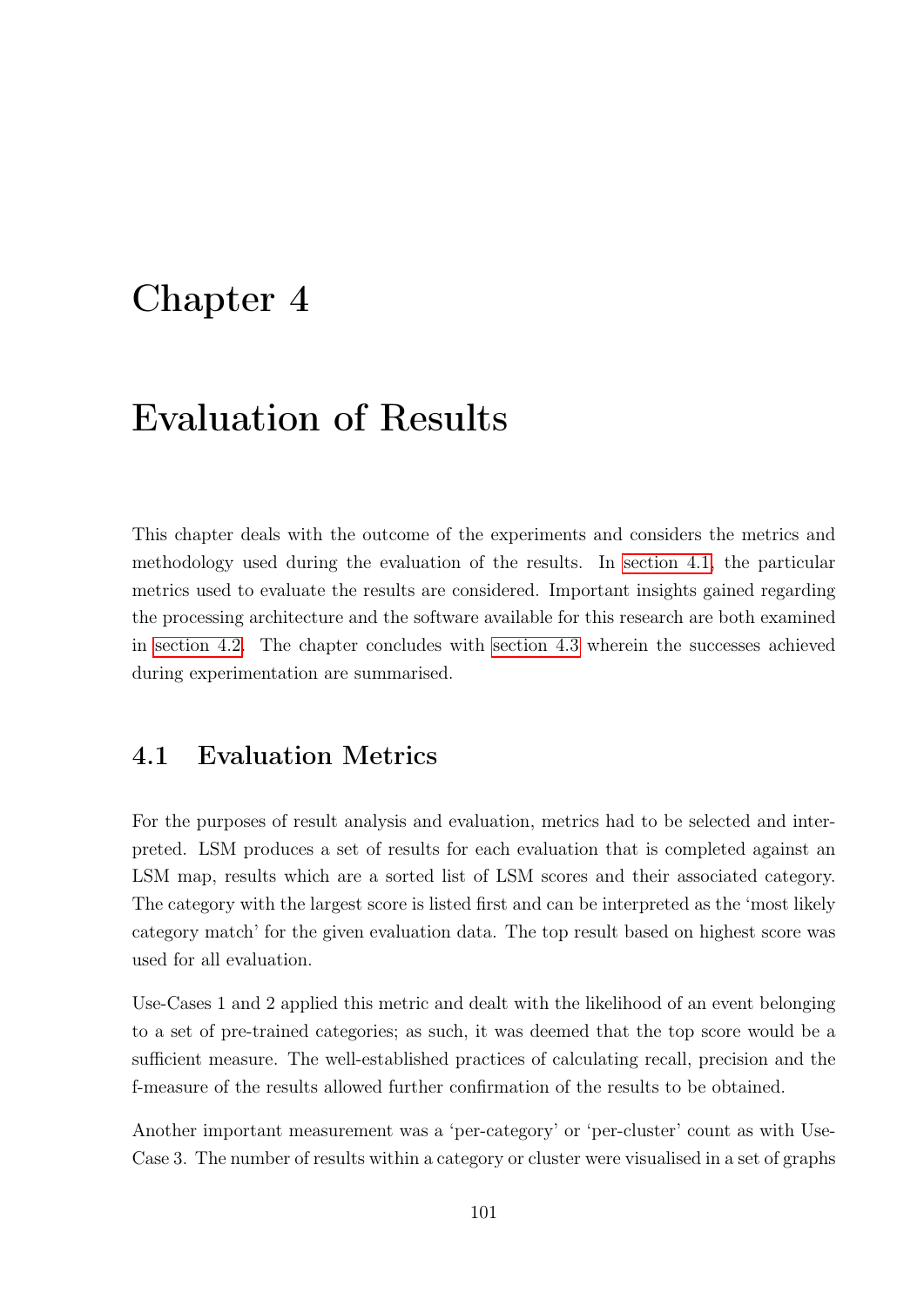that provided valuable insight into the composition of the clusters and the relevancy and accuracy of the results. In Use-Case 2, visualisation displayed clearly to the user whether or not the results for the category match were highly concentrated towards the top LSM scores or rather more distributed and thus less accurate.

Visualisation was used to aid in the interpretation and selection of results for Use-Cases 2 and 3 and as such, a detailed analysis of the interpretation of the LSM result scores was not conducted, although as discussed in Use-Case 2, this may warrant further investigation for future research.

### <span id="page-111-0"></span>4.2 Evaluation of Experimental Procedures

The areas of interest for this research – log management and SIEM – more often than not deal with very large volumes of data. When these are taken into account, the challenges faced with data and result management, challenges which prompted several redesigns of the software used in the research, had to be acknowledged. These experiments relied heavily on sampling and focussed on proof of concepts rather than an evaluation at production scale.

There are other technologies in this space such as Bayesian spam filters [\(Androutsopoulos](#page-119-0) [et al.](#page-119-0), [2000\)](#page-119-0) that have been demonstrated to work at scale; for example, as used with spam filters on large email gateways, LSM was not evaluated under those circumstances in this research. The scale at which the research was conducted does not make it incomparable to production use; rather, most real world implementation and investigation dealing with events may easily be conducted on the same scale as this research. The lessons learnt and insights awarded from such sampling and investigation may then be used with other technologies at scale.

Manual searching and the use of other technologies such as regular expressions may also lead to similar results; it is the ease of use of LSM once a software framework is in place that makes it very attractive for real world use. The relative forgiving nature of LSM when it comes to training data and sample selection once the correct pre-processing is applied makes LSM very attractive as an alternative technology.

The largest stumbling block at this point is that the LSM software and framework is *only* available on the MacOS platform. Future use in production environments would benefit greatly from a cross platform implementation of LSM.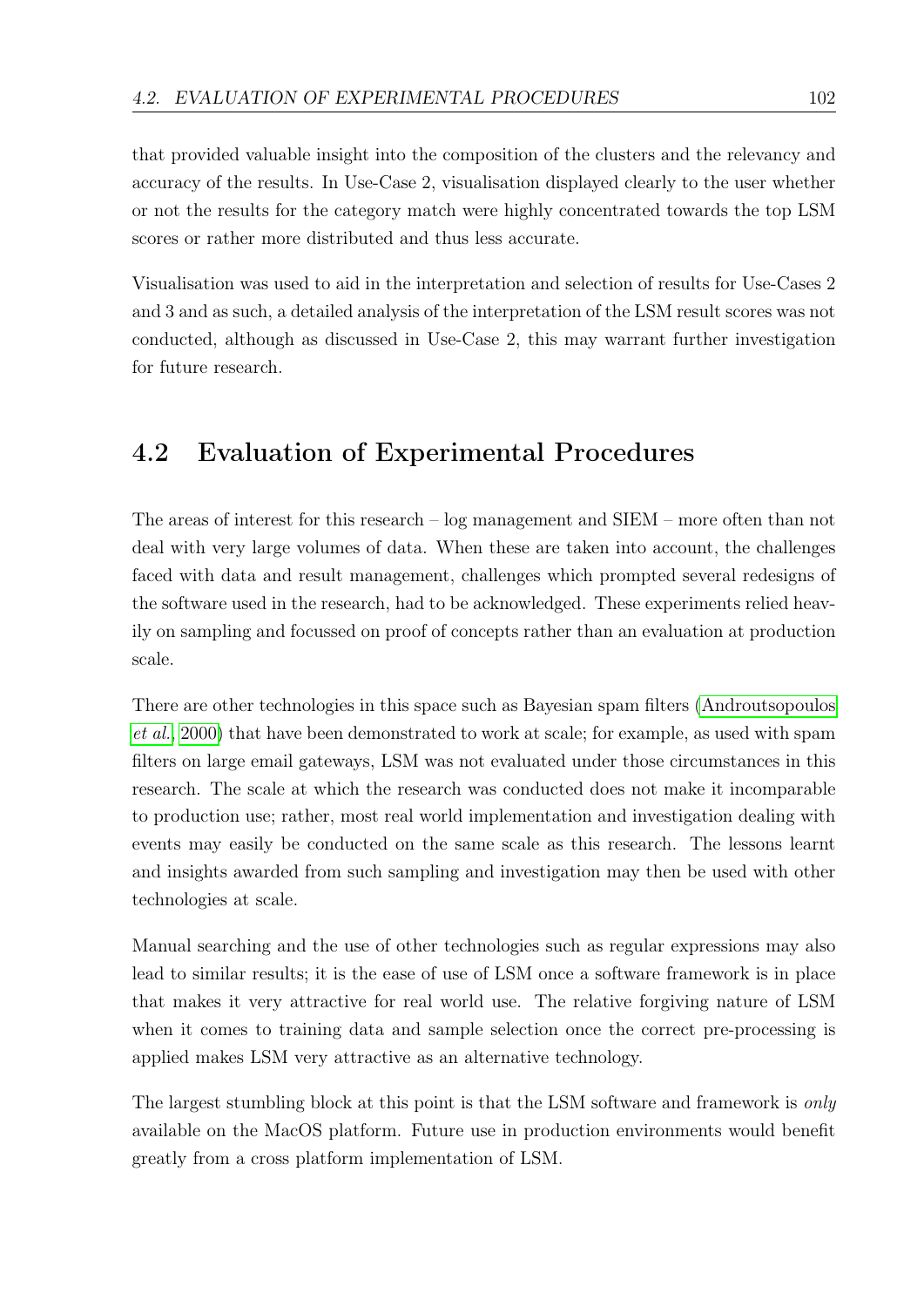The LSMPP software took around five minutes to evaluate the 51,000 events in evaluation data in Use-Case 2 [section 3.6.](#page-90-0) An analysis of the performance of the software indicated that a large amount of CPU time was consumed by pre-processing. Furthermore, the software did not benefit from multi-processing that was available on the platform. Fifty one thousand events are a relatively small number of events in the context of a production log management environment and would, under the current performance characteristics, relegate the use of the tool to smaller or sample sets of data.

#### <span id="page-112-0"></span>4.3 Use-Case Successes

When viewed narrowly as designed, Use-Case 1 [\(section 3.5\)](#page-67-0) did not achieve great success. However, after requirements were relaxed and the scope of the evaluation broadened from "logon success" events to "logon" events, the results improved dramatically. Training data selection remains a challenge: it is hard to imagine an off-the-shelf classifier being made available at the current implementation levels. Use-Case 1 illustrates the potential value for event identification but does not provide a turnkey solution for such a requirement. Use-Case 2 [\(section 3.6\)](#page-90-0) also highlighted the relative sensitivity of the technology to training data selection. The addition of visualisation made the interpretation of results tractable and valuable insights into the sourcetypes of the data were then able to be obtained. Clustering using LSM displayed great potential for event disambiguation in Use-Case 3 [\(section 3.7\)](#page-102-0). Pre-processed events clustered very well and with a couple of user interface refinements, LSM could be very useful in this scenario. The required human intervention was minimal and the quality of results was high.

However, LSM does not appear to be accurate enough for event-based processing in the absence of pre-processing and applied domain knowledge. It seems infeasible that a security practitioner would just export some events, run it through an off-the-shelf LSM process and obtain actionable results. LSM combined with sufficient domain knowledgebased pre-processing and careful training data selection used as part of an integrated solution seems to hold a great deal of promise for event processing.

Training data selection can be facilitated with the correct graphical and user interfaces, but yet remains a challenge.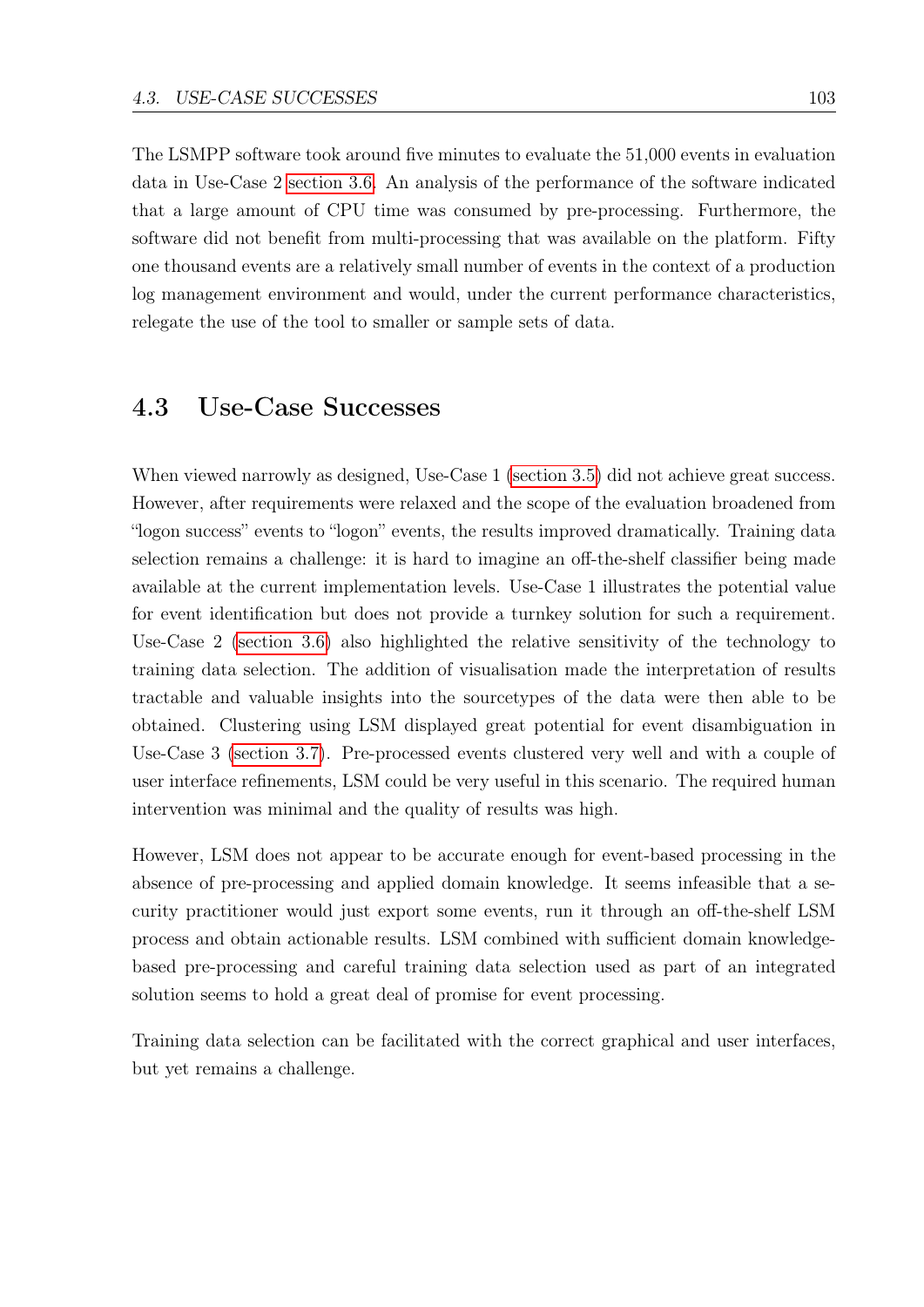### 4.4 Summary

This chapter considered the application of LSM to the field of Security Event Analysis, both for assisting security analysts in conducting forensic and other types of log analysis, but also from the point of view of SIEM implementers and how LSM can assist in the challenges faced in that discipline. The discussion covered the results in the context of the pre-processing, insights gained, and the acknowledged importance of careful selection of training data.

The research concludes in the subsequent chapter which revisits the research goals embarked upon in the [chapter 1,](#page-10-0) summarises the finding of the research conducted in [chap](#page-53-0)[ter 3](#page-53-0) and points the way to potential future research opportunities.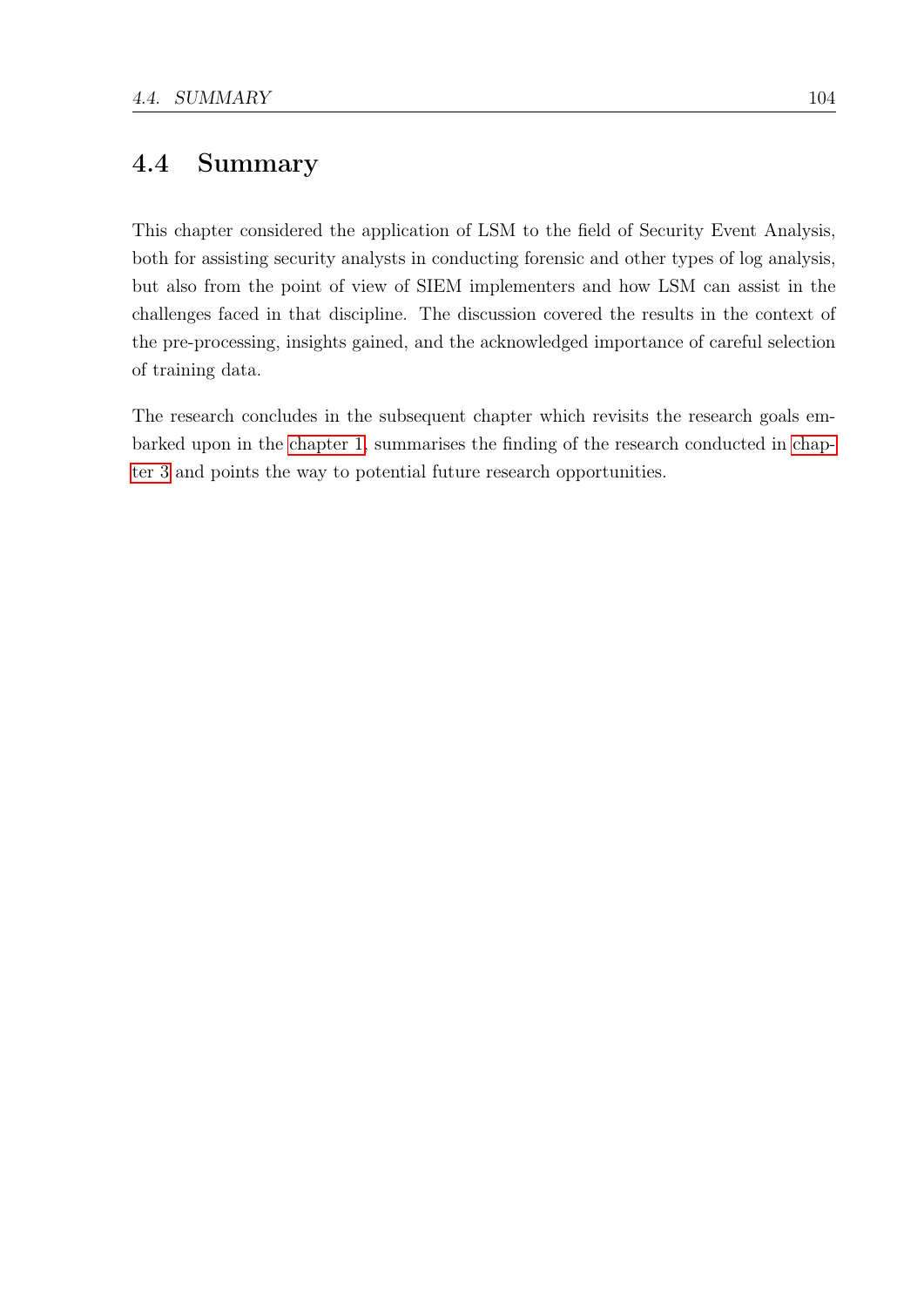# Chapter 5

# **Conclusions**

### 5.1 Significance of Research

In this text, we introduced the challenges faced by event specialists and stated the intent to evaluate LSM in this context in [chapter 1.](#page-10-0)

A comprehensive look into events, their nature and utility, as well as their role in larger log management practice and SIEM systems was then discussed, along with LSM in [chapter 2.](#page-21-0)

This work then elucidated the approach taken by the researcher, challenges faced with data collection and software development, insights obtained from the experiments, as well as the details of the experiments themselves in [chapter 3.](#page-53-0)

Finally, the results as discussed in the Use-Case sections were revisited and summarised in [chapter 4.](#page-110-0)

This chapter concludes the work, discussing the significance of the research and presenting possible future research and development that could be undertaken as a continuance of this work.

The goal of this research was to determine if Latent Semantic Mapping (LSM) could be a useful technology to event specialists when facing the challenges related to large log management and SIEM practices, particularly when dealing with implementation challenges, incident response and forensics. As it stands, these challenges rely heavily on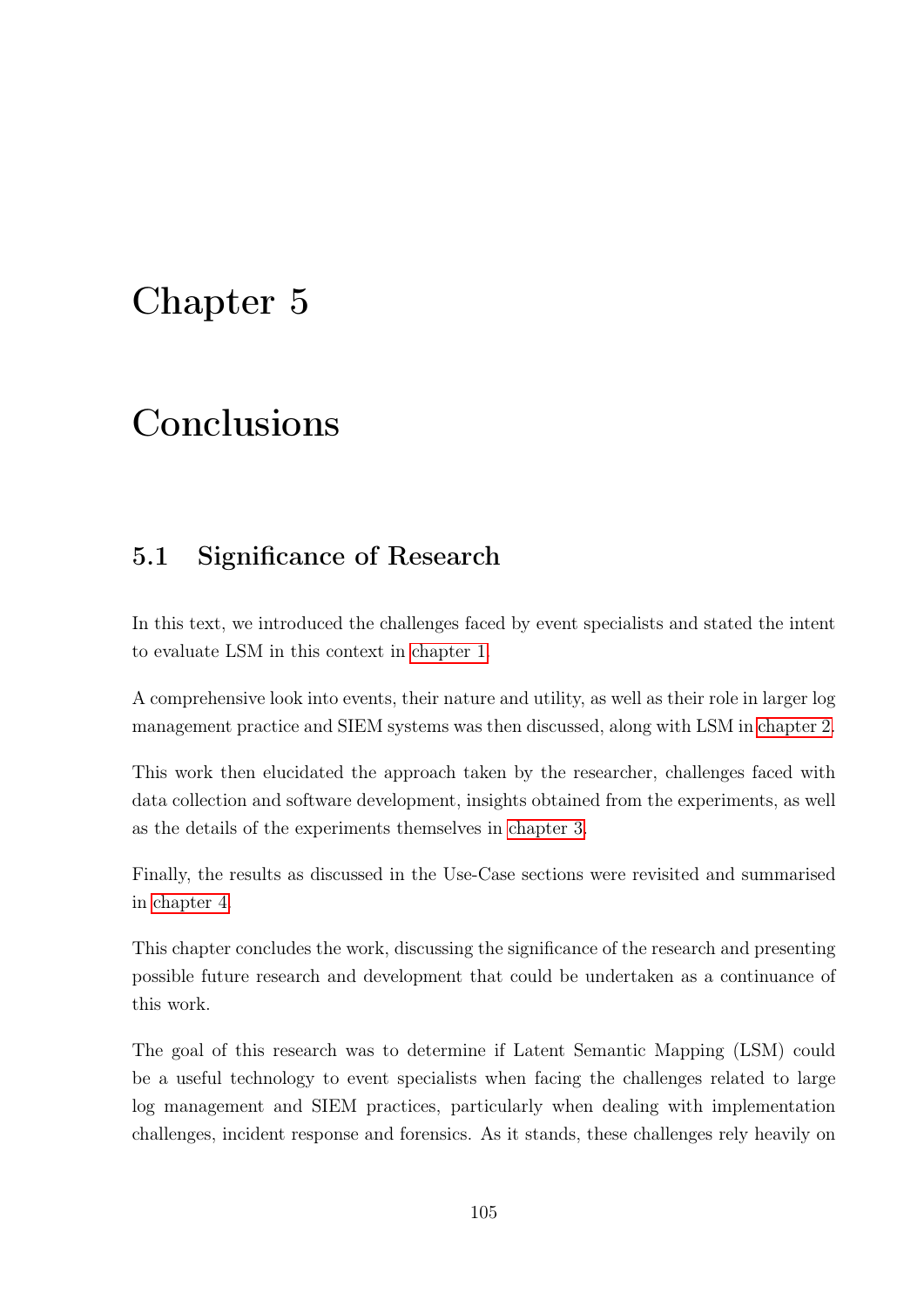the ability of the professional to reliably and quickly identify, classify and disambiguate relevant event data.

Several experiments, grouped into three use-cases, were conducted: Use-Case 1 [\(sec](#page-67-0)[tion 3.5\)](#page-67-0) addressed the challenge of identification of events (LSM performed well after the original requirements were somewhat relaxed and achieved a high level of precision and recall); Use-Case 2 [\(section 3.6\)](#page-90-0) addressed classification (results from experiments highlighted the value of LSM and established some visual aids that could assist event specialists in processing the relevant results); and finally, Use-Case 3 [\(section 3.7\)](#page-102-0), explored LSM with appropriate pre-processing and found that it very successfully addressed the challenge of disambiguation.

Overall, it was found that LSM performed well when the appropriate pre-processing and training data selection took place. It also became apparent that LSM would perform best as part of larger collection of tools and strategies available to security practitioners and that it was unlikely to be of sufficient value in the absence of pre-processing and a larger system that facilitated the processing of events and results. The unintegrated LSM CLI tools would be of little value to security practitioners.

| Use-Case       | Test                                                               | Deals With     | Findings                                                                                                                                  |
|----------------|--------------------------------------------------------------------|----------------|-------------------------------------------------------------------------------------------------------------------------------------------|
| 1              | Detect A Trained Eventype                                          | Identification | Successful. Depends heavily<br>on training data. F-measure of<br>more than 0.91 achieved for<br>three of the five training sets.          |
| $\overline{2}$ | Detect Multiple Sourcetypes<br>From A Single Stream                | Classification | With the aid of visualisation<br>provides valuable insights to<br>the classified data, aids<br>significantly in manual<br>classification. |
| 3              | Detect Different Sourcetypes<br>and Eventtypes Using<br>Clustering | Disambiguation | Very successful with the<br>correct preprocessing.                                                                                        |

Table 5.1: Table of Core Findings

It is clear from the research conducted that Latent Semantic Mapping is an exciting paradigm which most definitely has a role to play in the Information Security field. Once understood and integrated into a sufficient software architecture, very challenging workflows could be automated as well as insights achieved on event data that would have been difficult to achieve through traditional means and may have been impractical to achieve when faced with work and time pressure.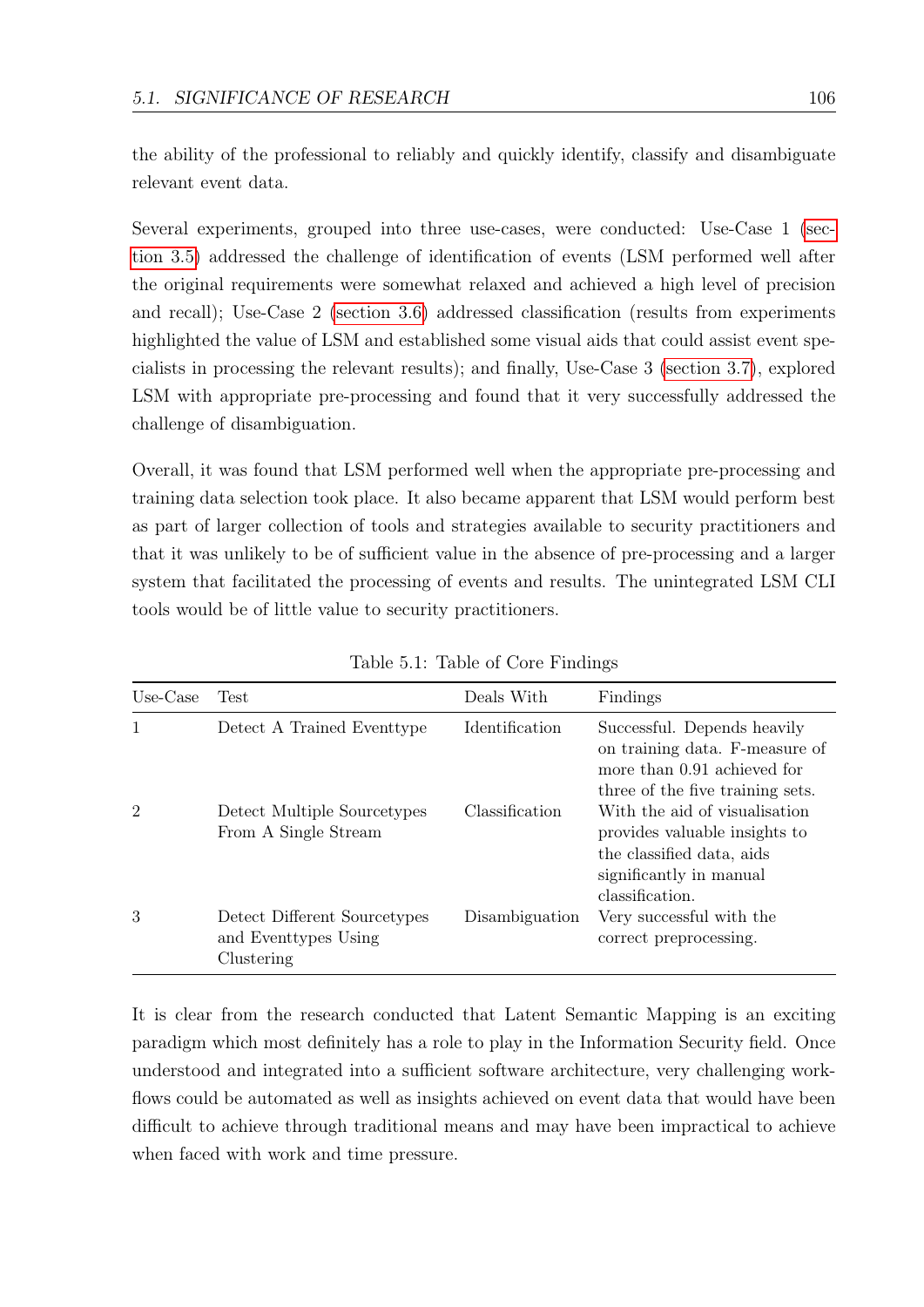An important insight gleaned from the development of the software and processing architecture was that events cannot be treated as normal documents [\(section 3.3\)](#page-57-0) even though events are unstructured data; with event data punctuation and other language artefacts that may detract from the underlying latent semantic meaning of a normal document actually becomes very valuable and forms an important part of the structure and the latent semantic meaning of an event.

Due to this special nature of events, the pre-processing model was designed to capture and amplify the structure of events. This led to the development of specialised pre-processing routines and was a critical success factor for other LSM-related work in this domain.

LSM would also benefit greatly from being applied as a part of a larger workflow of event classification, identification and disambiguation. There is little practical reason to use LSM on well-known and well-understood event data that has already been identified, classified and disambiguated. Consequently, a user could scale down the need for LSM and eliminate a great deal of noise that may impact the performance of the LSM classifier.

This leads to the conclusion that LSM use in this space would greatly benefit from interactivity that would easily allow for multiple iteration runs of the processes as discussed in this research. The ability to tag, classify, refine or tweak and then re-run would require a specialised software environment.

At this stage, it is not feasible to envision that LSM would be integrated directly into large scale log management system or SIEMs, but rather that it would be integrated into reporting and management consoles of such systems.

Interactivity and the ability to re-run and iterate through results would assist a user in selecting the correct training data for production. The importance of good training data was well-understood from other LSM uses and was re-established as critically important in this research, particularly in the context of Use-Case 2 and Use-Case 3. Combined with visualisation, as in Use-Case 2, the solution may prove to be more flexible and user-friendly than other systems that require in-depth knowledge of regular expression syntax.

Another challenge with the use of LSM is obtaining sufficient training data and samples. This might be offset in a production system by the availability of such samples and data in production log management and in SIEM systems; it is also likely that the identification, categorisation and disambiguation that is needed in production would relate to data that is already available in the organisation. An off-the-shelf solution would have to contain trained maps based on ample training data at the originator in a scenario where LSM is integrated into a larger software based solution.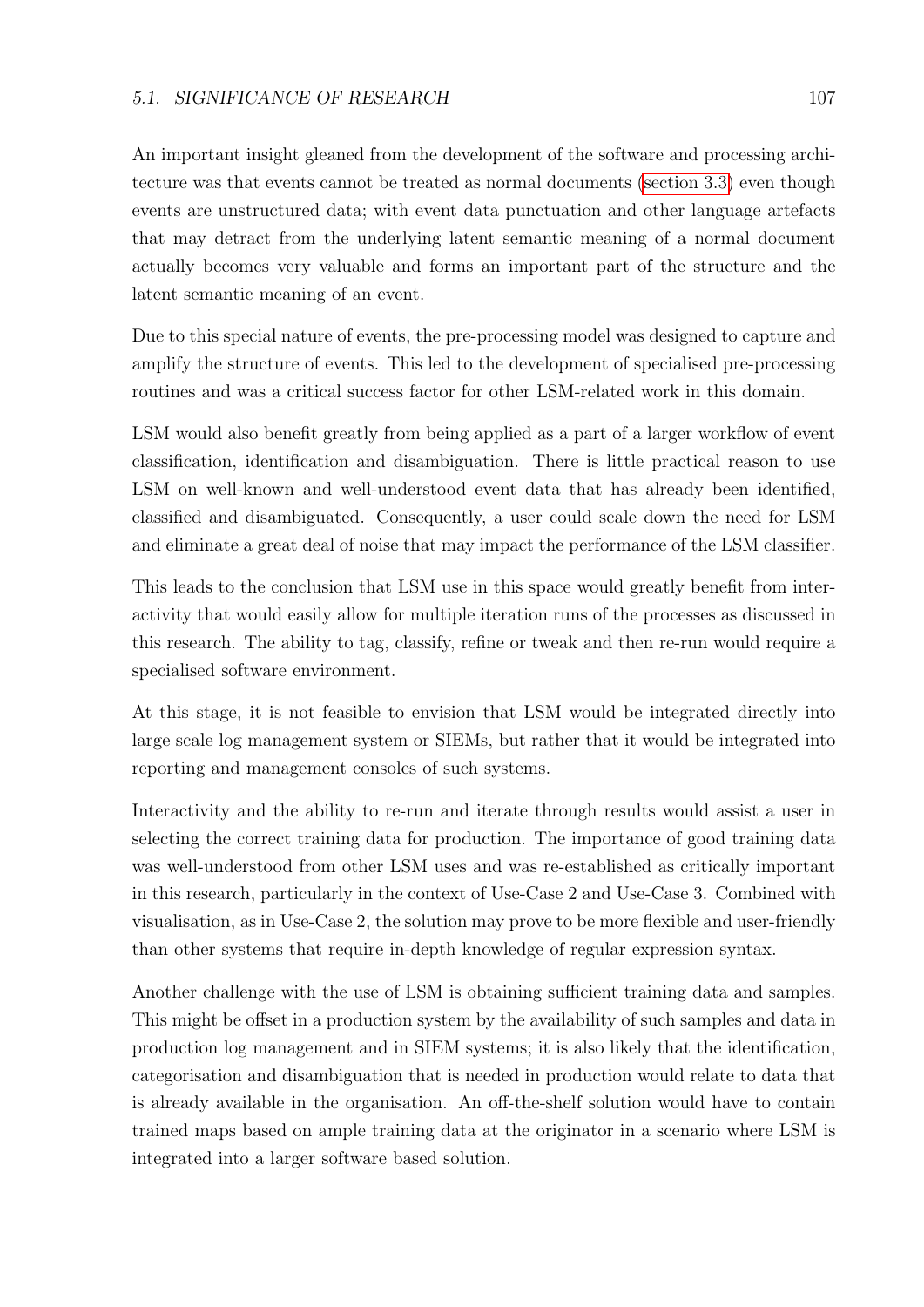In summary, as part of an interactive, iterative process of Security Event Analysis, LSM holds great promise for provision of valuable insights and understanding of diverse collections of event information specifically to event specialists. The research has shown this clearly from the experiments conducted.

#### 5.2 Future Work

This final section considers possible further research and developments based on this research and the application of LSM.

- Further research is warranted into the ideal pre-processing processes needed to use LSM with event data. Some inroads have been made into this topic as a part of this research, but it is by no means comprehensive. Pre-processing has a powerful impact on the quality of the results and an in-depth examination of the algorithmic interaction between LSM and data formats could lead to more powerful insights and vastly improved results. Experimentation with different dimensionality settings, lexicalisation and the use of tri-grams or other constructs could lead to further refinement of the results, particularly now that this research provides the evidence that further, detailed investigation is warranted.
- The research also deals with a limited number of use-cases. Based on the findings in this research, an extensive evaluation of the existing work with multiple use-cases could provide powerful new directions for research and lead to further insights into the special nature of machine data and its properties.
- As shown in Use-Cases 2 and 3, visualisation of the results provides valuable insights into the quality of the results. This work could be further extended and form the basis of an algorithmic solution to detect the quality of results, leading to the development of intelligent feedback systems that could assist in training data finetuning and selection.
- This body of work also did not evaluate the applicability of LSM at scale. Research into this area could evaluate the performance characteristics of LSM and determine if it has a future as an integrated part of a log management system or SIEM.
- During the data collection phase, it became apparent that a public source of anonymised event and log samples does not appear to exist at present. Such a solution would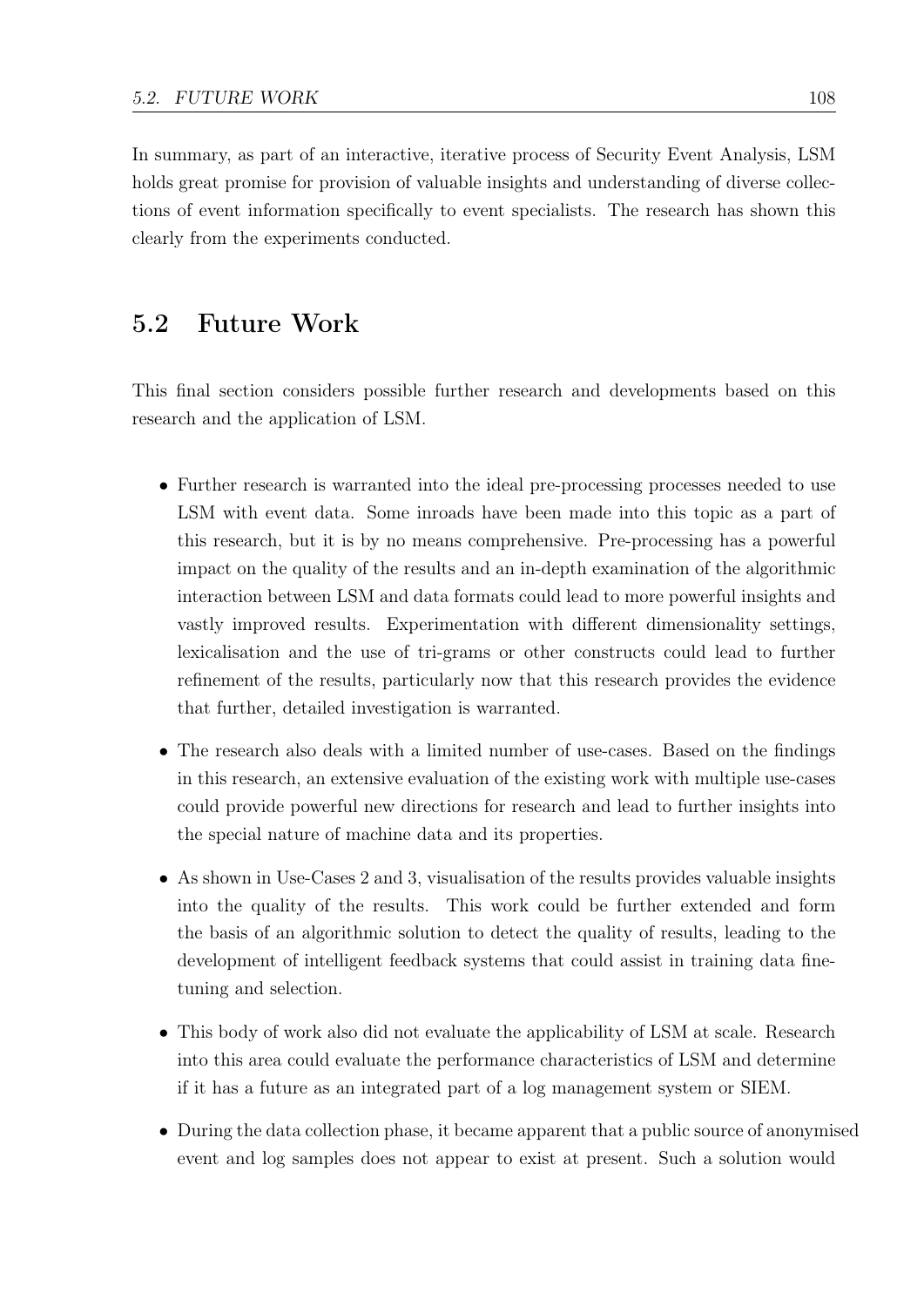be invaluable to enable further research into this area, as it would remove a major impediment that future researchers would face and also assure richness in test data and test data coverage.

• Research into the applicability of other natural language and artificial intelligence paradigms to the research and use-cases in this work could also be undertaken.

The world is steadily embracing more and more data, and with this deluge – this Big Data – data processing has become substantially more challenging. Machine data in the form of events make up a large percentage of the data that needs to be processed and stored on a daily basis. This field is still ripe for research, innovation and development.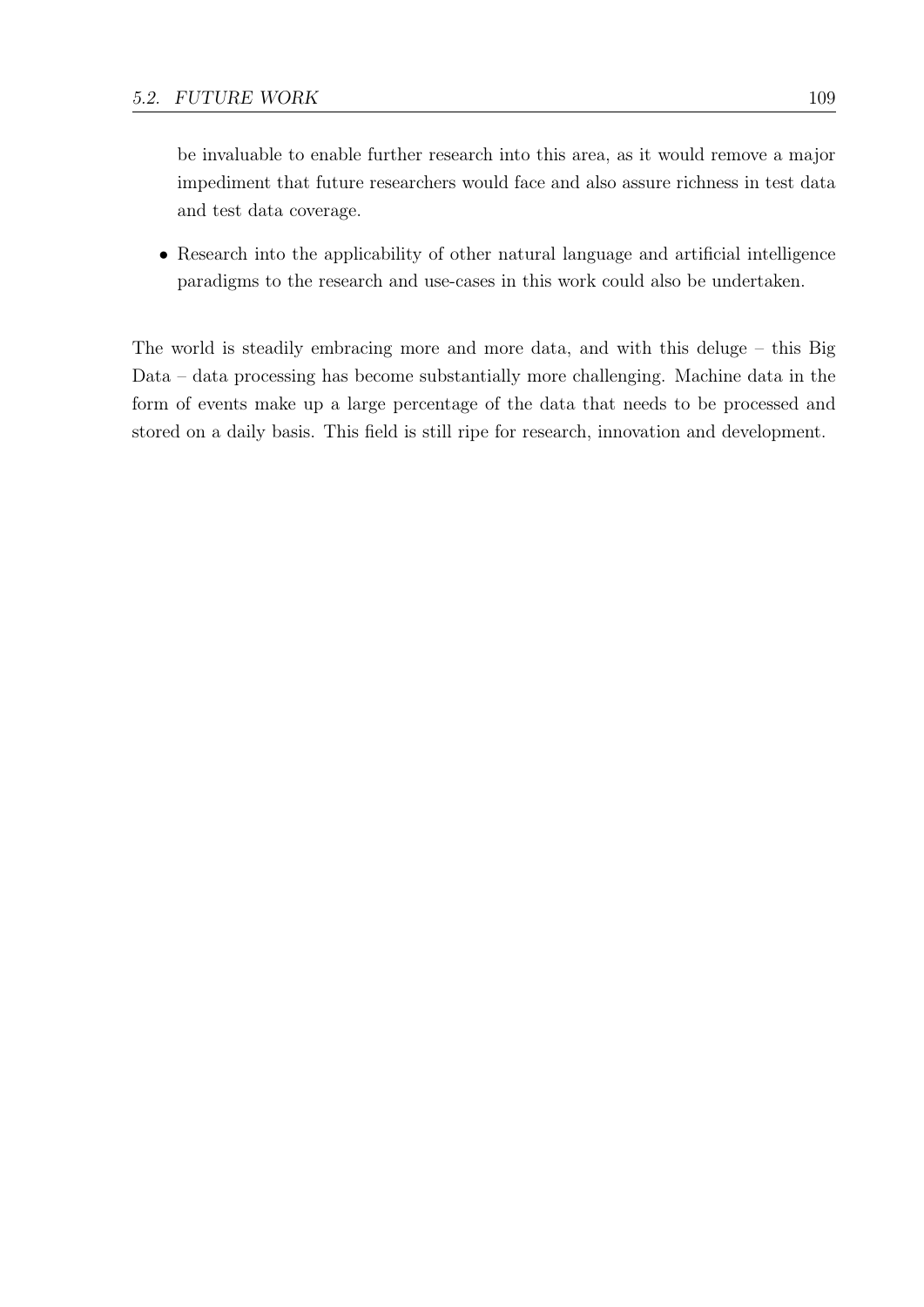## References

<span id="page-119-0"></span>Androutsopoulos, I., Paliouras, G., Karkaletsis, V., Sakkis, G., Spyropoulos, C. D., and Stamatopoulos, P. Learning to filter spam e-mail: A comparison of a naive bayesian and a memory-based approach. arXiv preprint  $cs/0009009$ , 2000. [Online; last accessed 13-December-2012].

URL <http://arxiv.org/abs/cs/0009009>

- Bagwill, R., Carnahan, L., Kuhn, R., Nakassis, A., Ransom, M., Backley, J., Chang, S.-j., Markovitz, P., Olsen, K., and Wack, J. NIST Special Publication 800-7. 1995. doi:10.1.1.3.7701. [Online; last accessed 30-November-2012].
- Baker, W., Goudie, M., Hutton, A., Hylender, C. D., Niemantsverdriet, J., Novak, C., Ostertag, D., Porter, C., Rosen, M., and Tippett, P. 2012 DATA BREACH INVESTIGATIONS REPORT. 2012. [Online; last accessed 30-November-2012].

URL [http://www.verizonbusiness.com/resources/reports/rp\\_](http://www.verizonbusiness.com/resources/reports/rp_data-breach-investigations-report-2012_en_xg.pdf) [data-breach-investigations-report-2012\\_en\\_xg.pdf](http://www.verizonbusiness.com/resources/reports/rp_data-breach-investigations-report-2012_en_xg.pdf)

- Bejtlich, R. TaoSecurity: Defensible Network Architecture 2.0. 2008. [Online; last accessed 30-November-2012]. URL [http://taosecurity.blogspot.com/2008/01/defensible-network-architect](http://taosecurity.blogspot.com/2008/01/defensible-network-architecture-20.html)ure-20. [html](http://taosecurity.blogspot.com/2008/01/defensible-network-architecture-20.html)
- Bellegarda, J. A multispan language modeling framework for large vocabulary speech recognition. Speech and Audio Processing, IEEE Transactions on, 6(5):456–467, 1998. doi:10.1109/89.709671.
- Bellegarda, J. Latent semantic mapping: dimensionality reduction via globally optimal continuous parameter modeling. In Automatic Speech Recognition and Understanding, 2005 IEEE Workshop on, pages 127 –132. nov. 2005a. doi:10.1109/ASRU.2005.1566490.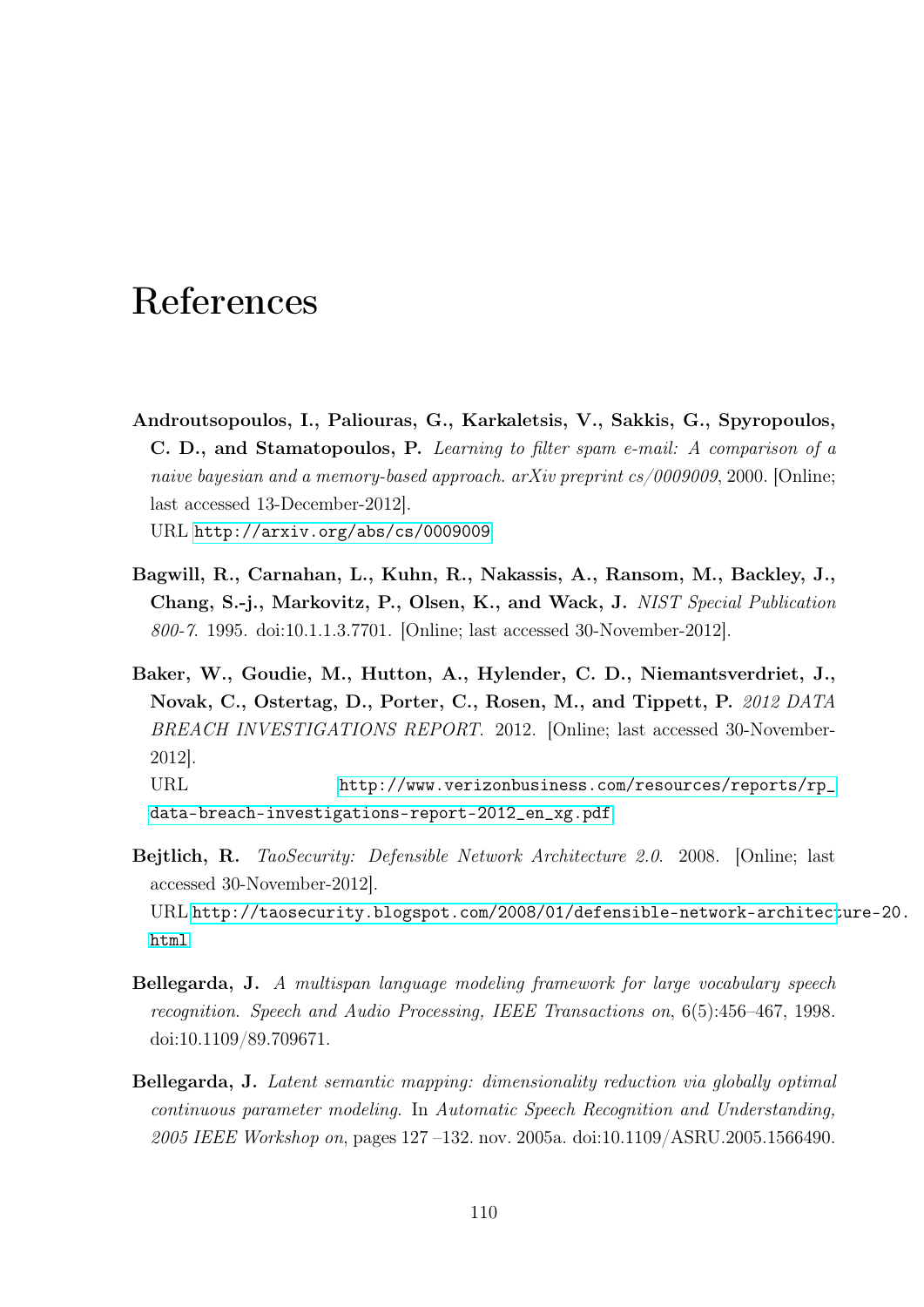- Bellegarda, J., Butzberger, J. W., Chow, Y.-L., Coccaro, N. B., and Naik, D. A novel word clustering algorithm based on latent semantic analysis. In Acoustics, Speech, and Signal Processing, 1996. ICASSP-96. Conference Proceedings., 1996 IEEE International Conference on, pages 172–175. 1996. doi:10.1109/ICASSP.1996.540318.
- Bellegarda, J., Naik, D., and Silverman, K. E. A. Automatic junk e-mail filtering based on latent content. Automatic Speech Recognition and Understanding, 2003. ASRU '03. 2003 IEEE Workshop on, pages 465–470, 2003. doi:10.1109/ASRU.2003.1318485.
- Bellegarda, J. and Silverman, K. E. A. Natural language spoken interface control using data-driven semantic inference. Speech and Audio Processing, IEEE Transactions on, 11(3):267–277, 2003. doi:10.1109/TSA.2003.811534.
- Bellegarda, J. R. Latent semantic mapping [information retrieval]. Signal Processing Magazine, IEEE, 22(5):70–80, 2005b. doi:10.1109/MSP.2005.1511825.
- Bellegarda, J. R. Latent Semantic Mapping: Principles and Applications (Synthesis Lectures on Speech and Audio Processing). Morgan and Claypool Publishers, March 2008. ISBN 1598291041.
- Benton, C., Bird, T., and Ranum, M. J. Top 5 Essential Log Reports. 2006. [Online; last accessed 30-November-2012]. URL [http://www.sans.org/security-resources/top5\\_logreports.pdf](http://www.sans.org/security-resources/top5_logreports.pdf)
- Berry, M., Dumais, S., and O'Brien, G. Using linear algebra for intelligent information retrieval. SIAM Review, 37(4):573–595, 1995. doi:10.1137/1037127.
- Binde, B. E., McRee, R., and O'Connor, T. J. Assessing Outbound Traffic to Uncover Advanced Persistent Threat. 2011. [Online; last accessed 30-November-2012]. URL [http://www.sans.edu/student-files/projects/JWP-Binde-McRee-OConnor.](http://www.sans.edu/student-files/projects/JWP-Binde-McRee-OConnor.pdf) [pdf](http://www.sans.edu/student-files/projects/JWP-Binde-McRee-OConnor.pdf)
- Bitincka, L., Ganapathi, A., Sorkin, S., and Zhang, S. Optimizing data analysis with a semi-structured time series database. SLAML '10: Proceedings of the 2010 workshop on Managing Systems Via Log Analysis and Machine Learning techniques, 2010.
- Borthakur, D., Gray, J., Sarma, J. S., Muthukkaruppan, K., Spiegelberg, N., Kuang, H., Ranganathan, K., Molkov, D., Menon, A., Rash, S., Schmidt, R., and Aiyer, A. Apache hadoop goes realtime at facebook. In Proceedings of the 2011 ACM SIGMOD International Conference on Management of data, SIGMOD '11,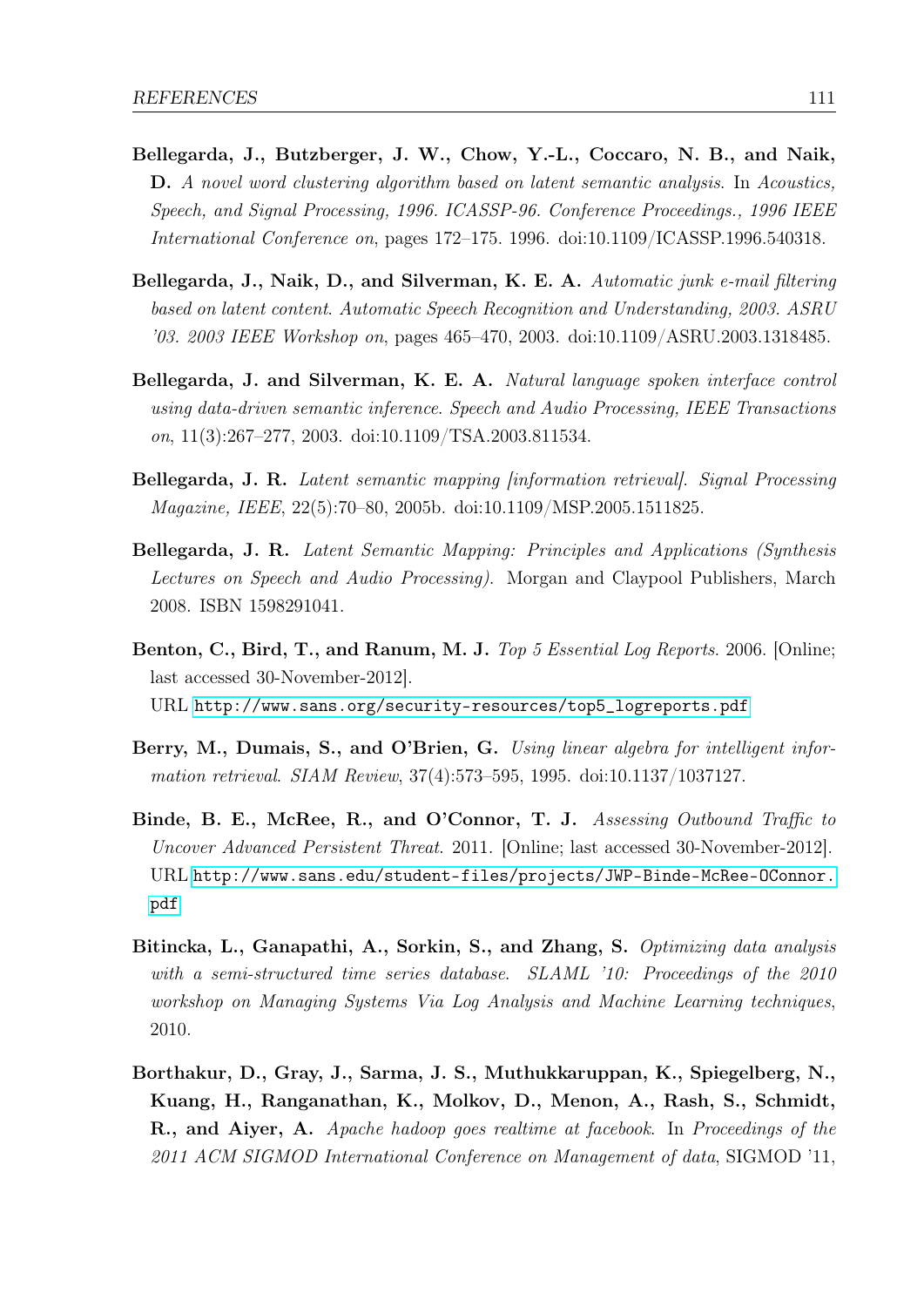pages 1071–1080. ACM, New York, NY, USA, 2011. ISBN 978-1-4503-0661-4. doi: 10.1145/1989323.1989438.

Chew, E., Swanson, M., Stine, K., Bartol, N., Brown, A., and Robinson, W. Performance Measurement Guide for Information Security SP800-55. National Institute of Standards and Technology (USA). 2008. [Online; last accessed 30- November-2012]. URL [http://csrc.nist.gov/publications/nistpubs/800-55-Rev1/](http://csrc.nist.gov/publications/nistpubs/800-55-Rev1/SP800-55-rev1.pdf)

[SP800-55-rev1.pdf](http://csrc.nist.gov/publications/nistpubs/800-55-Rev1/SP800-55-rev1.pdf)

- Chuvakin, D. A. Updated With Community Feedback SANS Top 7 Essential Log Reports DRAFT2. 2010. [Online; last accessed 30-November-2012]. URL [http://chuvakin.blogspot.com/2010/08/updated-with-community-feedback](http://chuvakin.blogspot.com/2010/08/updated-with-community-feedback-sans_06.html)-sans\_ [06.html](http://chuvakin.blogspot.com/2010/08/updated-with-community-feedback-sans_06.html)
- Chuvakin, D. A., Borchardt, P., Buley, M., Melson, P., and Kohli, V. Navigating the Data Stream Without Boiling the Ocean. 2010. [Online; last accessed 30-November-2012]. URL [http://newserver.iansresearch.com/research/infrastructure-security/](http://newserver.iansresearch.com/research/infrastructure-security/navigating-data-stream-without-boiling-ocean-case-studies-effective) [navigating-data-stream-without-boiling-ocean-case-studies-effective](http://newserver.iansresearch.com/research/infrastructure-security/navigating-data-stream-without-boiling-ocean-case-studies-effective)
- Cichonski, P., Millar, T., Grance, T., and Scarfone, K. Computer Security Incident Handling Guide SP800-61 (Draft). National Institute of Standards and Technology (USA). January 2012. [Online; last accessed 30-November-2012]. URL [http://csrc.nist.gov/publications/drafts/800-61-rev2/](http://csrc.nist.gov/publications/drafts/800-61-rev2/draft-sp800-61rev2.pdf) [draft-sp800-61rev2.pdf](http://csrc.nist.gov/publications/drafts/800-61-rev2/draft-sp800-61rev2.pdf)
- Deerwester, S., Dumais, S. T., Furnas, G. W., Landauer, T. K., and Harshman, R. Indexing by Latent Semantic Analysis. Journal of the American Society for Information Science, 41(6):391–407, 1990. URL [http://www.cob.unt.edu/itds/faculty/evangelopoulos/dsci5910/LSA\\_](http://www.cob.unt.edu/itds/faculty/evangelopoulos/dsci5910/LSA_Deerwester1990.pdf) [Deerwester1990.pdf](http://www.cob.unt.edu/itds/faculty/evangelopoulos/dsci5910/LSA_Deerwester1990.pdf)
- Federal Communications Commission. FCC Computer Security Incident Response Guide. July 2002. URL [http://csrc.nist.gov/groups/SMA/fasp/documents/incident\\_response/](http://csrc.nist.gov/groups/SMA/fasp/documents/incident_response/Incident-Response-Guide.pdf) [Incident-Response-Guide.pdf](http://csrc.nist.gov/groups/SMA/fasp/documents/incident_response/Incident-Response-Guide.pdf)
- Frei, S., May, M., Fiedler, U., and Plattner, B. Large-scale vulnerability analysis. In Proceedings of the 2006 SIGCOMM workshop on Large-scale attack defense, LSAD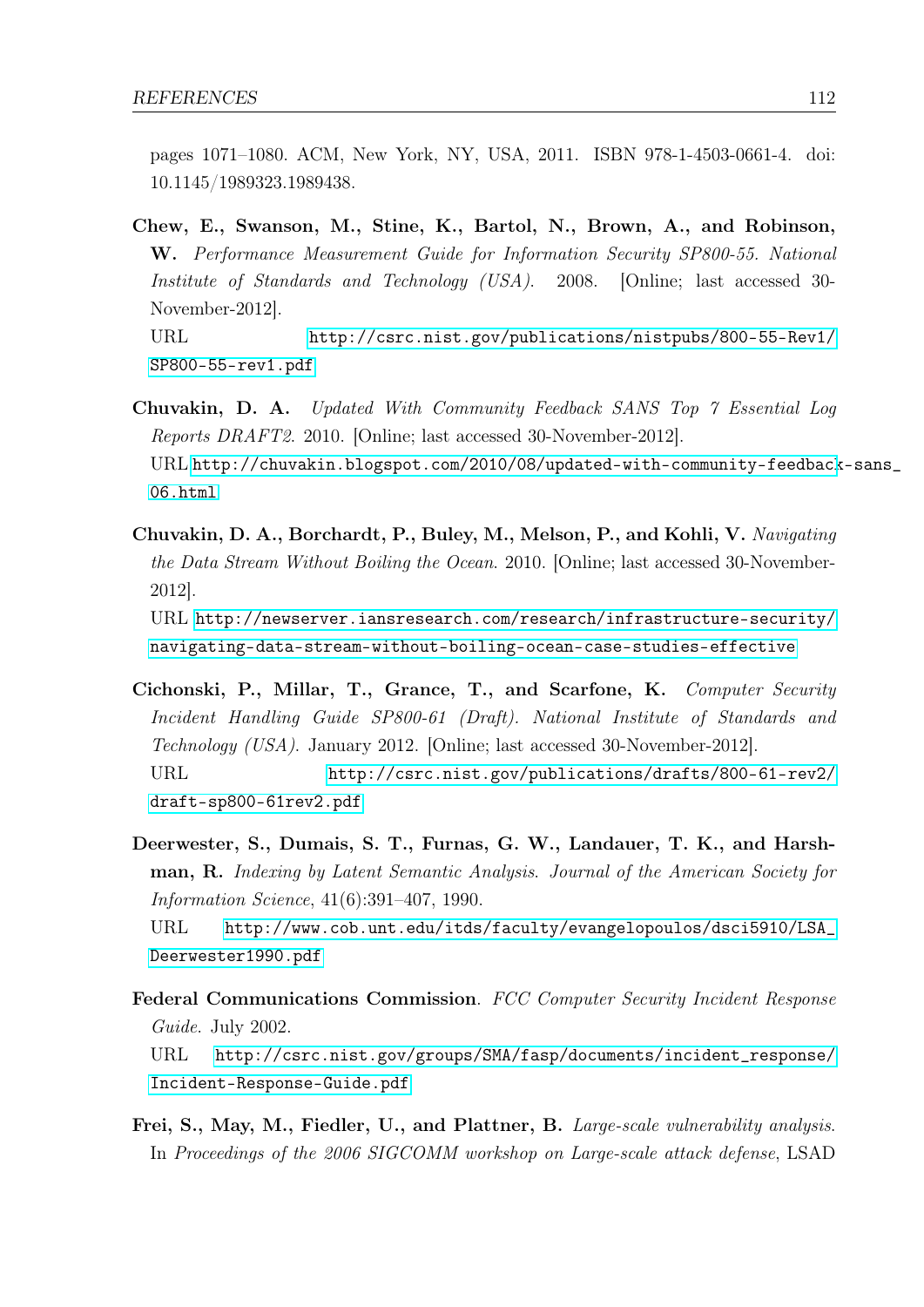'06, pages 131–138. ACM, New York, NY, USA, 2006. ISBN 1-59593-571-1. doi: 10.1145/1162666.1162671.

- Fry, A. A Forensic Web Log Analysis Tool: Techniques and Implementation. Master of Information Systems Security, Concordia University, 2011. URL [http://spectrum.library.concordia.ca/7769/1/Fry\\_MASc\\_F2011.pdf](http://spectrum.library.concordia.ca/7769/1/Fry_MASc_F2011.pdf)
- Gong, Y. and Liu, X. Generic text summarization using relevance measure and latent semantic analysis. In Proceedings of the 24th annual international ACM SIGIR conference on Research and development in information retrieval, SIGIR '01, pages 19–25. ACM, New York, NY, USA, 2001. ISBN 1-58113-331-6. doi:10.1145/383952.383955.
- Gotoh, Y. and Renals, S. *Document space models using latent semantic analysis*. In Proceedings Eurospeech, pages 1443-1446, Rhodes, 1997. 1997. URL <http://lac-repo-live7.is.ed.ac.uk/handle/1842/1222>
- Goyvaerts, J. and Levithan, S. Regular Expressions Cookbook. O'Reilly Media, Sebastopol, CA, USA, May 2009. ISBN 9780596520687.
- Hafner, K. Researchers Yearn to Use AOL Logs, but They Hesitate New York Times. August 2006. URL [http://www.nytimes.com/2006/08/23/technology/23search.html?ex=](http://www.nytimes.com/2006/08/23/technology/23search.html?ex=1313985600&en=cc878412ed34dad0&ei=5088&partner=rssnyt&emc=rss) [1313985600&en=cc878412ed34dad0&ei=5088&partner=rssnyt&emc=rss](http://www.nytimes.com/2006/08/23/technology/23search.html?ex=1313985600&en=cc878412ed34dad0&ei=5088&partner=rssnyt&emc=rss)
- Harris, S. CISSP All-in-One Exam Guide, 6th Edition. McGraw-Hill Osborne Media, New York, NY, USA, February 2012. ISBN 9780071781732.
- **Hayden, L.** IT security metrics: A practical framework for measuring security  $\mathcal{C}$  protecting data. McGraw-Hill Osborne Media, New York, NY, USA, 2010. ISBN 0071713409.
- Hull, R. D., Singh, S. B., Nachbar, R. B., Sheridan, R. P., Kearsley, S. K., and Fluder, E. M. Latent Semantic Structure Indexing (LaSSI) for Defining Chemical Similarity. Journal of Medicinal Chemistry,  $44(8):1177-1184$ , April 2001. doi:10.1021/ jm000393c.
- Iwata, T., Yamada, T., and Ueda, N. Probabilistic latent semantic visualization: topic model for visualizing documents. In KDD '08: Proceedings of the 14th ACM SIGKDD international conference on Knowledge discovery and data mining, pages 363– 371. 2008. ISBN 1605581933. doi:10.1145/1401890.1401937.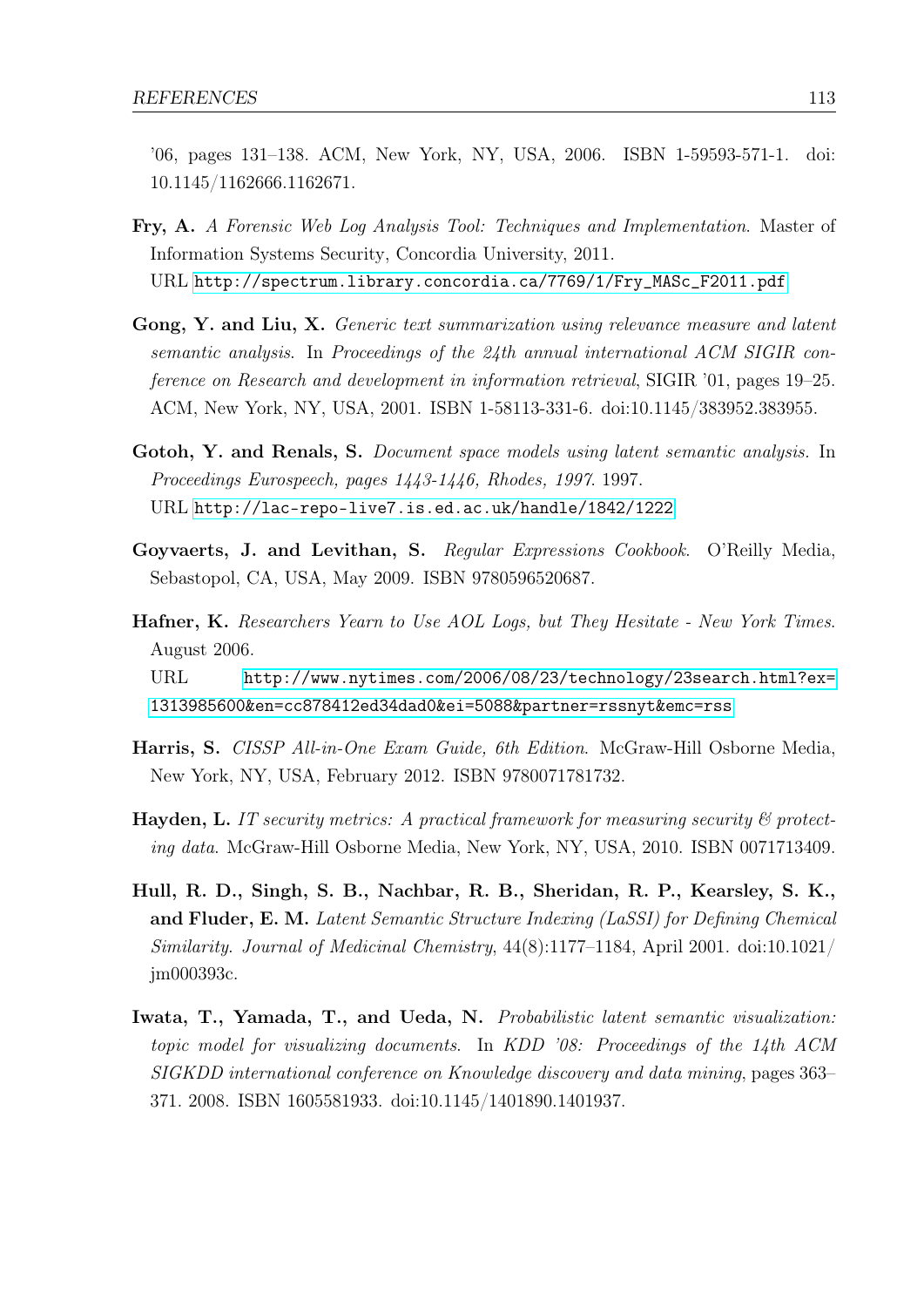- Jacob, A. Big Data @ Disney. 2012. [Online: last accessed 30-November-2012]. URL [http://www.datastax.com/wp-content/uploads/2012/08/](http://www.datastax.com/wp-content/uploads/2012/08/C2012-BigDataatDisney-ArunJacob.pdf) [C2012-BigDataatDisney-ArunJacob.pdf](http://www.datastax.com/wp-content/uploads/2012/08/C2012-BigDataatDisney-ArunJacob.pdf)
- Jolliffe, I. T. Principal Component Analysis 2nd edition. Springer, 2002. ISBN 0387954422.
- Josephes, C. Writing Apache's Logs to MySQL O'Reilly Media. 2005. [Online; last accessed 30-November-2012]. URL [http://onlamp.com/pub/a/apache/2005/02/10/database\\_logs.html](http://onlamp.com/pub/a/apache/2005/02/10/database_logs.html)
- Karlzén, H. An Analysis of Security Information and Event Management Systems. Master's Thesis, Chalmers University of Technology, 2008. URL [http://spectrum.library.concordia.ca/7769/1/Fry\\_MASc\\_F2011.pdf](http://spectrum.library.concordia.ca/7769/1/Fry_MASc_F2011.pdf)
- Kazakow, P. An Investigation of Latent Semantic Mapping of Ontologies. Diplomarbeit, TU Hamburg-Harburg, June 2008. URL <http://www.sts.tu-harburg.de/pw-and-m-theses/2008/kaza08.pdf>
- Kent, K. and Souppaya, M. P. Guide to Computer Security Log Management SP800- 92. National Institute of Standards and Technology (USA). September 2006. [Online; last accessed 01-December-2012]. URL <http://csrc.nist.gov/publications/nistpubs/800-92/SP800-92.pdf>
- Kim, Y.-S., Chang, J.-H., and Zhang, B.-T. An empirical study on dimensionality optimization in text mining for linguistic knowledge acquisition. In Proceedings of
- the 7th Pacific-Asia conference on Advances in knowledge discovery and data mining, PAKDD'03, pages 111–116. Springer-Verlag, Berlin, Heidelberg, 2003. ISBN 3-540- 04760-3.
- URL <http://dl.acm.org/citation.cfm?id=1760894.1760910>
- Koivunen, E. Effective information sharing for incident response coordination. Master of science in technology, Aalto University, 2010. URL [http://personal.inet.fi/koti/erka/Studies/DI/DI\\_Erka\\_Koivunen.pdf](http://personal.inet.fi/koti/erka/Studies/DI/DI_Erka_Koivunen.pdf)
- Landauer, T. and Dumais, S. A solution to plato's problem: The latent semantic analysis theory of acquisition, induction, and representation of knowledge. Psychological Review; Psychological Review, 104(2):211, 1997.
- Landauer, T. K., Foltz, P. W., and Laham, D. An introduction to latent semantic analysis. Discourse Processes, 25(2-3):259–284, 1998. doi:10.1080/01638539809545028.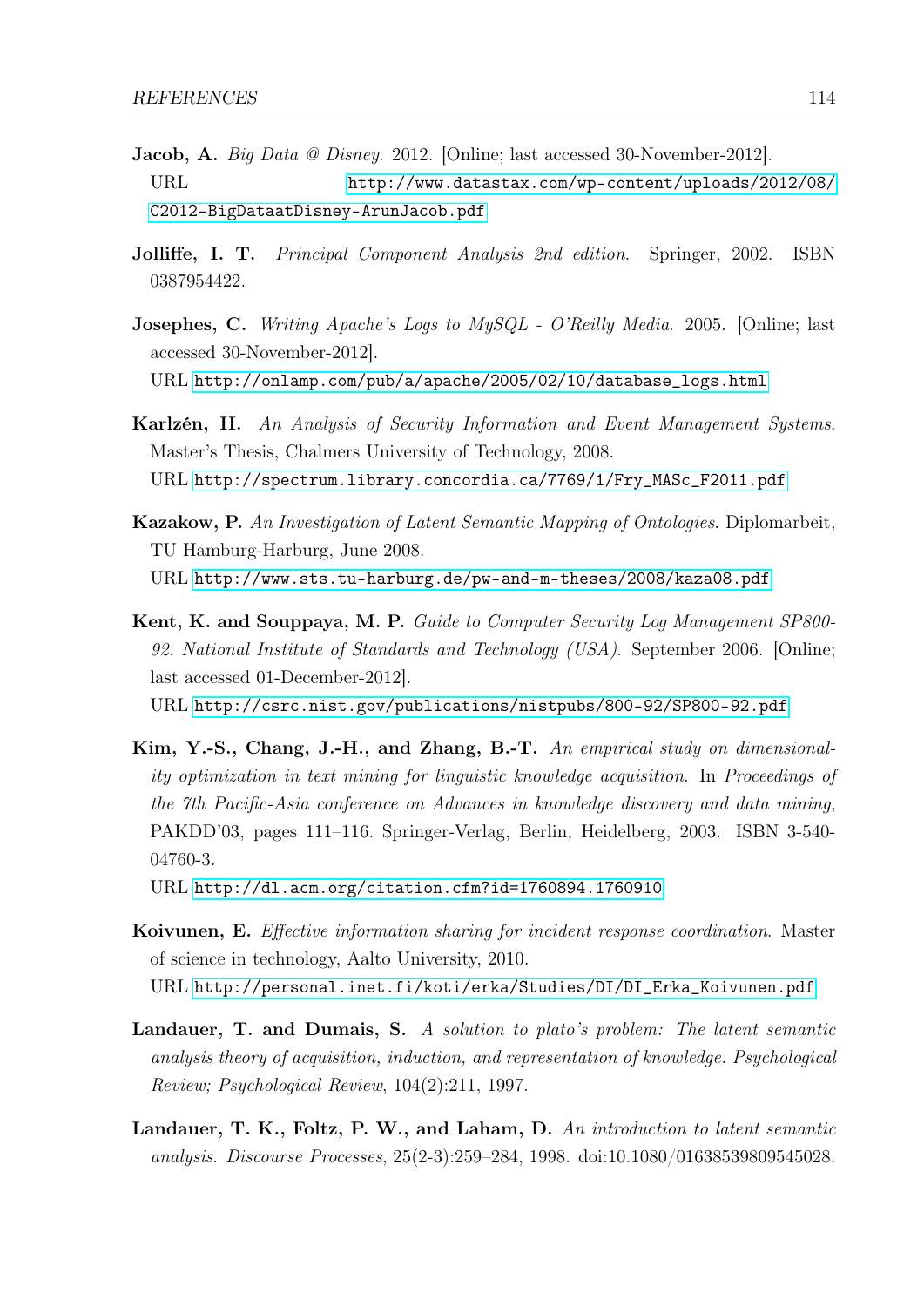Lobo, P. V. and de Matos, D. M. Fairy tale corpus organization using latent semantic mapping and an item-to-item top-n recommendation algorithm. In LREC'10: Proceedings of the seventh International Conference on Language Resources and Evaluation, pages 1472 – 1475. 2010.

URL [http://www.lrec-conf.org/proceedings/lrec2010/pdf/786\\_Paper.pdf](http://www.lrec-conf.org/proceedings/lrec2010/pdf/786_Paper.pdf)

- Lämmel, R. Google's mapreduce programming model revisited. Science of Computer *Programming*,  $70(1):1 - 30$ , 2008. ISSN 0167-6423. doi:10.1016/j.scico.2007.07.001.
- Manning, C. D., Raghavan, P., and Schütze, H. Introduction to Information Retrieval. Cambridge University Press, 2008. ISBN 9780521865715.
- Manyika, J., Chui, M., Brown, B., Bughin, J., Dobbs, R., Roxburgh, C., and Byers, A. H. Big data: The next frontier for innovation, competition, and productivity. 2011. [Online; last accessed 01-December-2012]. URL [http://www.mckinsey.com/insights/mgi/research/technology\\_and\\_](http://www.mckinsey.com/insights/mgi/research/technology_and_innovation/big_data_the_next_frontier_for_innovation) [innovation/big\\_data\\_the\\_next\\_frontier\\_for\\_innovation](http://www.mckinsey.com/insights/mgi/research/technology_and_innovation/big_data_the_next_frontier_for_innovation)
- Marty, R. Security Intelligence and Big Data. raffy.ch, 2007. [Online; last accessed 2-December-2012].

URL <http://raffy.ch/blog/2007/08/25/event-processing-normalization/>

- Marty, R. Cloud application logging for forensics. In Proceedings of the 2011 ACM Symposium on Applied Computing, SAC '11, pages 178–184. ACM, New York, NY, USA, 2011. ISBN 978-1-4503-0113-8. doi:10.1145/1982185.1982226.
- Microsoft. Security Event ID: 540. 2012. [Online; last accessed 13-December-2012]. URL [http://www.microsoft.com/technet/support/ee/transform.aspx?](http://www.microsoft.com/technet/support/ee/transform.aspx?ProdName=Windows+Operating+System&ProdVer=5.0&EvtID=540&EvtSrc=Security&LCID=1033) [ProdName=Windows+Operating+System&ProdVer=5.0&EvtID=540&EvtSrc=](http://www.microsoft.com/technet/support/ee/transform.aspx?ProdName=Windows+Operating+System&ProdVer=5.0&EvtID=540&EvtSrc=Security&LCID=1033) [Security&LCID=1033](http://www.microsoft.com/technet/support/ee/transform.aspx?ProdName=Windows+Operating+System&ProdVer=5.0&EvtID=540&EvtSrc=Security&LCID=1033)
- **Nair, S.** The art of database monitoring. ISACA,  $3:1-4$ , 2008. [Online; last accessed 01-December-2012].

URL [http://www.isaca.org/Journal/Past-Issues/2008/Volume-3/Documents/](http://www.isaca.org/Journal/Past-Issues/2008/Volume-3/Documents/jopdf0803-art-of-database.pdf) [jopdf0803-art-of-database.pdf](http://www.isaca.org/Journal/Past-Issues/2008/Volume-3/Documents/jopdf0803-art-of-database.pdf)

Payne, S. C. A Guide to Security Metrics. 2006. [Online: last accessed 03-December-2012].

URL [http://www.sans.org/reading\\_room/whitepapers/auditing/](http://www.sans.org/reading_room/whitepapers/auditing/guide-security-metrics_55) [guide-security-metrics\\_55](http://www.sans.org/reading_room/whitepapers/auditing/guide-security-metrics_55)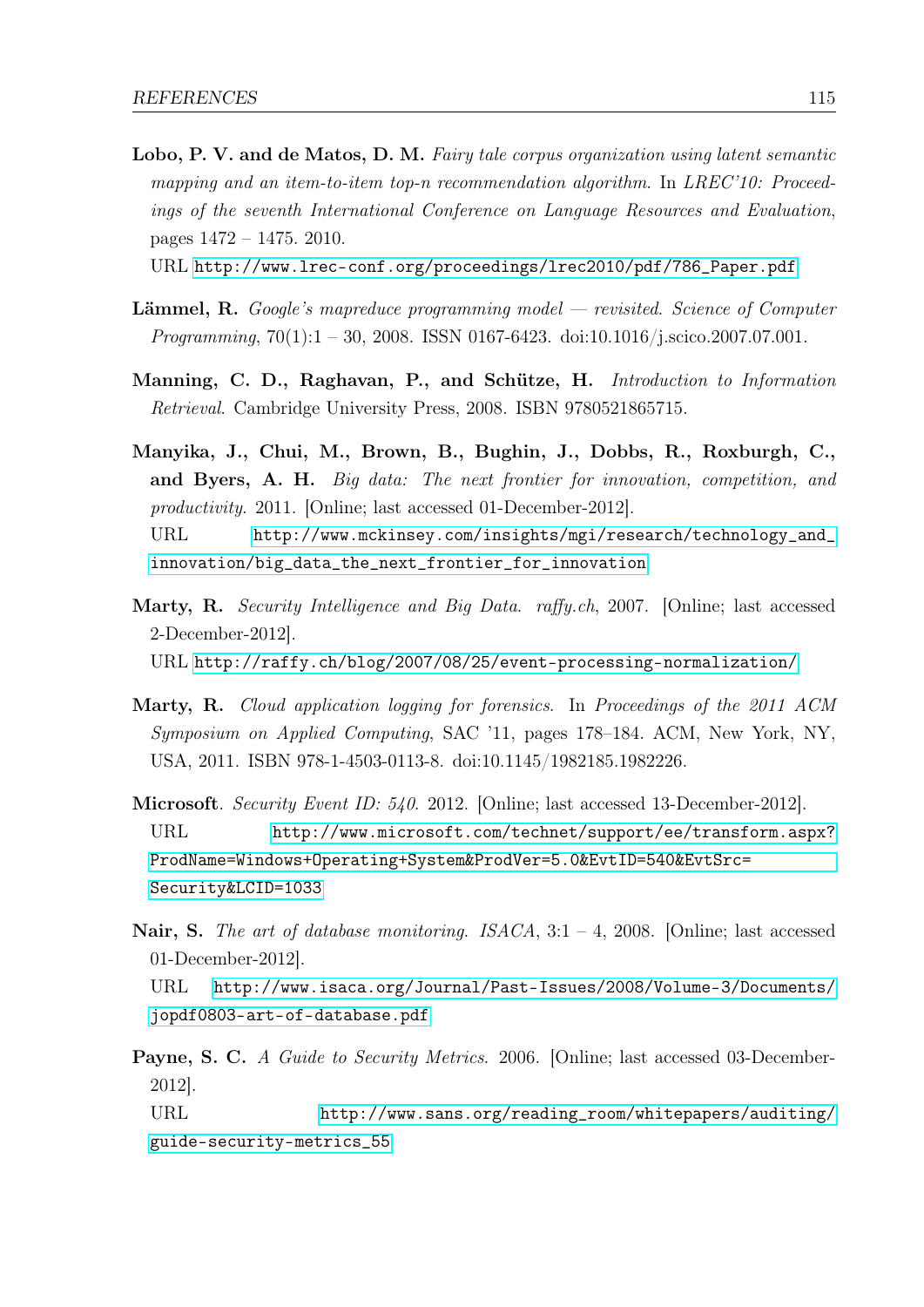Puffinware. Latent Semantic Analysis (LSA) Tutorial. January 2010. [Online; last accessed 03-December-2012].

URL [http://www.puffinwarellc.com/index.php/news-and-articles/articles/](http://www.puffinwarellc.com/index.php/news-and-articles/articles/33.html) [33.html](http://www.puffinwarellc.com/index.php/news-and-articles/articles/33.html)

- Riloff, E. and Lehnert, W. Information extraction as a basis for high-precision text classification. Transactions on Information Systems (TOIS), 12(3), July 1994. doi: 10.1145/183422.183428.
- Rowlingson, R. A ten step process for forensic readiness. International Journal of Digital Evidence,  $2:1 - 28$ , 2004. URL [http://www.utica.edu/academic/institutes/ecii/publications/](http://www.utica.edu/academic/institutes/ecii/publications/articles/A0B13342-B4E0-1F6A-156F501C49CF5F51.pdf) [articles/A0B13342-B4E0-1F6A-156F501C49CF5F51.pdf](http://www.utica.edu/academic/institutes/ecii/publications/articles/A0B13342-B4E0-1F6A-156F501C49CF5F51.pdf)
- Salton, G., Wong, A., and Yang, C. S. A vector space model for automatic indexing. Commun. ACM, 18(11):613–620, November 1975. ISSN 0001-0782. doi:10.1145/361219. 361220.
- Secmon. ArcSight Flex Connector Methodology. 2012. [Online; last accessed 03-December-2012].

URL <http://edgeseven.com/downloads/arcsight-flex-connectors.pdf>

- Shen, X. Chronicle of AOL Search Query Log Release Incident. pages 1–2, 2012. [Online; last accessed 03-December-2012]. URL [http://sifaka.cs.uiuc.edu/xshen/aol\\_querylog.html](http://sifaka.cs.uiuc.edu/xshen/aol_querylog.html)
- Shenk, J. SANS Sixth Annual Log Management Survey Report. 2010. [Online; last accessed 03-December-2012]. URL [http://www.sans.org/reading\\_room/analysts\\_program/](http://www.sans.org/reading_room/analysts_program/rsa-management-survey-june-2010.pdf) [rsa-management-survey-june-2010.pdf](http://www.sans.org/reading_room/analysts_program/rsa-management-survey-june-2010.pdf)
- Silva, C., Cignoli, C., and Friedman, J. IANS Trends: A Behavioral Approach To Threat Modeling. June 2011. [Online; last accessed 03-November-2012]. URL [http://www.iansresearch.com/research/security-operations/](http://www.iansresearch.com/research/security-operations/vulnerability-threat-management/ians-trends-behavioral-approach-threat-) [vulnerability-threat-management/ians-trends-behavioral-approach-threat-](http://www.iansresearch.com/research/security-operations/vulnerability-threat-management/ians-trends-behavioral-approach-threat-)
- SMNP. Internet Engineering Task Force RFC 3418. 2012. [Online; last accessed 13- December-2012].

URL <http://tools.ietf.org/html/rfc3418>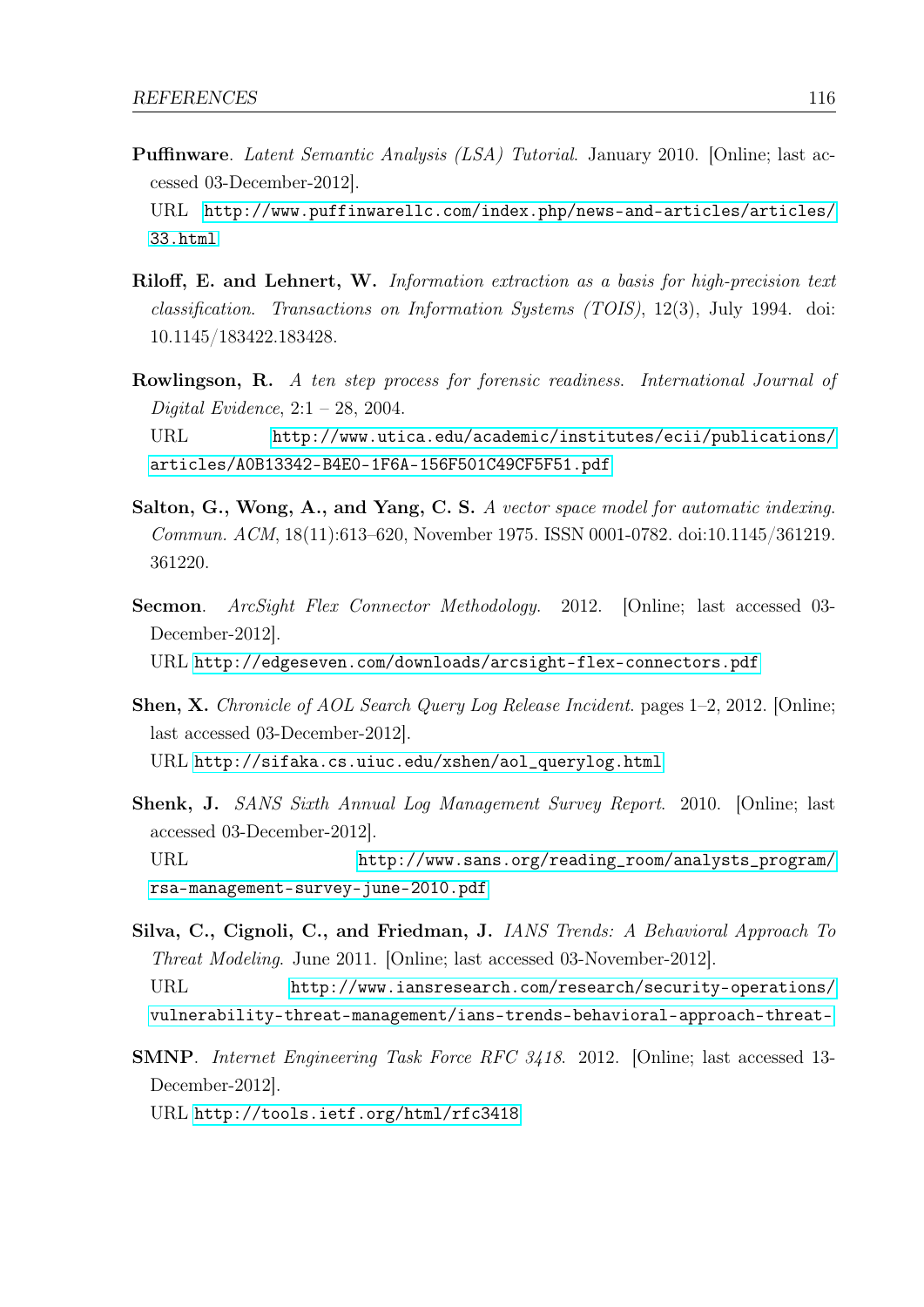- Sorkin, S. Large-Scale, Unstructured Data Retrieval and Analysis Using Splunk. Technical report, Splunk Inc., 2009. [Online; last accessed 03-December-2012]. URL [http://www.splunk.com/web\\_assets/pdfs/secure/Splunk\\_and\\_MapReduce.](http://www.splunk.com/web_assets/pdfs/secure/Splunk_and_MapReduce.pdf) [pdf](http://www.splunk.com/web_assets/pdfs/secure/Splunk_and_MapReduce.pdf)
- Splunk. Overview of search-time field extraction. 2012. [Online; last accessed 03- December-2012].

URL [http://docs.splunk.com/Documentation/Splunk/latest/Knowledge/](http://docs.splunk.com/Documentation/Splunk/latest/Knowledge/Addfieldsatsearchtime) [Addfieldsatsearchtime](http://docs.splunk.com/Documentation/Splunk/latest/Knowledge/Addfieldsatsearchtime)

- Stearley, J., Corwell, S., and Lord, K. Bridging the gaps: joining information sources with splunk. In Proceedings of the 2010 workshop on Managing Systems via Log Analysis and Machine Learning techniques, SLAML'10, pages 8–8. USENIX Association, Berkeley, CA, USA, 2010.
- Swift, D. A Practical Application of SIM/SEM/SIEM Automating Threat Identification. 2006. [Online; last accessed 03-December-2012]. URL [http://www.sans.org/reading\\_room/whitepapers/logging/](http://www.sans.org/reading_room/whitepapers/logging/practical-application-sim-sem-siem-automating-threat-identification_1781) [practical-application-sim-sem-siem-automating-threat-identification\\_](http://www.sans.org/reading_room/whitepapers/logging/practical-application-sim-sem-siem-automating-threat-identification_1781) [1781](http://www.sans.org/reading_room/whitepapers/logging/practical-application-sim-sem-siem-automating-threat-identification_1781)
- Syslog. Internet Engineering Task Force RFC 5424. 2012. [Online; last accessed 13- December-2012].

URL <http://tools.ietf.org/html/rfc5424>

- Tang, C., Xu, Z., and Dwarkadas, S. Peer-to-peer information retrieval using selforganizing semantic overlay networks. In Proceedings of the 2003 conference on Applications, technologies, architectures, and protocols for computer communications, SIG-COMM '03, pages 175–186. 2003. ISBN 1581137354. doi:10.1145/863955.863976.
- Tarala, J. Implementing the 20 Critical Controls with Security Information and Event Management (SIEM) Systems. April 2011. [Online; last accessed 03-December-2012]. URL [http://www.sans.org/reading\\_room/analysts\\_program/](http://www.sans.org/reading_room/analysts_program/siem-systems-arcsight.pdf) [siem-systems-arcsight.pdf](http://www.sans.org/reading_room/analysts_program/siem-systems-arcsight.pdf)
- Uyar, A. Google stemming mechanisms. Journal of Information Science, 35(5):499–514, 2009. doi:10.1177/1363459309336801.
- Van de Cruys, T. and Apidianaki, M. Latent semantic word sense induction and disambiguation. In Proceedings of the 49th Annual Meeting of the Association for Computational Linguistics: Human Language Technologies - Volume 1, HLT '11, pages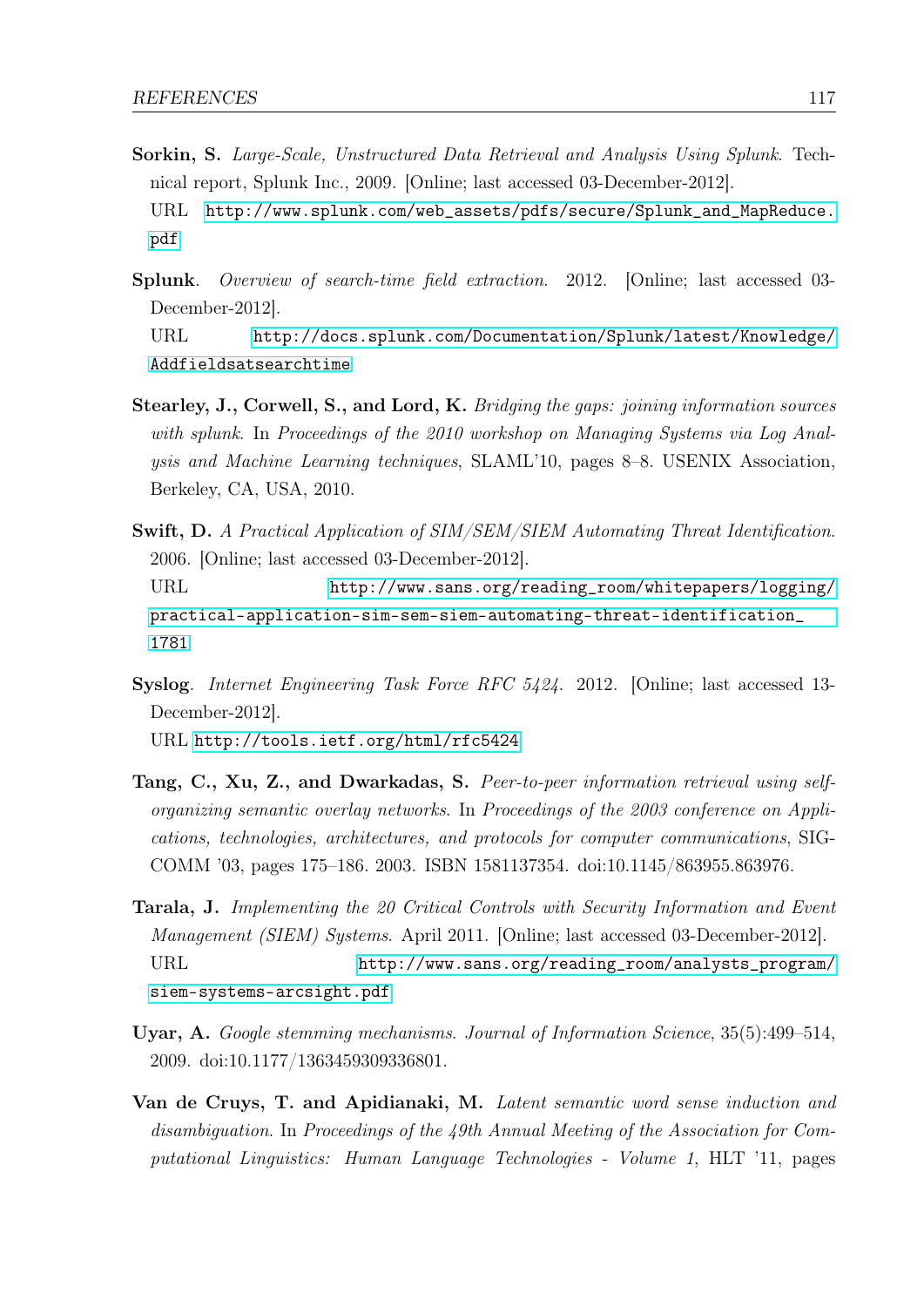1476–1485. Association for Computational Linguistics, Stroudsburg, PA, USA, 2011. ISBN 978-1-932432-87-9.

Wicijowski, J. and Ziółko, B. Extracting Semantic Knowledge from Wikipedia. In IIS'2010: Proceedings of Intelligent Information Systems 2010, pages  $91 - 98$ . 2010. ISBN 9788370515805.

URL <http://iis.ipipan.waw.pl/2010/proceedings/iis10-10.pdf>

- Wu, D. Y. A comparison of approaches to determine topic similarity of weblogs for privacy protection. 2011. [Online; last accessed 03-December-2012]. URL <http://dspace.sunyconnect.suny.edu/handle/1951/52388>
- Xu, W., Liu, X., and Gong, Y. Document clustering based on non-negative matrix factorization. In Proceedings of the 26th annual international ACM SIGIR conference on Research and development in information retrieval, SIGIR '03, pages 267–273. ACM, New York, NY, USA, 2003. ISBN 1-58113-646-3. doi:10.1145/860435.860485.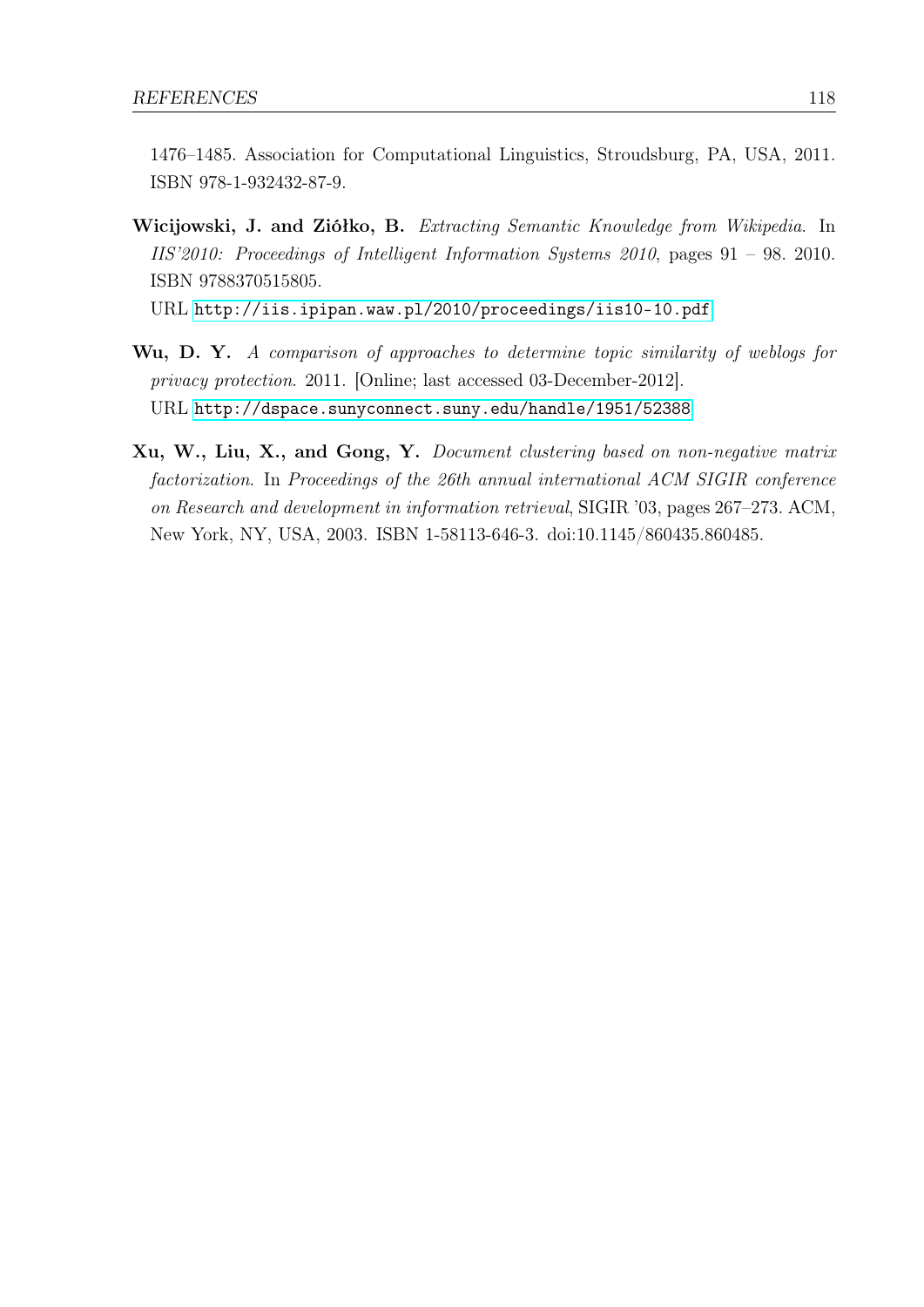# Appendix A

# Supplementary Use-cases

This research focussed on evaluating the fundamental strengths of LSM with events. The work validates the use of the paradigm for Security Event Analysis and as a natural consequence, leads to further possible arenas of research. [Table A.1](#page-129-0) and [Table A.2](#page-130-0) contains use-cases considered for the research that are either derivatives of the use-cases that were already covered in [section 3.4](#page-66-0) or that have been earmarked as interesting but outside the scope of research due to time constraints or insufficient understanding of the method of applying LSM to the challenge. Some use-cases are related to Information Security but not to Security Event Analysis.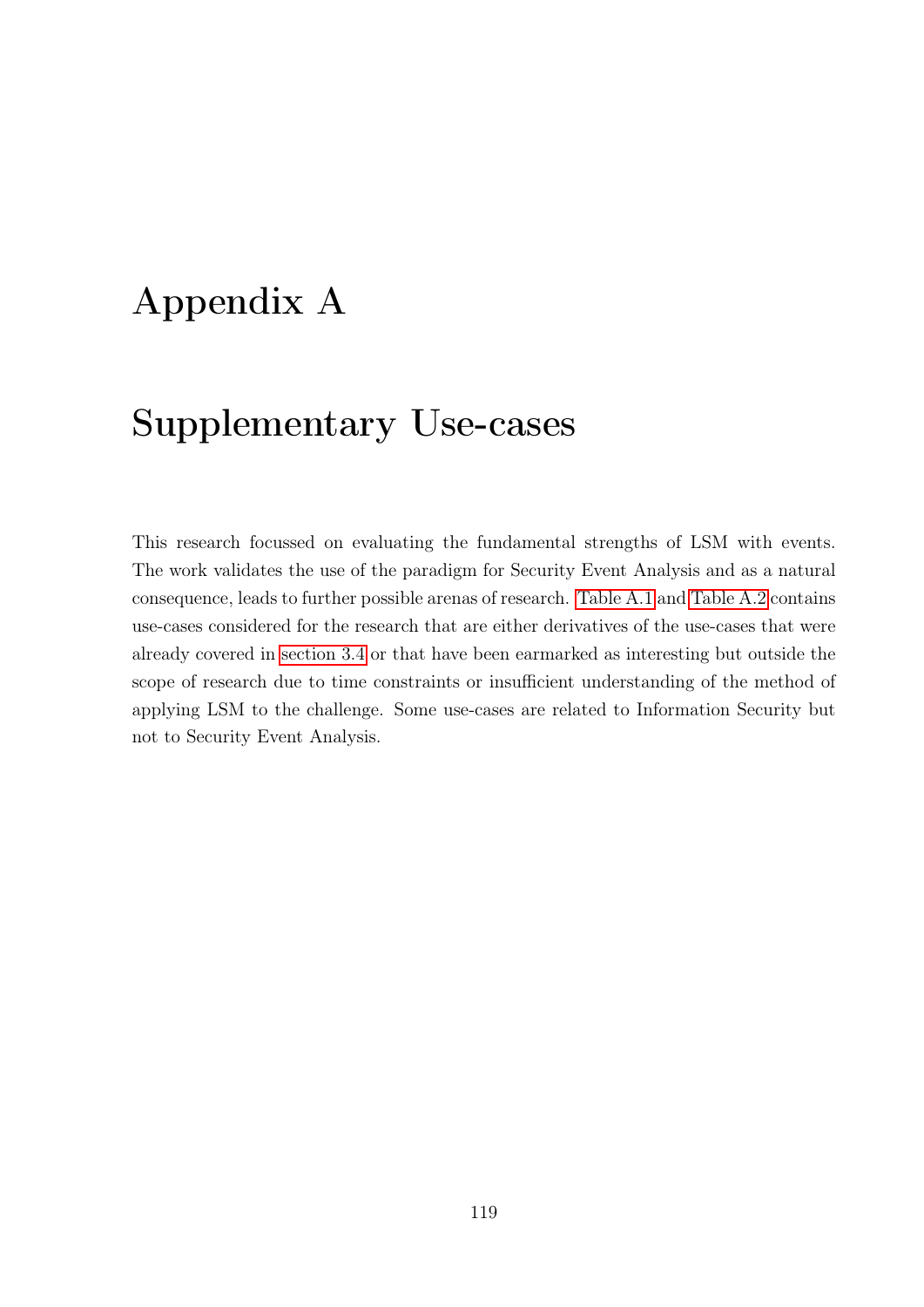| Use-Case                           | Derived From                       | Discussion                                                                                                                                                                                                                                                                                                                         |
|------------------------------------|------------------------------------|------------------------------------------------------------------------------------------------------------------------------------------------------------------------------------------------------------------------------------------------------------------------------------------------------------------------------------|
| Detect New/Unknown<br>Events       | Use-Case 1                         | This use-case can be seen as the<br>opposite of Use-Case 1 and would<br>deal with events that could not be<br>classified as being a specific or known<br>eventtype. By virtue of not<br>identifying an event as a certain<br>eventtype, it would by definition be<br>new or unknown and thus be cause<br>for further investigation |
| Detect New/Unknown<br>Sourcetypes  | Use-Case 2                         | As with the preceding use-case, this<br>use-case deals with events that could<br>not be categorised as known<br>sourcetypes. This use-case would be<br>dependent on all events for known<br>sourcetypes to be classified correctly<br>before unknown sourcetypes could be<br>reliably detected                                     |
| Bad or Malformed Log<br>Messages   | Use-Case 1 and 2                   | Events that could not be classified or<br>categorised may be malformed or<br>bad; at the end of an iterative<br>classification process, the user may<br>be left with malformed or bad log<br>messages                                                                                                                              |
| Whitelist or Blacklist<br>Creation |                                    | Use an LSM map's co-occurrence<br>matrix to inform most or least<br>frequently occurring words, symbols<br>or numbers. Experienced<br>practitioners may use the data<br>obtained to assist in the creation of<br>blacklists, whitelists or other filters<br>that could form a part of a SIEM<br>implementation                     |
| Taxonomy Creation                  | Whitelist or Blacklist<br>Creation | Use closely related words and phrases<br>to inform the creation of a security<br>taxonomy                                                                                                                                                                                                                                          |

<span id="page-129-0"></span>Table A.1: Supplementary Use-cases (1)